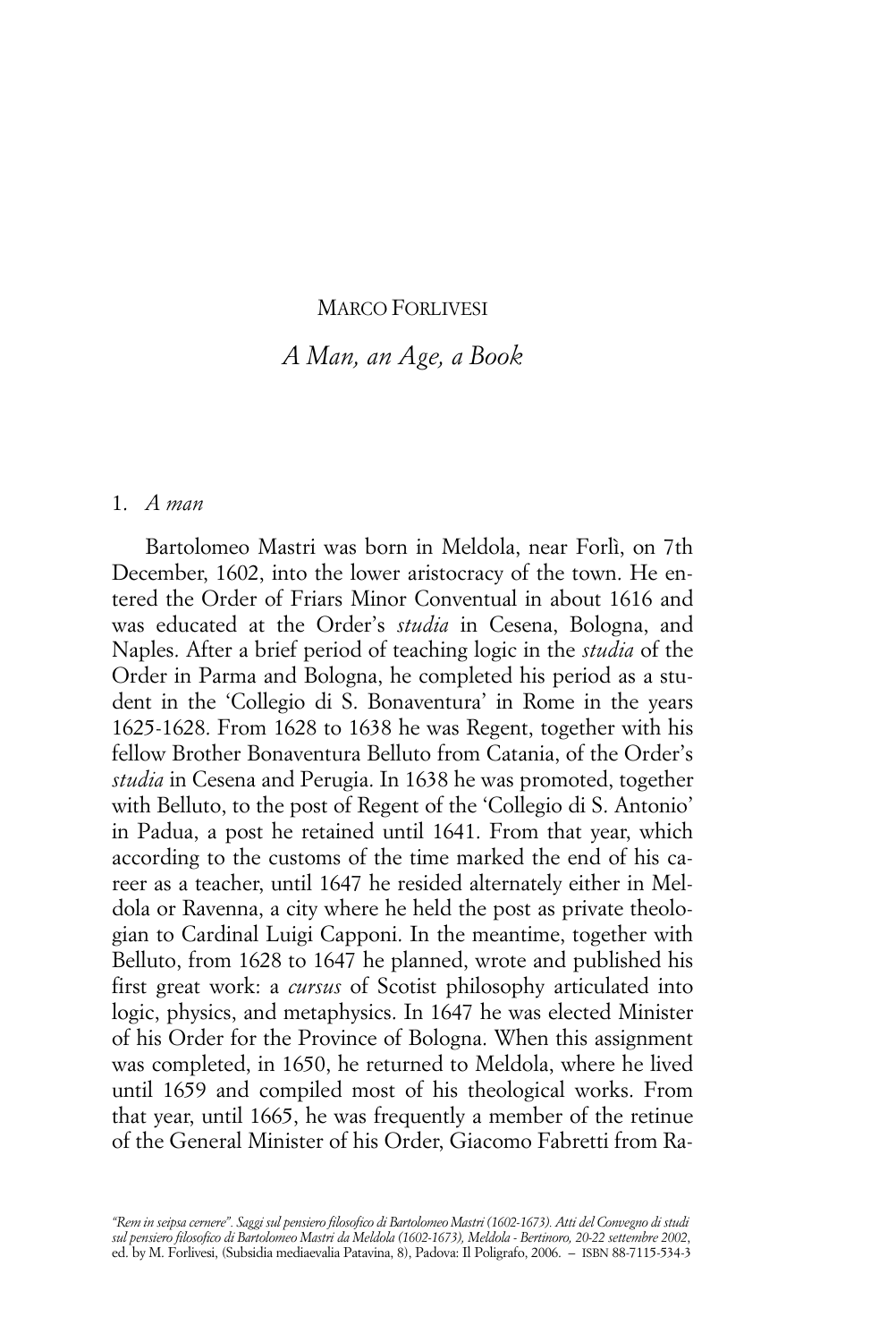venna. In particular, in 1662 he held the post of General Vicar. On failing to be elected as General Minister in 1665, he returned to Meldola, where he concluded the compilation of his theological works. He died on 11th January, 1673.

Mastri was the author of four works. The first, of an explicitly philosophical nature, was planned and, to a large extent, written in collaboration with Belluto. It was published in seven quarto tomes divided according to subject matter from 1637 to 1647 (tomes which were partly revised from 1644 to 1652 by Mastri alone) and was reprinted after the deaths of its authors under the title of *Philosophiæ ad mentem Scoti cursus integer*. A second work, of a polemical nature, aimed at his fellow friar Matteo Frće, was published in a single quarto volume in 1650 entitled *Scotus et scotistæ Bellutus et Mastrius expurgati a probrosis querelis ferchianis*. A third work was published in four folio volumes from 1655 to 1664 and is generally referred to as *Disputationes theologicæ in quatuor libros Sententiarum*. The last is a weighty *Theologia moralis*, published in a single folio volume in 1671. The title of the first work fully corresponds to its contents: it is a philosophical treatise divided into logic, physics, and metaphysics. The titles of the last two works, on the other hand, do not express equally as clearly their contents, since they incorporate philosophical themes both as tools for argumentation and in the matters discussed.<sup>1</sup>

There are many sides to Bartolomeo Mastri, both as a person and as a writer. Pleading and obsequious in the letters of the summer of 1646 to Olimpia Aldobrandini Jr., even going as far as to say, "rephrasing" a passage from the Bible, that «il core de principi è in mano di Dio», he, however, also presents himself in the same letters as «uno dei primi soggetti» of his Order.<sup>2</sup> In the final years of his life, this high self-esteem, along with a concept of government posts also as a form of remuneration for merits

<sup>1.</sup> For Mastri's life and the editions of his works, cf. M. FORLIVESI, *"Scotistarum princeps". Bartolomeo Mastri (1602-1673) e il suo tempo*, (Fonti e studi francescani, 11), Padova: Centro studi antoniani, 2002. For Belluto, cf. Fr. CO-STA, "Il p. Bonaventura Belluto, OFMConv (1603-1676)", in *Miscellanea francescana*, 73 (1973), pp. 81-136 e 387-437; 76 (1976), pp. 125-208.

<sup>2.</sup> Cf. FORLIVESI, *"Scotistarum princeps"...*, pp. 191-199.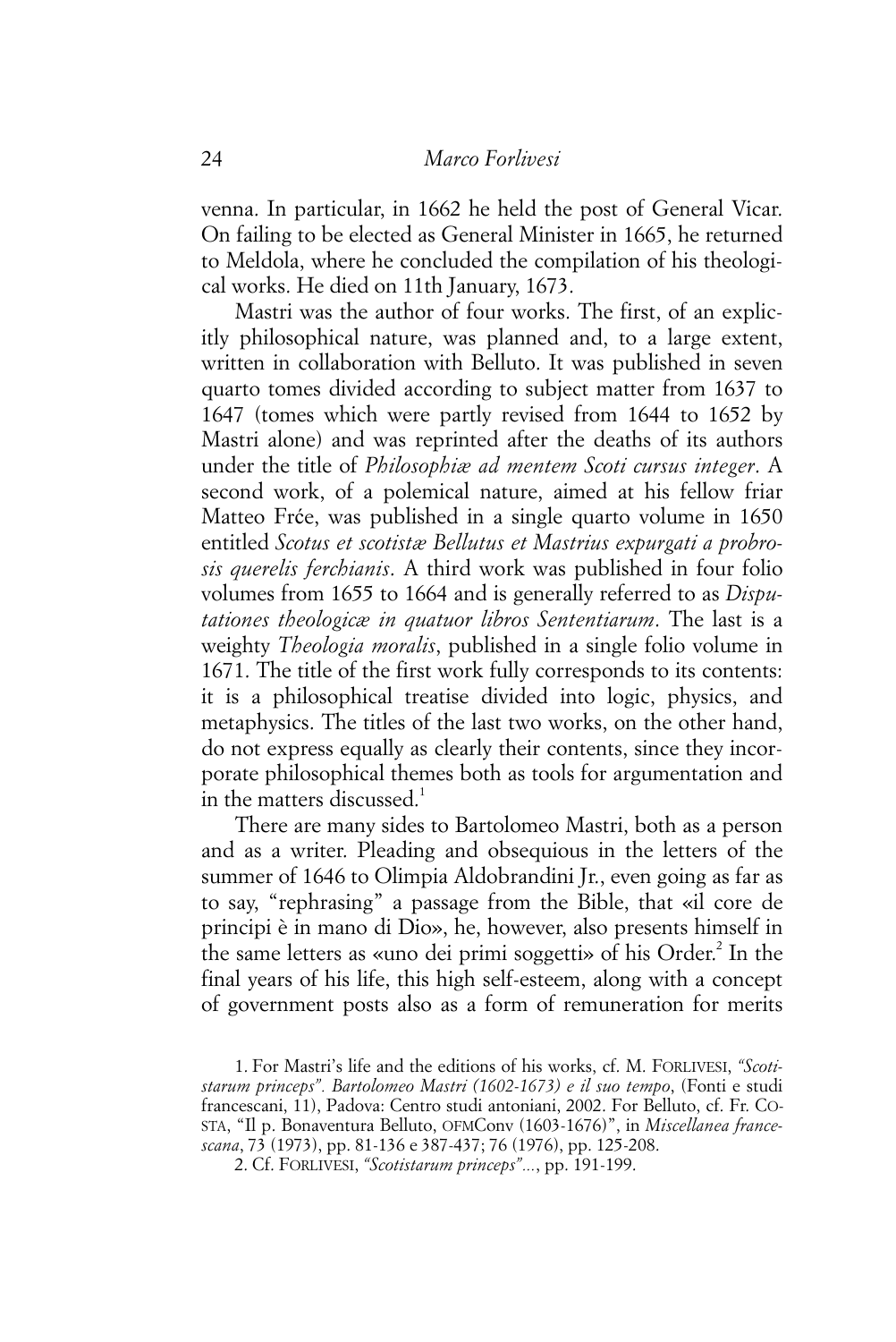achieved in other fields, becomes a protest at not having been conferred *dignitates*: «Ut vero desideria tua [i.e.: of the reader] labore meo sint tandem adæquata, remanet ultimus, et supremus moralis theologiæ tomus complendus, ac in lucem edendus (...). Eius tamen compositioni iam incumbo, exordio a prævijs disputationibus de conscientia, et legibus auspicato, et sine intermissione prosequar, si vita, et sanitas supererint, nec aliud obvenerit regiminis impedimentum, ut plane pluribus de causis non obventurum opinor; sed præsertim ob rationem politicam a doctissimo p. Fabro nostro adductam 4. d. 45. de restitutione cap. 5. n. 138. et experientia ab ipso comprobatam, ubi ait quod Religiones quædam *litteratis velut equis, et mulis utuntur, idest, solum ad labores, ad dignitates autem, et regimina dicunt esse ineptos*, quasi litteræ, et virtutes in Religionibus sint præcipua ad dignitates consequendas impedimenta».<sup>3</sup>

In his works he does express praise for other scholars but also, and perhaps more frequently, blame. He is often caustic. When stigmatizing the "neoteric" Jesuits' habit of not comparing themselves with authors of other Orders, he concludes: «hanc scribendi rationem noviter adinventam superbiam in eis arguere, dum cum exteris disserere renuunt, vel timorem».<sup>4</sup> When setting about confuting some of the Theatine Zaccaria Pasqualigo's arguments, he writes: «quamvis plurimæ eius rationes coincidant, ut eius moris est in arguendo, omnes tamen referam, quæ minus coincidunt, ne ullam subterfugere videamur».<sup>5</sup> At times Mastri is even scornful, for example, when addressing his fellow friar Francesco Pontelonghi, without mentioning him by name, he invites him to go along the «Pontem longum, et arctum asinorum, a dialecticis pro tardioribus ingeniis erudiendis institutum»;<sup>6</sup> elsewhere, referring to the scanty attention he had paid to the criticism made of him by another co-religionary, Alessandro Rossi, he writes: «Aquila quam mea ostentant gentilicia, muscas <non> ca-

<sup>3.</sup> MASTRIUS, *Lectori benevolo*, in IDEM, *In IV Sent.*, Venetiis 1664, cc. a3*v*-4*r*; his italics. On this topic, see FORLIVESI, *"Scotistarum princeps"...*, pp. 254-256.

<sup>4.</sup> MASTRIUS – BELLUTUS, *In De gen.*, disp. 5, q. 3, a. 1, n. 78, Venetiis 1640 (archetypal edition Venetiis <sup>2</sup>1652), p. 259a.

<sup>5.</sup> MASTRIUS, *In Met.*, disp. 2, q. 2, n. 40, 2 vol., Venetiis 1646-47, vol. I, p. 98b.

<sup>6.</sup> MASTRIUS, *Ad lectorem*, in IDEM, *In I Sent.*, Venetiis 1655, c. a3*r*-*v*.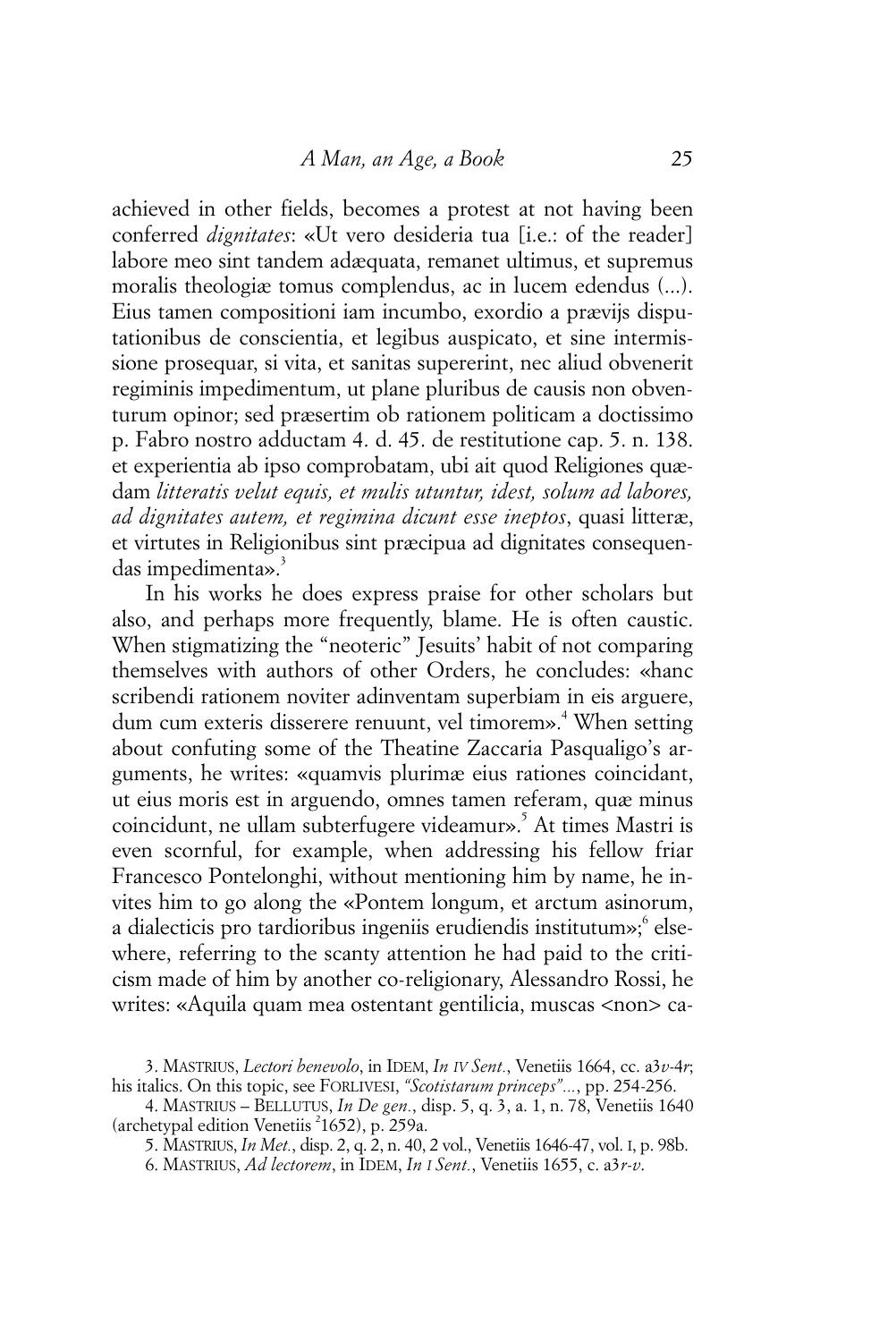pit».<sup>7</sup> However, it is the Irish Recollect, John Punch, and the Dalmatian Conventual, Matteo Frće, who arouse this author's most irate tones. This is Mastri, in a single *quæstio* dedicated to Punch, protesting mockingly: «rationes adduco quibus Poncius non respondebit, si annos Mathusalæ viveret». He then exclaims disconsolately: «bone Deus, quomodo talis compositio imperfectionem non involvet, si est ex actu, et potentia?». Finally he concludes indignantly: «restat ergo ut hæc potentia passiva perfectionem dicens, non nisi ex tenebris sui cerebri in lucem prodiret».<sup>8</sup> Frće is even the object of an entire polemical work, published moreover without the consent of the General Minister of the Order: this is the previously mentioned *Scotus et scotistæ Bellutus et Mastrius expurgati a probrosis querelis ferchianis*. 9

On the speculative level, we find in Mastri's texts indications that are surprisingly modern (taking the term perhaps more in a moral than in an historical sense). First of all are the passages that I have quoted as epigraphs to this volume. The first shows a view of truth that opens the way to a hermeneutic conception of it (obviously not in the Heideggerian sense): «formalitas veritatis non consistit in simplici adæquatione, sed in similitudine quadam intentionali; sed similitudo suo modo dicitur suscipere magis et minus; ergo et veritas».10 The second features the craving of the mind *zu den Sachen selbst*: «evidentia, et claritas perficit actum intellectus secundum naturalem eius exigentiam, quæ talis est, ut suum assensum præbere quærat ex proprio, et non ex alieno testimonio rem in seipsa cernendo, et intuendo, unde experimur intellectum nunquam quiescere, quousque rem in seipsa cernat, et intueatur».<sup>11</sup> Moreover, in Mastri's works there is a conception of the scientist as an *artifex*, who chooses «ex suo arbitrio» to «assumere aliquam rerum seriem declarandam», and of

11. MASTRIUS, *In I Sent.*, disp. 1, q. un., a. 1, n. 17, p. 6b.

<sup>7.</sup> MASTRIUS, *Ad lectorem*, in IDEM, *In III Sent.*, Venetiis 1661, c. a4*v*. Re. the disputes between Mastri and Pontelonghi, and between Mastri and Rossi cf. FORLIVESI, *"Scotistarum princeps"...*, pp. 244-252.

<sup>8.</sup> MASTRIUS, *In I Sent.*, disp. 2, q. 8, a. 2, n. 327, p. 159a e n. 329, p. 160a. On the dispute with Punch, cf. FORLIVESI, *"Scotistarum princeps"...*, pp. 208-218. 9. Cf. *Id.*, pp. 202-207.

<sup>10.</sup> MASTRIUS – BELLUTUS, *In Org.*, disp. 10, q. 2, a. 4, n. 47, Venetiis <sup>2</sup>1646, p. 788b.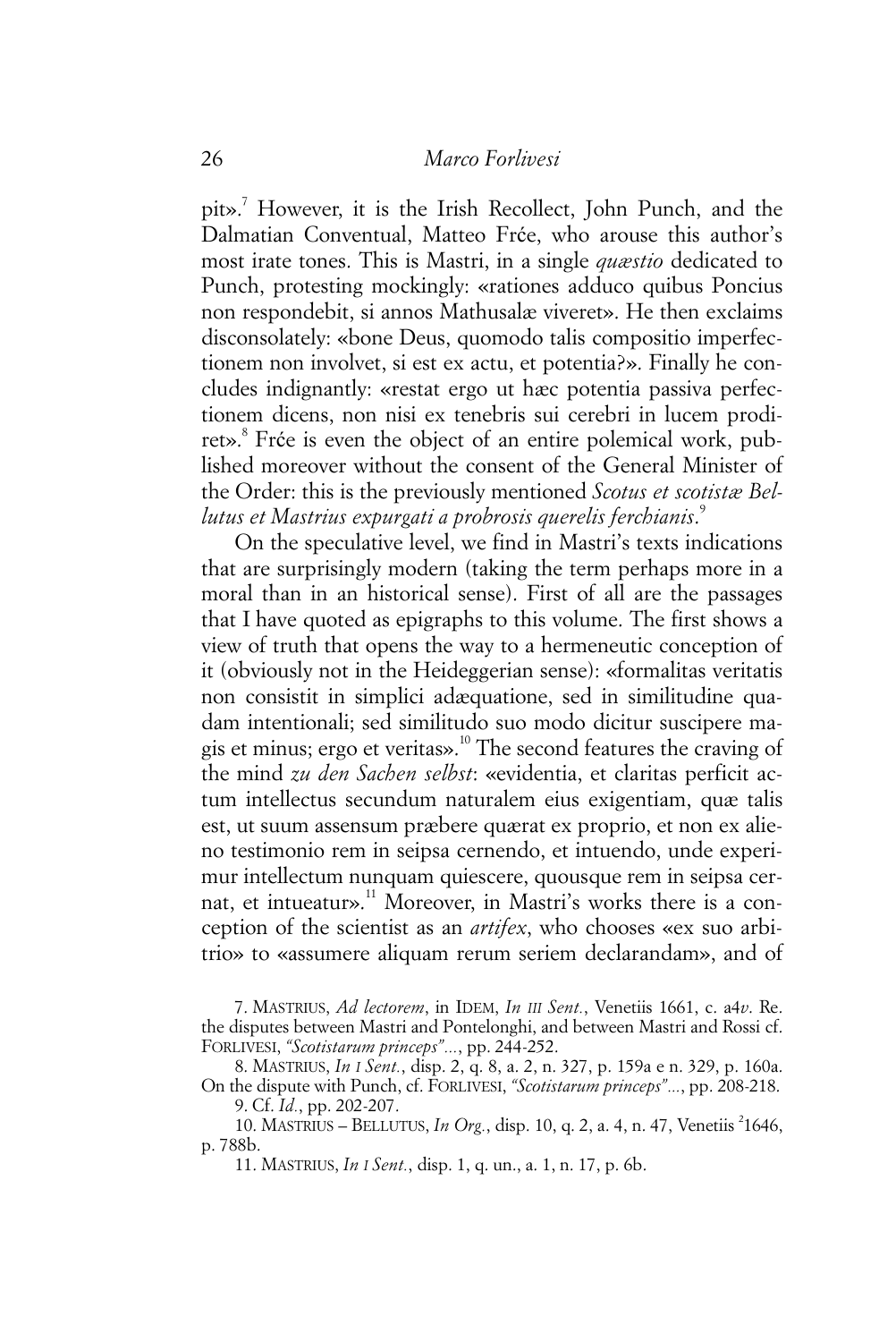science as a *scientifica fabrica*, whose unity is that of a «unum quoddam artificiosum».<sup>12</sup> Further, there is a reference to the essential role of language in philosophical enquiry, to the connection between the object and the language of research: «nil magis ad veritatem indagandam conferat quam verus, et proprius loquendi modus».<sup>13</sup>

At the same time, Mastri and Belluto profess that their philosophy is clearly oriented, being not only Scotist in character but also serving the Catholic faith and theology: «licet Aristotelis philosophiam sumpserimus, et commentariis illustrandam, et disputationibus enucleandam, tamen quia eam conscribere philosophiam intendimus quæ nostræ theologiæ famulari possit, et debeat, cum Philosophus in multis erraverit variaque principiis fidei nostræ repugna<n>tia assererit, ideo postquam sensum Philosophi breviter explicuerimus, si principiis fidei non erit consentaneus limites aristotelicæ philosophiæ egrediemur, et philosophiam secundum se trademus». Here, however, it can be seen that the instruments of such a task are the nature of things and natural reason, whereas the contents of faith seem to be, and indeed are, used only as an extrinsic criterion of evaluation: «ipsi naturæ lumini ac naturali rationi, quantum fieri potest, innixi, quæ apud nos semper et ubique magis valebit quam nuda Aristotelis auctoritas».<sup>14</sup> It is, therefore, the very nature of things and our ability to capture it, rather than a revelation, that must perforce lead, according to Mastri, to a convergence of opinions: «adversarii veritate coacti tandem et ipsi veritati subscribunt».<sup>15</sup> Conforming to the dictates of the Catholic Church is undoubtedly the cause of his philosophical theses as far as his intentions

14. MASTRIUS – BELLUTUS, *In Phys.*, q. proœmialis, [prologus], n. 1, Venetiis <sup>2</sup> 1644, pp. 1b-2a. I should warn the reader that, in my opinion, Mastri and Belluto use the distinction between "physics in itself" and "physics according to Aristotle" ambiguously, since the meaning that they attribute to them oscillates between the "distinction between authentic physics and that proposed historically by Aristotle" and the "distinction between physics as it can be developed by human intellect *ex natura potentiæ* and physics as it can be produced by the intellect *pro statu isto*".

15. MASTRIUS, *In Met.*, disp. 2, q. 1, n. 14, vol. I, p. 78b.

<sup>12.</sup> *Id.*, disp. 12, q. 2, a. 6, n. 48, p. 854a.

<sup>13.</sup> MASTRIUS, *In I Sent.*, disp. 2, q. 8, a. 2, n. 319, p. 154a.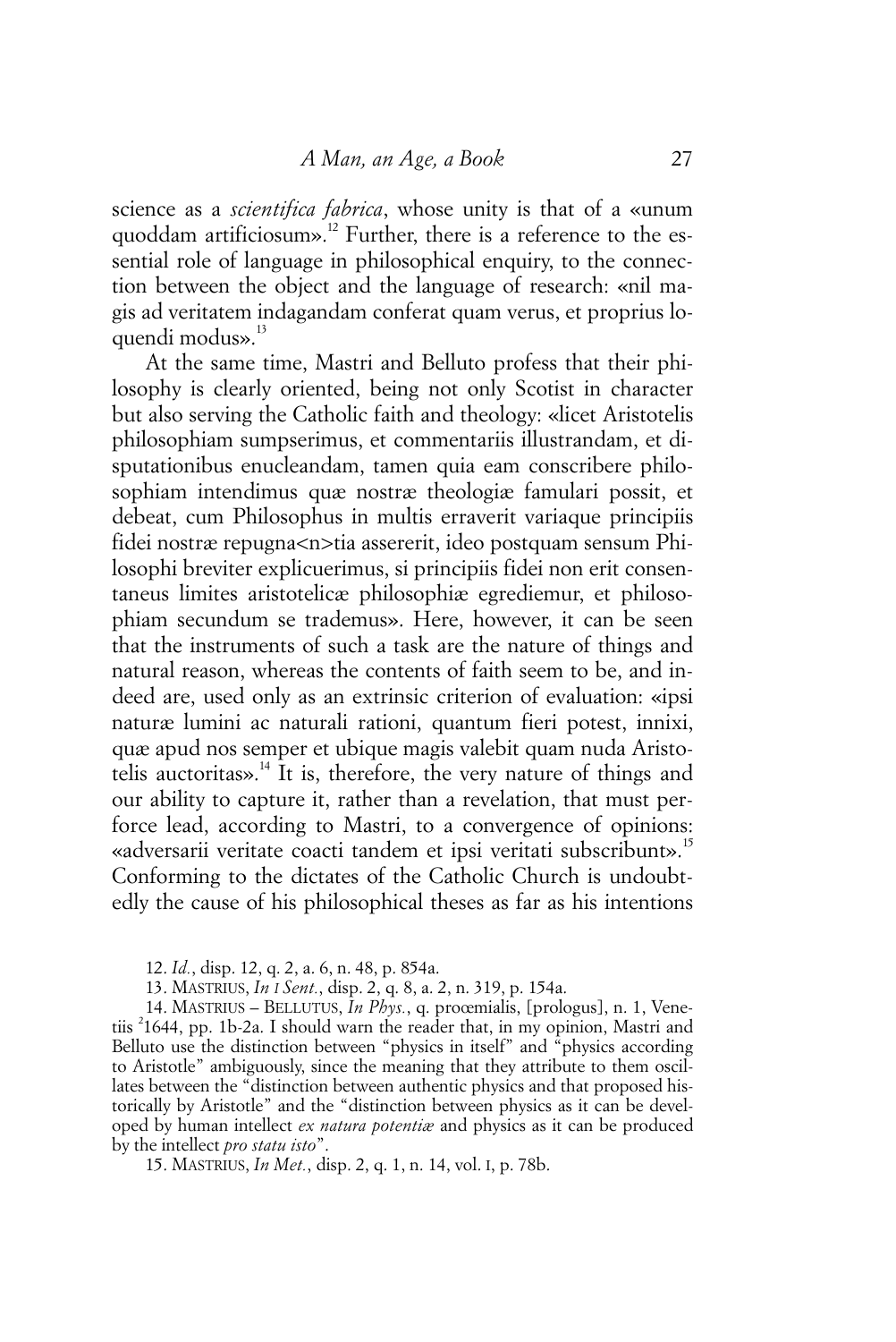are concerned, but it is not the cause of them with regard to his argumentations. Even theology, in our author's view, claims the independence of philosophical theses from itself. In discussing the appearance of *stellæ novæ*, when faced with the hypothesis that this may occur through divine intervention, Mastri and Belluto admit that this is possible but add: «Attamen axioma est theologicum non esse concedenda miracula, ubi non adest necessitas, atqui nulla est necessitas inducendi tot miracula, quot novæ stellæ fuere».<sup>16</sup> It should be noted, however, that such a principle aims at defending the religious faith rather than at expressing any hint of agnosticism: the two Conventuals, indeed, proceed to clarify that the *necessitas* of a miracle is to be found in edification and that, given this, it is not possibile to see what the cause or the purpose of the apparitions of such stars are, if one were to suppose that they are miraculous events. $17$ 

It will have to be the theoreticians' task to evaluate whether these perspectives are compatible with the spirit of the Modern Age or not. There is no doubt that Mastri and Belluto's theses in the field of astronomy are contrary to those of modern times, yet they are the product of a careful collection of information and of a precise, up-to-date knowledge of the debate then taking place.<sup>18</sup> In point of fact, in Mastri's work there are frequently examples and doctrines which it might seem surprising to find when stated by a single author. In this regard, another good epigraph to this volume could also have been a passage from *Compendium totius Theologiæ moralis Bartholomæi Mastrii* by Giacomo Garzi, where we find at the same time the statement of the primacy of the individual's conscience as a rule of morality, a concept of woman as bearing rights, together with a view of the practice of sex as tolerable solely in marriage and even as an obligation accepted by tak-

16. MASTRIUS – BELLUTUS, *In De cœlo*, disp. 2, q. 3, n. 114, Venetiis 1640, p. 92a.

18. See, for instance, elsewhere in the work *In De cœlo* the various questions dedicated to the movement and position of the Earth and the planets in the universe; in particular, consider Mastri and Belluto's reply to Galileo's considerations concerning the impossibility of establishing the state of immobility or that of uniform rectilinear movement in a closed system on the basis of observations effected on that sole system.

<sup>17.</sup> *Ib.*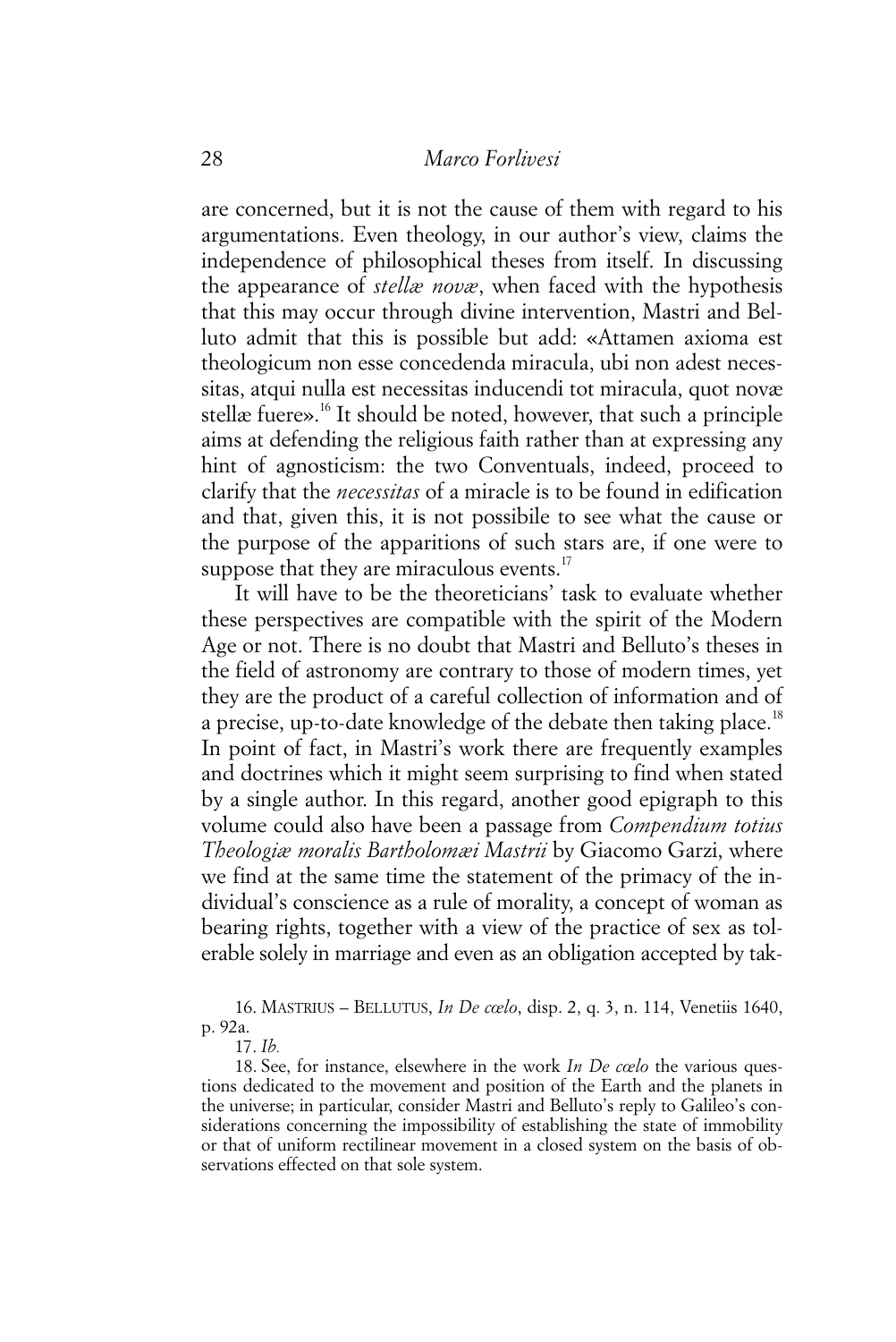ing the marriage vows: «si quis accederet ad uxorem non suam, putans invincibiliter esse suam, non peccat; et si uxor non sua, ab ipso putata pro certo sua, debitum petat, tenetur reddere».<sup>19</sup>

#### 2. *An age*

## 2.1 *The vitality of the studies concerning the history of academic philosophy from late Middle Ages to early Modern Age*

For over twenty years, historians of philosophy have had at their disposal studies that provide highly competent illustrations of the underlying ideas of the history of philosophy at the time when Mastri's works were written. I refer to the works of Kristeller and Schmitt on thought from the 15th to the 17th century,<sup>20</sup> to those of Oberman on the late Middle Ages and on the con-

19. Iacobus GARZIUS, *Compendium totius theologiæ moralis (...) Bartolomæi Mastrii de Meldula (...) in varios casus per omnes materias congestum*, De conscientia, dub. 4, Ravennæ 1686, p. 6 (second series). The text is not found word for word in Mastri's *Theologia moralis*, but faithfully illustrates both his doctrine about the worth of the wrong conscience and that concerning the nature of marital duty: cf. MASTRIUS, *Th. mor.*, disp. 1, q. 2, a. 1, n. 20, Venetiis 1723 (archetypal edition Venetiis 1671), p. 5b e *Id.*, disp. 20, q. 6, a. 1, n. 123, p. 490b.

20. P.O. KRISTELLER, *Renaissance Thought. The Classic, Scholastic, and Humanist Strains*, (Harper Torchbooks – The Academy Library), New York: Harper and Row, 1961. ID., *Renaissance Philosophy and the Mediaeval Tradition*, (Wimmer Lecture, 15), Latrobe: The Archabbey Press, 1966. ID., *Le thomisme et la pensée italienne de la Renaissance*, Institut d'études médiévales, Montreal – Paris: Vrin, 1967. Ch.B. SCHMITT, *John Case and Aristotelianism in Renaissance England*, (McGill-Queen's Studies in the History of Ideas, 5), Kingston – Montreal: McGill-Queen's University Press, 1983. ID., *Aristotle and the Renaissance*, (Martin Classical Lectures, 27), Cambridge (MA) – London: Oberlin College – Harvard University Press, 1983. ID., *The Aristotelian Tradition and Renaissance Universities*, (Collected Studies Series, 203), London: Variorum, 1984. ID., *Galilei and the Seventeenth-Century Text-Book Tradition*, in *Novità celesti e crisi del sapere. Atti del Convegno internazionale di studi galileiani*, ed. by P. Galluzzi, Firenze: Giunti – Barbera, 1984, pp. 217-228. To these must be added the numerous essays by Mahoney on the "Aristotelianism" of the Renaissance, although they are more fragmentary; in particular, I suggest E.P. MAHONEY, "Aristotle and Some Late Medieval and Renaissance Philosophers", in *The Impact of Aristotelianism on Modern Philosophy*, ed. by R. POZ-ZO, (Studies in Philosophy and the History of Philosophy, 39), Washington D.C.: The Catholic University of America Press, 2004, pp. 1-34, and ID., *Two Aristotelians of the Italian Renaissance. Nicoletto Vernia and Agostino Nifo*, (Variorum Collected Studies Series, 697), Aldershot – Burlington: Ashgate 2000.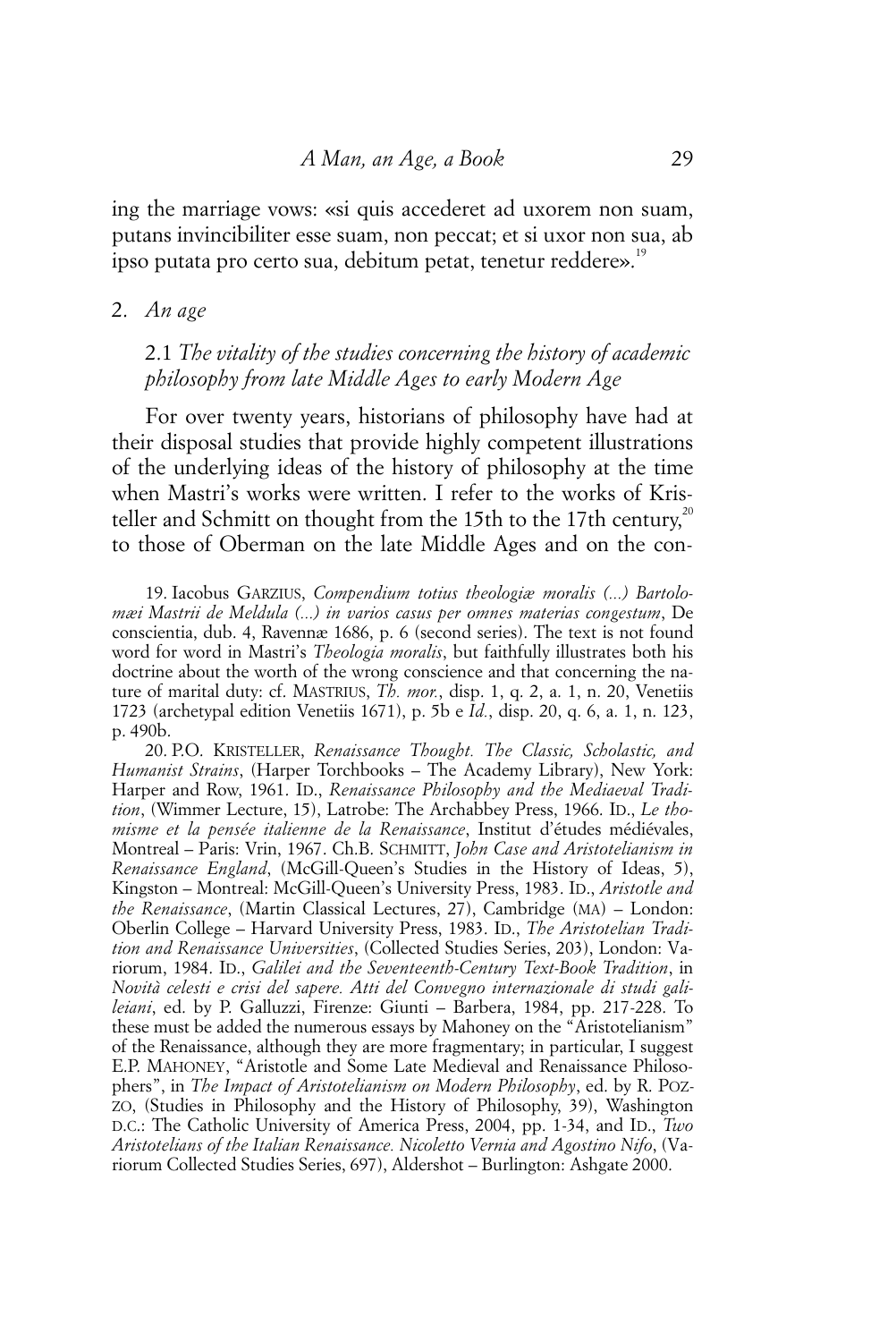nection between the Middle Ages and the Reformation,<sup>21</sup> to the work of Solana about the history of Spanish philosophy, $^{2}$  to the studies of Jansen, Wundt and Di Vona on philosophy at the universities in the 17th century, $^{23}$  and to the essays of Nuchelmans on the themes of the history of the doctrines of knowledge.<sup>24</sup> They document the wealth of the philosophy that developed in European institutes of learning from the 15th to the 17th century and show, or at least suggest, the great debt that modern philosophy has towards it.<sup>25</sup> They hereby also constitute the

21. H.A. OBERMAN, *Forerunners of the Reformation. The Shape of Late Medieval Thought*, New York: Holt, Rinehart and Winston, 1966. ID., *The Harvest of Medieval Theology. Gabriel Biel and Late Medieval Nominalism*, Grand Rapids: William B. Eeerdmans Publishing Co., <sup>2</sup>1967.

22. M. SOLANA, *Historia de la filosofia española. Epoca del Renacimiento (siglo XVI)*, vol. III, Madrid: Asociación española para el progreso de las ciencias, 1941.

23. J. JANSEN, "Die scholastische Philosophie des XVII Jahrhunderts", in *Philosophisches Jahrbuch*, 50 (1937), pp. 401-444. ID., *Die Pflege der Philosophie im Jesuitenorden während des XVII-XVIII Jahrhunderts*, Fulda: Parzeller, 1938. ID., "Die scholastische Psychologie vom 16. bis 18. Jahrhundert", in *Scholastik*, 26 (1951), pp. 342-363 (The numerous studies by Bernhard Jansen about the seventeenth-century Catholic Scholasticism in Germany are listed in J. DE VRIES, "Zur Geschichte und Problematik der Barockscholastik in Deutschland", in *Theologie und Philosophie* (Freiburg), 57/I (1982), p. 3, footnote 10). M. WUNDT, *Die deutsche Schulmetaphysik des 17. Jahrhunderts*, Tübingen: J.C.B. Mohr (Paul Siebeck), 1939. P. DI VONA, *Studi sulla scolastica della controriforma. L'esistenza e la sua distinzione metafisica dall'essenza*, (Pubblicazioni della Facoltà di Lettere e Filosofia dell'Università di Milano, 48 – Sezione a cura dell'Istituto di Storia della filosofia, 14), Firenze: La Nuova Italia, 1968. ID., "La scolastica dell'età post tridentina e del Seicento", in *Storia della filosofia*, ed. by M. Dal Pra, vol. VII, Milano: Vallardi, 1976, pp. 755-777 e 948-949 (cf. also his three volumes on Spinoza).

24. G. NUCHELMANS, *Late-Scholastic and Humanist Theories of the Proposition*, (Verhandelingen der Koninklijke Nederlandse Akademie van Wetenschappen, Afd. Letterkunde, Nieuwe Reeks, 103), Amsterdam – Oxford – New York: North-Holland, 1980. ID., *Judgment and Proposition. From Descartes to Kant*, (Verhandelingen der Koninklijke Nederlandse Akademie van Wetenschappen, Afd. Letterkunde, Nieuwe Reeks, 118), Amsterdam – Oxford – New York: North-Holland, 1983. ID., *Studies on the History of Logic and Semantics, 12th-17th Centuries*, (Collected Studies Series, 560), ed. by E.P. Bos, Aldershot: Variorum, 1996.

25. These are, obviously, not the only widescale studies dedicated to the history of academic philosophy before the mid-eighties of the 20th century. Authors and works in German from von Elswich to Wundt are summarized by W. SPARN, *Wiederkehr der Metaphysik. Die ontologische Frage in der lutheri-*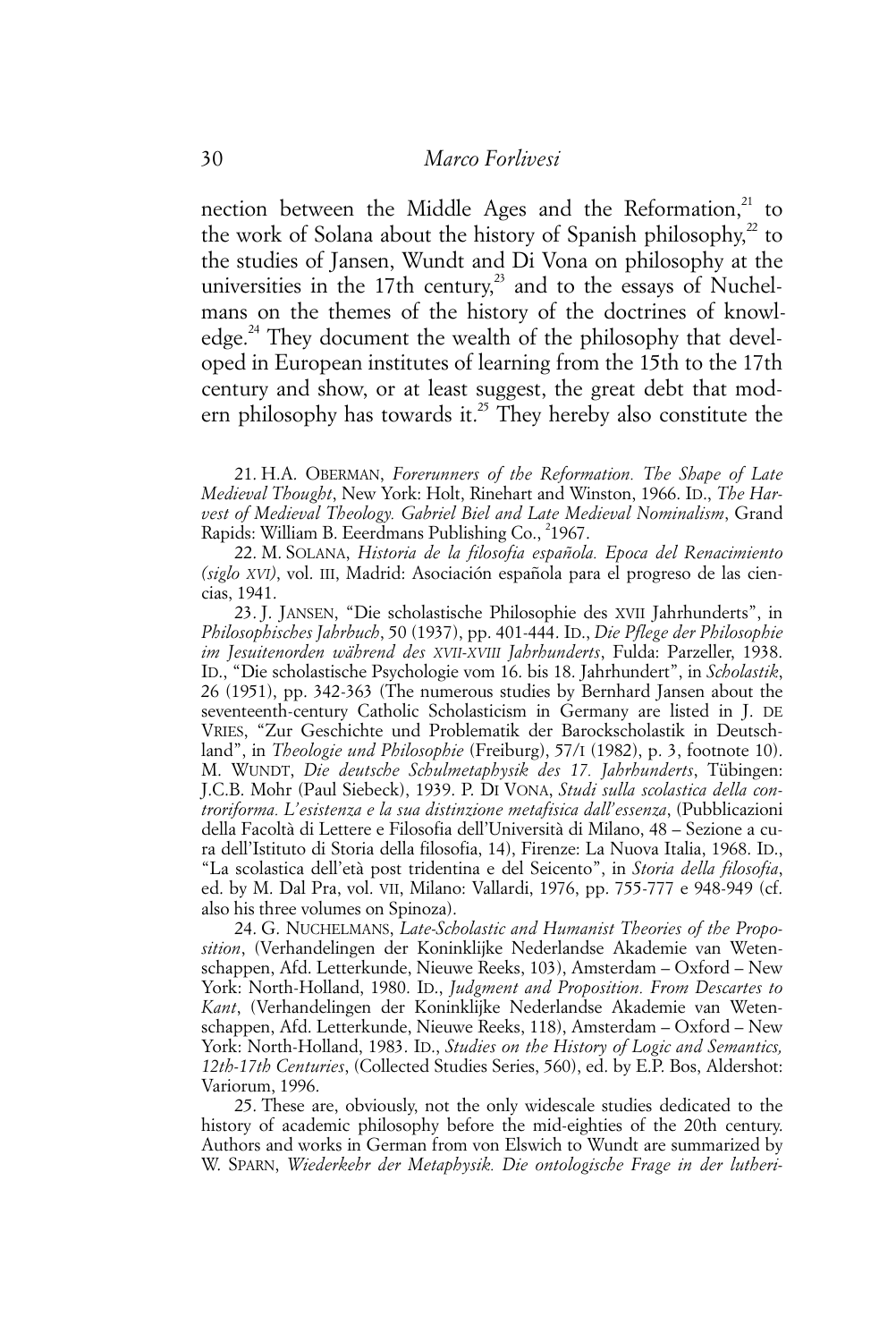best proof *in actu exercito* of the need to carry out research on this period in the history of philosophy. Nonetheless, the reader who should wish to tackle with justifications *in actu signato* of this field of studies could also read what was written as early as 1821 by Giacomo Leopardi, $^{26}$  or ponder over the considerations – which are not always homogeneous and at times even divergent – proposed in some of the publications of the last twenty years<sup>27</sup>

*schen Theologie des frühen 17. Jahrhunderts*, (Calwer theologische Monographien, 4), Stuttgart: Calwer, 1976, pp. 6-13. For the Netherlands, mention should be made of P. DIBON, *La philosophie néerlandaise au siècle d'or*, I *L'enseignement philosophique dans les universités à l'époque précartesiénne (1575-1650)*, Paris – Amsterdam – London – New York: Elsevier Publishing Company, 1954. From the 19th century, interest has also been shown in Italy in the history of academic philosophy, as testified not only by the works of Pietro Ragnisco but also by the short essay by A. PASTORE, *Giovanni Caramuel di Lobkowitz e i primordi della teoria della quantificazione del predicato*, Aosta: G. Allasia, 1905. Noteworthy, although marked by theoretical presuppositions and aims, are also the works of É. GILSON, *Études sur le rôle de la pensée médiévale dans la formation du système cartésien*, (Etudes de philosophie médiévale), Lille – Paris: Desclée De Brouwer - J. Vrin, <sup>2</sup>1930, and C. GIACON, La Seconda Scolastica, 3 vol., (Archivum Philosophicum Aloisianum, Serie II, 3-4.6), Milano: Fratelli Bocca, 1944-50.

26. G. LEOPARDI, *Zibaldone di pensieri*, thoughts of the 13th July, of the 7th and 8th August, 1821; ed. by G. Pacella, (I libri della spiga), Milano: Garzanti, 1991, vol. I, pp. 801-802 and 876-878.

27. Cf. for example: J.S. FREEDMAN, *European Academic Philosophy in the Late Sixteenth and Early Seventeenth Centuries. The Life, Significance, and Philosophy of Clemens Timpler (1563/4-1624)*, (Studien und Materialien zur Geschichte der Philosophie, 27), 2 vol., Hildesheim – Zurich – New York: Olms, 1988, in particular vol. I, p. ii; J. HALDANE, "Editorial Introduction: Scholasticism – Old and New", in *The Philosophical Quarterly*, 43 (1993), pp. 403-411; P. DI VONA, *I concetti trascendenti in Sebastián Izquierdo e nella Scolastica del Seicento*, (Libertà della mente, 3), Napoli: Loffredo editore, 1994, pp. 5-11; R. RASHED, "Préface", in *Descartes et le Moyen Âge. Actes du Colloque organisé à la Sorbonne du 4 au 7 juin 1996 par le Centre d'histoire des sciences et des philosophies arabes et médiévales (URA 1085, CNRS/ÉPHÉ) à l'occasion du quatrième centenaire de la naissance de Descartes*, ed. by J. Biard – R. Rashed, (Études de philosophie médiévale, 75), Paris: Vrin, 1997, pp. 7-8; St.F. BROWN, "Preface" to *Meeting of the Minds. The Relations Between Medieval and Classical Modern European Philosophy. Acts of the International Colloquium held at Boston College June 14-16, 1996 Organized by the Société Internationale pour l'Étude de la Philosophie Médiévale*, ed. by St.F. Brown, (Rencontres de Philosophie Médiévale, 7), Turnhout: Éditions Brepols, 1998; Fr. BOTTIN, "Presentazione" to *Medioevo*, 24 (1998), pp. IX-X; J.S. FREEDMAN, "Introduction. The Study of Sixteenth- and Seventeenth-Century Writings on Academic Philosophy: Some Methodological Considerations", in *Philosophy and the Arts in Central Europe,*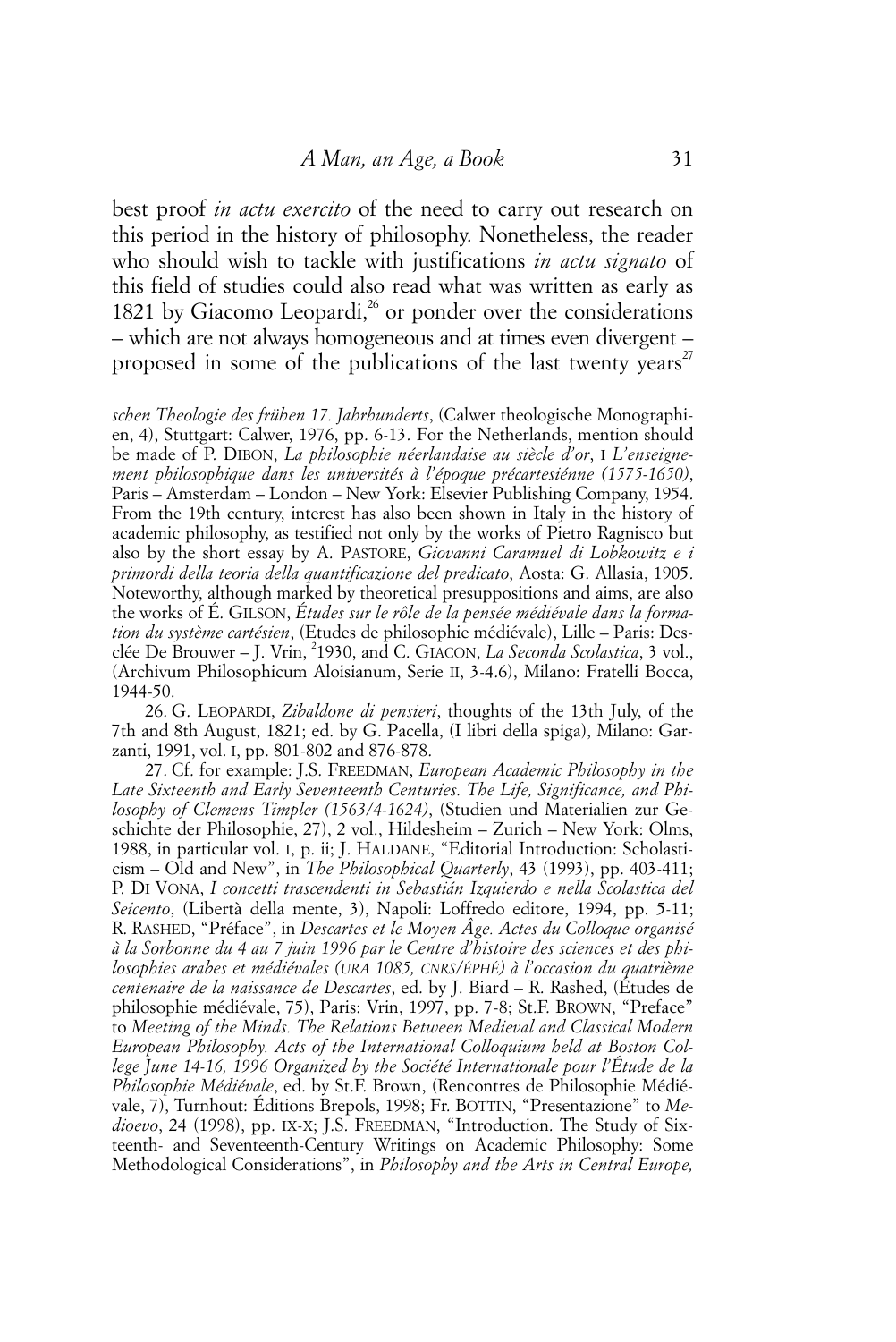and, in this book, by Ghisalberti, Piaia, and Burgio. In actual fact, during the last twenty years, research into the history of philosophy at the universities from the 15th to the 17th century has flourished. Comprehensive presentations of this research can today be found in the volumes pertaining to the history of philosophy from the late Middle Ages to the 17th century published by Cambridge University Press;<sup>28</sup> in the entries on Aristotelism and Scholasticism in the *Routledge Encyclopedia of Philosophy* and in the *Blackwell Companion to Early Modern Philosophy*;<sup>29</sup> in

*1500-1700. Teaching and Texts at Schools and Universities*, (Variorum Collected Studies Series, 626), Aldershot: Ashgate, 1999, article 1; A. GHISALBERTI, "Prefazione", in *Dalla prima alla seconda Scolastica. Paradigmi e percorsi storiografici*, ed. by A. Ghisalberti, (Philosophia, 28), Bologna: Ed. Studio domenicano, 2000, pp. 9-13; U. BALDINI, "Premessa" to *Saggi sulla cultura della Compagnia di Gesù (secoli XVI-XVIII)*, Padova: CLEUP, 2000, pp. 9-14; J. SCHMUTZ, "Bulletin de scolastique moderne (I)", in *Revue thomiste*, 100 (2000), pp. 270-341, in particular pp. 271-282; G.H. TUCKER, "Introduction: Petrarch's Curious Mountain of Virtue", in *Forms of the "Medieval" in the "Renaissance": A Multidisciplinary Exploration of a Cultural Continuum*, ed. by G.H. Tucker, (EMF Critiques), Charlottesville: Rookwood, 2000, pp. 1-25; J. DEELY, *Four Ages of Understanding. The First Postmodern Survey of Philosophy from Ancient Times to the Turn of the Twenty-First Century*, (Toronto Studies in Semiotic), Toronto – London – Buffalo: University of Toronto Press, 2001, in particular pp. 473-483; O. BOULNOIS, "Pour une histoire philosophique de la scolastique du XVII<sup>e</sup> siècle", in *Les Études philosophiques*, 2002, n. 1, pp. 1-2; R. POZZO, "Introduction", in *The Impact...*, pp. vii-xvi.

28. *The Cambridge History of Later Medieval Philosophy. From the Rediscovery of Aristotle to the Disintegration of Scholasticim. 1100-1600*, ed. by N. Kretzmann – A. Kenn – J. Pinborg – E. Stump, Cambridge – New York – Port Melbourne – Madrid – Cape Town: Cambridge University Press, 1982; *The Cambridge History of Renaissance Philosophy*, ed. by Ch.B. Schmitt – Q. Skinner – E. Kessler – J. Kraye, Cambridge: Cambridge University Press, 1988; *The Cambridge History of Seventeenth-Century Philosophy*, ed. by D. Garber – M. Ayers, Cambridge: Cambridge University Press, 1998. The authors of nearly all the contributions on the single topics felt the need, in order to provide explanations of the themes debated within the fields discussed by them, to refer to doctrines not only of ancient times but also of the Renaissance and the Middle Ages. Nevertheless, cf. in particular the contributions of Menn, Trentman, and Tuck.

29. E.P. MAHONEY – J. SOUTH, "Aristotelianism, Renaissance", in *Routledge Encyclopedia of Philosophy*, ed. by E. Craig, London: Routledge, 1998, vol. I, pp. 404-413; R. ARIEW, "Aristotelianism in the 17th Century", in *Routledge Encyclopedia...*, vol. I, pp. 386-393; M.W.F. STONE, "Aristotelianism and Scholasticism in Early Modern Philosophy", in *A Companion to Early Modern Philosophy*, ed. by St. Nadler, (Blackwell Companions to Philosophy, 23), Mal-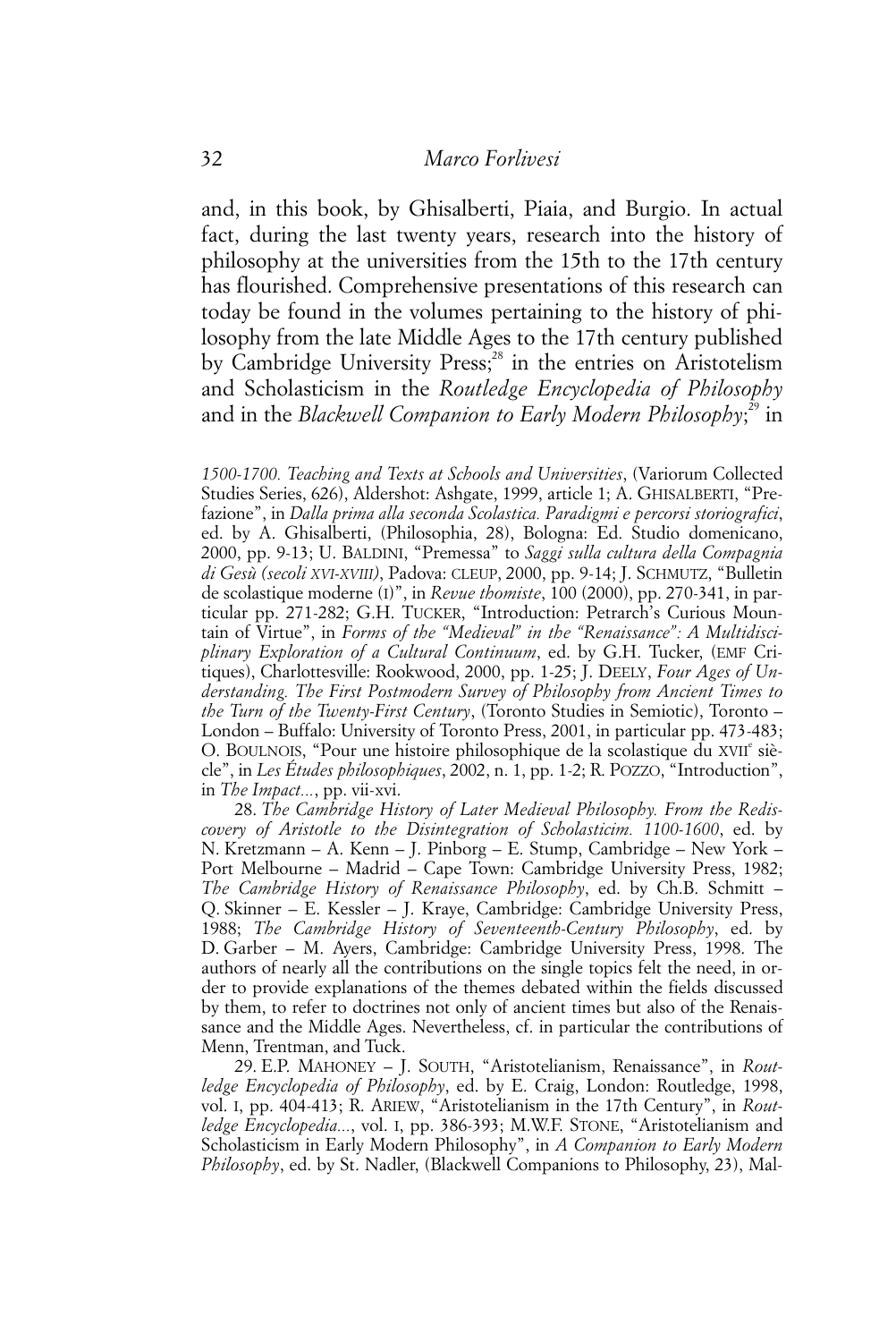the numerous, very well documented sections dedicated to it in the new edition of the part relevant to the 17th century in the *Grundriss der Geschichte der Philosophie*; 30 in the third and fourth volumes of the *Storia della teologia* published by Piemme;<sup>31</sup> in Beuchot's monographs on the Spanish-American academic authors;<sup>32</sup> in several chapters in the volume on *Le filosofie* del Rinascimento edited by Pissavino.<sup>33</sup> The monographs on authors or specific themes of the history of academic philosophy (not to mention the contributions in reviews and miscellaneous volumes) have for some time ceased to be a rarity<sup>34</sup> and, to the

den – Oxford – Carlton – Berlin: Blackwell Publishing, 2002, pp. 7-24. To these must be added Z. KALUZA, "Late Medieval Philosophy, 1350-1500", in *Routledge History of Philosophy*, vol. III *Medieval Philosophy*, ed. by J. Marenbon, London – New York: Routledge, 1998, pp. 426-451.

30. *Grundriss der Geschichte der Philosophie*, (founded by Fr. Ueberweg), *Die Philosophie des 17. Jahrhunderts*, 4 vol., ed. by J.-P. Schobinger – H. Holzhey – W. Schmidt-Biggemann, Basel: Schwabe, 1988-2001. I refer in particular to the contributions by Ashworth, Baldini, Blum, Brockliss, Dibon, Flower, Furlong, Jones, Henry, Rivera de Ventosa, Rogers, Schmidt-Biggemann, Schmitt, Shepherd, Sparn, Vanpaemel.

31. *Storia della teologia*, vol. III *Età della Rinascita*, ed. by G. D'Onofrio, Casale Monferrato: Edizioni Piemme, 1995; vol. IV *Età moderna*, ed. by G. Angelini – G. Colombo – M. Vergottini, 2001.

32. For brevity, and owing to its availability, I cite only M. BEUCHOT, *Historia de la filosofía en el México colonial*, Barcelona: Herder, 1997, of which an English translation is also available: ID., *The History of Philosophy in Colonial Mexico*, Washington D.C.: Catholic University of America Press, 1998. Complementary to Beuchot's works from a theological point of view, cf. *Teología en América Latina*, directed by J.I. Saranyana: vol. I *Desde los orígenes a la Guerra de Sucesión (1493-1715)*, Madrid: Iberoamericana, 1999; vol. II/1 *Escolástica barroca, Ilustración y preparación de la Independencia (1665-1810)*, Madrid – Frankfurt a.M.: Iberoamericana – Vervuert, 2005.

33. *Le filosofie del Rinascimento*, ed. by P.C. Pissavino, (Sintesi), Milano: Bruno Mondadori, 2002. In particular I refer to the contributions by Armogathe, Bianchi, Kraye, and Vasoli.

34. Among the monographs published in the last ten years (omitting essays concerning biographical history and those dedicated specifically to the history of institutes of learning) I point out briefly, merely to give some examples: M. BEUCHOT, *Pensamiento filosófico de San Vicente Ferrer*, 1995; D. FERRARO, *Itinerari del volontarismo. Teologia e politica al tempo di Luis de León*, 1995; W. REDMOND – M. BEUCHOT, *La teoría de la argumentación en el México colonial*, 1995; U.G. LEINSLE, *Einführung in die scholastiche Theologie*, 1995; Fr. RIVA, *Analogia e univocità in Tommaso de Vio "Gaetano"*, 1995; E. RUMMEL, *The Humanist-Scholastic Debate in the Renaissance and Reformation*, 1995; L. SPRUIT, *"Species intelligibilis": from Perception to Knowledge*, vol. II *Renais-*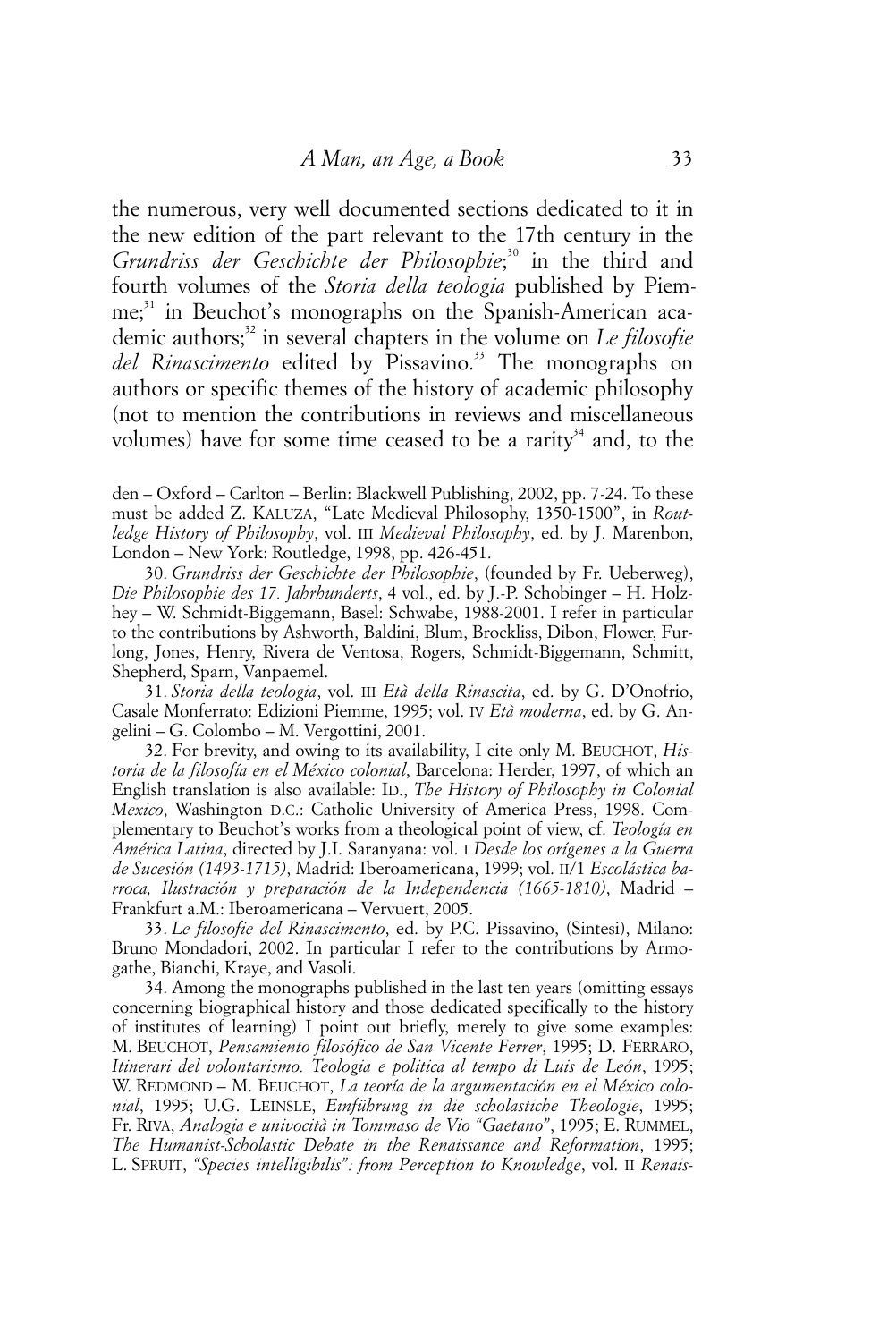#### same extent, the editions and translations of texts have also be-

*sance Controversies, Later Scholasticism, and the Elimination of the Intelligible Species in Modern Philosophy*, 1995; J.A. VAN RULER, *The Crisis of Causality: Voetius and Descartes on God, Nature and Change*, 1995; E.J. BAUER, *Thomistische Metaphysik an der alten Benediktineruniversität Salzburg. Darstellung einer philosophischen Schule des 17./18. Jahrhunderts*, 1996; M. BEUCHOT, *Filosofía y ciencia en el México diciochesco*, 1996; D. DES CHENE, *"Physiologia". Natural Philosophy in Late Aristotelian and Cartesian Thought*, 1996; M.A. GRANADA, *El debate cosmológico en 1588. Bruno, Brahe, Rothmann, Ursus, Röslin*, Napoli 1996; E. GRANT, *The Foundations of Modern Science in the Middle Ages: Their Religious, Intellectual, and Institutional Context*, 1996; H.C. KUHN, *Venetischer Aristotelismus im Ende der aristotelischen Welt. Aspekte der Welt und des Denkens des Cesare Cremonini (1550-1631)*, 1996; G. RONCAGLIA, *"Palaestra rationis". Discussioni su natura della copula e modalità nella filosofia scolastica tedesca del XVII secolo*, 1996; E. BAERT, *Aufstieg und Untergang der Ontologie. Descartes und die nachthomasische Philosophie*, 1997; A.S. BRETT, *Liberty, Right and Nature. Individual Rights in Later Scholastic Thought*, 1997; F. FIORENTINO, *Cesare Cremonini e il "Tractatus de Paedia"*, 1997; I. JERICÓ BERMEJO, *Fray Luis de León. La teología sobre el artículo y el dogma de la fe*, 1997; G. KNOCH-MUND, *Disputationsliteratur als Instrument antijüdischer Polemik. Leben und Werk des Marcus Lombardus, eines Grenzgängers zwischen Judentum und Christentum im Zeitalter des deutschen Humanismus*, 1997; St. MEIER-OESER, *Die Spur des Zeichens: Das Zeichen und seine Funktion in der Philosophie des Mittelalters und der frühen Neuzeit*, 1997; F. PIRONET, *The Tradition of Medieval Logic and Speculative Grammar from Anselm to the End of the Seventeenth Century: A Bibliography (1977-1994)*, 1997; A. POPPI, *L'etica del Rinascimento tra Platone e Aristotele*, Napoli 1997; T. RAMELOW, *Gott, Freiheit, Weltenwahl. Der Ursprung des Begriffes der besten aller möglich Welten in der Metaphysik der Willensfreiheit zwischen Antonio Pérez S.J. (1599-1649) und G.W. Leibniz (1646-1716)*, 1997; G. SANHUEZA, *La pensée biologique de Descartes dans ses rapports avec la philosophie scolastique. Le cas Gomez-Péreira*, 1997; J. WOLLOCK, *The Noblest Animate Motion: Speech, Physiology and Medicine in Pre-Cartesian Linguistic Thought*, 1997; P.R. BLUM, *Philosophenphilosophie und Schulphilosophie. Typen des Philosophierens in der Neuzeit*, 1998; J.Á. GARCÍA CUADRADO, *La luz del intelecto agente. Estudio desde la metafísica de Báñez*, 1998; Fr. GÓMEZ CAMA-CHO, *Economía y filosofia moral: la formación del pensamiento económico en la escolástica española*, 1998; Th.P. FLINT, *Divine Providence: The Molinist Account*, 1998; T. LÓPEZ RODRÍGUEZ, *Mancio y Bartolomé de Medina. Tratado sobre la usura y los cambios*, 1998; T. RINALDI, *Francisco Suárez. Cognitio singularis materialis: De anima*, 1998; P.C. WESTERMAN, *The Disintegration of Natural Law Theory. Aquinas to Finnis*, 1998; R. ARIEW, *Descartes and the Last Scholastics*, 1999; M. BEUCHOT, *Juan de Santo Tomás. Semiótica, filosofía del lenguaje y argumentación*, 1999; O. BOULNOIS, *Être et représentation. Une généalogie de la métaphysique moderne à l'époque de Duns Scot (XIII e -XIV e siècle)*, 1999; J.-P. COU-JOU, *Suárez et le refondation de la métaphysique comme ontologie. Étude et traduction de l'"Index détaillé de la Métaphysique d'Aristote" de F. Suárez*, 1999; J.-Fr. COURTINE, *Nature et empire de la loi. Etudes suareziennes*, 1999; J.Á. GARCÍA CUADRADO, *Domingo Báñez (1528-1604). Introducción a su obra filosófica y teo-*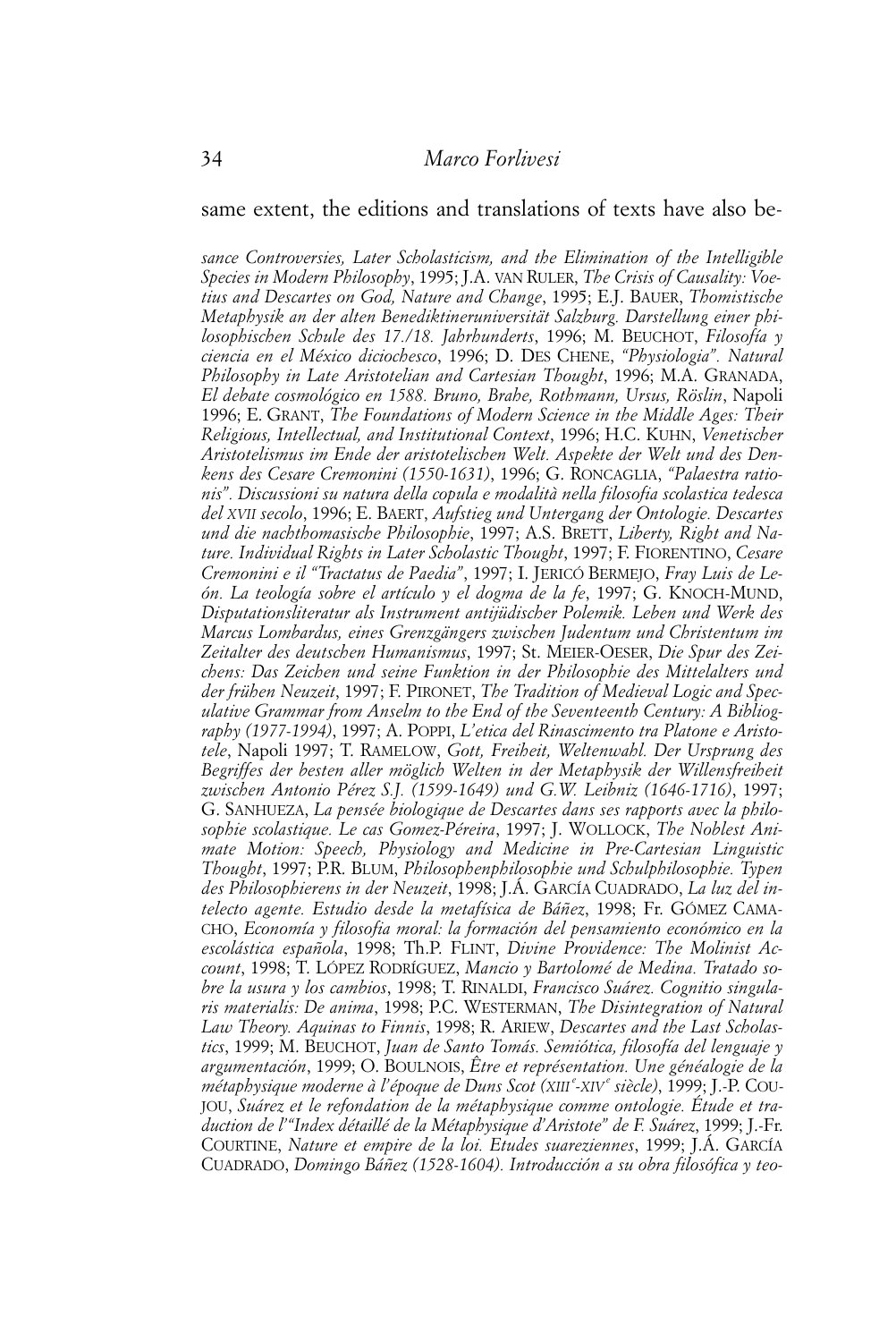#### come increasingly numerous, although usually not of complete

*lógica*, 1999; A. GOUDRIAAN, *Philosophische Gotteserkenntnis bei Suárez und Descartes. Im Zusammenhang mit der niederlandischen reformierten Theologie und Philosophie des 17. Jahrhunderts*, 1999; V. LABRADA RUBIO, *Filosofía jurídica y política de Jerónimo Castillo de Bobadilla*, 1999; M.J. LAPIERRE, *The Noetical Theory of Gabriel Vasquez, Jesuit Philosopher and Theologian (1549-1604): His View of the Objective Concept*, 1999; P. PÉREZ-ILZARBE, *El significado de las proposiciones. Jerónimo Pardo († 1502) y las teorías medievales de la proposición*, 1999; A. RIVERA GARCÍA, *La política del cielo. Clericalismo jesuita y estado moderno*, 1999; A. ROMANO, *La Contre-Réforme mathématique: Constitution et diffusion d'une culture mathématique jésuite à la Renaissance (1540-1640)*, 1999; J. BELDA PLANS, *La Escuela de Salamanca y la renovación de la teología en el siglo XVI*, 2000; J. BROWN SCOTT, *The Spanish Origin of International Law: Francisco de Vitoria and His Law of Nations*, 2000; S. BURGIO, *Filosofia e controriforma. Contributi alla storia intellettuale del Seicento*, 2000; M. CAMEROTA – M. OTTO HELBING, *All'alba della scienza galileiana: Michele Varro e il suo "De motu tractatus". Un importante capitolo nella storia della meccanica di fine Cinquecento*, 2000; D. DES CHENE, *Lifes Forms. Late Aristotelian Conceptions of the Soul*, 2000; S. DI LISO, *Domingo de Soto. Dalla logica alla scienza*, 2000; H. HOTSON, *Johann Heinrich Alsted (1588-1638) between Renaissance, Reformation, and Universal Reform*, 2000; Sv.K. KNEBEL, *Wille, Würfel und Wahrscheinlichkeit. Das System der moralischen Notwendigkeit in der Jesuitenscholastik 1550-1700*, 2000; G.F. PAGALLO, *Alla ricerca dei principi. Ermeneutica e questioni di metodo nei primi scritti di Cesare Cremonini*, Padova 2000; St. PER-FETTI, *Aristotle's Zoology and its Renaissance Commentators (1521-1601)*, 2000; J. SECADA, *Cartesian Metaphysics. The Late Scholastic Origins of Modern Philosophy*, 2000; W.J. VAN ASSELT, *Reformation and Scholasticism*, 2000; H. WELS, *Die "Disputatio de anima rationali secundum substantiam" des Nicolaus Baldelli S.J. nach dem Pariser Codex B.N. lat. 16627. Eine Studie zur Ablehnung des Averroismus und Alexandrismus am Collegium Romanum zu Anfang des 17. Jahrhunderts*, 2000; J. FRANKLIN, *The Science of Conjecture: Evidence and Probability before Pascal*, 2001; J.C. GARCÍA DE VICENTE, *Homicidio por necesidad. La legitima defensa en la teología tardomedieval*, 2001; Ch. MERCER, *Leibniz's Metaphysics. Its Origin and Development*, 2001; M. SANGALLI, *Università, accademie, gesuiti. Cultura e religione a Padova tra Cinque e Seicento*, 2001; Fr. TODESCAN, *Le radici teologiche del giusnaturalismo laico*, vol. III *Il problema della secolarizzazione nel pensiero giuridico di Samuel Pufendorf*, 2001; W.J. VAN ASSELT, *The Federal Theology of Johannes Cocceius (1603-1669)*, 2001; V. CARRAUD, *"Causa sive ratio". La raison de la cause, de Suárez à Leibniz*, 2002; D.A. LINES, *Aristotle's "Ethics" in the Italian Renaissance (ca. 1300-1650). The Universities and the Problem of Moral Education*, 2002; G. CAVALLAR, *The Rights of Strangers: Theories of International Hospitality, the Global Community, and Political Justice since Vitoria*, 2002; A. GOUDRIAAN, *Jacobus Revius. A Theological Examination of Cartesian Philosophy. Early Criticisms (1647)*, 2002; L. HONNEFELDER, *La métaphysique comme science transcendantale*, 2002; C. LEIJENHORST, *The Mechanisation of Aristotelianism. The Late Aristotelian Setting of Thomas Hobbes' Natural Philosophy*, 2002; I. MACLEAN, *Logic, Signs and Nature in the Renaissance: The Case of Learned Medicine*, 2002; J.D. MOSS – W.A. WALLACE,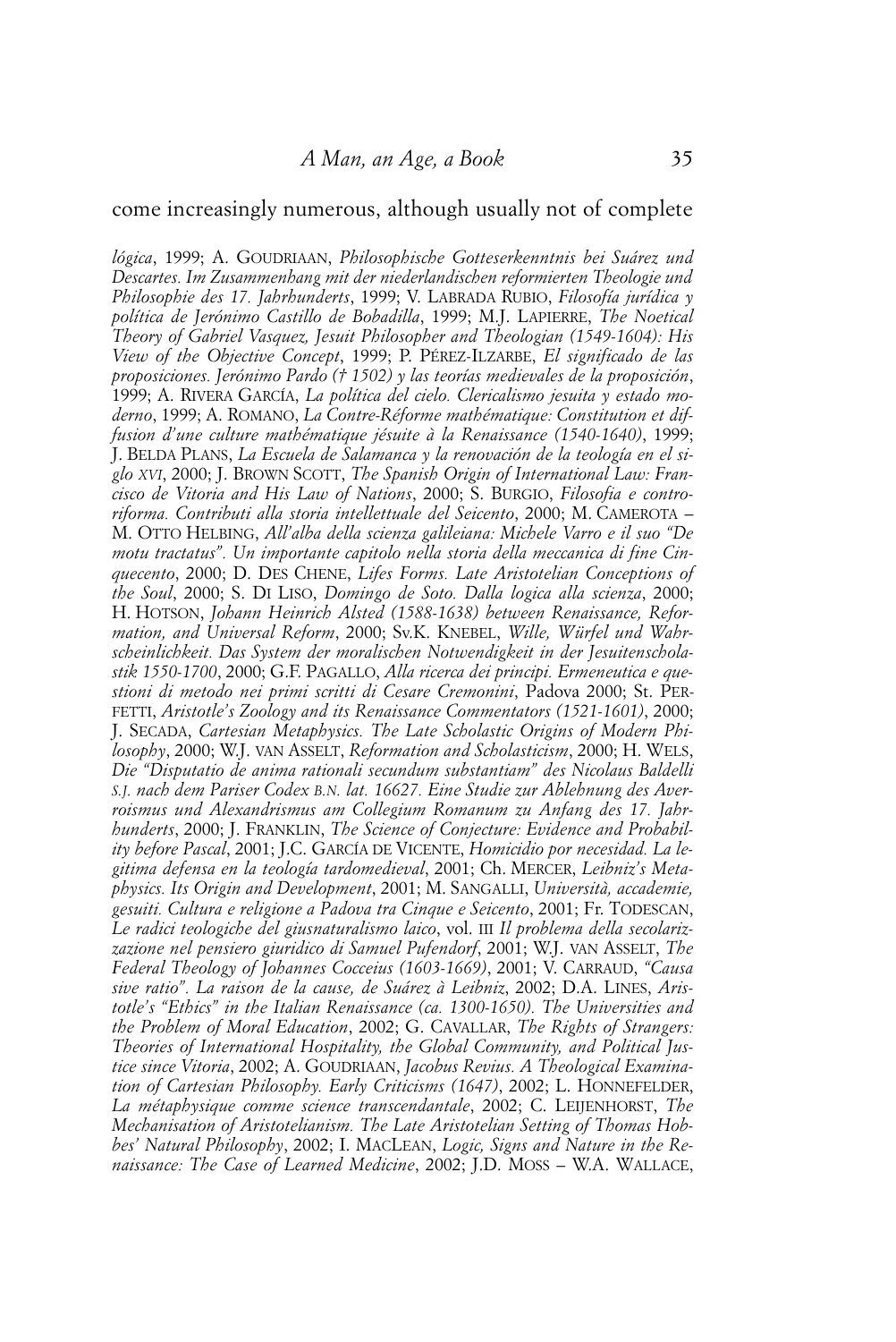texts.35 If we add to all this that the difficulty in mastering the immense array of academic thinkers and their doctrines involves

*Rhetoric and Dialectic in the Time of Galileo*, 2003; W. REDMOND, *La lógica del siglo de oro*, 2002; M. BEUCHOT, *Humanismo novohispano*, 2003; G. COPPENS, *Spinoza en de scholastiek*, 2003; E. RAPETTI, *Percorsi anticartesiani nelle lettere a Pierre-Daniel Huet*, 2003; J.-I. SARANYANA, *La filosofía medieval. Desde sus orígenes patrísticos hasta la escolastica barroca*, Pamplona 2003; M. SCATTOLA, *Dalla virtù alla scienza. La fondazione e la trasformazione della disciplina politica nell'età moderna*, 2003; M. CAMEROTA, *Galileo Galilei e la cultura scientifica nell'età della Controriforma*, 2004; R. DARGE, *Suárez' transzendentale Seinsauslegung und die Metaphysiktradition*, 2004; H. HOPFL, *Jesuit Political Thought. The Society of Jesus and the State, c. 1540-1630*, 2004; Fr. MARKUS, *Die Grenzen der Vernunft. Theologie, Philosophie und gelehrte Konflikte am Beispiel des Helmstedter Hofmannstreits und seiner Wirkungen auf das Luthertum um 1600*, 2004; S. ORREGO SÁNCHEZ, *La actualidad del ser en la "primera escuela" de Salamanca*, 2004; L. IN-GALISO, *Filosofia e Cosmologia in Christoph Scheiner*, 2005; B. KOCH, *Zur Dis- / Kontinuität mittelalterlichen politischen Denkens in der neuzeitlichen politischen Theorie. Marsilius von Padua, Johannes Althusius und Thomas Hobbes im Vergleich*, 2005; J. KRAYE, *Moral Philosophy On The Threshold Of Modernity*, 2005.

35. Among the editions and translations published as monographs (there are also several texts published as contributions) in the last ten years, I should like to point out briefly, merely to give some examples: *Escolástica ibérica postmedieval. Algunas teorías del signo*, ed. by M. Beuchot, 1995; João POINSOT (JOANNES DE S. THOMA), *El libro de los predicamentos*, ed. by G. Ferrer – M. Beuchot, 1995; Francisco SUÁREZ, *On Beings of Reason (De Entibus Rationibus). Metaphysical Disputation LIV*, ed. by J.P. Doyle, 1995; Juan ZAPATA Y SANDOVAL, *Disceptación sobre justicia distributiva y sobre la acepción de personas a ella opuesta, Segunda parte*, ed. by M. Beuchot, 1995; Bartolomé de LAS CASAS, *Sozialethische und staatsrechtliche Schriften*, ed. by M. Lauble, 1996; Francisco SUÁREZ, *Disputazioni metafisiche. 1-3*, ed. by C. Esposito, 1996; Juan José de EGUIARA Y EGUREN, *La filosofía de la trascendencia (Selectae Dissertationes Mexicanae, tract. I, dissert, 1-2)*, ed. by M. Beuchot, 1997; Francisco de VITORIA, *On Homicide and Commentary on Summa Theologiae IIa-IIae, Q. 64 (Thomas Aquinas)*, ed. by J.P. Doyle, 1997; Cesare CREMONINI, *Le orazioni*, ed. by A. Poppi, Padova 1998; [Giovanni PICO –] St.A. FARMER, *Syncretism in the West: Pico's Nine Hundred Theses (1486). The Revolutions and Philosophical Systems*, 1998; Francisco SUÁREZ, *Disputes métaphysiques. I, II, III*, ed. by J.-P. Coujou, 1998; COLLEGIUM CONIMBRICENSE, *Commentarii Collegii Conimbricensis in libros De generatione et corruptione Aristotelis (Mainz, 1606)*, 1999; Tomás de MERCADO, *Antología filosófica*, ed. by M. Beuchot, 1999; Giuseppe MOLETTI, *The Unfinished Mechanics of Giuseppe Moletti. An Edition and English Translation of his Dialogue on Mechanics, 1576*, ed. by W.R. Laird, 1999; Francisco SUÁREZ, *La distinction de l'étant fini et de son être. Dispute métaphysique XXXI*, ed. by J.-P. Coujou, 1999; Francisco SUÁREZ, *Suárez et le refondation de la métaphysique comme ontologie. Étude et traduction de l'"Index détaillé de la Métaphysique d'Aristote" de F. Suárez*, ed. by J.-P. Coujou, 1999; Ulisse AL-DROVANDI, *Osservazione di cose straordinarie. Il "De observatione foetus in ovis*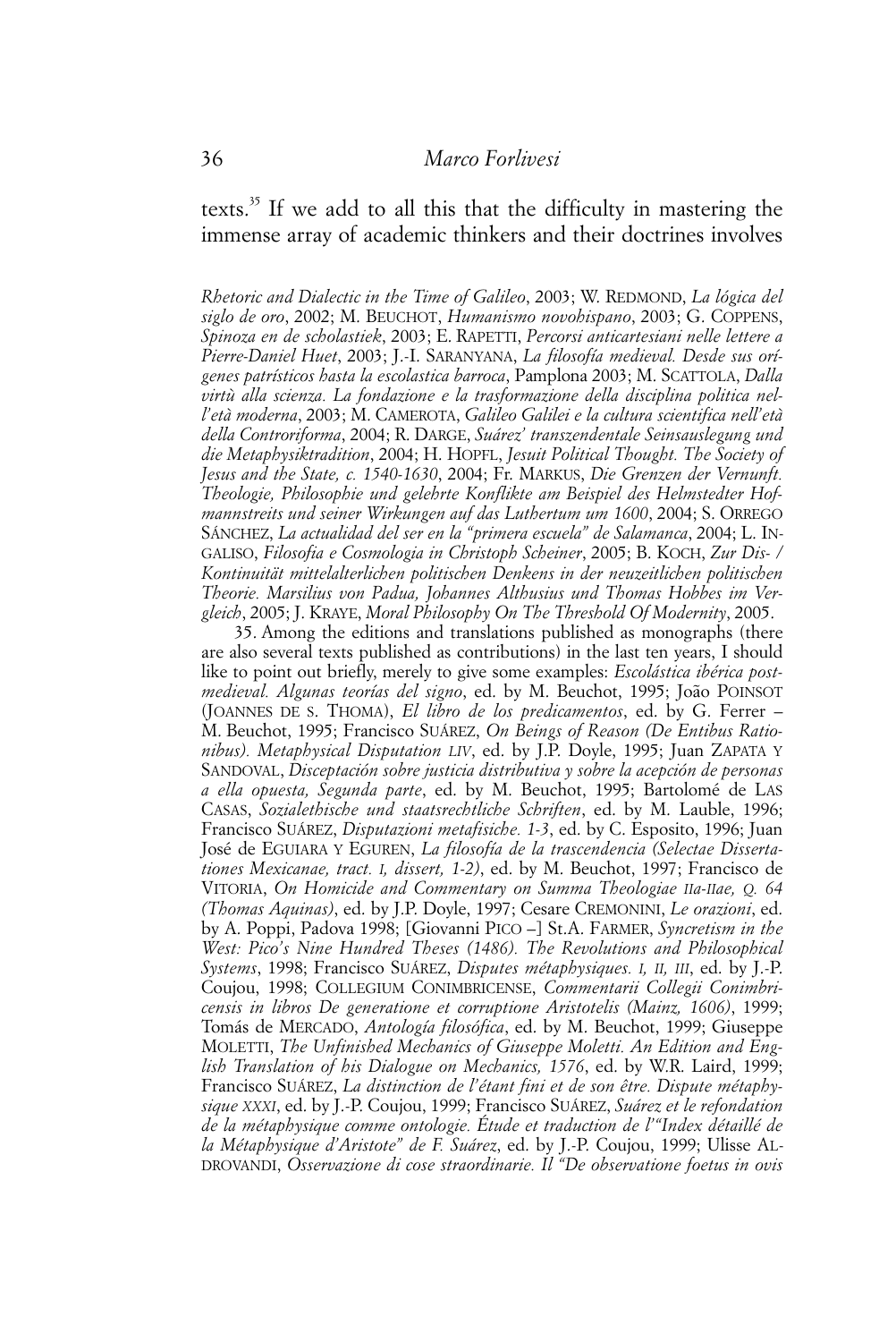a significant part of publishers' efforts to issue collections of contributions, $36$  we become aware of the vast amount of even just the

*(1564)"*, ed. by S. Tugnoli Pàttaro, 2000; Juan de CARAMUEL Y LOBKOWITZ, *Gramática audaz*, ed. by P. Arias, 2000; João POINSOT (JOANNES DE S. THOMA), *El signo. Cuestiones I/5, XXI, XXII y XXIIII del "Ars Logica"*, ed. by J. Cruz Cruz, 2000; Domingo de SOTO, *Relecciones y Opúsculos*, 4 vol., 1995-; Francisco SUÁREZ, *On the Formal Cause of Substance. Metaphysical Disputation XV*, ed. by J.P. Doyle, 2000; ALFONSO DE MADRIGAL "El Tostado", *Brevyloquyo de amor e amiçiçia (1437-1444)*, ed. by N. Belloso, Pamplona 2001; Pedro de LEDESMA, *Sobre la perfección del acto de ser creado (1596)*, ed. by S. Orrego Sánchez, 2001; João POINSOT (JOANNES DE S. THOMA), *Verdad transcendental y verdad formal (1643)*, ed. by J. Cruz Cruz, 2001; Francisco SUÁREZ, *Creation, Conservation and Concurrence. Metaphysical Disputation XX, XXI, and XXII*, ed. by A.J. Freddoso, 2002; ALFONSO DE MADRIGAL "El Tostado", *El gobierno ideal (De optima politia)*, ed. by N. Belloso Martín, 2003; Domingo BÁÑEZ, *La imagen de Dios en el hombre. Comentario a la 'Suma Teológica', I, q. 93, Sobre el fin o término de la producción del hombre*, ed. by J.Á. García Cuadrado – A. Chacón, 2003; Bartolomé CARRANZA, *Tratado sobre la virtud de la justicia (1540)*, ed. by T. López – I. Jericó Bermejo – R. Muñoz de Juana, 2003; Diego MAS, *Disputación metafísica sobre el ente y sus propiedades transcendentales (1587) (Metaphysica disputatio seu de ente et de eius proprietatibus, quae communi nomine inscribitur de transcendentibus)*, ed. by J. Gallego Salvadores – H. Banyeres – S. Orrego, 2003; João POINSOT (JOANNES DE S. THOMA), *Introduction to the Summa Theologiae of Thomas Aquinas*, ed. by R. McInerny, 2003; Juan SÁNCHEZ SEDEÑO, *Las segundas intenciones y el universal (1600)*, ed. by J. Cruz Cruz, 2003; Caspar SCHOTT, *Physica curiosa sive mirabilia naturae et artis libri XII comprehensa*, 2003; Francisco GARCÍA, *Del Tratado utilísimo y muy general de todos los contratos (1583)*, ed. by M.I. Zorroza – H. Rodríguez-Penelas, 2004; Athanasius KIRCHER, *Musurgia universalis*, 2004; Pietro POMPONAZZI, *Expositio super primo et secundo De partibus animalium*, ed. by St. Perfetti, 2004; Francisco SUÁ-REZ, *A Commentary on Aristotle's Metaphysics*, ed. by J.P. Doyle, 2004; Francisco SUÁREZ, *The Metaphysical Demonstration of the Existence of God. Metaphysical Disputations XXVIII-XXIX*, ed. by J.P. Doyle, 2004; João POINSOT (JOANNES DE S. THOMA), *Del alma (1635)*, ed. by J. Cruz Cruz, 2005; Juan SÁNCHEZ SEDEÑO, *La relación (1600)*, ed. by J. Cruz Cruz, 2005. To these works must also be added the editions in electronic format, made available online, of: COLLEGIUM CONIMBRICENSE, *Commentarii in libros Aristotelis de anima* [http://www.uc.pt/lif/main5.htm], directed by M. Santiago de Carvalho – A. Manuel Martins; Francisco SUÁREZ, *De anima, De generatione et corruptione, Disputationes metaphysicæ* [http://www.salvadorcastellote.com/investigacion.htm], ed. by S. Castellote – J.-P. Coujou – J.P. Doyle – M. Renemann. One should also remember the reprints on microfiches of several texts of academic philosophy from the late Middle Ages to the Early Modern Period carried out by the Dutch publisher IDC, in particolar in the series *Catholic Reformation* and *Philosophy and the Liberal Arts in the Early Modern Period*.

36. Among the collections of the last ten years I should like to mention, just to give some examples: *Aristotelica et Lulliana magistro doctissimo Charles*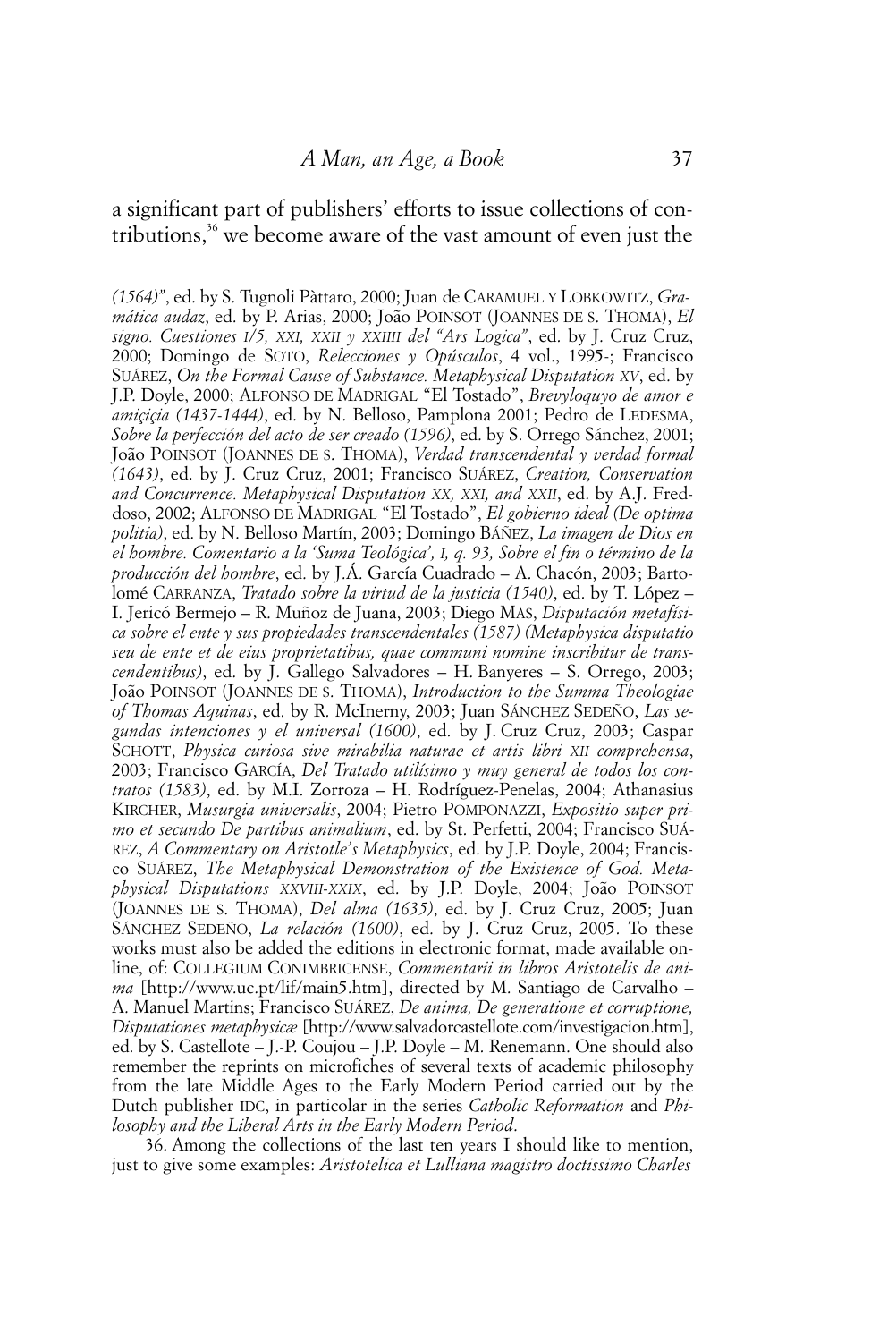# recent bibliography concerning this field of studies.<sup>37</sup> Owing to

*H. Lohr*, ed. by F. Dominguez, 1995; *Descartes and His Contemporaries. Meditations, Objections, and Replies*, ed. by R. Ariew – M. Grene, 1995; *La filosofia nel Siglo de Oro. Studi sul tardo Rinascimento spagnolo*, ed. by A. Lamacchia, 1995; monographic number of *Vivarium*, ed. by E.J. Ashworth, 1995; *Descartes, 'Principia philosophiæ' (1644-1994). Atti del Convegno per il 350° anniversario della pubblicazione dell'opera*, ed. by J.-R. Armogathe – G. Belgioioso, Napoli 1996; *Studies on the History of Logic*, ed. by I. Angelelli – M. Cerezo, 1996; *Studies on the History of Logic and Semantics, 12th-17th Centuries*, by G. Nuchelmans, 1996; *Descartes et le Moyen Age*, ed. by J. Biard – R. Rashed, 1997; *Hispanic Philosophy in the Age of Discovery*, ed. by K. White, 1997; *Lire Descartes aujourd'hui*, ed. by O. Depré – D. Lories, 1997; *Logic and Workings of the Mind. The Logic of Ideas and Faculty Psychology in Early Modern Philosophy*, ed. by P.A. Easton, 1997; *Method and Order in Renaissance Philosophy of Nature: the Aristotle Commentary Tradition*, ed. by D.A. Di Liscia – E. Kessler – Ch. Methuen, 1997; *Bartolomeo Barbieri da Castelvetro (1615-1697): un cappuccino alla scuola di san Bonaventura nell'Emilia del '600*, ed. by A. Maggioli – P. Maranesi, 1998; *Luis de Molina regressa a Evora*, ed. by I. Borges-Duarte, 1998; monographic number of *Medioevo*, ed. by Fr. Bottin, 1998; *Meeting of the Minds. The Relations between Medieval and Classical Modern European Philosophy*, ed. by St.F. Brown, 1998; *El pensamiento económico en la escuela de Salamanca*, ed. by Fr. Gómez Camacho – R. Robledo, 1998; *Rodrigo de Arriaga († 1667), Philosoph und Theologe*, ed. by T. Saxlová – St. Sousedík, 1998; monographic number of *Acta philosophica Finnica*, ed. by T. Aho – M. Yrjönsuuri, 1999; *Aspects de la pensée médiévale dans la philosophie politique moderne*, ed. by Y.Ch. Zarka, 1999; *The Commentary Tradition on Aristotle's "De generatione et corruptione". Ancient, Medieval and Early Modern*, ed. by J.M.M.H. Thijssen – H.A.G. Braakhuis, 1999; *Descartes et la Renaissance*, ed. by E. Faye, 1999; *The Jesuits: Cultures, Sciences, and the Arts, 1540-1773*, ed. by J.W. O'Malley, 1999; *Johannes Clauberg (1622-1665) and Cartesian Philosophy in the Seventeenth Century*, ed. by Th. Verbeek, 1999; *Philosophy and the Arts in Central Europe, 1500-1700. Teaching and Texts at Schools and Universities*, by J.S. Freedman, 1999; *Philosophy in the Sixteenth and Seventeenth Centuries. Conversations with Aristotle*, ed. by C. Blackwell – S. Kusukawa, 1999; *Protestant Scholasticism. Essays in Reassessment*, ed. by C.R. Trueman – R. Scott Clark, 1999; *"Sapientiam amemus". Humanismus und Aristotelismus in der Renaissance*, ed. by P.R. Blum – C. Blackwell – Ch. Lohr, 1999; *Science et religions de Copernic à Galilée*, 1999; *Studies in the Philosophy of the Jesuits in Poland in the Sixteenth to Eighteenth Centuries*, by R. Darowski, 1999; *Cesare Cremonini. Aspetti del pensiero e scritti*, 2 vol., ed. by E. Riondato – A. Poppi, Padova 2000; *Continuity and Change: the Harvest of Late-Medieval and Reformation History*, ed. by R.J. Bast – A.C. Gow, 2000; *Forms of the "Medieval" in the "Renaissance": a Multidisciplinary Exploration of a Cultural Continuum*, ed. by G.H. Tucker, 2000; *"Potentia Dei". L'onnipotenza divina nel pensiero dei secoli XVI e XVII*, ed. by G. Canziani – M.A. Granada – Y.Ch. Zarka, 2000; *Dalla prima alla seconda Scolastica. Paradigmi e percorsi storiografici*, ed. by A. Ghisalberti, 2000; *Rethinking the Scientific Revolution*, ed. by M.J. Osler, 2000; *Saggi sulla cultura della Compagnia di Gesù (secoli XVI-XVIII)*, by U. Baldini, 2000; *La teologia dal XV al XVII secolo. Metodi e pro-*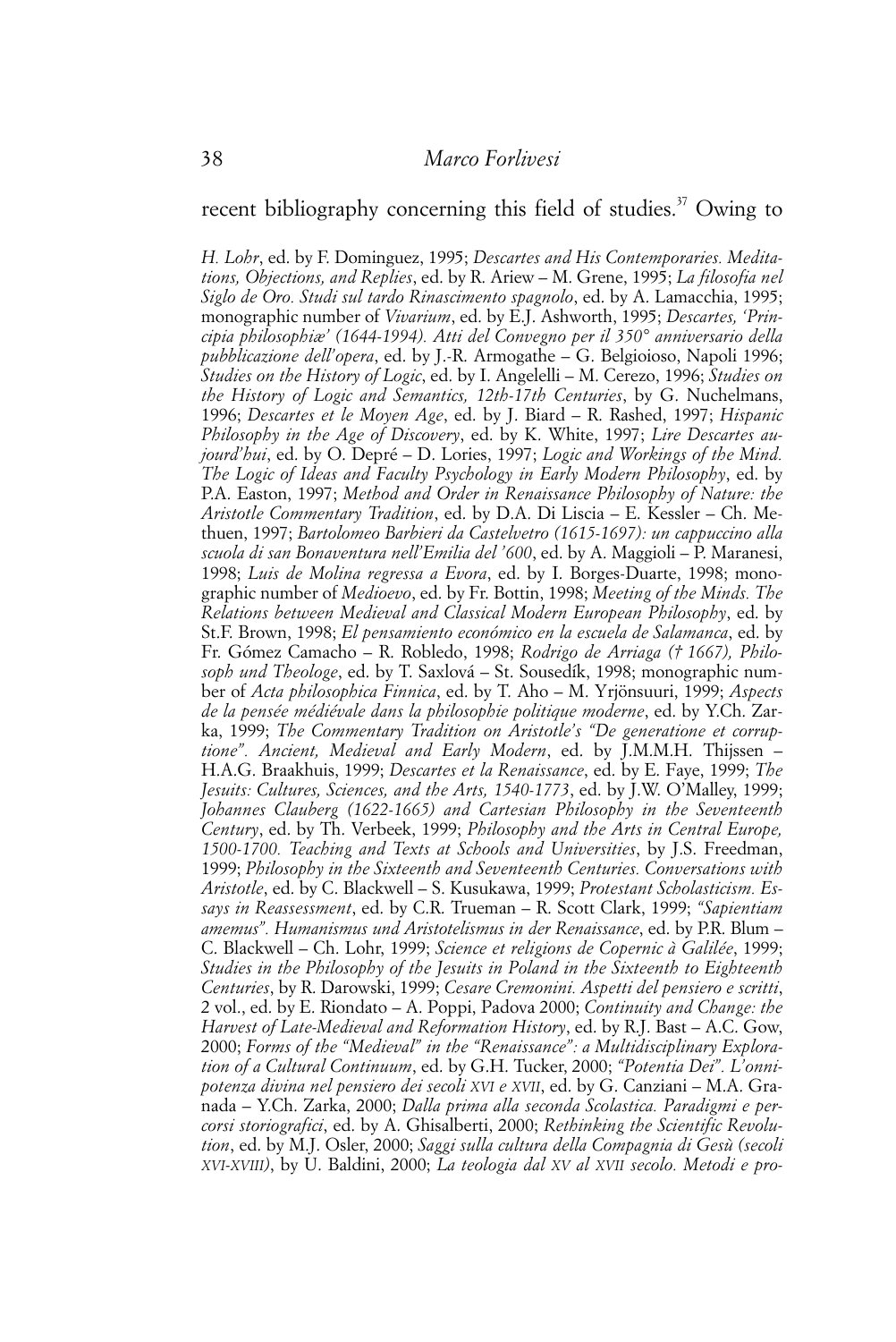#### this state of affairs, some readers might ask to be introduced to the

*spettive*, ed. by I. Biffi – C. Marabelli, 2000; *Kausalität und Naturgesetz in der Frühen Neuzeit*, ed. by A. Hüttemann, 2001; *Late Medieval and Early Modern Corpuscular Matter Theories*, ed. by Ch.H. Lüthy – J.E. Murdoch – W.R. Newman, 2001; *The Medieval Concept of Time. The Scholastic Debate and Its Reception in Early Modern Philosophy*, ed. by P. Porro, 2001; *Die Ordnung der Praxis. Neue Studien zur spanischen Spätscholastik*, ed. by Fr. Grunert – K. Seelmann, 2001; monographic number of *Osiris*, ed. by J. Hedley Brooke – M.J. Osler – J.M. van der Meer, 2001; *Renaissance Readings of the Corpus Aristotelicum*, ed. by M. Pade, 2001; *Ricerche sulla teologia e la scienza nella Scuola padovana del Cinque e Seicento*, by A. Poppi, 2001; *Whose Aristotle? Whose Aristotelianism?*, ed. by R.W. Sharples, 2001; *Il commento filosofico nell'Occidente latino (secoli XIII-XV)*, ed. by Cl. Leonardi – G. Fioravanti – St. Perfetti, 2002; *Le Contemplateur et les idées. Modèles de la science divine, du néoplatonisme au XVIII e siècle*, ed. by O. Boulnois – J. Schmutz – J.-L. Solère, 2002; *The Dynamics of Aristotelian Natural Philosophy from Antiquity to the Seventeenth Century*, ed. by C. Leijenhorst – Ch. Lüthy – J. Thijssen, 2002; a double monographic number of *Les Études philosophiques*, ed. by O. Boulnois, 2002; *Melanchton und Europa*, 2 vol., ed. by G. Frank, 2002; *La presenza dell'aristotelismo padovano nella filosofia della prima modernità*, ed. by Gr. Piaia, 2002; *Res et Verba in der Renaissance*, ed. by E. Kessler – I. MacLean, 2002; *Säkularisierung in den Wissenschaften seit der frühen Neuzeit*, ed. by L. Danneberg – Fr. Vollhardt – S. Pott – J. Schonert, 3 vol., 2002-2003; *Sur la science divine*, ed. by J.-C. Bardout – O. Boulnois, 2002; *Figure della guerra. La riflessione su pace, dissidio e giustizia tra Medioevo e prima età moderna*, ed. by M. Scattola, 2003; *Galileo Galilei e la cultura della tradizione*, by C. Dollo, 2003; *Jesuit Science and the Republic of Letters*, ed. by M. Feingold, 2003; *The Medieval Heritage in Early Modern Metaphysics and Modal Theory, 1400-1700*, ed. by R.L. Friedman – L.O. Nielsen, 2003; *Studi sull'aristotelismo del Rinascimento*, by L. Bianchi, 2003; *Contexts of Conscience in Early Modern Europe, 1500-1700*, ed. by H.E. Braun – E. Vallance, 2004; *Domingo de Soto and the Early Galileo: Essays on Intellectual History*, by W.A. Wallace, 2004; *Forming the Mind. Conceptions of Body and Soul in Late Medieval and Early Modern Philosophy*, ed. by H. Lagerlund – O. Pluta, 2004; *Francisco Suárez. "Der ist der Mann". Homenaje al prof. Salvador Castellote*, 2004; *"Herbst des Mittelalters"? Fragen zur Bewertung des 14. und 15. Jahrhunderts*, ed. by J.A. Aertsen – M. Pickavé, 2004; *The Impact of Aristotelianism on Modern Philosophy*, ed. by R. Pozzo, 2004; *Mind, Perception, and Cognition. The Commentary Tradition of Aristotle's De Anima*, ed. by P. Bakker – H. Thijssen, 2004; *Autour de Ramus. Le combat*, ed. by K. Meerhoff – J.-M. Moisan – M. Magnien, Paris 2005; *Saberes y disciplinas en las Universidades Hispánicas*, ed. by L.E. Rodríguez-San Pedro Bezares – J.L. Polo Rodríguez, 2005.

37. The reader will find complete, up-to-date news about the biography and works of the academic authors of the 16th and 17th centuries, relevant publications (monographs and contributions), on-going research, conferences and seminars, scholars and research centres on the Internet site created and conducted by Jacob Schmutz: *Scholasticon. Ressources en ligne pour l'étude de la scolastique moderne (1500-1800)* [http://www.ulb.ac.be/philo/scholasticon/index. html], 1999-.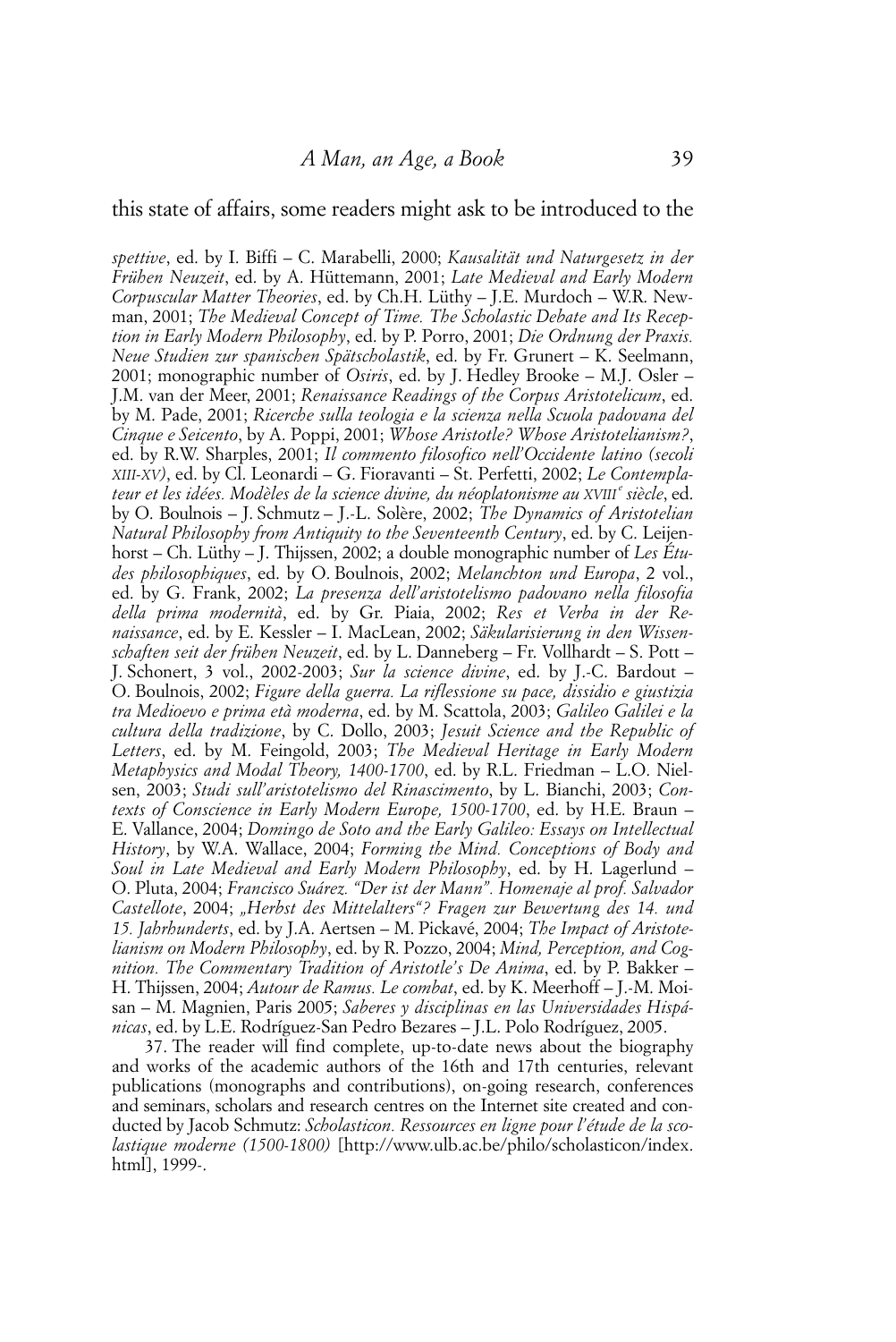essays on Mastri's thought by means of a brief explanation of the lines of development of the history of academic philosophy from the end of the Middle Ages to the beginning of the Modern Age and by a few indications of the main attempts to set historiographically this period. The following pages are dedicated to such readers, with apologies to those who have already been professionally committed to this subject, for all the simplifications herein.<sup>38</sup>

2.2 *The forms of the complexity and of the dynamism of academic philosophy in the period between the Middle Ages and the Modern Age*

From the turn of the 12th century, when scholars in the Latin world became acquainted with Aristotle's works on physics and metaphysics, to the last 25 years of the 17th century, when the *pars valentior* of European authors turned their backs on some of the fundamental theses of the Stagirite's physics, Aristotelianism was continually in a state of agitation, although it was the focal point of "basic" university instruction. Not only was it the object both of condemnation and slating criticism, yet at the same time of consecration and honours, but it was also, above and beyond all this, neither homogeneous nor static. The very adversaries of Aristotelianism made a distinction between Aristotle and Aristotelians, and among the latter, between good and bad followers of the Stagirite. They furthermore indicated the lack of unity among Aristotelians as a clear sign of the inconsistency of the latters' doctrines. In reality, despite the fact that they normally had a common reference point in Aristotle, the academic authors were divided into fiercely conflicting currents of thought and criticised one another as harshly as the anti-Aristotelians criticised them. There was good reason for this: different authors combined Aristotelian and non-Aristotelian doctrines to different degrees and drew inspiration for different theses from the Stagirite's works; different currents had different attitudes towards Aristotle and developed in their midst divergencies and diversi-

38. My indebtedness towards the studies on the history of academic philosophy quoted above is so great that I shall no longer mention them in order to avoid too many references. I shall, on the other hand, refer readers to some essays in which they may find further information.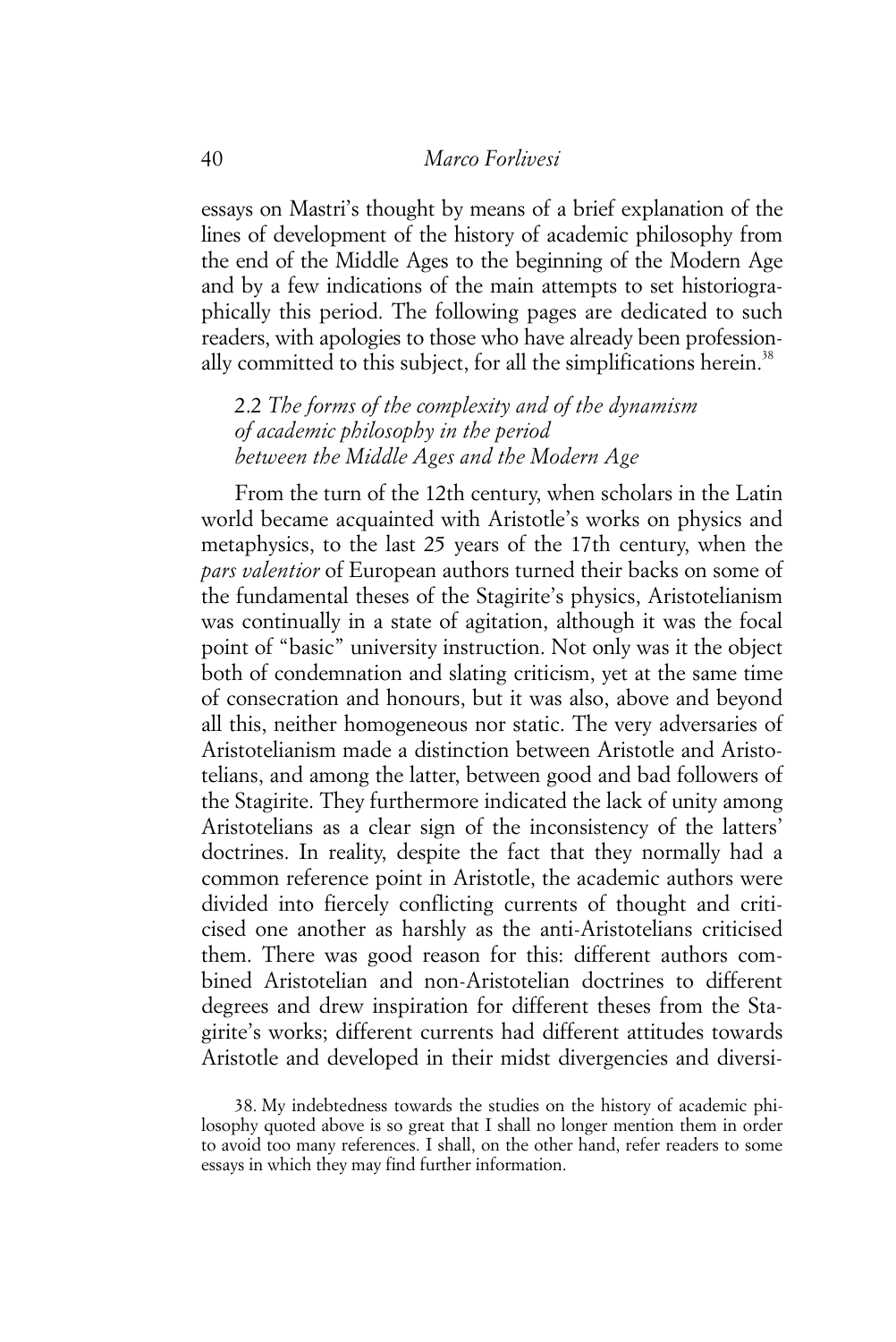fied forms of evolution;<sup>39</sup> different centres of learning were characterized by different tendencies.

An accurate analysis of academic philosophy from the 13th to the 17th century reveals a picture characterized by the continual proliferation of new ideas. Nevertheless, it also appears to be characterized by a strict traditionalism, by an obedience (or which at least was claimed to be such) to one or the other complex of *auctoritates* and by a diffidence towards *novitates*, seen as intrinsically dangerous. One wonders, therefore, what made it possible for characteristics that seem antithetical to be found at the same time and how in reality authors developed their own thought.

In order to answer this question it must first of all be mentioned that the controversy between conservation and innovation was to be found in all the constitutive elements of the university world: the academic activities of commentary and dispute, the different levels of institutional structures (in particular the institutional structure of the "school") and the notion of "common doctrine". Dispute and commentary were what paved the way for the proliferation of innovative doctrines. The former was widely used at the universities (and continued to be so well into the Modern Age) both as a didactic exercise and as a means of testing students.<sup>40</sup> It was frequently accused, by both non-academic and by academic writers, of being one of the main reasons

39. Cf. Ch. MERCER, "The Vitality and Importance of Early-Modern Aristotelianism", in *The Rise of Modern Philosophy. The Tension between the New and Traditional Philosophies from Machiavelli to Leibniz*, ed. by T. Sorell, Oxford: Clarendon Press, 1993, pp. 33-67.

40. Cf. O. WEIJERS, "Quelques observations sur les divers emplois du terme 'disputatio'", in *Itinéraires de la raison. Études de philosophie médiévale offertes à Maria Cândida Pacheco*, ed. by J.F. Meirinhos, (Textes et études du Moyen Âge, 32), Louvain-la-Neuve: Fédération Internationale des Instituts d'Études Médiévales, 2005, pp. 35-49. I take the liberty of referring readers to my "Materiali per una descrizione della disputa e dell'esame di laurea in Età moderna" [http://web.tiscali.it/marcoforlivesi/mf2001m.pdf], 2001 (Former printed edition: M. FORLIVESI, "Materiali per una descrizione della disputa e dell'esame di laurea in Età moderna", in *Dalla prima alla seconda Scolastica...*, pp. 252-279). Consult, however, above all the suitable titles to be found in Th. GLONING, "Über Polemik und Kontroversen und ihre Geschichte. Ein bibliographischer Steinbruch" [http://staff-www.uni-marburg.de/~gloning/plmt\_ bb.htm], 2003.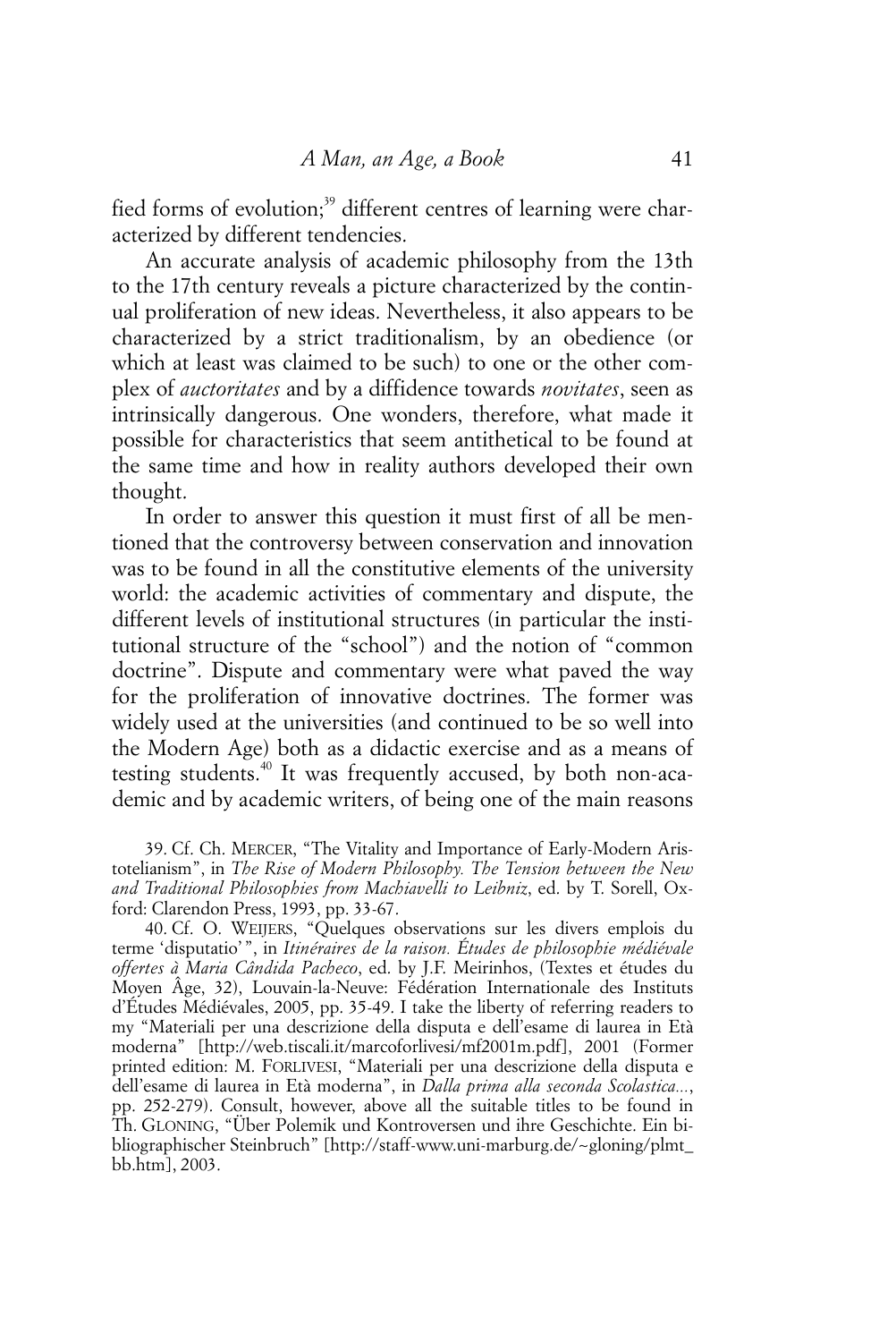for the proliferation of new doctrines, which were mainly futile according to the detractors. The reason for accusations of this type is generally obvious: the accusers were interested in substituting a certain range of doctrines with their own. Hence, in his *Discours* Descartes, in stating his refusal to compare himself with those thinkers who had come before him, only takes a custom that existed both inside and outside the universities to its extremes: he withdrew from the task of discussing a whole host of stances by simply labelling them as *cavillationes*. Nevertheless, the capacity for exercising dispute also clearly offered the opportunity to formulate and explore "dangerous" or unusual hypotheses, to submit consolidated theses to innovative criticism, and to besiege the most *probatæ* doctrines without respite. No less interesting are the accusations brought against the other fundamental academic didactic method: that of the commentary. Galileo, when speaking of the "interpreters of the Stagirite", wrote that they used Aristotle to say whatever they wanted.<sup>41</sup> The underlying reason for the capacity of commentary to make room for standpoints that cannot objectively be found in the glossed text lies in the fact that the latter was seen to be authoritative, yet was always seen as closed book appearing in the *Apocalypse*. To open it, with the aim of restoring to the *auctoritas* the *organa vocis* subtracted from it by the course of time and to make its doctrines manifest, was the task of the *magister*. It was a hard, yet creative, task. On the side of the text (or texts), the commentator was often faced with obscure or different translations and conflicting passages. In his position, he usually had to reconciliate the author commented on with other authorities, whether religious or philosophical, Ancient or Modern; he had to present the topics therein with a greater order and coherence than those offered by the text he commented on; he had to answer questions that the author annotated did not face; quite frequently he had to do all this in a certain "style", proposing those solutions that

<sup>41.</sup> Galileo GALILEI, *Frammenti attenenti alla lettera al principe Leopoldo di Toscana*; quoted by L. BIANCHI, "Una caduta senza declino? Considerazioni sulla crisi dell'aristotelismo fra Rinascimento ed età moderna", in IDEM, *Studi sull'aristotelismo del Rinascimento*, (Subsidia mediaevalia Patavina, 5), Padova: Il Poligrafo, 2003, pp. 133-183.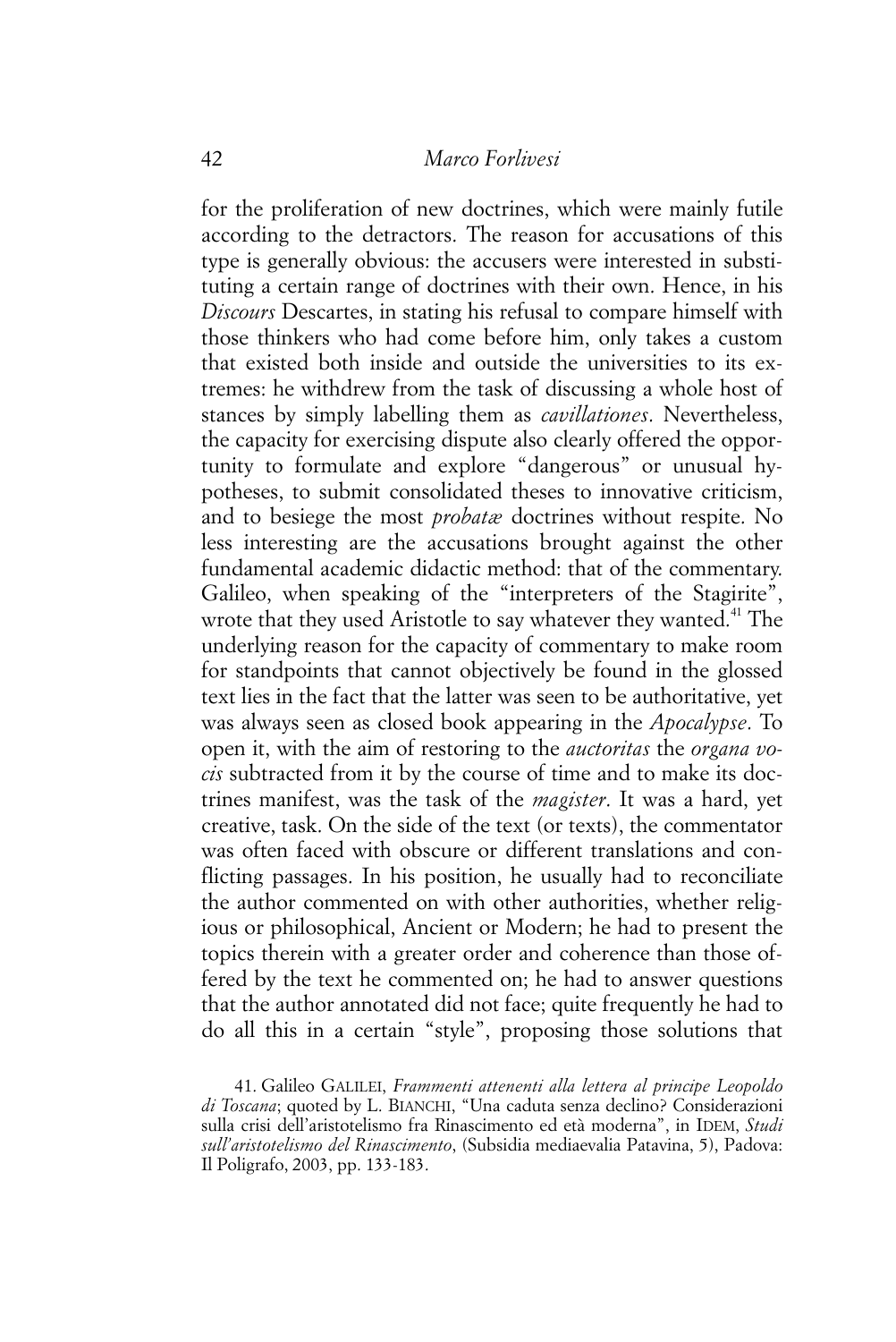some *auctoritas* of reference (usually different from the author of the original text) would have proposed had he been presented with the same questions. It was, moreover, an ever-changing task. The commentary always occurred within the interaction of a complexity of traditions of interpretation, which were, in their turn, continually evolving. Furthermore, if in the 13th century the work of annotating could avail itself of a complexity of aids, within which there was moreover a certain freedom of choice, of an almost exclusively theoretical nature, from the 14th to the 17th century the development of the awareness of the problematics involved in the formation and transmission of texts led to a whole web of interpretations, in which the intentions and the tools, as yet incomplete, of the newly-born study of philology were interwoven and mixed, in different proportions, with the tools and aims of theoretics. Finally, the level of accessibility and knowledge of the various works of an *auctoritas*, and the importance attributed to one or the other of them, changed in the course of time. This, therefore, made room for a vast range of interpretations and for integrations, new versions and reversals, which were more or less intentional, in every possible way.<sup>42</sup>

<sup>42.</sup> Cf. J.M.M.H. THIJSSEN, "Die Stellung der scholastischen Naturphilosophie in der Geschichte der Physik: Herbst des Mittelalters oder Frühling der Neuzeit?", in *"Herbst des Mittelalters"? Fragen zur Bewertung des 14. und 15. Jahrhunderts*, ed. by J.A. Aertsen – M. Pickavé, (Miscellanea Mediaevalia, 31), Berlin – New York: Walter de Gruyter, 2004, pp. 512-521; C. LEIJENHORST – Chr. LÜTHY, "The Erosion of Aristotelianism. Confessional Physics in Early Modern Germany and the Dutch Republic", in *The Dynamics of Aristotelian Natural Philosophy from Antiquity to the Seventeenth Century*, ed. by C. Leijenhorst – Chr. Lüty – J.M.M.H. Thijssen, (Medieval and Early Modern Science, 5), Leiden – Boston – Köln: Brill, 2002, pp. 375-411; Chr. LÜTHY – C. LEIJEN-HORST – J.M.M.H. THIJSSEN, "The Tradition of Aristotelian Natural Philosophy. Two Theses and Seventeen Answers", in *The Dynamics...*, pp. 1-29, in particular pp. 1-15; R.W. SHARPLES, "Introduction: Whose Aristotle? Whose Aristotelianism?", in *Whose Aristotle? Whose Aristotelianism?*, ed. by R.W. Sharples, (Ashgate Keeling Series in Ancient Philosophy), Aldershot – Burlington: Ashgate, 2001, pp. 1-10; M.W.F. STONE, "The Debate on the Soul in the Second Half of the Thirteenth Century: A Replay to William Charlton", in *Whose Aristotle...*, pp. 78-104; SCHMUTZ, "Bulletin..."; D. FERRARO, "L'uso delle 'auctoritates' nella seconda scolastica", in *L'interpretazione nei secoli XVI e XVII. Atti del Convegno internazionale di studi Milano (18-20 novembre 1991) Parigi (6-8 dicembre 1991)*, ed. by G. Canziani – Y.C. Zarka, Milano: Franco Angeli, 1993, pp. 83-101.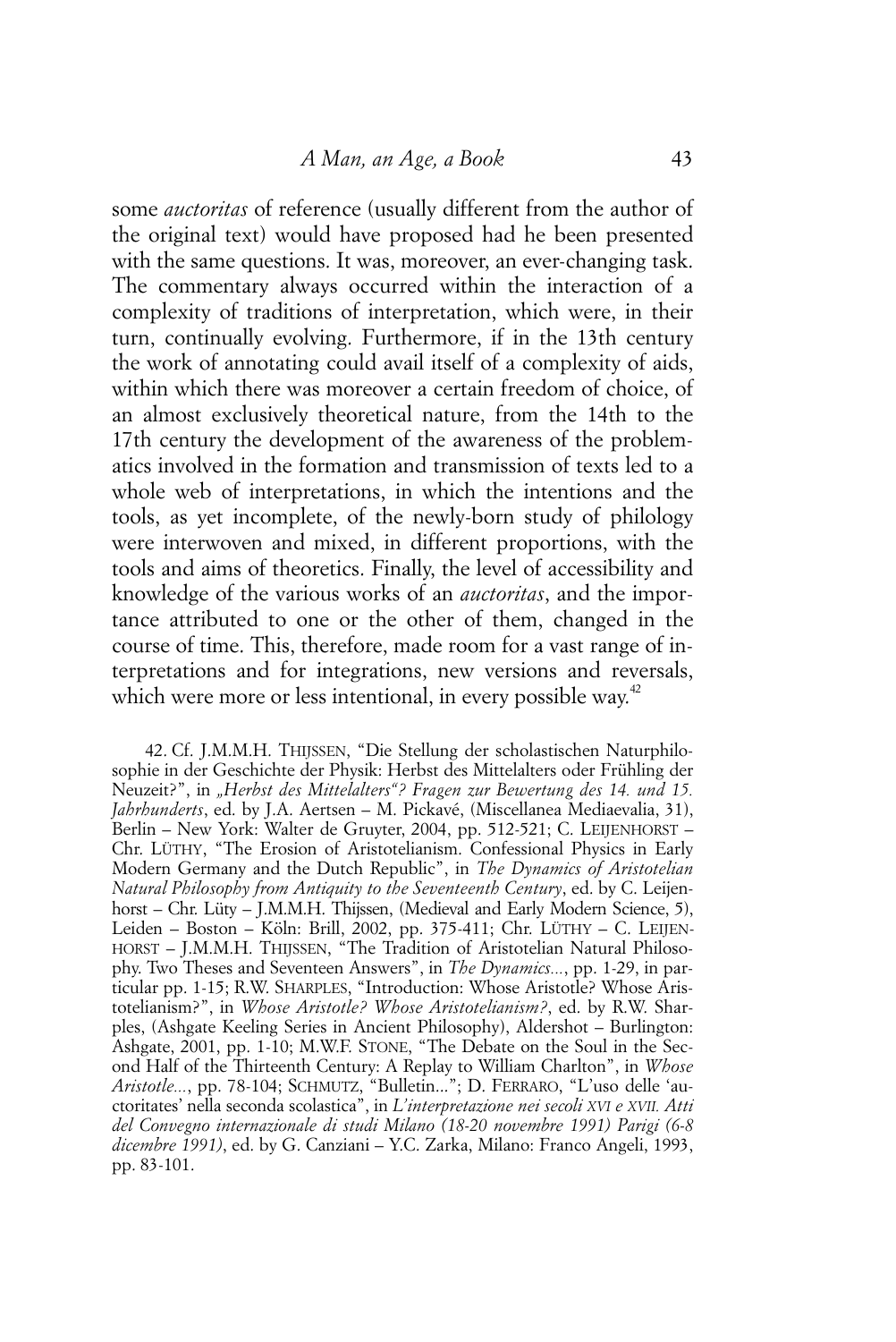### 44 *Marco Forlivesi*

Needless to say, the conditions in which thought was elaborated at the universities, and in which, in particular, dispute and commentary were exercised, were not free from restrictions, even very rigid ones. It was perfectly normal for a professional theologian to undergo during his lifetime, or even after his death, at least one ecclesiastic censure. The repeated conflicts about university statutes that marked in the course of time the life of all the universities usually led to the expulsion of an academic party and to the suppression, in a certain seat of learning, of its line of doctrine. Nevertheless, as has already been hinted above, the ties academic authors were subject to were incomplete, complex, changeable, and somehow propulsive. It is enough to consider, for example, the obligation expressed in the *Constitutiones* of the Society of Jesus to follow Aristotle in philosophy and Thomas Aquinas in theology. First of all, as Caruso has already observed, the *Constitutiones* prescribed that these authors should be followed but not that any specific interpretation of them should be respected.<sup>43</sup> Secondly, the meaning attached to this prescription by the highest authorities of the Order changed in time, according to the evolution among the Jesuits of the interpretation of the relationship between Aristotle's doctrines and those of the Catholic Church.44 Lastly, it should be noted that the prescription in question was not absolute even in the letter of the constitutions: it is followed by the specification that the Masters of the Society should not feel so strongly conditioned by Aquinas as to believe they could not in any field stray from it.<sup>45</sup> To this must be added that this "obligation" was not a single and unitary one. It differed according to the aim towards which a certain doctrine was being discussed: the study of philosophy with a view to theology, for example, was quite different from its study with a view to professions in the medical or legal fields. The very obligation itself,

43. E. CARUSO, *Pedro Hurtado de Mendoza e la rinascita del nominalismo nella scolastica del Seicento*, (Pubblicazioni del «Centro di studi del pensiero filosofico del Cinquecento e del Seicento in relazione ai problemi della scienza» del Consiglio Nazionale delle Ricerche, Serie I, 15), Firenze: La Nuova Italia, 1979.

44. Cf. Ch.H. LOHR, "Jesuit Aristotelianism and Sixteenth-Century Metaphysics", in *Parádosis. Studies in memory of Edwin A. Quain*, ed. by H.G. III Fletcher – M.B. Schulte, New York: Fordham University Press, 1976, pp. 203-220.

45. Cf. FERRARO, "L'uso...".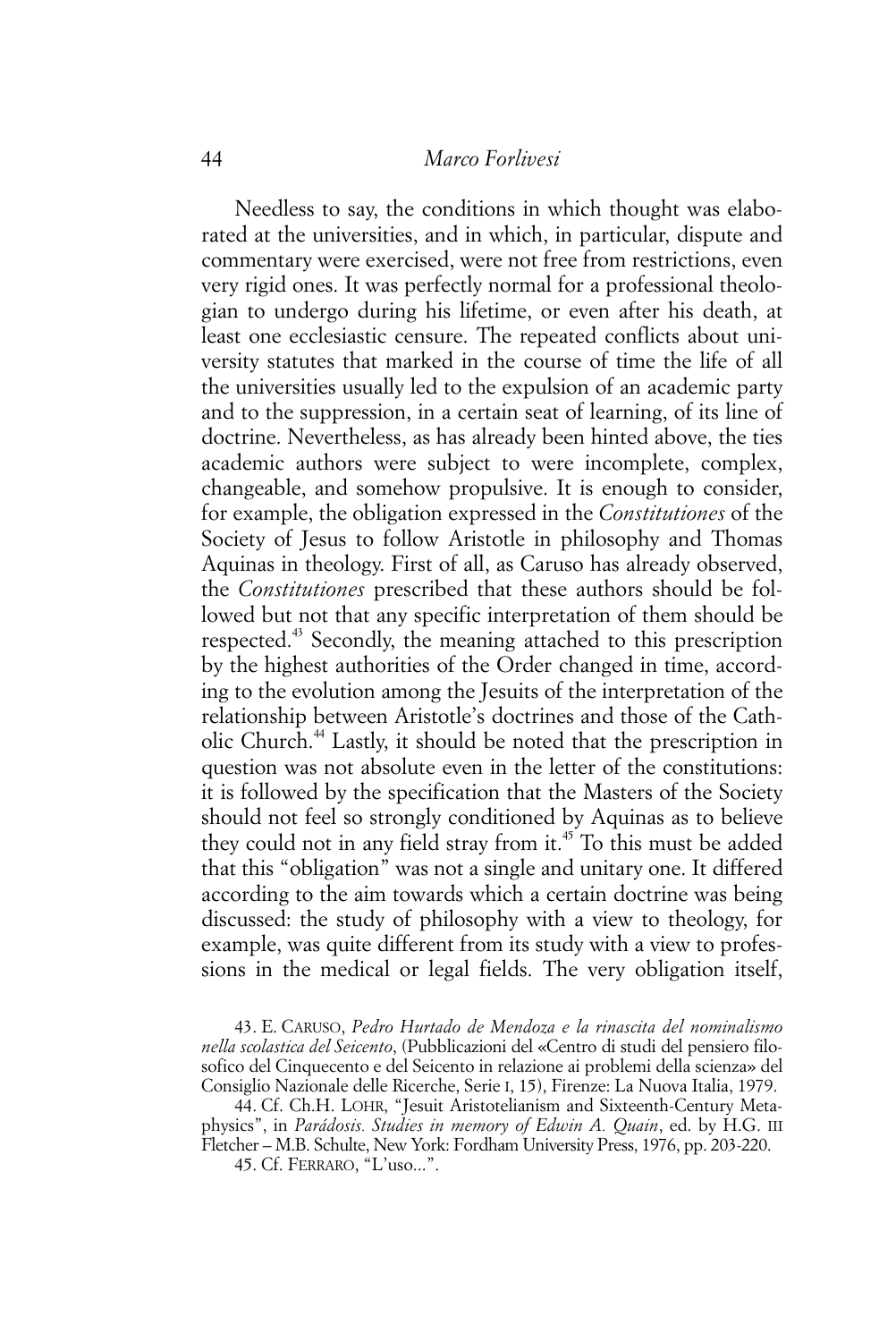constituted by needs of a religious nature, was a complex matter. It depended on the university, on the current, on the school, or on religious Order the Master belonged to and on the framework of alliances and political and doctrinal conflicts of the moment. There were numerous, competing "religious authorities" between the end of the Middle Ages and the beginning of the Modern Age: the pope and councils, lay clergy and regular clergy, religious Orders, religious confessions, academic parties and confessional parties. How the different limitations prescribed by each authority merged could only be truly determined *a posteriori*: at times they added, at others they cancelled. Last of all, it should be observed that these obligations were not totally negative; they usually became equally as many forms of active encouragement to pursue certain speculative paths and to develop the instruments with which to strike out at well-defined enemies. In academic philosophy, and even beyond it, philosophical doctrines and theological (or more generally religious) doctrines influenced each other reciprocally in an unbroken web.

The reference point of every academic author's subject was "common doctrine". It was born of two presuppositions. The first consists in the conviction that philosophy (differently from the opinion held by many philosophers of today) is a science. This means that it is a type of knowledge that can be communicated and shared, the product of an activity that has a "collective" dimension, such that any confirmations or objections relating to a certain thesis are not restricted to voicing the "inner world" of the person formulating them but are attempts to describe a state of things that may be observed by anybody and, thus, may be evaluated by other experts of the subject. Such knowledge is the *communis opinio*, which is not an institutionally defined set of universally shared theses, but a continually revised field of implicitly admissible variability (as happens in the mathematically formulated sciences of today). As Juan de Mariana writes, common doctrine is like Penelope's shroud, continually rewoven, with ever-changing threads and patterns to which everyone tries to add further embroidery and designs.<sup>46</sup> The sec-

46. Juan DE MARIANA, *Discurso sobre las cosas de la Compañia*; quoted by FERRARO, "L'uso...".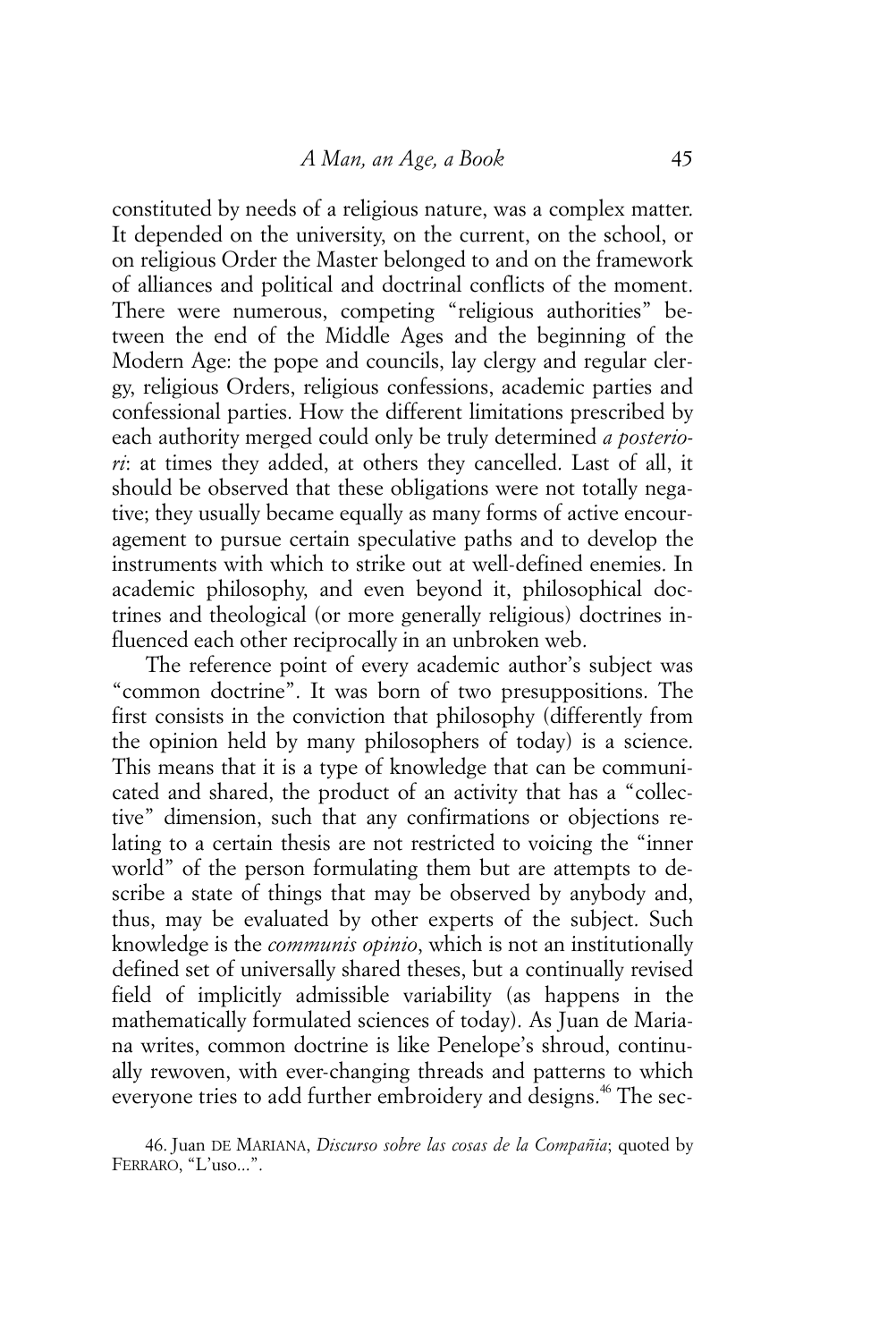ond presupposition consists in not using a pre-established, standard language in which single terms and operations have a univocal definition. This implies that it is impossible to develop a method in order to demonstrate to the whole community of experts the falsity of a thesis and hence consider it definitively confuted (unlike what happens in mathematically formulated sciences). It means, in these authors' eyes, that any progress to be made in philosophy must consist not in eliminating hypotheses but in refining the *communis opinio*; that the opinions of the ancients should continue to detain (at least abstractly) rights of citizenship in the current theoretical treatises; that should any greater worth be attributed to the doctrines of the *recentiores* (something that occurred to different degrees in different times and contexts) compared to those of the *antiqui*, this happened simply because the latter were less accurate.<sup> $47$ </sup> A final note: common doctrine, like Pirandello's man, was "One, None and a Hundred Thousand". 'One' because everyone could share in it and contribute to it; 'None' because it cannot be identified as the work of any one specific author; 'a Hundred Thousand' because every institution, current, or school had its own "*particularis*" *communis opinio*, perceived as more or less defined and binding, distinct from other groups' *communes opiniones* and from the doctrine which is "common" to the whole university world.

These considerations enable us to focus briefly also on the question of the "originality" of academic thought from the late Middle Ages to the outset of the Modern Age. If being "original" means solely giving voice to one's inner world – a world which is maintained to be incomparable to anyone else's –, the thought in question is not original in any circumstances. If, on the contrary,

<sup>47.</sup> For points of view that differ from my own cf. R. SPECHT, "Die Spanische Spätscholastik im Kontext ihrer Zeit", in *Die Ordnung der Praxis. Neue Studien zur spanischen Spätscholastik*, ed. by Fr. Grunert – K. Seelmann, (Frühe Neuzeit, 68), Tübingen: Max Niemeyer Verlag, 2001, pp. 3-17, which does not esamine what I have indicated as the "second presupposition" of the scholastic conception of *communis opinio*, and P. REIF, "The Texbook Tradition in Natural Philosophy, 1600-1650", in *Journal of the History of Ideas*, 30 (1969), pp. 17-32, which presents the *communis opinio* as a rigid, obligatory set of doctrines. It is noteworthy the case of the evolution of the *communis opinio* in the Society of Jesus, which is exhibited by LOHR, "Jesuit Aristotelianism...".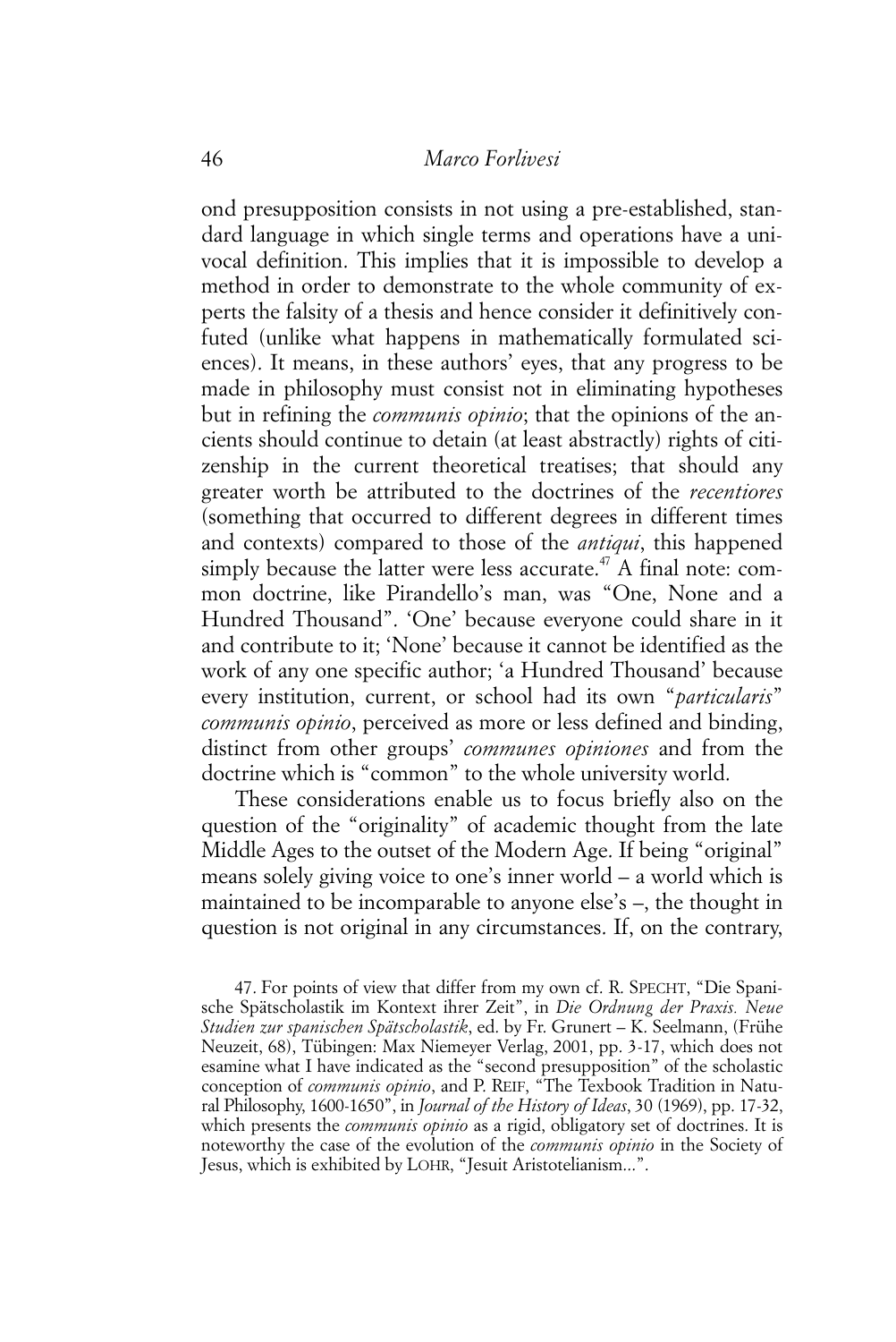any thought – like that of mathematically formulated sciences – is original in trying to describe the world in a more penetrating manner than any thought of predecessors or colleagues has done, while exploiting the latter to the full, then academic philosophy was in a continual state of ferment and effusion of novelties. One should not be misled by either the systematic adherence to one or other *auctoritas*, by the tendency towards conformity and faithfulness to a line of doctrine, or by the conservation of certain theses for very long periods of time. As far as the first aspect is concerned, the case of Clemens Timpler may be considered an example of the way scholars usually then acted. Generally speaking, he used both Aristotle and the authors of the previous century in a highly eclectic way. In particular, when he agreed with the common or traditional opinion, he was critical of any novelty; when he did not agree with common or traditional opinion, he called for innovative solutions.48 As far as the second aspect is concerned, it must not be overestimated. Seventeenthcentury philosophical manuals were "conservative", much to the same extent as today's scientific textbooks are: it is not the task of the authors of manuals either to verify personally all the theses that they present or to support or illustrate theories that are considered, by several members of the scientific community, to be questionable or as yet insufficiently tested.<sup>49</sup> As for the third aspect, it must be pointed out, above all from the historical point of view, that any time a thesis was reproposed and compared with problems and hypotheses which had not previously been raised, that thesis was modified, and this can be seen to occur without taking into consideration the intentions, whether con-

#### 48. Cf. FREEDMAN, *European Academic Philosophy...*

49. Despite all that has been said, I do not understand the judgement of FREEDMAN, "Introduction...", according to which seventeenth-century philosophical manuals do not present any innovative doctrines, nor it was the task of their authors to develop them. In my opinion, firstly it is necessary to distinguish individual cases: some manuals tend to skip any divergences, while others tackle them analytically. Secondly, the originality of "manuals", as of commentaries, lies not in proposing radical reorganizations of knowledge but, by overcoming the *mare magnum* of opinions, in formulating and defending the "right solution" – which hardly ever means simply reproposing a thesis that has already been expressed.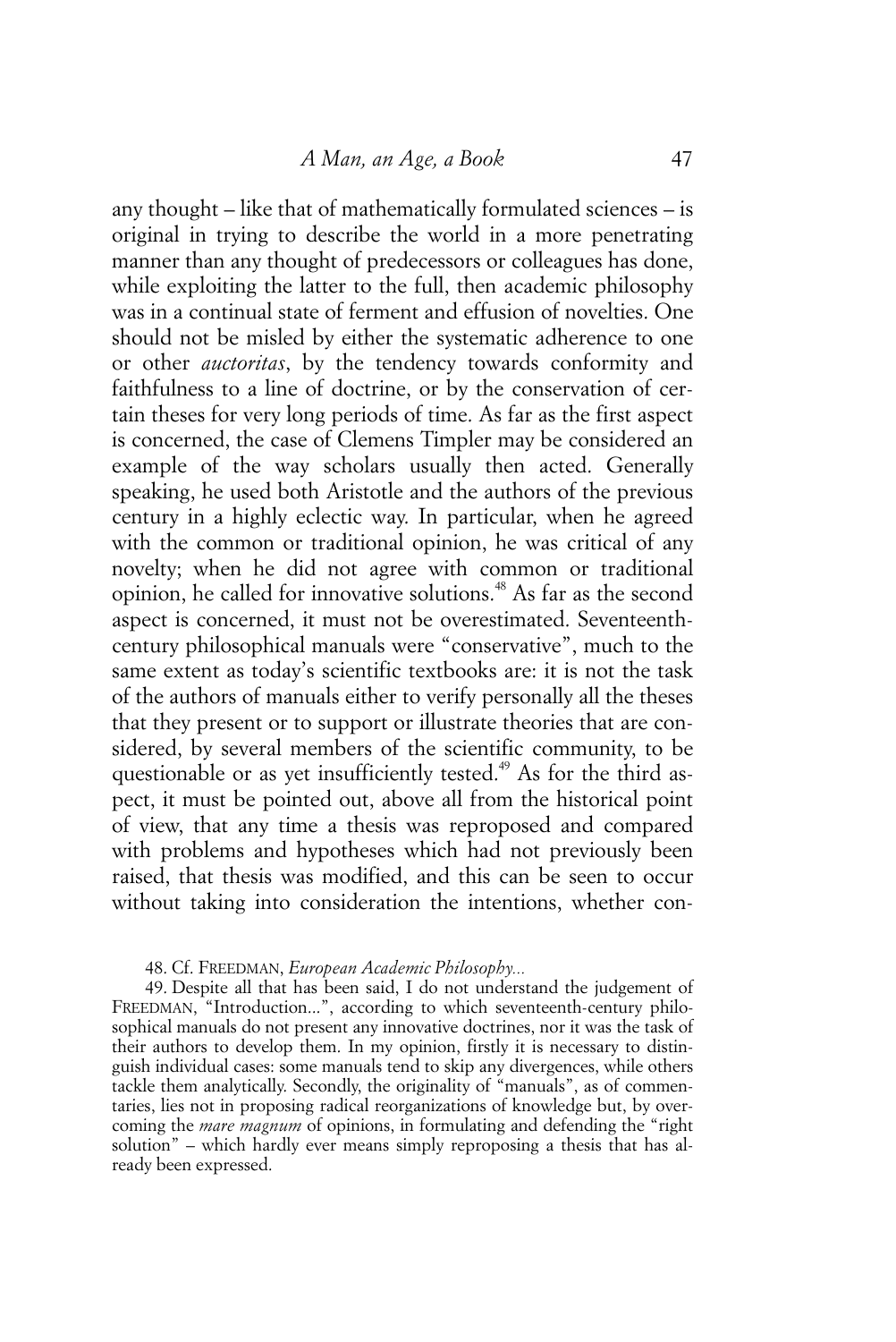servative or innovatory, on the part of the person carrying out the "revision" of the thesis in question. In short, in Scholastics, as is still the case today in the best academic philosophy, everything is continually compared with all the known standpoints, so that everything is ceaselessly transformed into something new.<sup>50</sup>

2.3 *Lines of development of academic philosophy from the fifteenth to the seventeenth century*

2.3.1 *The outcome of the fourteenth century: outgrowing, yet preserving, Aristotelianism*

The period between the 15th and 17th centuries presents, as we shall see, characteristics that make it possibile for us to distinguish it to some extent from the previous two centuries. Therefore, a brief summary of the development in academic culture in the second half of the 14th century will enable us to comprehend better the phenomena to come.

In the 14th century, a multiplicity of speculative and institutional orientations developed within the universities. In Paris, Buridan's Nominalism surplanted strict Ockhamism, Scotism, and Thomism. The universities in the German Empire (Cologne, Heidelberg, Erfurt, and Vienna), including those in the East (Prague and Cracow), were also characterized, to varying degrees and at different times, by a leaning towards Buridan. In England, on the contrary, a Realist tendency spread. In Italy, the Roman Curia's desire to keep complete control over the debates concerning doctrine prevented the formation in public *studia* of fully operative theological faculties, which were nearly always to remain to some extent mere colleges of exams. This fact, paradoxically, freed philosophy in these seats of learning from having the task of preparing the ground for theology and placed it at the service of only the medical and legal professions. However, this did not mean that religious Orders did not also have in Italy their own *studia*, nor that there were no traditions of active theological

<sup>50.</sup> An example, in the Thomist field no less, can be found in the case studied by I.I. CASEY, *The Development of a Formula from Capreolus to John of St. Thomas: "Ens continet sua inferiora actu in confuso"*, diss. Pontificia Università Gregoriana, Roma 1971.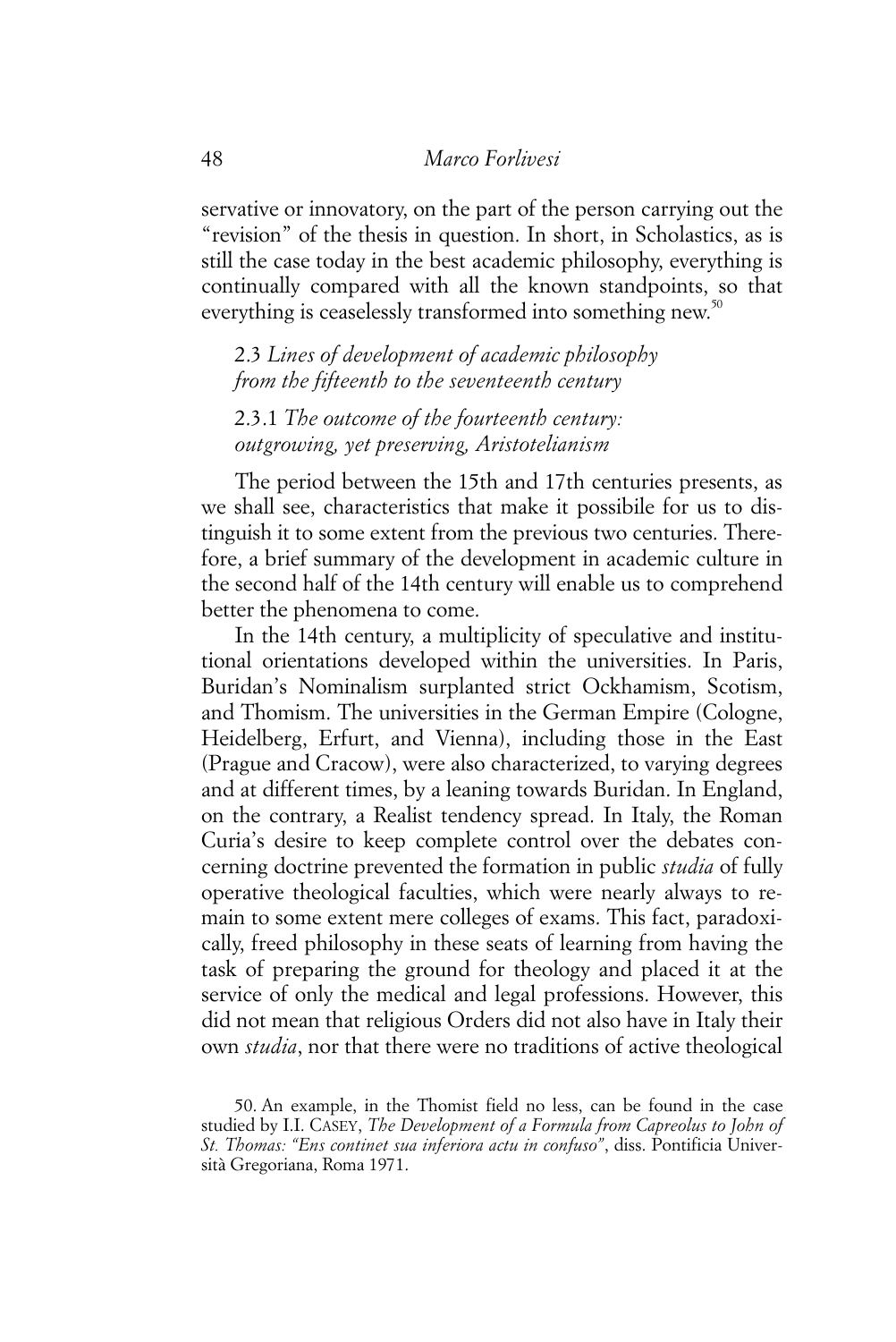studies in this country. To this must be added that Italian Humanists began a fierce debate against the more recent and dynamic currents of philosophical thought, especially those of English origin. All this makes it easy to understand why at the same time followers of Averroës, of Thomas, of Scotus, of English logicians, and of the Mertonians circulated within the universities and religious *studia*. Aristotle's thought seemed, therefore, to have been surpassed, in different ways, times, and places in the 14th century in a multitude of fields, from logics to metaphysics, i.e. in the fields that included the whole range of human knowledge. In physics, too, noteworthy changes took place. In Mertonian and Buridan's circles, scholars became convinced that peripathetic physics should be integrated with contributions from other traditions, or even with original considerations. In particular, the method of mental experiment developed; the field of beings whose essential characteristics may be reduced to quantifiable variables was extended and, consequently, mathematics was applied not only to statics and kinematics but also to dynamics, hence Aristotle's dynamics and Archimedes' mathematical statics were combined; the doctrine of *impetus* was refined; the principle according to which everything that has a beginning must also have an end, and, vice versa, what has no beginning must have no end, was abandoned.

In the face of such a picture, one might wonder whether it has any sense to speak of "Aristotelianism", and the question is quite legitimate. However, it seems to me that one can. In the field of physics, the Buridanians and Mertonians did not reject the idea that motion is in itself a form of change and thus requires an agent in act, that is to say the thesis according to which what is mobile is intrinsically resistent and, therefore, intrinsically restrained. More radically, the Aristotelian notion of natural science was never rejected, at least as a point of reference: physics remained a science of substances and of their own accidents, carried out by enquiring into the nature of a subject and its principles through empirical observation; it was cultivated not only as a mere desire for knowledge but also, when considered as belonging to the complex of human activities, with the aim of obtaining "practical" applications of a medical or legal type. There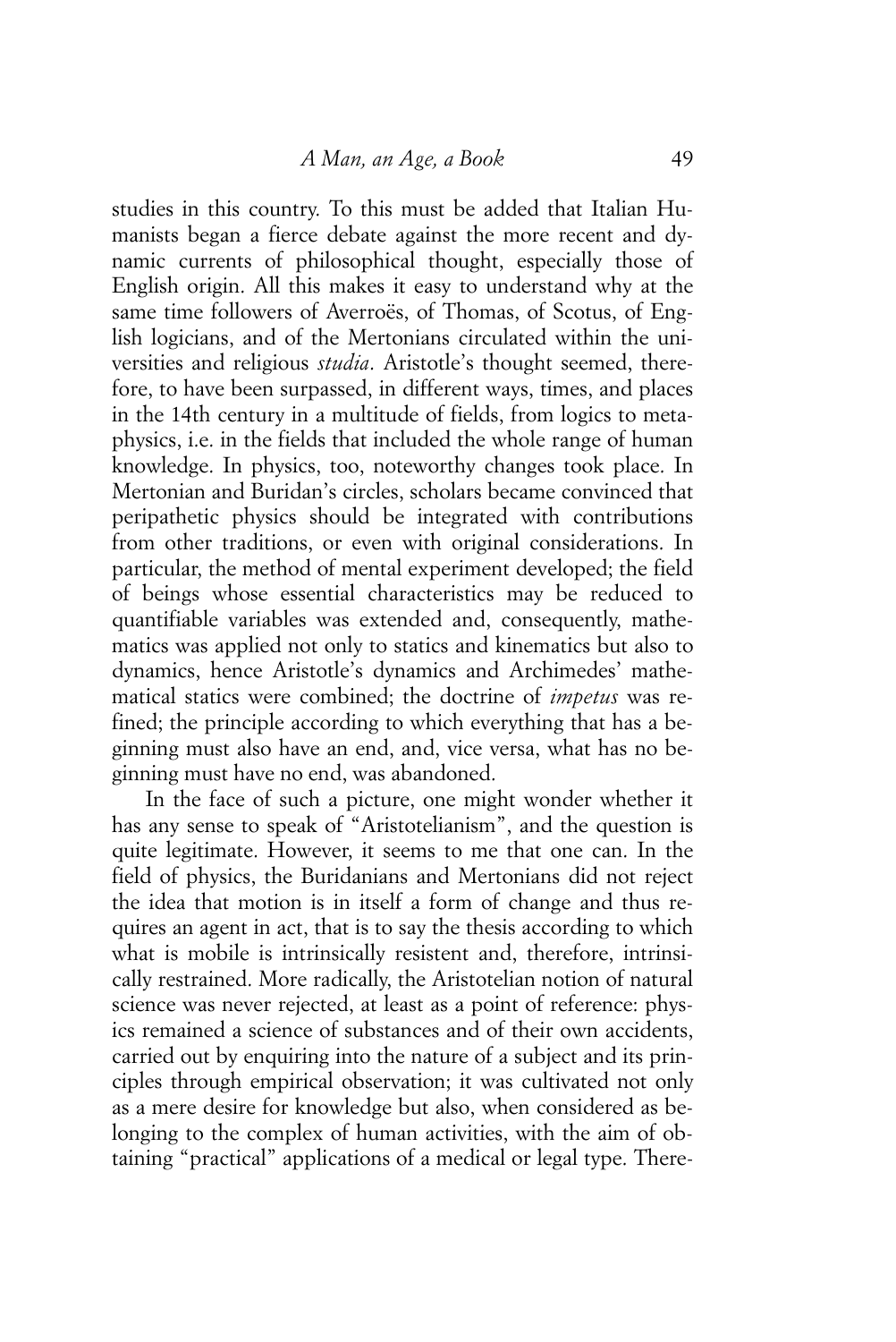fore, however much one has to abandon the fanciful conviction that Aristotelian science, and medieval science in general, was nothing but a purely theoretical activity consisting in deducing conclusions from principles given through intuition, the fact remains that this science did not comprise the notion of experiment as it is understood in modern times and possessed little capacity for prediction. More generally speaking, Aristotle's works, supported by manuals (at least in the field of logic) and commentaries, were, and continued to be, the basis of the teaching of philosophy at the universities. This was an obligation that did not end with the charter of the statutes of the faculties but belonged to the very mentality of academic authors: however radically they parted from the Stagirite's thought, they still tended to propose interpretations of it which were in accordance with their own theses. $51$ 

## 2.3.2 *The fifteenth century: the new traditionalism*

The 15th century inherited from the previous one a tangle of political strife, cultural dynamism, and social disquiet. The centers of political power (including the religious ones) multiplied, and along with these the universities. In conformity with the dynamic forces operating from the birth of the institution of the university (and, even earlier, of cathedral schools), the governors sought in the universities the professional figures they needed and, hence, supported financially the existing universities or promoted and financed the foundation of new centers of learning.52 The number of themes and theses proposed and discussed

52. I should like to point out, in opposition to M. GENSLER, "The Late Medieval University as an Institution of Learning: More Learning or More Institution?", in "Herbst des Mittelalters"..., pp. 147-156, that with this the university remained what it had always been, i.e. a structure aimed at the formation of functionaries. I do, however, agree with him in the observation that the economic effort made by the centers of political power served to instruct a person-

<sup>51.</sup> Cf. E. JUNG, "Why was Medieval Mechanics Doomed? The Failure to Substitute Methematical Physics for Aristotelianism", in "Herbst des Mittelal*ters"...*, pp. 495-511; F. ZANIN, *L'analisi matematica del movimento e i limiti della fisica tardo-medievale. La ricezione della "perspectiva" e delle "calculationes" alla Facoltà delle Arti di Parigi (1340-50)*, (Subsidia mediaevalia Patavina, 6), Padova: Il Poligrafo, 2004.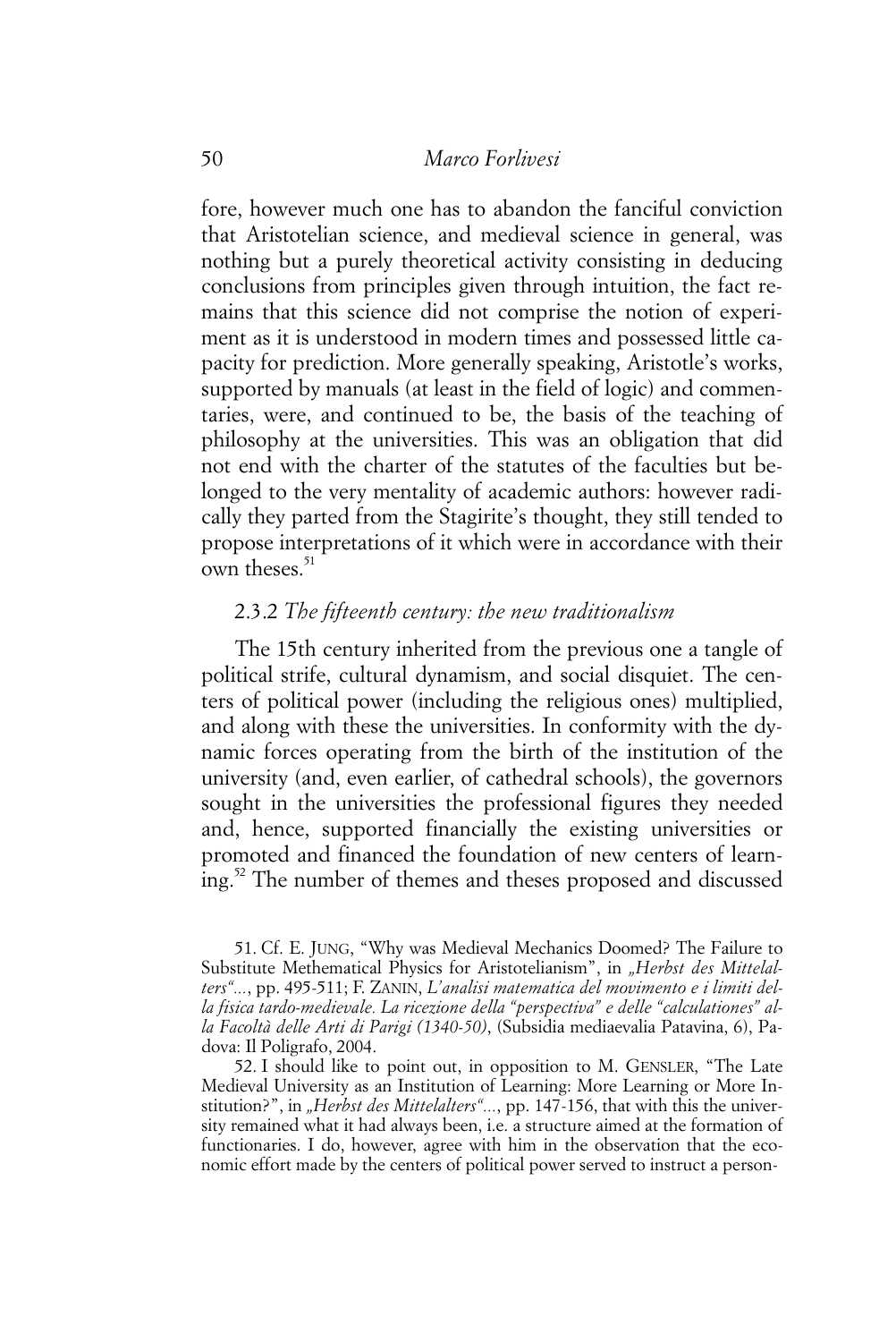in the public *studia* and by the regular clergy increased far more than the seats of universities, however. The combined, unanimous answer of the ruling classes, both ecclesiastic and lay, and of the cultural *élites* to the fragility of social order, to the political fragmentation, and to the growing complexity and heterogeneity of proposed doctrines (themselves characterized by tension and conflict and containing some components and consequences from outside the universities, and thus seen to be a source of upset in the fragile social and political peace) was one of the strongest affirmations of the myth of the "golden age" in the whole history of the western world. It forged, in different ways, the characteristics of all the essential components in fifteenth- and sixteenth-century thought: the university, Humanism, Aristotelianism, Platonism, alchemy and astrology, religious pressures and movements. These are components, as we shall see, which should not be taken to mean "currents of thought", since they were not isolated, but compenetrated, to greater or lesser degrees, so that they all accepted some aspects and parts of the others.

The university was marked by three intertwining widerangint phenomena: the formation and competition of the *viæ*, the formation and competition of the schools, and the birth of literal Aristotelianism. All three arose from the wish to discover in the past stable points of reference for speculation. The *viæ* were cultural trends, political and academic parties, and university institutional structures. Taken in the sense of cultural trends, they mainly consisted in providing different answers to the problem of protecting the possibility and stability of revealed theology. The *via antiqua* solved the problem by subordinating philosophy to theology; the *via moderna* by clearly separating the fields and methods of the two disciplines. The exponents of both *viæ*, in conformity with the wish to tie personal theses to figures in the past, searched for authors who might be taken as prototypes of their own standpoints. The supporters of the *via antiqua* found them in authors of the 13th or early 14th century: Albertus, Thomas, or Scotus. The upholders of the *via moderna* (or

nel that would not desert the seat or territory in which they had received their education, which led to a "localization" of the academies.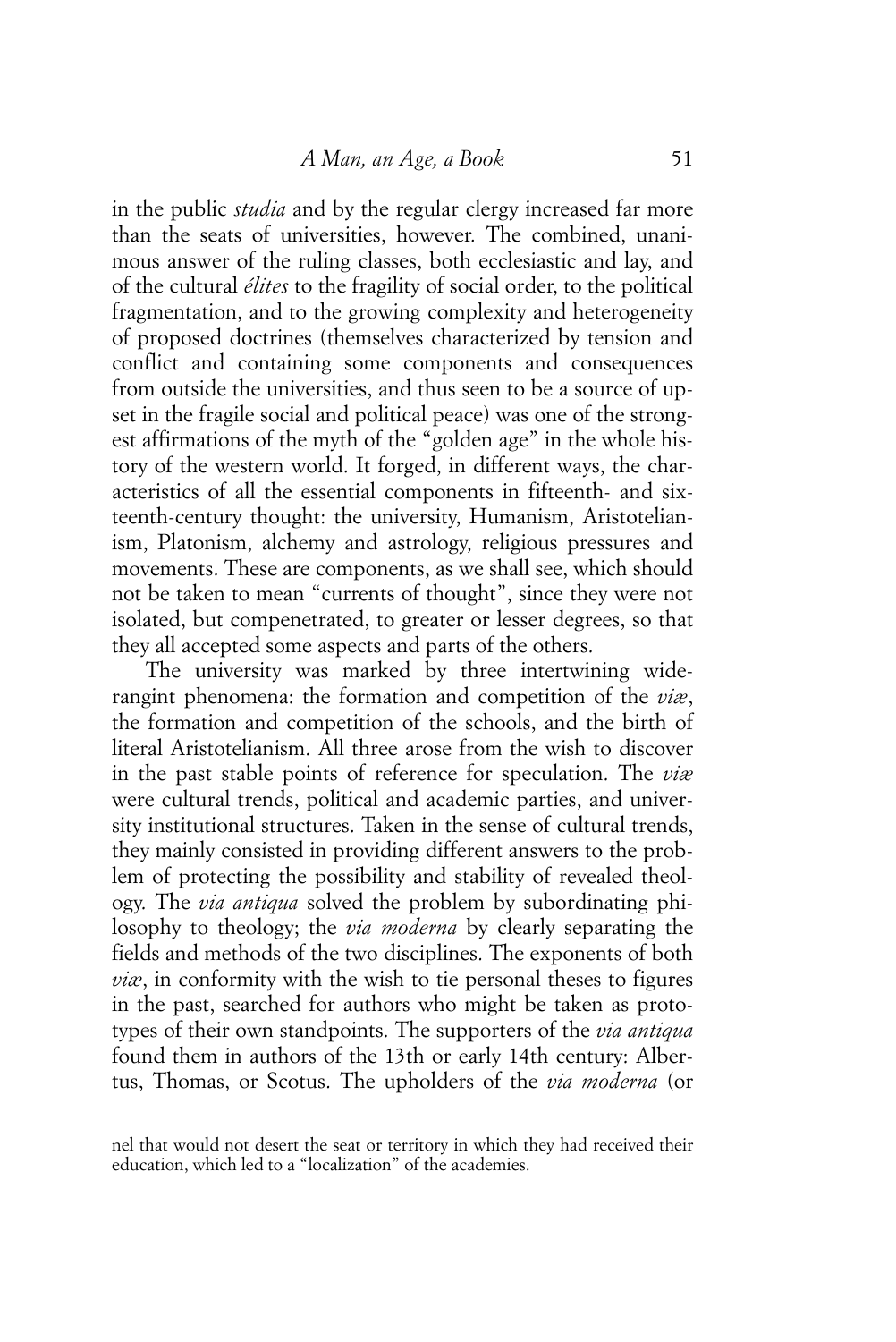*nominales*) found them in the authors of the height of the 14th century: Durandus of St-Pourçain, Gregory of Rimini, William of Ockham, Marsilius of Inghen, and Buridan.<sup>53</sup> These cultural, political, and academic orientations were translated in the universities into institutional structures: some universities offered training according to the *via antiqua*, others according to the *via moderna*, others according to both *viæ*, while however keeping the courses of the different lines of study well distinct. This was made possible by creating chairs dedicated to a single specific speculative line, or even of internships characterized by a specific orientation in which students carried out the whole course of their studies.

The schools were a further subdivision of university cultural trends and of the teaching staff, besides being the concrete form that the two *viæ* assumed: according to the "master" referred to, there was thus the birth, or revival, of Albertism, Thomism, Scotism, and Nominalism.<sup>54</sup> On the institutional level, they qualified the different students' courses of studies, or at least the chairs dedicated to a specific speculative line: *in via Alberti*, *Thomæ*, Scoti, *Durandi.*<sup>55</sup> On the political-academic and purely political

53. The *moderni* are also called *nominales* for two reasons: first, because their considerations usually started out from concepts, and, second, because they maintained that universals exist as such only in the mind. The supporters of the *via antiqua* are also called *reales* because, firstly, their considerations started out from objects and, secondly, because they maintained that universals also have some reality *a parte rei*. Strictly speaking, the fourteenth-century authors mentioned above should be defined "*nominalistæ*", in order to distinguish them from the group of twelfth-century authors called "*nominales*". However, the sixteenth- and seventeenth-century academic thinkers usually pay no attention to twelfth-century authors and name "*nominales*" those of the 14th century.

54. I say "revival" because between the end of the 13th and the mid-14th century at least four "schools" had arisen: Albertist, Thomist, Scotist, and Buridanian. It should, however, also be said that they had a variable level of institutionalization and, in any case, inferior to that reached in the 15th century. Furthermore, they showed a tendency to disintegrate because of the hegemony of Buridanian nominalism in universities in the second half of the 14th century and because the regular clergy concluded their own studies in the public *studia*. Cf. M.J.F.M. HOENEN, "Thomismus, Skotismus und Albertismus. Das Entstehen und die Bedeutung von philosophischen Schulen im späten Mittelalter", in *Bochumer Philosophisches Jahrbuch für Antike und Mittelalter*, 2 (1997), pp. 81-103.

55. Cf. also M.J.F.M. HOENEN, "Zurück zu Autorität und Tradition. Geistesgeschichtliche Hintergründe des Traditionalismus an den spätmittelalterli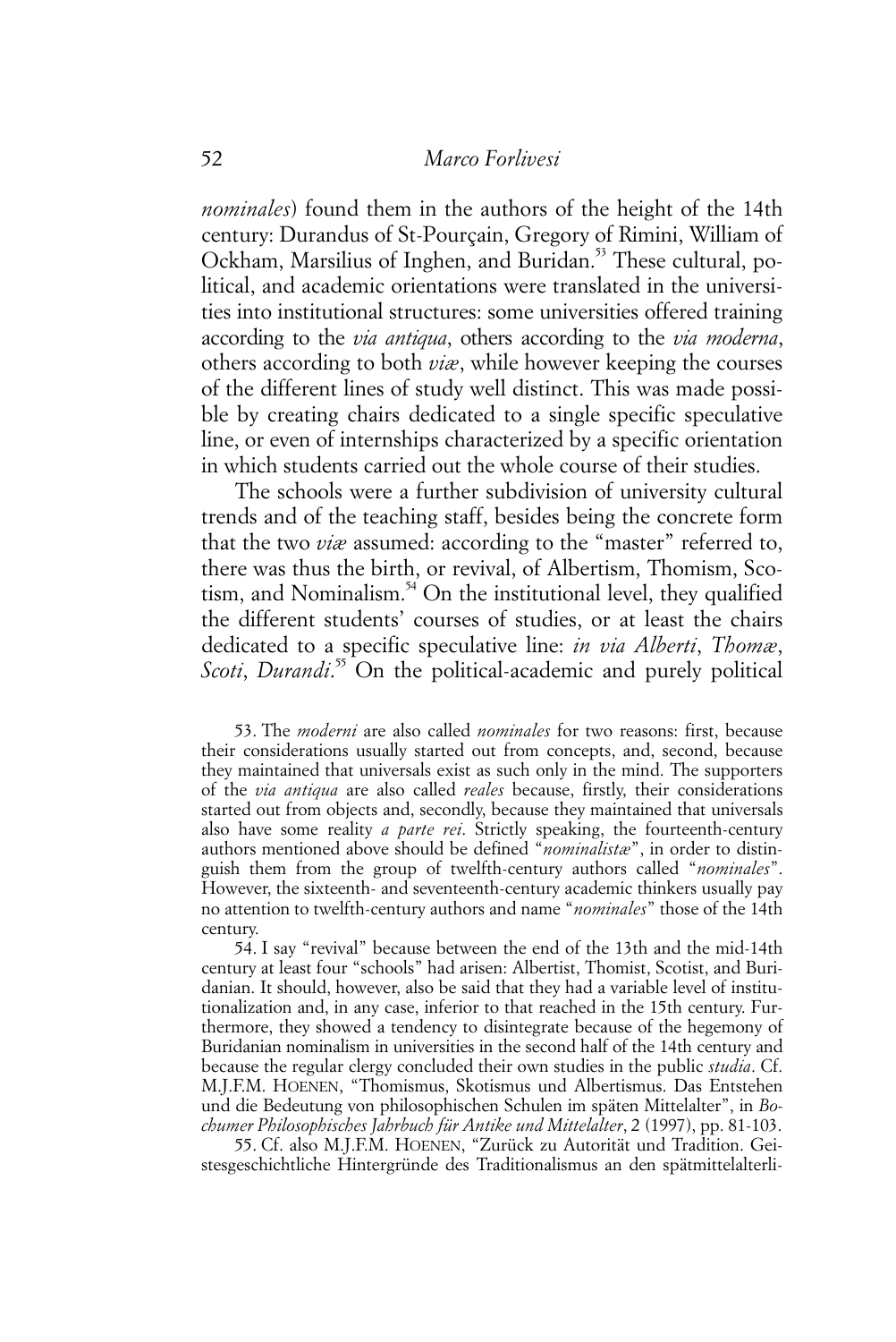level, they took part in the most significant conflicts of the 15th century: first of all, the conflict between the lay clergy and the regular clergy, the former being mainly followers of the *via mo-*

chen Universitäten", in "Herbst des Mittelalters"..., pp. 133-146; L. HONNE-FELDER, "Scotus und der Scotismus. Ein Beitrag zur Bedeutung der Schulbildung in der mittelalterlichen Philosophie", in *Philosophy and Learning Universities in the Middle Ages*, ed. by M.J.F.M. Hoenen – J.H.J. Schneider – G. Wieland, (Education and Society in the Middle Ages and Renaissance, 6), Leiden – New York – Köln: E.J. Brill, 1995, pp. 249-262; St. SWIEŻAWSKI – M. PRO-KOPOWICZ, Histoire de la philosophie européenne au XV<sup>e</sup> siècle, transl. by H. Rollet – M. Prokopowicz, Paris: Beauchesne, 1990. As Honnefelder observes, the history of the schools influenced the historiographical perception of them. Owing to the affirmation of Thomism (or, rather, of a peculiar representation of it) in the Roman Curia in the 19th century, this current has received an exaggerated attention compared to its true historic importance. However, it may be useful to see: S.-Th. BONINO, "La scuola tomista nel secolo XV", in *La teologia dal XV al XVII secolo. Metodi e prospettive. Atti del XIII Colloquio internazionale di teologia di Lugano. Lugano, 28-29 maggio 1999*, (Edizioni universitarie Jaca, 111), ed. by I. Biffi – C. Marabelli, Milano: Istituto di storia della teologia della Facoltà di Teologia di Lugano – Editoriale Jaca book, 2000, pp. 57-70; P. CONFORTI, "La tradizione scolastica tomista fra Umanesimo e Rinascimento. Trecento e Quattrocento", in ISTITUTO S. TOM-MASO, *Studi 1995*, (Studia Pontificiae Universitatis a s. Thoma Aq. in Urbe, Nuova serie, 2), ed. by D. Lorenz – S. Serafini, Roma: Pontificia Università s. Tommaso d'Aquino, 1995, pp. 259-281. As far as Scotism in the 14th and 15th centuries is concerned, in addition to the above cited essay by Honnefelder see also: V. MUÑIZ RODRÍGUEZ, "Pensamiento escotista en la España medieval (siglos XIV-XV)", in *Revista española de filosofía medieval*, 3 (1996), pp. 77-84; A. POPPI, *La filosofia nello studio francescano del Santo a Padova*, (Centro studi antoniani, 12), Padova: Centro studi antoniani, 1989; Z. KA-LUZA, *Les querelles doctrinales à Paris. Nominalistes et réalistes aux confins du XIV e et du XV e siècle*, (Quodlibet, 2), Bergamo: Pierluigi Lubrina editore, 1988; *Regnum hominis et regnum Dei. Acta quarti congressus scotistici internationalis. Patavii, 24-29 septembris 1976*, ed. by C. Bérubé, vol. II *Sectio specialis. La tradizione scotista veneto-padovana*, (Studia scholastico-scotistica, 7), Romae: Societas internationalis scotistica, 1978; I. VÁZQUEZ, "La enseñanza de la doctrina de Escoto en las universidades españolas", in *Verdad y vida*, 19 (1961), pp. 363-379; C. PIANA, "Gli inizi e lo sviluppo dello scotismo a Bologna e nella regione Romagnolo-Flaminia (sec. XIV-XVI)", in *Archivum franciscanum historicum*, 11 (1947), pp. 49-80; D. SCARAMUZZI, *Il pensiero di Giovanni Duns Scoto nel Mezzogiorno d'Italia*, Roma: Collegio S. Antonio – Desclée e C., 1927. For the Nominalists and the Albertists, see the above-quoted essays by Kaluza, by Hoenen, and *Albertus Magnus und der Albertismus. Deutsche philosophische Kultur des Mittelalters*, (Studien und Texte zur Geistesgeschichte des Mittelalters, 48), Leiden: E.J. Brill, 1995. For the history of the individual chairs dedicated to one author or another, the treatises dedicated to the history of the single universities are normally useful.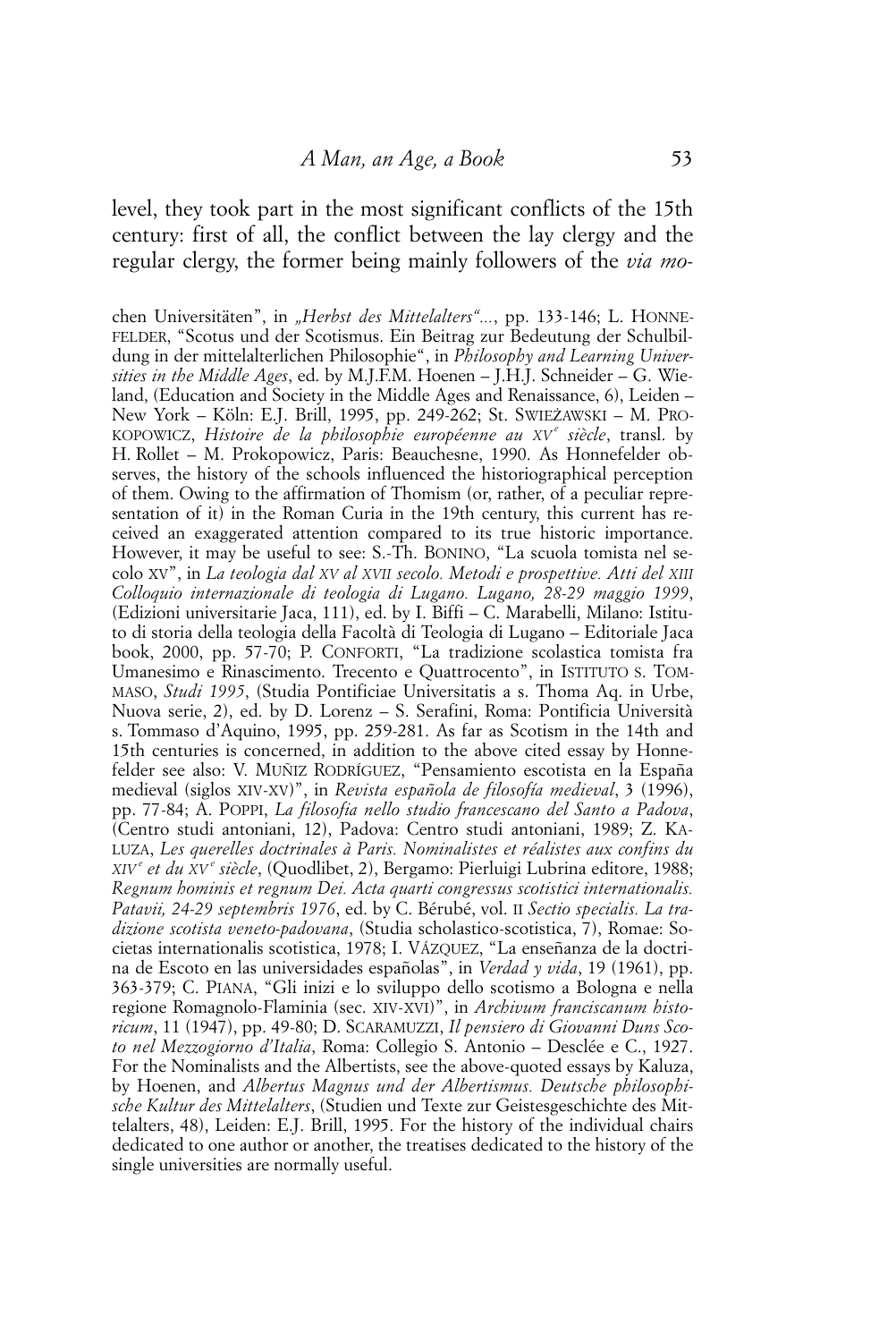*derna*, the latter of the *via antiqua*; 56 then there was the conflict between the Papacy and the councils. The Dominican Thomists, defeated on the political-academic level and even expelled from the University of Paris thanks to the work of Pierre of Ailly, reacted by supporting papal supremacy on the speculative level, obtaining in exchange the promotion of their master of reference on the part of the pope. The followers of the *via moderna,* on the contrary, tended to be in favour of conciliatory standpoints. The defeat of conciliarism and the victory of papal absolutism were two of the causes of the decline of Nominalism at the turn of the 15th century. Finally, but closely linked to this situation, the schools took part in the struggle between the Pope and the State, or at least were involved in it. The expulsion in 1474 of the *moderni* from the University of Paris arose from the clash about the future contingents between *reales* and *nominales*, but occurred as a result of a political agreement between Louis XI and the Minorite Sixtus IV (of Scotist tendency). The growing deterioration in the relationship between Sixtus IV and Louis XI led the king first to tolerate the *moderni*, then to readmit them.

The Roman Curia did not restrict itself to favouring the supporters of the *via antiqua*. In the mid-century, it undertook a measure aiming to introduce into all the *studia* a unified methodology and ideological basis. The main elements in this act found their full expression in the statutes of the University of Paris issued by Nicholas V in 1452. In the first place, they prescribed two radical changes in didactics: the passage from teaching *per modum quæstionis* to teaching *per modum expositionis* and the recommendation that teachers should adhere as strictly as possible to Aristotle's texts. In the second place, they explicitly stated the reason for this change: to hinder the spread of *quæstiones*. The theoretical and cultural presuppositions that

<sup>56.</sup> Cf. H. OBERMAN, "Luther and the 'via moderna': the Philosophical Backdrop of the Reformation Breakthrough", in *The Journal of Ecclesiastical History*, 54 (2003), pp. 641-670. Despite what has been said, the complexity of the historical framework must not be underestimated: note, for example, that the "revival" of Thomism in German universities in the first half of the 15th century was the work of lay authors, since the German Dominicans were prevalently Albertists.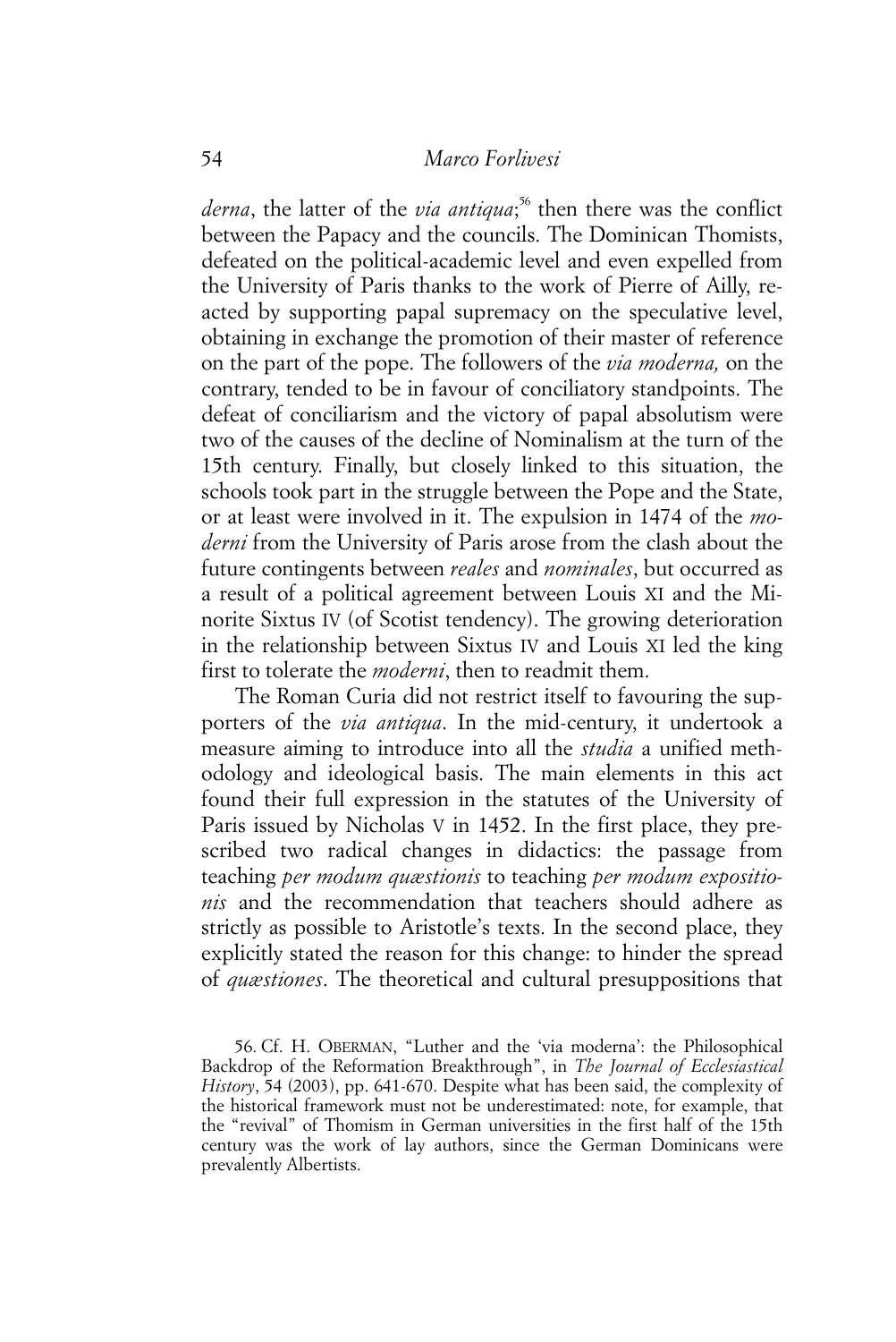made this recommendation possible were the work of the followers of the *via antiqua*: on the one hand, the conviction according to which Albertus, Scotus and, above all, Thomas were good interpreters of the Stagirite's thought, so that the agreement between Aristotelian and Christian faith carried out in their commentaries should effectively respect the contents of Aristotle's works; on the other hand, literalism, practised by the theologians *in via Thomæ* relative to the works of Aquinas and considered the prime instrument in guaranteeing doctrinal immobility. The purpose of the changes introduced was, in the light of what the statutes themselves stated, manifest and perfectly respected the "spirit of the times": to go back to the past (and stay there), to impede the formulation of innovative doctrines and to regiment the dynamism of university culture.<sup>57</sup> Literal, pedantic Aristotelianism, considered by the Moderns emblematic of university teaching, was not the effect solely of the physiological resistance to change characteristic of those benefitting from the proceeds and honours at the state of affairs – as is usually the case of the well-established university teacher. It was, when considered more carefully, specifically the offspring on the one hand of the ideological choices and political action of the Roman Curia, on the other of the humanistic myth – which we shall see in a short while – of the "superior wisdom of the Ancients"; a myth that led to the search for the "authentic Aristotle" and rejected as "counterfeit" any doctrine that was not to be found by reading the Stagirite's work literally.

The picture sketched is valid from a general point of view but requires some further clarification. First of all, it must not be taken to have been excessively rigid, since the history of each region and every university seat presents its own characteristics. I have already hinted, for example, at the fact that the desire of the Roman Curia to gain complete control over the teaching of theology did have the effect that there were in the Italian public *studia* no faculties of theology until well into the 14th century and, when they were set up, it was in the form of exam colleges,

<sup>57.</sup> Cf. St. SWIEŻAWSKI, "Les débuts de l'aristotelisme chrétien moderne", in *Nova et vetera*, 53 (1978), pp. 242-259.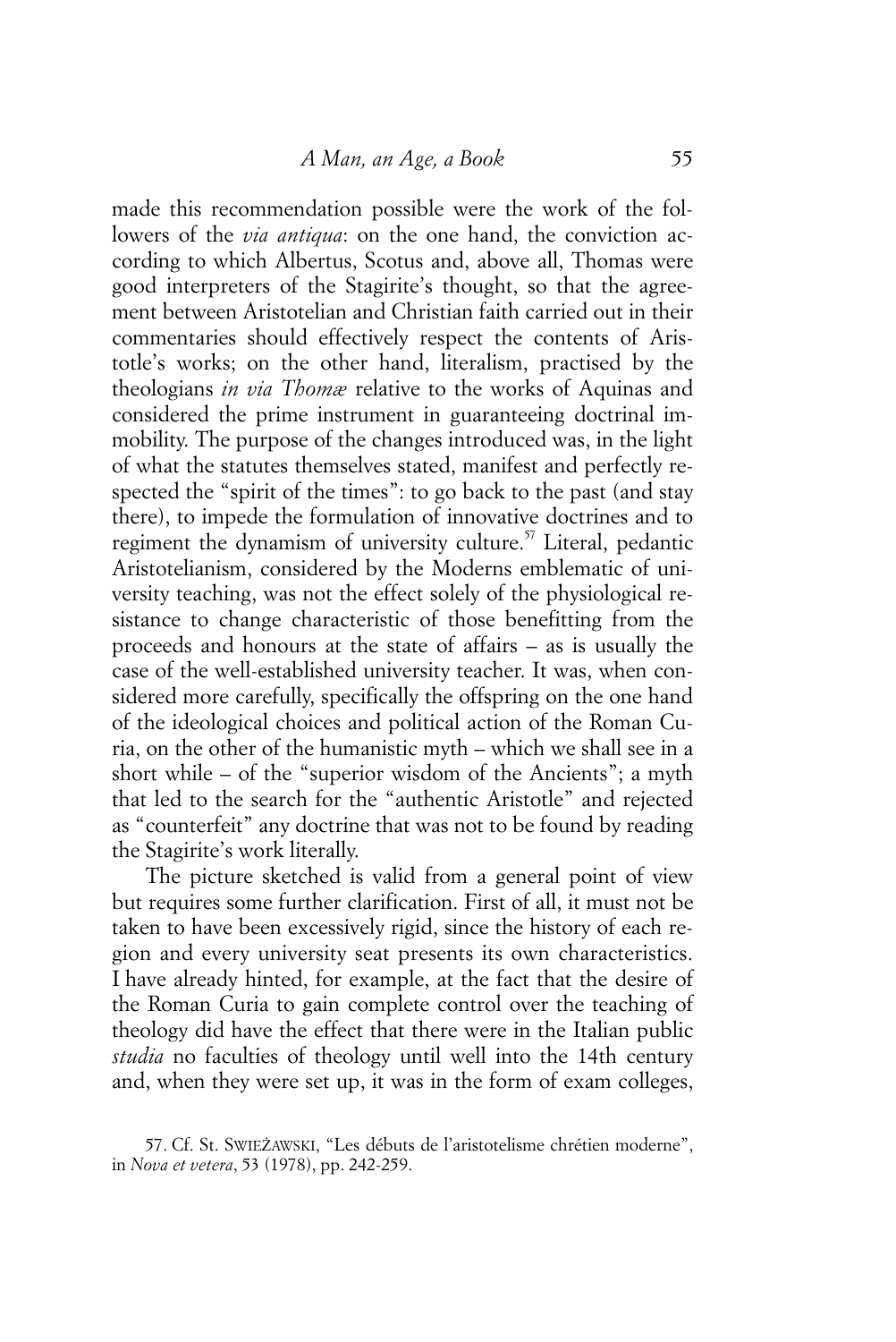not teaching structures. This does not mean that there were no structures destined for the teaching of theology, but they were not, rightly speaking, part of the public *studia*. In fact, they were identical to the *studia* belonging to the religious Orders, so that in the 15th century, and for most of the 16th, the candidates for the theological doctorate took their final exam with, and obtained their degree from, the college of theologians of the public *studium*, but mainly followed courses in the *studia* of religious Orders. Finally, the chairs of theology dedicated to one or another Master, set up in the public *studia* in the second half of the 15th century, belonged to the faculty of arts. In this situation, the teaching of philosophy at the universities was propaedeutic not to that of theology, or of canon law, but to that of medicine and civil law. This explains why the teachers of philosophy at Italian universities tended to occupy themselves with logic and natural philosophy rather than with metaphysics.

As to the worth of the culture that developed in such a context of strict traditionalism, I have already partly spoken of this. I should add that, despite the enormous pressure applied by the various centres of political power, among which the Papacy, and by the anxiety of the cultural *élites* themselves in the face of the growing complication of the doctrinal framework, there was no interruption in the development of academic thought. The clashes among the schools provided the chance not only for political evolution but also for conceptual transformation. In these clashes the antagonists contaminated one another and transcended themselves in the effort to resist an adversary, to bring it down, or even to assimilate it, attempting to reduce the divergences to questions *de nomine*. On the other hand, being literally confined to Aristotle encouraged the academic authors to take an interest in the whole of the Stagirite's works, in his "authentic" words and in a correct translation of them into Latin. As far as this aspect is concerned, academic and humanistic culture compenetrated each other, and this was not the only field in which this occurred.

The interaction between the universities (taken in the wider sense of both public and particular *studia*) and Humanism was intense and extensive, and the reciprocal accusations of sterility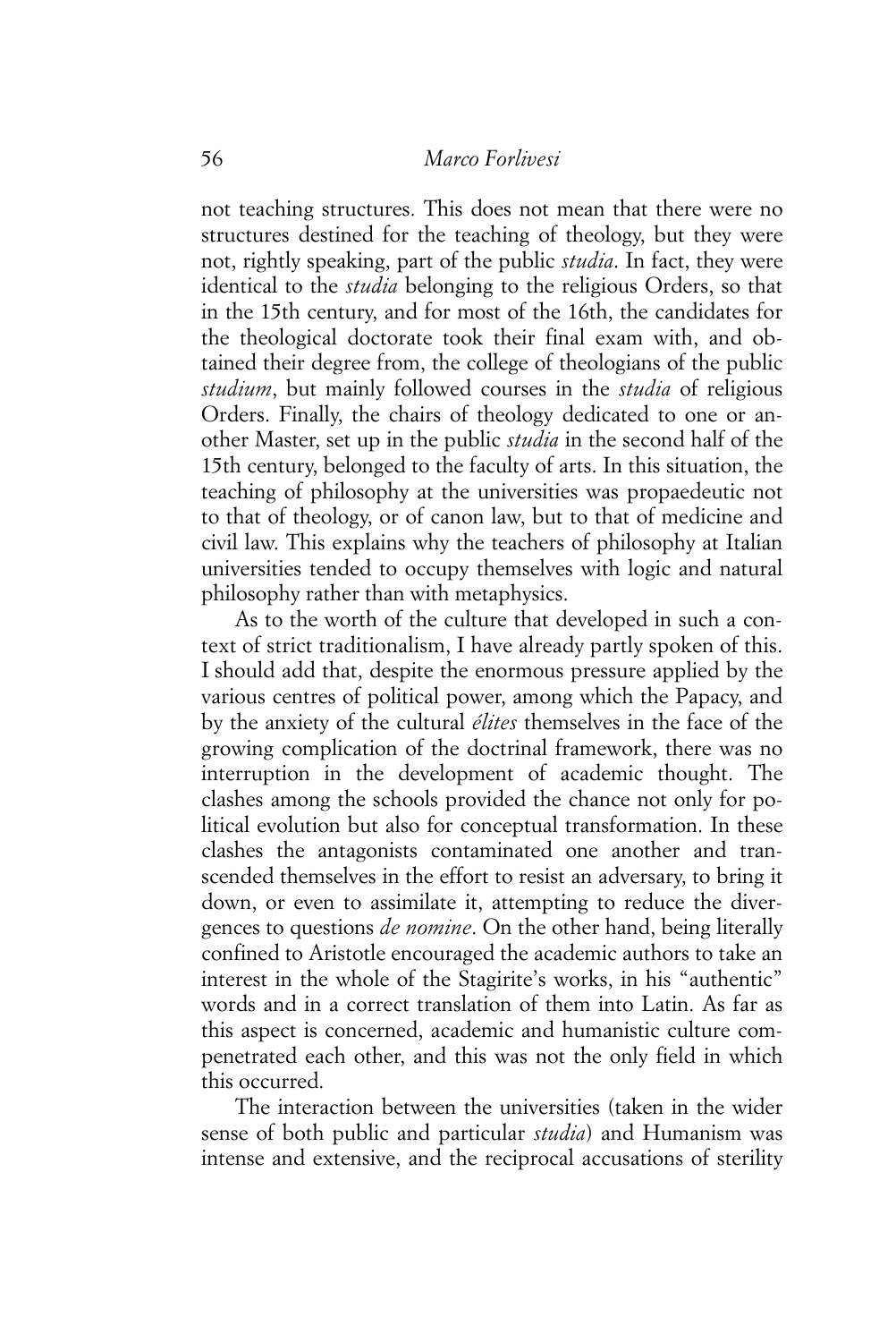and vacuity constituted only one aspect of it, however significant this may be. First of all, it should be noted that Humanism was part of the university insofar as its exponents were mainly, all things considered, university teachers. The principle point is that university chairs were characterized by different grades of "dignity". The teachers who, in the faculty of arts, held lessons on Aristotle's physical and metaphysical works were considered of higher rank; those who "read" the logical, ethical, and political works of the Stagirite inferior. Well, there were many Humanists among the latter, so much so that the very term "*humanistæ*", when it was coined in the second half of the 15th century, designated precisely the academic teachers of grammar, rhetoric, and ethics; subjects that were considered inferior in dignity to those taught by the *artistæ*. Vice versa, however, there were "high-ranking" academic thinkers who were also interested in questions of ethics and politics. In the 15th century, one example is the Dominican Antonino Pierozzi from Florence, author of a renowned *Summa moralis*. The representation of the reality of the time expressed as a distinction between "academic philosophy, medicine, jurisprudence, or theology" and "Humanism" is not, therefore, wholly correct, as if Humanism were not also a component of the polyhedral academic culture. This leads to the further observation that there is no question that was not discussed by thinkers of every "tendency", both within university and without the university, and that many of these questions originated in the Middle Ages. This affirmation is supported by the fact that "Humanists", "Platonists", and "Scholastics" often frequented the same extra-university circles. It is sufficient to think of the cultural circle that arose around Lorenzo de' Medici. Here, the Platonists undoubtedly played the main role, yet both the Thomist Vincenzo Bandello's criticism of the Ficinian doctrine of beatitude and the commentary by the Dominican Dominic of Flanders to the *Metaphysics* were dedicated to *il Magnifico*. Furthermore, in 1489 Lorenzo was host to a theological dispute between the Thomist Nicola de Mirabilibus OP and the Scotist Giorgio Benigno Salviati (Juraj Dragišić) OM. Salviati defended both Savonarola and Reuchlin. There were also figures who tried to master all the fields of knowledge, from grammar to physics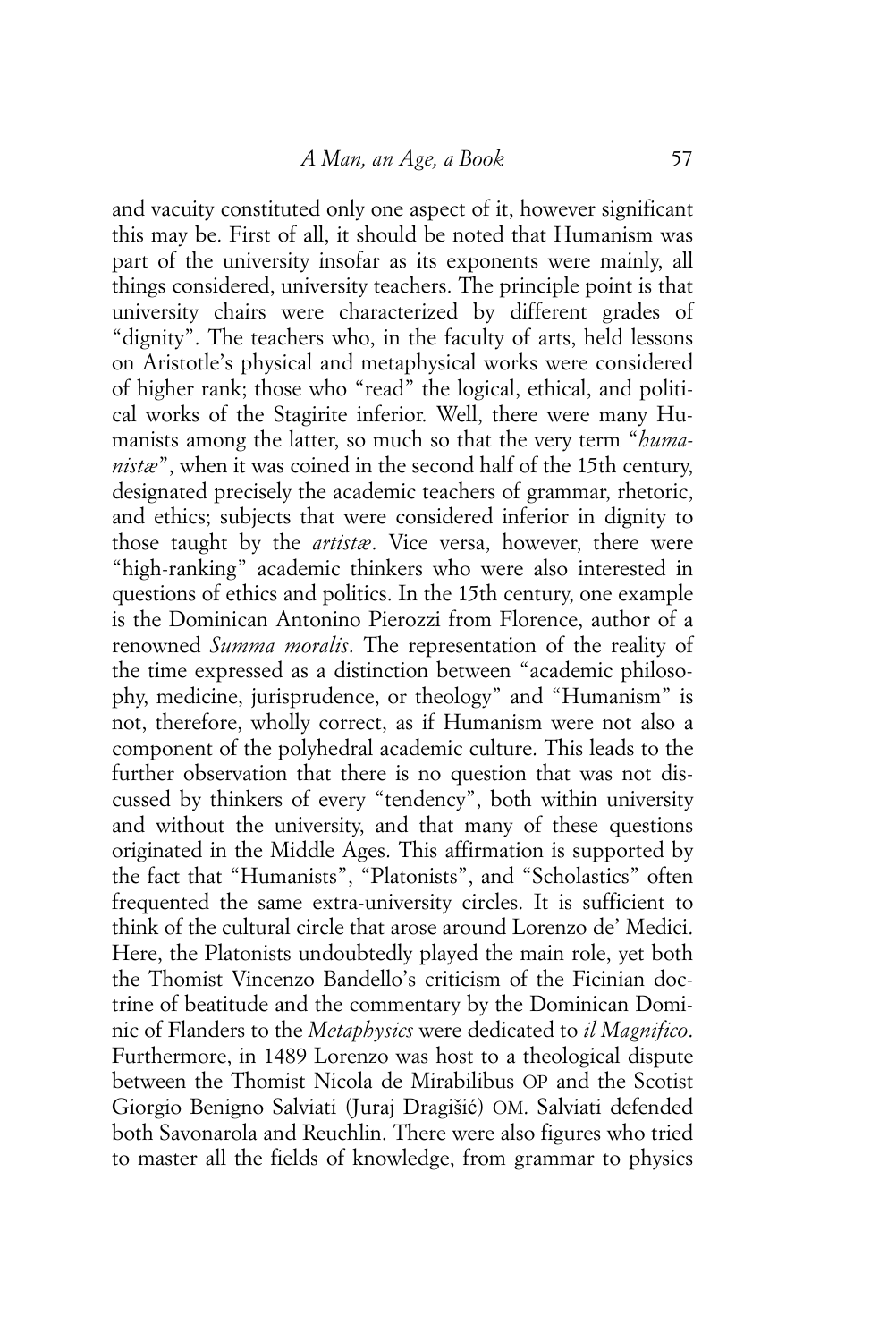and beyond, making use of contributions of every origin. The works of Giovanni Pico della Mirandola, in particular his *Conclusiones* and his *De ente et uno*, are a perfect example of this.<sup>58</sup> Also worthy of note are the figures of Giorgio Valla, author of a *De expetendis et fugiendis rebus opus* published posthumously by Aldo Manuzio in 1501, and Wessel Gansfort: he was an academic author who became a Nominalist later in life and one of the first scholars of Hebrew, of such competence as to observe that in *Exodus* God says of himself not that "I am who I am" but "I shall be" $59$ 

The forms of interaction between Humanism and academic speculation will be considered, in a wider perspective, below. For the moment I shall deal only with two basic aspects of their relationship. Kristeller describes Humanism as a cultural movement oriented towards the study of the languages, literature, and philosophy of ancient Greece and Rome and towards the renewal of poetry, oratory prose, historiography, and moral thought inspired by the models provided by the Ancients. He denies, on the other hand, that it was a philosophical movement. This is undoubtedly an acute description, which from the historical point of view rightly justifies the fact that Humanism should not be confused with the relaunching of one or the other ancient author, and from the historiographical point of view does not accept the bed of Procrustes of the ideological and fictional interpretations of fifteenth- and sixteenth-century thought. However, in my opinion, Humanism bore two fundamental conceptions of a speculative nature. The first consists in the ideal of original, or seminal, wisdom. It assumed many forms, from Bruni's mythicizing of the archetypal Latin, to Pico's interest in cabala, and to the obsessive search for the "authentic Aristotle"; nevertheless, it is presupposed by all this forms. The second basic concept consists in the ideal of the primacy of inner purity over science in gaining access to the highest truths. This is the direct heir of the medieval monastic (and hence anti-Scholastic)

<sup>58.</sup> Cf. St. CAROTI, "Note sulle fonti medievali di Pico della Mirandola", in *Giornale critico della filosofia italiana*, 84 (2005), pp. 60-92.

<sup>59.</sup> Cf. OBERMAN, "Luther...".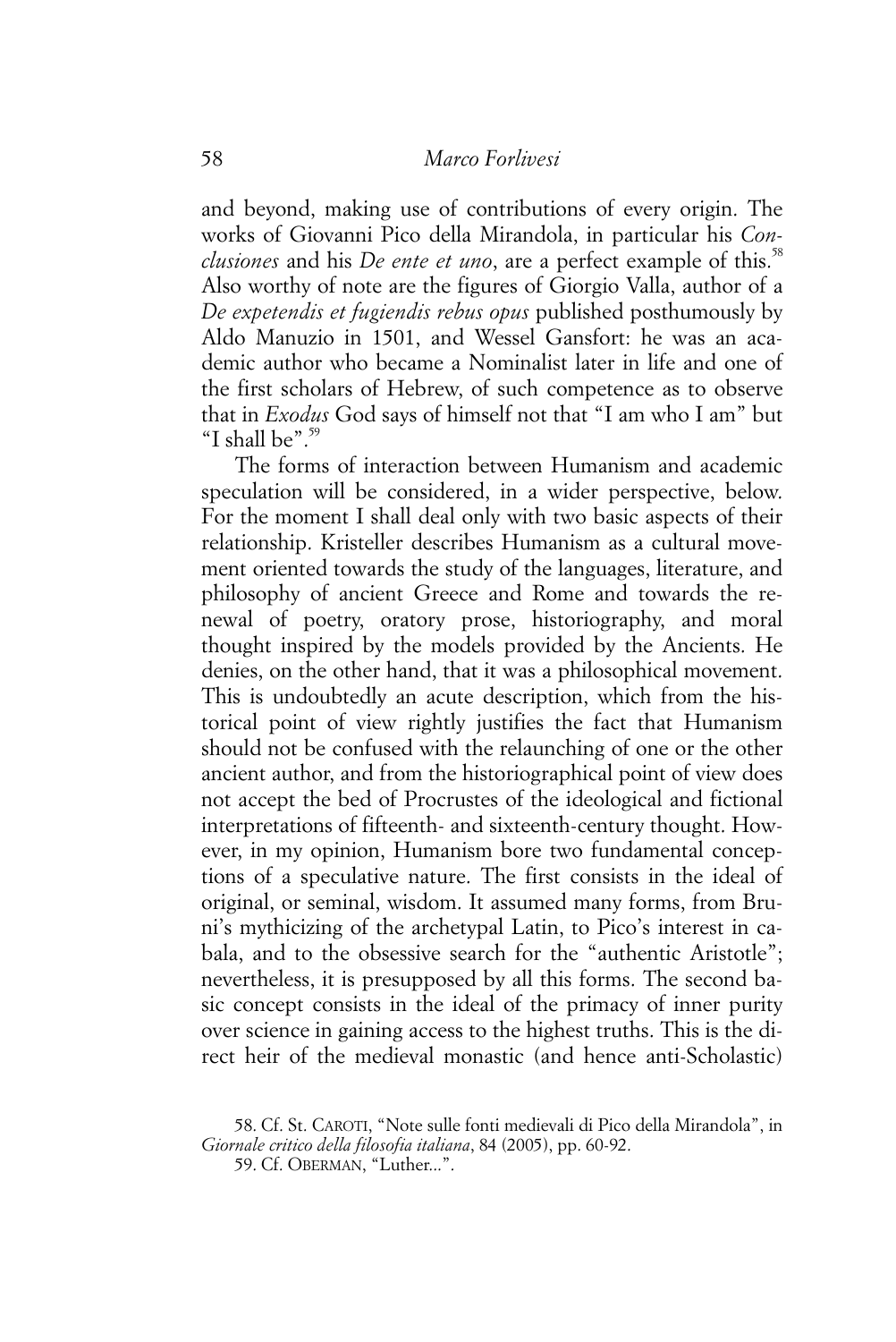ideal, from which it accepted some principles (including the value of fervour), the ends, and the adversaries, but of which it partly modified the instrument: it was no longer oration and privation but the rhetorical movement of emotions.<sup>60</sup> With this Humanism continued the conflict, which had begun in the 12th century, between monastic thought and Scholastic culture; the battle was now waged by the Humanists with the arms of early philology, historical knowledge, and the appraisal of ancient, late-ancient and early medieval texts. $61$  On the contrary, with the ideal of the wisdom of the ancients Humanism fully participated in the fifteenth-century tendency to seek its own models of reference in the past. The fact that this led to the rediscovery of authors, texts, and doctrines that were to have a profound effect on the history of European thought, some of which even going as far as to contribute to surpassing Aristotelian physics, does not contradict what has been said up to now. These rediscoveries were "revolutionary" in as far as the Middle Ages in general, and the 15th century most of all, could conceive of a "revolution": the return to authentic wisdom, to a form of authentic life, which had already occurred, or at least had been approached, in the past. Some academic authors looked to the 14th century, others to the 13th; many "sons" of the *studia humanitatis* looked even further back in time: some to the "fathers of the Church", others to pagan Roman and Greek antiquity. They all, however, shared the conviction that they could (and should) find in the past the fount of true knowledge. Moreover, what has been said above concerning academic culture is also valid here: merely looking back to the past was not – contrary to what the political and cultural *élites* in the 15th century believed – to be in itself any guarantee that the debates would be sedated.

The third basic component of fifteenth-century culture was Aristotelianism. Today it is clear that fifteenth- and sixteenth-

<sup>60.</sup> Cf. TUCKER, "Introduction...".

<sup>61.</sup> When seen in this light, I also find valid the considerations of Ch.G. NAUERT, "Humanism as a Method: Roots of Conflict with the Scholastics", in *Sixteenth Century Journal*, 29 (1998), pp. 427-438, and E. RUMMEL, *The Humanist-Scholastic Debate in the Renaissance and Reformation*, (Harvard Historical Studies, 120), Cambridge – London: Harvard University Press, 1995.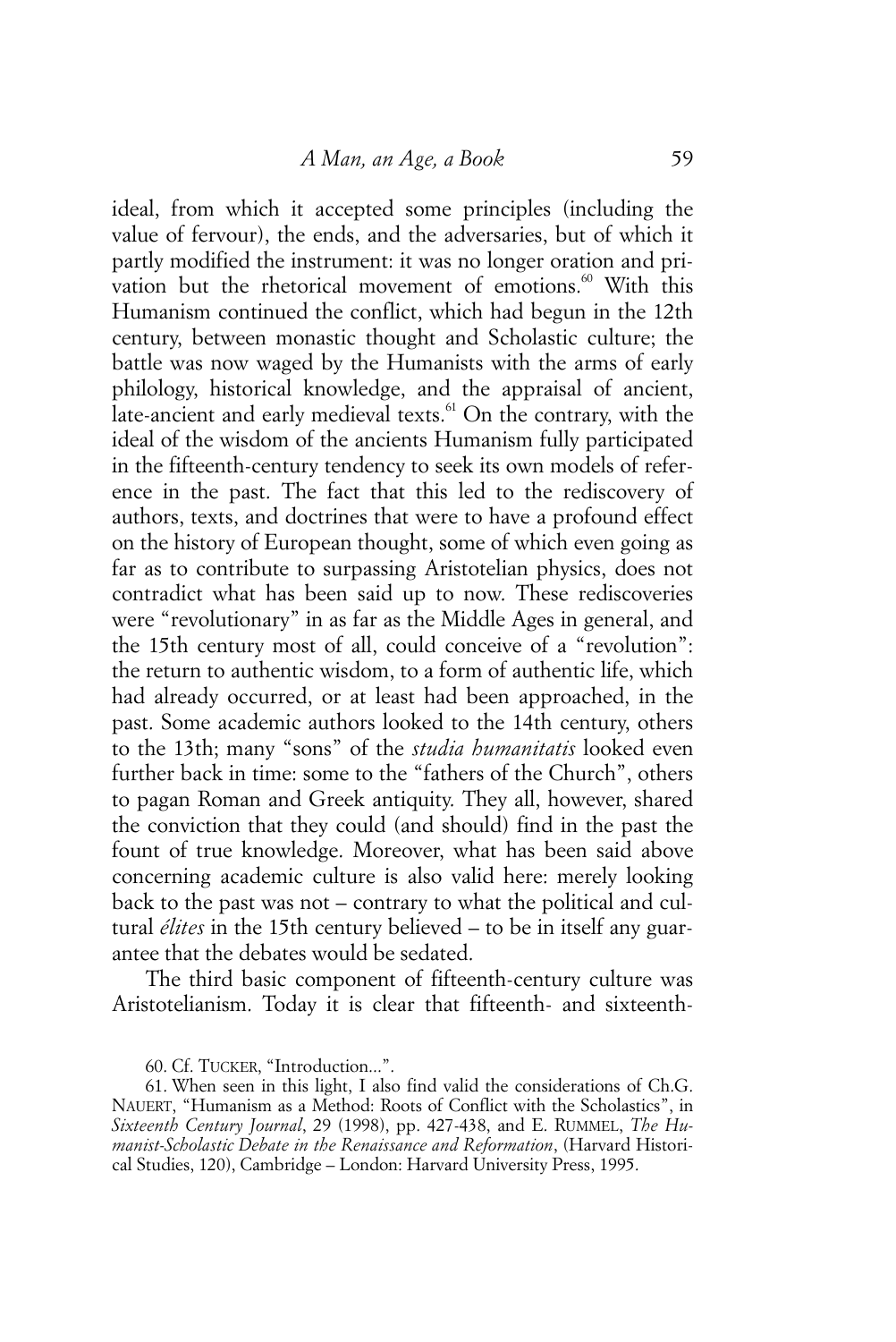century culture was not dominated by an anti-Aristotelian Platonism; on the contrary, its main, decisive tendency was precisely Aristotelian. It must, however, be noted that Aristotelianism itself, like academic thought and Humanism, was a complex phenomenon and interwoven with the other components of philosophical considerations in those centuries. First of all, it should be pointed out that there were several types of "Aristotelian" texts in circulation. Some were such thanks to their direct link with the Stagirite's works: translations, commentaries, summaries, passages chosen for anthologies, tables, and indices. In other cases, "Aristotelianism" simply consisted in a few traces, to various extents, of the basic speculative outline of autonomous works. All these types of texts presented forms of evolution. As far as translations are concerned, for example, there were Humanists in the 15th century who deplored medieval neologisms and maintained that there was no Greek concept that could not be translated into the Latin of Cicero. In the 16th century, however, there were already both translations according to the pure humanistic style and attempts to safeguard the technical terminology of philosophy. At the turn of the 16th century parallel text translations were published with integrations to the text pointed out. The very *corpus* of the Stagirite's works became increasingly available in translation and the texts were relatively easy to find; among those that were of new, or renewed, acquisition the *Mechanics* and the *De partibus animalium* were of particular importance. The interpretations of this *corpus* multiplied. In the 15th century the interpretation offered by the neo-Platonic commentators of Aristotle, rediscovered in Byzantine libraries, were added to the already numerous ones formulated in the 13th and 14th. The Humanists embraced the thesis according to which the older the text was, the more it guaranteed speculative depth, and the presupposition by which the smaller the gap was between a text and its commentary, the more the latter was guaranteed to be faithful. They hence saw in neo-Platonic commentators a better means of leading them towards the authentic thought of Aristotle than was possible by following Arabic or medieval commentators. The uses of Aristotle's texts also multiplied. The translations into vernacular, for example,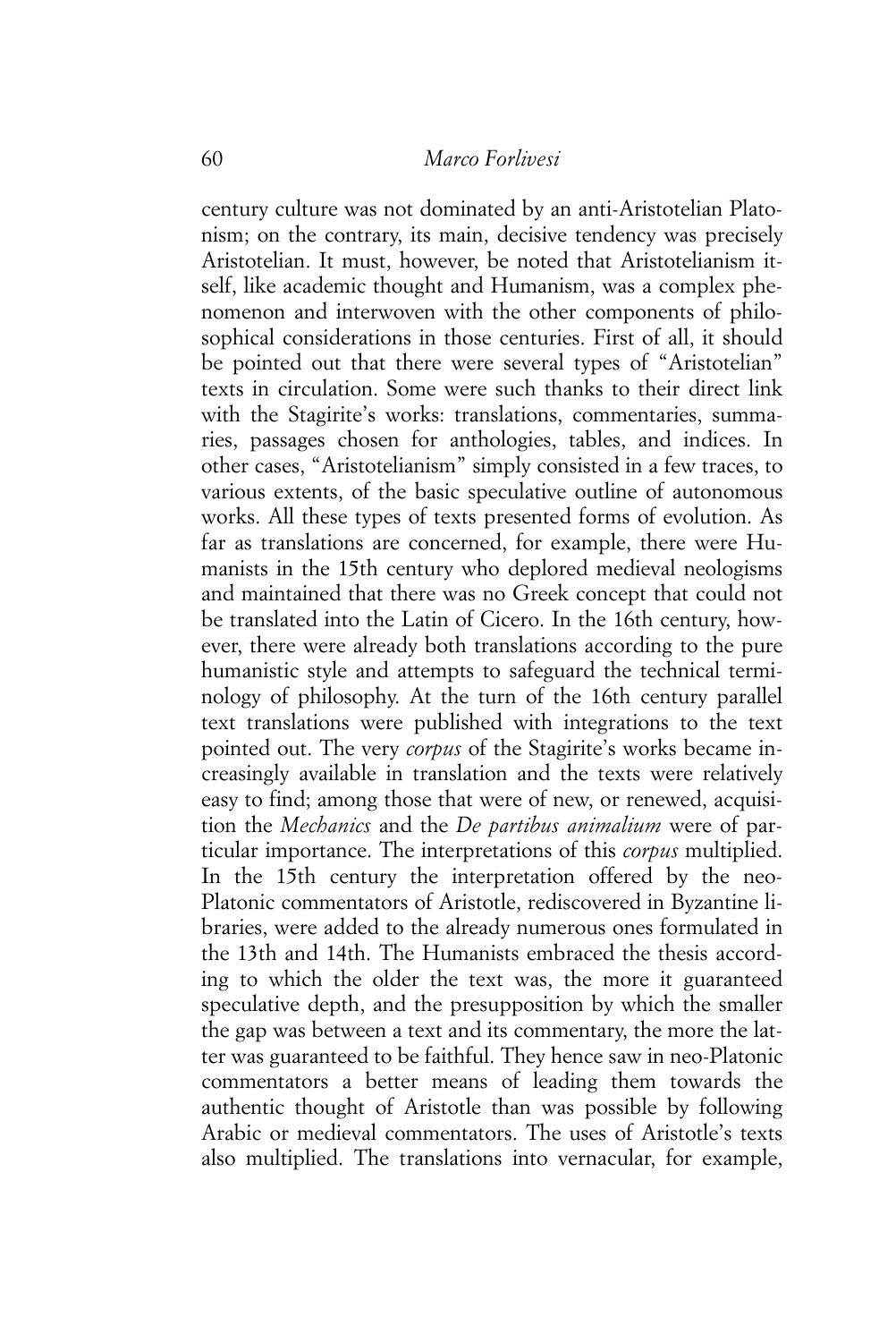and his works concerning politics, ethics, and poetry had a different readership from that of the universities. $62$ 

The latter observation introduces the relationship between Aristotelianism and the universities. It is clear from what has been said above that the former was not fully exhausted in the latter. On the contrary, it might be possible to state that academic culture was contained in Aristotelianism. Yet such an affirmation calls for further elucidation. It can be observed, for instance, that in the course of the 16th century some chairs of Platonic philosophy were also instituted. Above all, it can be seen that in the universities in the 15th and early years of the 16th century all possible types and grades of combinations of Aristotelianism with theses from other origins (neo-Platonic, alchemic, Stoic, corpuscularistic) were found and that there was the constant presence of late medieval currents (Mertonian, Nominalist, Thomist, Scotist, Averroist). All this occurred in a great many cases precisely in the name of the "authentic" Aristotle. Therefore, in this case too – as was the case in the 14th century –, it makes sense to speak of Aristotelianism relative to academic philosophy in its entirety, using the term "Aristotelianism" with only a limited meaning: i.e. the custom of developing individual theories maintaining a reference to Aristotle's texts and the persistence of a few basic speculative perspectives in the fields of physics and metaphysics. Among these there were, for example, the distinction between substance and accident, the composition through power and action, and the concept of uniform rectlinear motion as a form of change.

The difficulty encountered in defining Aristotelianism is similar to that we encounter in defining Platonism. We can say that it consists in conceiving reality as a set of metaphysical planes and relationships. Yet here, too, some aspects have to be clarified. First of all, this vision of the world can be taken in at least three different ways. Mystically: following with the heart and mind the relationships that link the various levels of reality

<sup>62.</sup> See also Luca Bianchi's contributions collected in *Studi...*, and the essays by Kessler and Panizza in *Philosophy in the Sixteenth and Seventeenth Centuries. Conversations with Aristotle*, ed. by C. Blackwell – S. Kusukawa, Aldershot – Brookfield: Ashgate, 1999.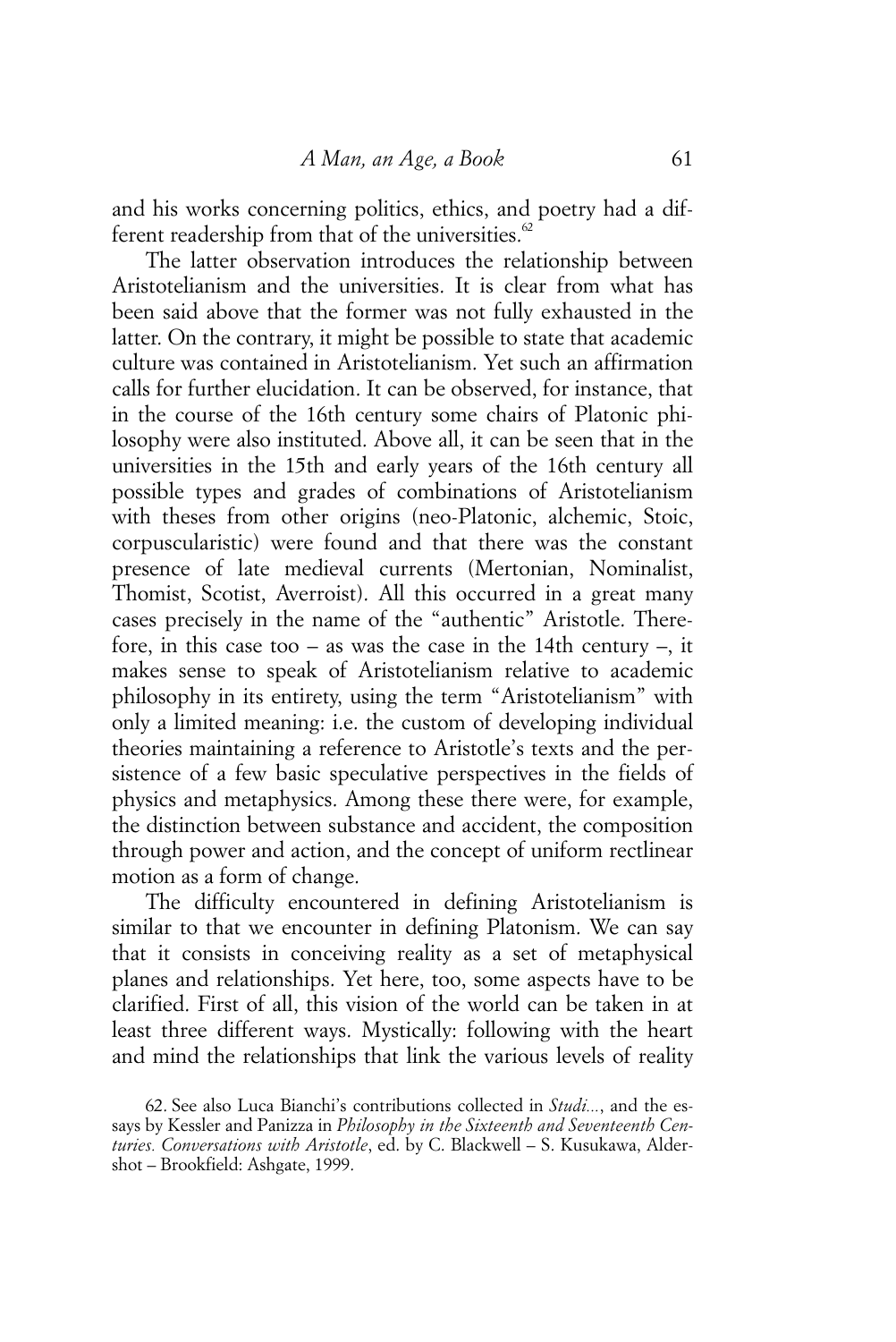permits one to ascend morally to the higher planes. Magically: the relationships that link the different levels of reality permit one to join the lower levels to the higher ones theurgically. Mathematically: the mathematical nature of such a structure permits one to describe the world of sensible things with mathematical tools. To this must be added that Platonism, like Aristotelianism, also linked up in a myriad of ways with Humanism and with the currents of academic thought. Finally, it should be remembered that it, too, besides being an expression of the spirit of the times, depended to some extent on the political deeds of some sectors of the Church, which attempted to recuperate an early-medieval Platonizing perspective in order to overcome the tensions that had been generated in academic speculation.

As far as Renaissance alchemy and astrology are concerned, I hope I may be permitted to say quite briefly that, before they were reinterpreted in the 16th century from a neo-Platonic and cabalistic point of view, they constituted an important sector of late-medieval culture and interacted with all the components of that age. $63$  One of these components was academic philosophy: to give just one example, it is enough to recall that theses deriving from alchemy were accepted by authors such as Achillini, Nifo, and Case. Let us now consider at greater length the role played by the religious pressures and movements in the evolution of fifteenth-century culture. Indeed, this is a factor that we have already encountered more than once. For example, one can recall that the conflict between the *via antiqua* and the *via moderna* was initiated by the Hussite crisis and that its outcome was decided in the end by the victory of papal absolutism over Conciliarism. Nevertheless, the manifestations and effects of this component in the culture of that century are more numerous than hinted at so far. The religious pressures, for example, were one of the main driving forces of the anti-intellectual and anti-academic movements in the 15th century. To give another example, it should be observed that Dominican Thomism in the last quarter of that

63. Cf. *Alchimia e medicina nel medioevo*, ed. by Ch. Crisciani – A. Paravicini Bagliani, (Micrologus' Library, 9), Firenze: SISMEL – Edizioni del Galluzzo, 2003.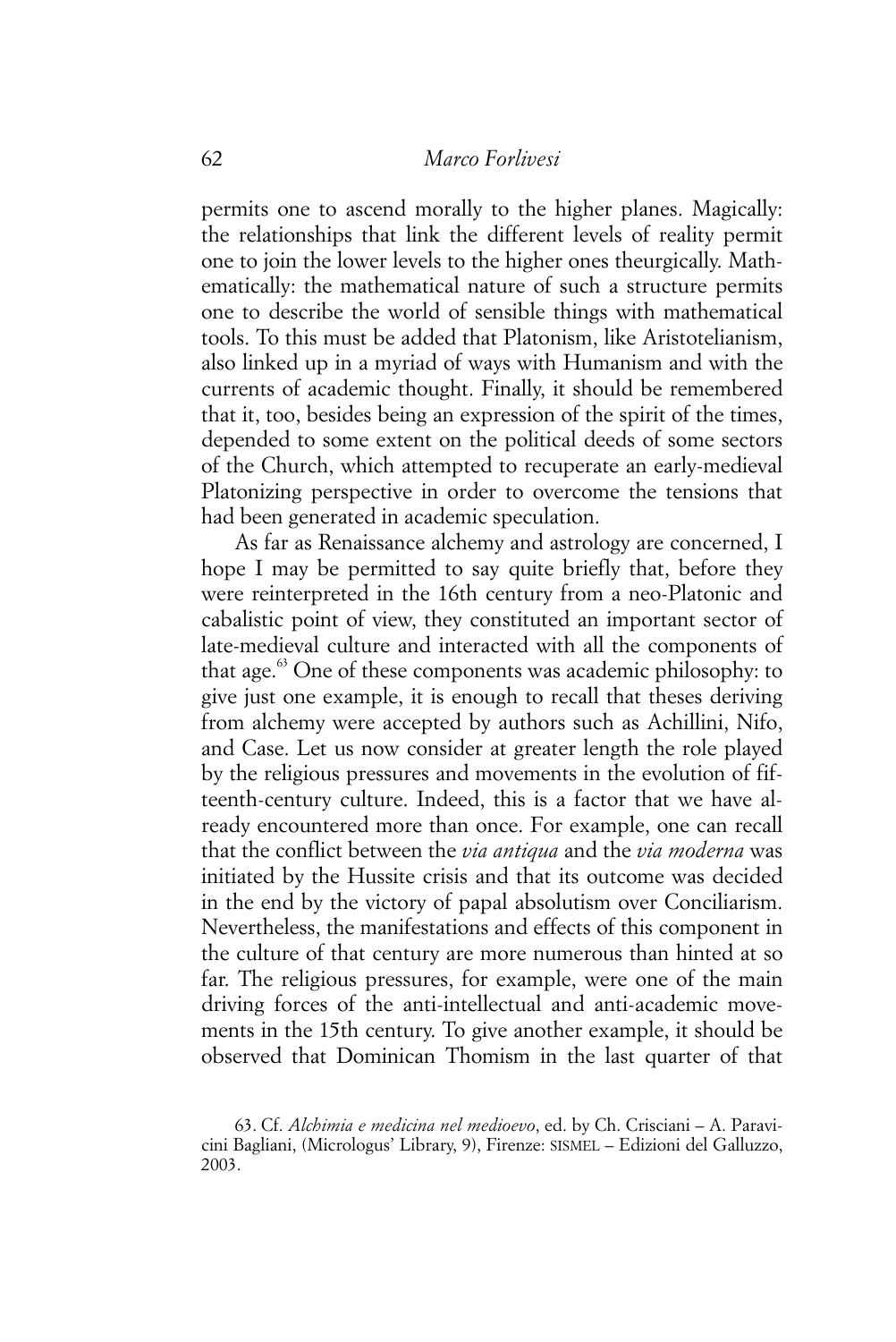century did not only lead to the renewed "school consciousness" provoked in the Order of Preaching Friars by the work of Jean Cabrol or by the secular masters of Cologne; it also resulted from the renewed zeal that characterized the observant branch of the Order. Savonarola belonged to this branch; but then so did all the Dominican inquisitors more involved in the analysis of the "phenomenon" of witchcraft, in identifying witches and suppressing them. In particular, one of the members of that branch was Silvestro Mazzolini da Prierio: he was a Thomist follower of Herveus, anti-Capreolist, hostile to de Vio's thesis about the immortality of the soul, an animator of the criticism directed at Pomponazzi, and the protagonist of a dispute with Luther which, according to Erasmus, led to the break between the German reformer and the Roman Curia.<sup>64</sup>

This case also, like many others, reveals the multiplicity and strength of the ties linking the various components of fifteenthcentury thought. As far as that which is central to our interest is concerned, that is to say academic philosophy, its influence both on Humanism and on Platonism, and, correspondingly, the influence of the latter two on it, have to be underlined. One example of the influence of Scholasticism on Humanism can be found in the repercussions of the conception of theology developed by some *nominales*. For them the reciprocal extraneousness of philosophy and theology is founded on the fact that they have different sources and methodologies. In particular, the sources of theology (i.e. the Holy Scriptures) are expressed in ordinary language; therefore, Jean Gerson concludes in *De duplici logica* of 1402, they must be interpreted not according to the rules of logic but according to those of rhetoric.<sup>65</sup> As a result, the *studia humanitatis* are central to the theologian's work not only indirectly, as instruments serving to reconstruct the sources, but rather directly,

64. Cf. M. TAVUZZI, *Prierias. The Life and Works of Silvestro Mazzolini da Prierio, 1456-1527*, (Duke Monographs in Medieval and Renaissance Studies, 16), Durham – London: Duke University Press, 1997. See also ID., "Valentino da Camerino, O.P. (1438-1515): Teacher and Critic of Cajetan", in *Traditio*, 49 (1994), pp. 287-316; ID., "Hervaeus Natalis and the Philosophical Logic of the Thomism of the Renaissance", in *Doctor communis*, 45 (1992), pp. 132-152.

65. Cf. the text from *De duplici logica* quoted by HOENEN, "Zurück zu Autorität...".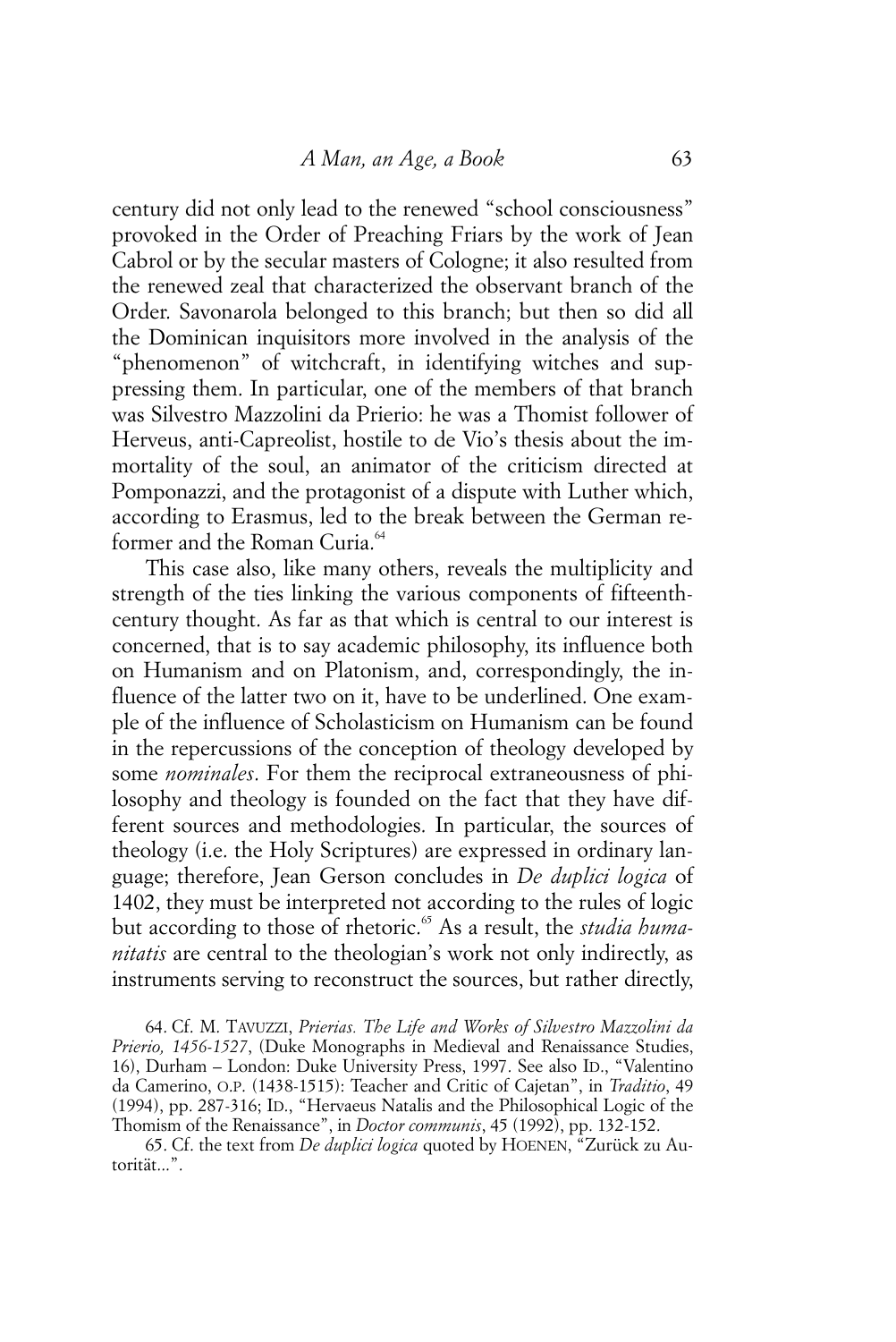as instruments serving to understand them. This idea was maintained in academic culture so that even Galileo heard about it, and was able to use it to his own ends. Influences of Albertist, Thomist, and Scotist Scholasticism on Platonism are present, for example, in the works of authors such as Ficino and Pico. It should be recalled that Bessarione also uses arguments taken from Scotus' texts in order to demonstrate that Aristotle and Christianity are irreconcilable. Of no less importance are the influences exercised by Humanism and Renaissance neo-Platonism on Scholastics. I have already observed that the tools of philology, the knowledge of ancient languages and, more radically, the awareness of historical distance penetrated, not without some resistance, into the "high-ranking" university culture giving rise both to a technical language remodelled on classical forms and to accurate historical reconstructions of the development of specific themes.<sup>66</sup> Besides these types of influence, there were others of a more strictly conceptual nature. Both Lorenzo Valla and Giovanni Pico reduced the meaning of "*ens*" to that of "*res*". Di Vona interpreted this reduction in the neo-Thomistic terms of "reification of the being" and observed that later academic philosophy would take possession of, and preserve, this conceptual transformation, whose genesis, he wrote, was hence not the work of university scholars of metaphysics. I do not agree with the historiographical thesis according to which medieval metaphysics (or, more specifically, that of Thomas Aquinas) and Renaissance and modern metaphysics consist in the "reification of the being"; however, I do recognise that Pico's work is among the models which inspired Mas and thus that, despite the obvious differences, Valla, Pico, and Mas shared some significant basic metaphysical perspectives.

If, in conclusion, we compare the 13th and 14th centuries with the 15th, we can see aspects both of continuity and of discontinuity. The thinkers in both periods were interested in ancient texts unknown to the Latin world, extended Aristotelian

<sup>66.</sup> Cf. for example D.J. NODES, "Scholasticism and New Philology: Giles of Viterbo, O.E.S.A. (1469-1532), on Divine Generation", in *Traditio*, 57 (2002), pp. 317-340.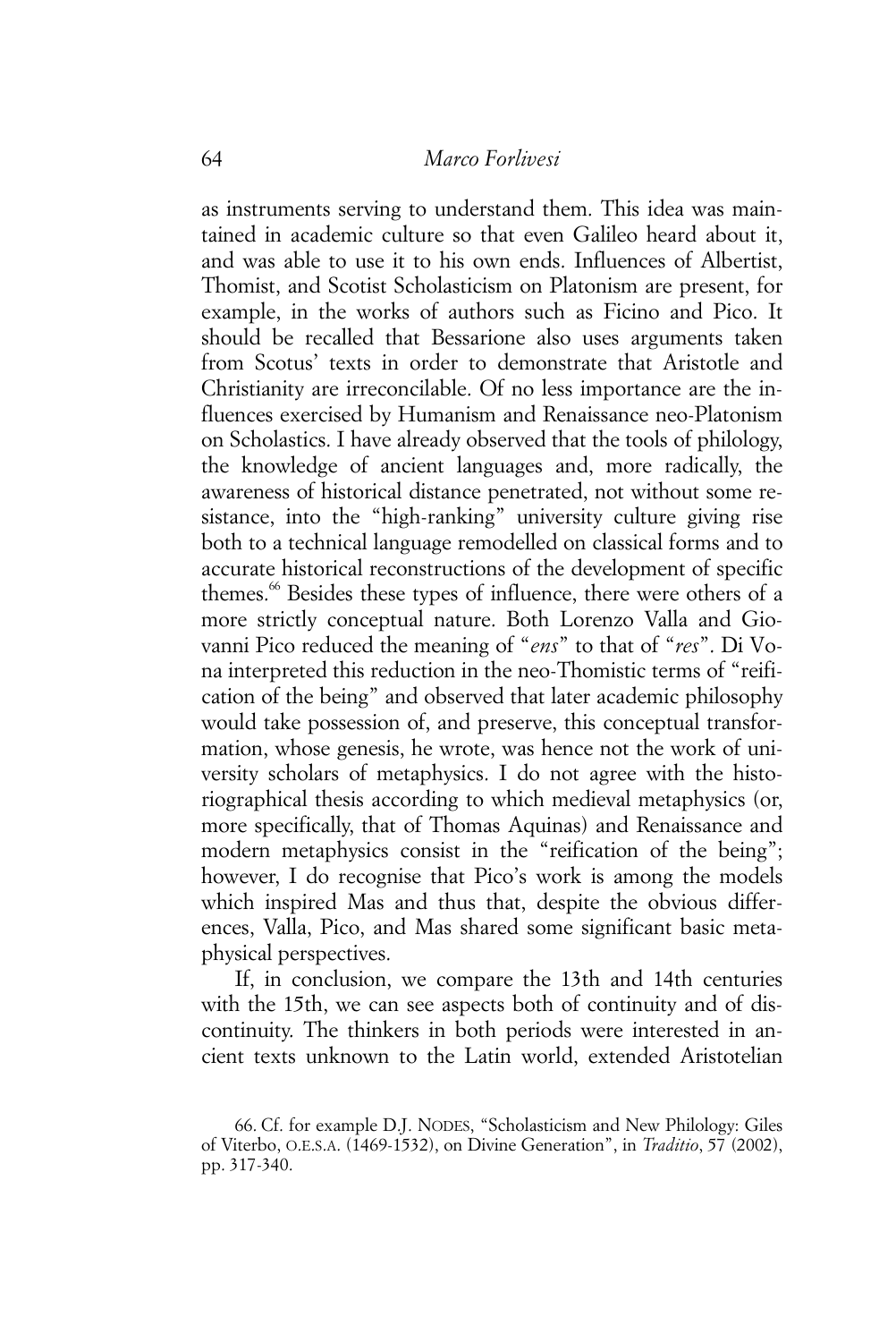perspectives to new areas, and mingled them with doctrines of other origins. However, there are both "quantitative" and "qualitative" discontinuities. Among the former we can mention the proliferation of the texts available, the spread of linguistic and philological competence, the growth of historical awareness, and the increase in the number and importance of the cultural circles outside the universities. As far as the latter are concerned, we have seen how within the universities a plurality of competing institutionalized currents developed, while outside the universities attention was focused on unusual approaches to Aristotle's texts and to the works of other ancient authors.

## 2.3.3 *The sixteenth century: the eruption of tensions and sources*

Many of the aspects of the components of the 16th century are extensions of those of the 15th; we can, therefore, look at these very briefly. Others require deeper examination.

Fifteenth-century Aristotelianism maintained its characteristics as an international phenomenon: both teachers whose subject was part of the course of revealed theology and those whose lessons were propaedeutic to medical or legal studies were Aristotelians; academic writers and supporters of alternative approaches, Catholic and Protestant authors also adhered to Aristotelianism. It remained characterized by a myriad of configurations: from the slavish adherence to Aristotle's texts to the use of material from the whole spectrum of ancient and medieval thought; from the simple use of medieval translations to attentive philological analyses. The whole complex of works studied varied according to the circumstances. The fifteenth-century commentaries in the vulgar tongue to the *Nichomachean Ethics* and to *Politics*, for instance, were highly successful. There were authors who also attempted to "return" to Aristotle in the fields of dialectics and rhetoric. The notion of *paideía* introduced in the prologue to *De partibus animalium* aroused a debate concerning questions about the method of the acquisition of new knowledge and the order in which knowledge already acquired should be expounded. $67$ 

67. Cf. A. POPPI, "Zabarella, or Aristoteliamism as a Rigorous Science", in *The Impact...*, pp. 35-63; the contributions of Kessler, Lines, and Scattola in *La*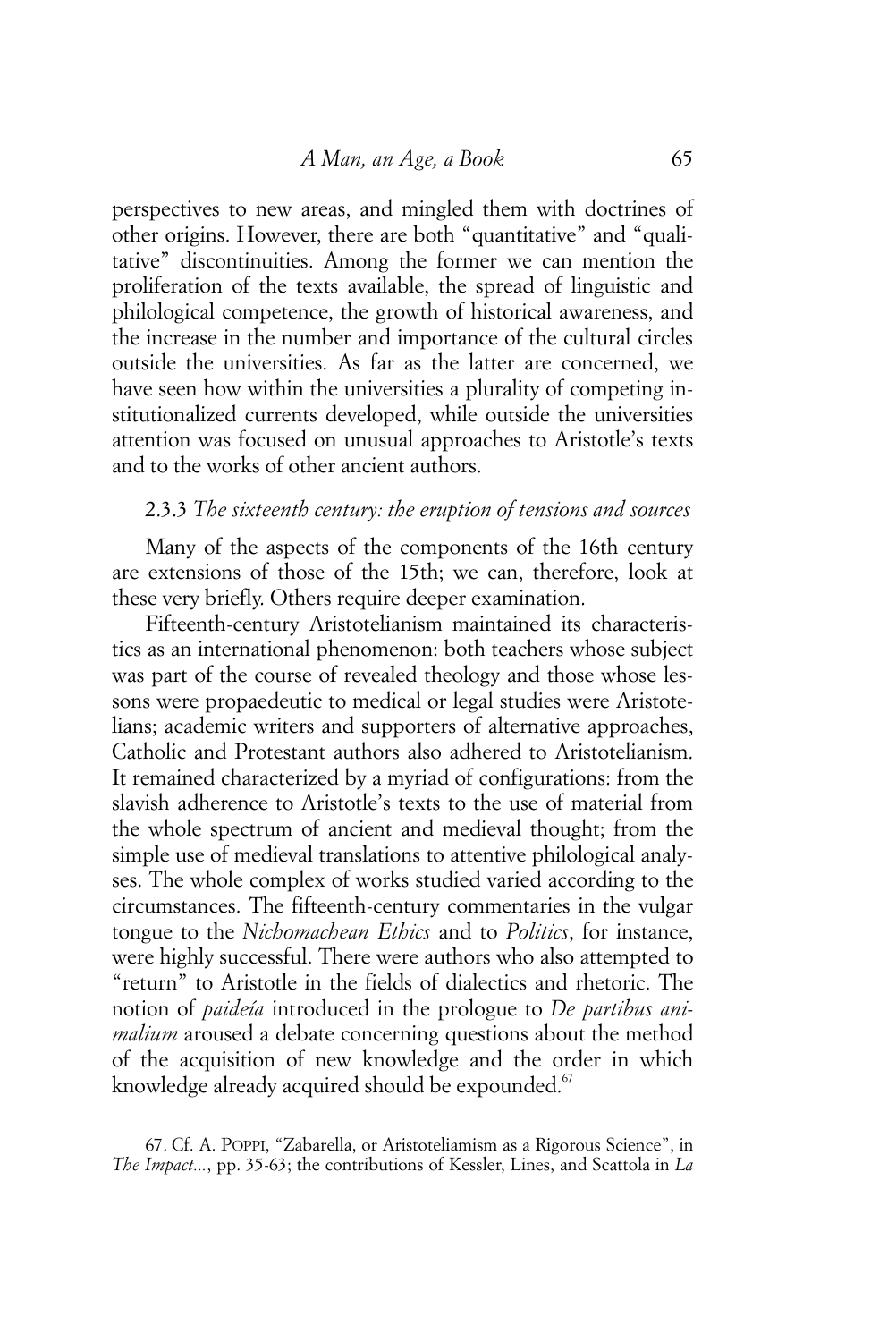#### 66 *Marco Forlivesi*

The invention and diffusion of the printing press was an event that revolutionised the spread of knowledge in Europe and expanded the "catchment area" of all the sixteenth-century cultural forces. The Humanists made extensive use of it, publishing the translations of works by Aristarchus and Ptolemy, by Euclid, Archimedes, and Hero, by Hippocrates, Galen, and Celsus, by Theophrastus, Dioscorides, and Pliny the Elder. This multitude of ancient texts opened up new horizons in every field. In particular, in the field of physics they served to incourage the influence of Archimedes, which had in fact already been present in the Middle Ages. The theologians and the *artistæ* were equally as involved as their *humanistæ* colleagues. They not only published numerous original works but also edited the publication of many texts by thirteenth- and fourteenth-century authors; quite frequently these editions are even today the only ones available. The conflict between the Catholic and the Reformed theologians led the former to promote the publication of the works by the "Fathers of the Church". Aristotelianism also profited from the use of this instrument. In 1495-98 Manuzio published the first edition of Aristotle's works in Greek. In the following years the texts of the Greek commentators were published too, both in the original language and in translation. In reply to this Platonizing "offensive", in 1550-52 a new translation of all the known works by Aristotle, together with a new translation of Averroës' commentaries to them, was published by Giunta.

The tensions and religious movements in the 16th century were even greater than they had been in the previous one. The efforts of the Roman Curia to regiment academic instruction, and the cultural world in general, were continually repeated. Even before the Reformation, the Vth Lateran Council had discussed the hypothesis of obliging academic philosophy teachers to defend, from the philosophical point of view, theses defined

*presenza dell'aristotelismo padovano nella filosofia della prima modernità*, ed. by Gr. Piaia, (Miscellanea erudita, 64), Roma – Padova: Editrice Antenore, 2002; those of Langer, Lardet, and Moss in *Philosophy...*; and, in general, the essays published in *Method and Order in Renaissance Philosophy of Nature. The Aristotle Commentary Tradition*, ed. by D.A. Di Liscia – E. Kessler – Ch. Methuen, Aldershot – Brookfield: Ashgate, 1997.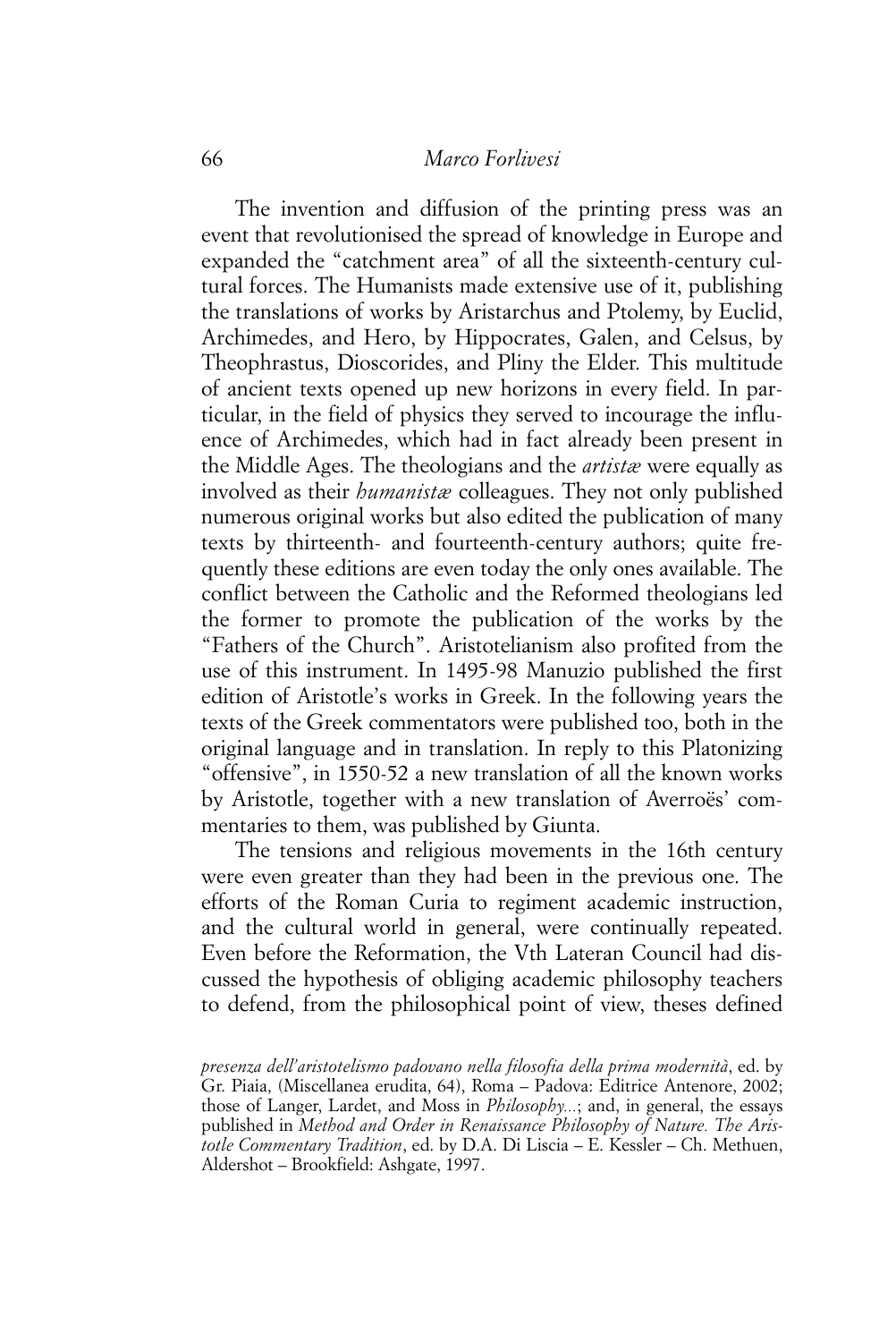by dogma. The Paduan Scotist Antonio Trombetta, a fierce critic of Thomism, was in favour of this hypothesis; the Thomist Tommaso de Vio, who had defended his co-religionary Francesco Sicuro from Trombetta's attacks, opposed it. In 1513 Leo X issued a papal bull, published in the 8th Session of the Council, which firstly confirmed the canon of the Council of Vienne – which had established that the soul is a form of the body, is immortal, created directly by God, and different for each human body –, secondly obliged philosophy teachers to defend these theses philosophically whenever they dealt with the question. The bull was intended as an attack on the Averroist current in academic thought, yet within a few years it was destined to fail. The cause of this failure was Pomponazzi. The latter, a teacher at the University of Bologna (a city which belonged to the territory of the Pontifical State), in 1516 at the same time supported both one aspect of the standpoint of Alexander of Aphrodisias (whose commentary on Aristotle's *De anima* had been translated in 1495) and one aspect of Averroës'. In agreement with Alexander, he maintained that every human body has its own soul, yet the operation of human intellect requires perforce the body; therefore, the soul is essentially tied to it and is mortal. With Averroës, he stated that the opinion, founded on faith, according to which the soul is immortal, is preeminent, yet was sustained by the founders of the various religions solely with an aim to lead ignorant, uncouth men towards virtue. Despite the attacks by Spina (supported by Mazzolini), Pomponazzi not only was not condemned (thanks to de Vio's support), but not even removed from his post. This permitted sixteenth-century university scholars to continue to follow either Averroës' or Alexander's standpoint and favoured a perception of the defence of Aristotle's thought as a way of defending the autonomy of rational research from religion.

The Reformation also was part of the spread of the political and religious tensions that characterized the 15th and the beginning of the 16th century. On the one hand, it inherited the antiintellectual – and therefore anti-academic – monastic and humanistic drive. In the first phases of the Reformation, Luther wrote that soon there would be no Thomists, Albertists, Scotists, or Ockhamists left in the world, but everybody would simply be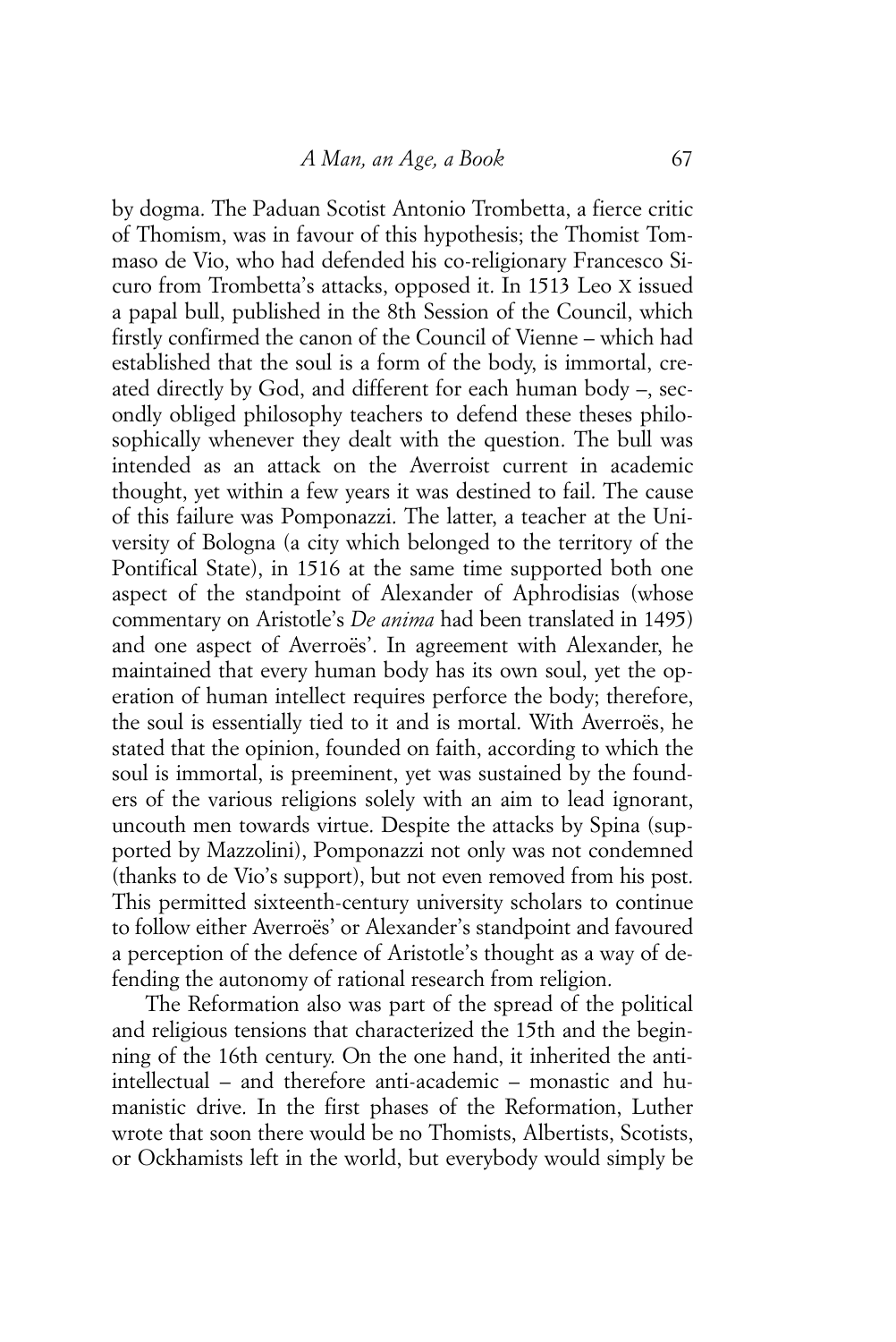the sons of God and true Christians. Melanchthon, writing against the *Determinatio* of the University of Paris concerning the Reformer's doctrines, accused the Paris theologians of forgetting the "Fathers" and of having recourse only to authors such as Aristotle, Scotus, Ockham, and Biel; he furthermore indicated the recent *Commentary* by John Major on the *Sentences* as a sign of the state of degradation of theology in Paris at the time. On the other hand, however, on the level of doctrine the conflict between Protestantism and Catholicism had been prepared for at least two centuries of debates on precisely those questions that were the object of the controversies between Reformers and Catholics. In 1523 Erasmus wrote that what the Lutherans and Luther were discussing were not the articles of faith; they were, instead, discussing the question as to whether the primacy of the pope had been established by Christ, whether a bishop could oblige somebody to commit a mortal sin, whether free will contributed towards salvation, whether man's deeds could be called good, and whether the Mass were a sacrifice; these were all arguments, Erasmus noted, that *solent esse themata conflictationum scholasticarum*. 68 Luther himself was neither a simple adversary to academic culture, nor a disciple of the *via moderna* or of the *via antiqua*; on the contrary, like all the other major late medieval academic authors, he was a thinker capable of accepting different doctrines from various schools of thought and of formulating his own proposals.69 This was also true, *mutatis mutandis*, for Calvin, Zwingli, and Melanchthon, and turned, on the level of the organization and consolidation of the Reformation in the academic environment, into an institutional and cultural framework constructed on the foundations of the structures and paradigms circulating in northern Europe at the beginning of the 16th cen-

<sup>68.</sup> Cf. the passages from Luther, Melanchthon, and Erasmus quoted in OBERMAN, *Forerunners...*

<sup>69.</sup> Cf. OBERMAN, "Luther..."; E. ANDREATTA, "La presenza di Aristotele in Lutero negli anni della maturità e della vecchiaia", in *Protestantesimo*, 51 (1996), pp. 263-278; Th. DIETER, "Il giovane Lutero e Aristotele", in *Protestantesimo*, 51 (1996), pp. 247-262; S. LEONI, "Motus essentia Dei, Deus essentia beatorum. Ontologia e teologia in una predica giovanile di Lutero", in *Protestantesimo*, 51 (1996), pp. 219-246.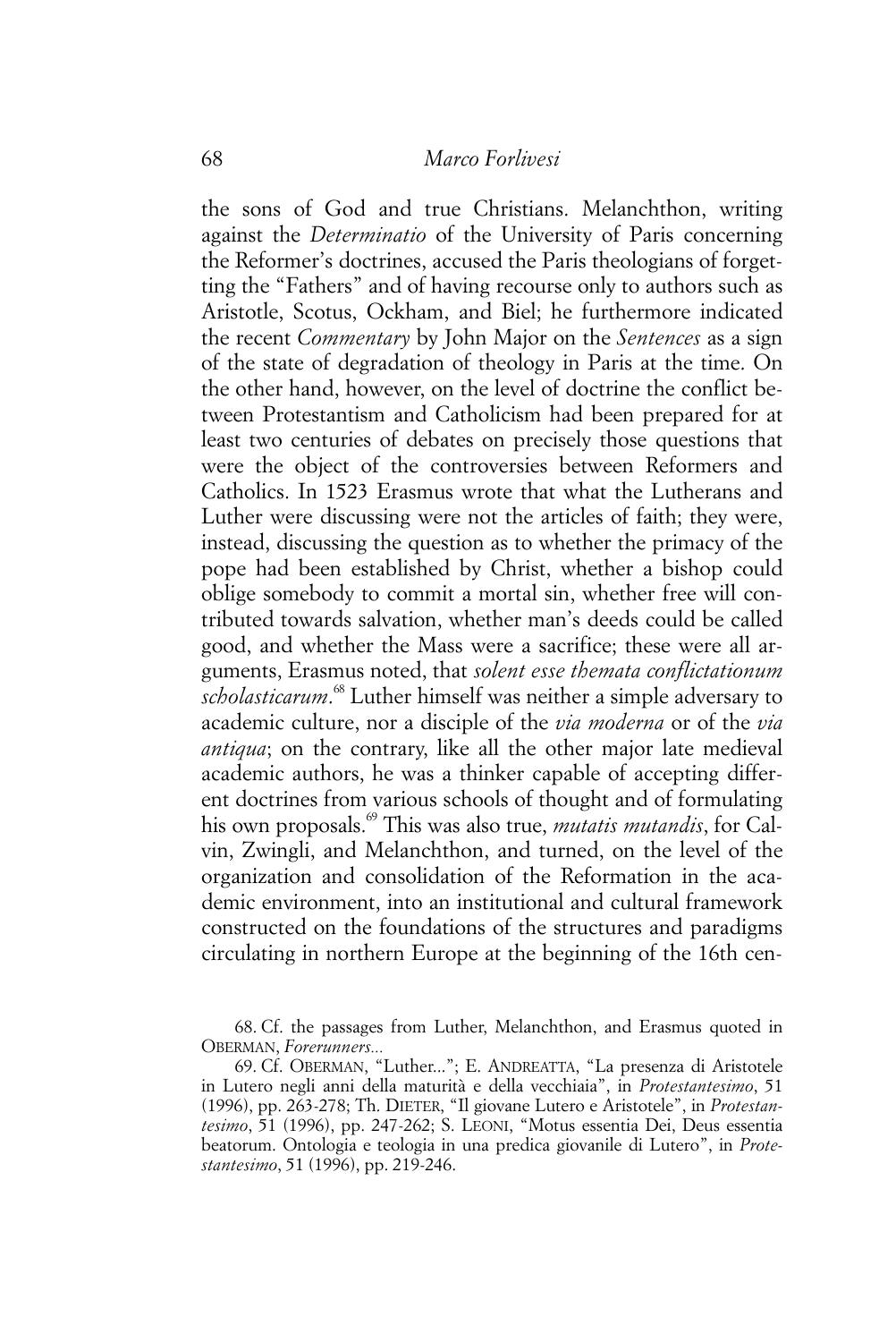tury.<sup>70</sup> Not even the notion of "free examination" – indicated by certain historians in the past as the decisive stage in the historical process of giving greater weight to subjectivity – was an innovation in doctrine or concept. The thesis according to which the Protestant position would open the door to the liberty of individual interpretation was formulated for polemical reasons by the theologians in favour of Papacy. In actual fact, whatever its theoretical value may be, this thesis has no historical foundation. The point is that the notion of "free examination" does not express the conviction according to which the personal interpretation of the Holy Scriptures on the part of a single person would take, for that person, precedence over others' interpretation. It expresses, on the contrary, the conviction that a truthful interpretation is shown not in the words of a presumed absolute monarch of Christians (the pope), but in the position shared by most of the faithful; furthermore, this interpretation takes objective precedence over the interpretation proposed by the minority of the faithful, or by the single believer, still holds good.<sup> $\alpha$ </sup>

The interaction between the surges towards a reformation prior to the rise of Protestantism and those subsequent to the need to face the various forms taken by the latter generated numerous transformations in the Catholic world. I shall merely hint here at those that concern the history of culture and of the university more closely. The most radical transformation consisted in a further consolidation of papal absolutism and in the complete incorporation of Catholicism into it. Although the Papacy was delimited by the power of other sovereign states, in fusing within itself theoretically and operatively both the government over doctrine (and over the same supra-historical justification of itself), and the powers of the State, it started to become, surpassing absolutism, the first instance of totalitarianism in history. A fundamental component in this process was the constitution in the Roman Curia of congregations given the task of keeping watch

<sup>70.</sup> Cf. C.R. TRUEMAN – R. SCOTT CLARK, "Introduction", in *Protestant Scholasticism: Essays in Reassessment*, ed. by C.R. Trueman – R. Scott Clark, Carlisle: Paternoster Press, 1999, pp. xi-xix.

<sup>71.</sup> Cf. G.R. EVANS, *Problems of Authority in the Reformation Debates*, Cambridge: Cambridge University Press, 1992.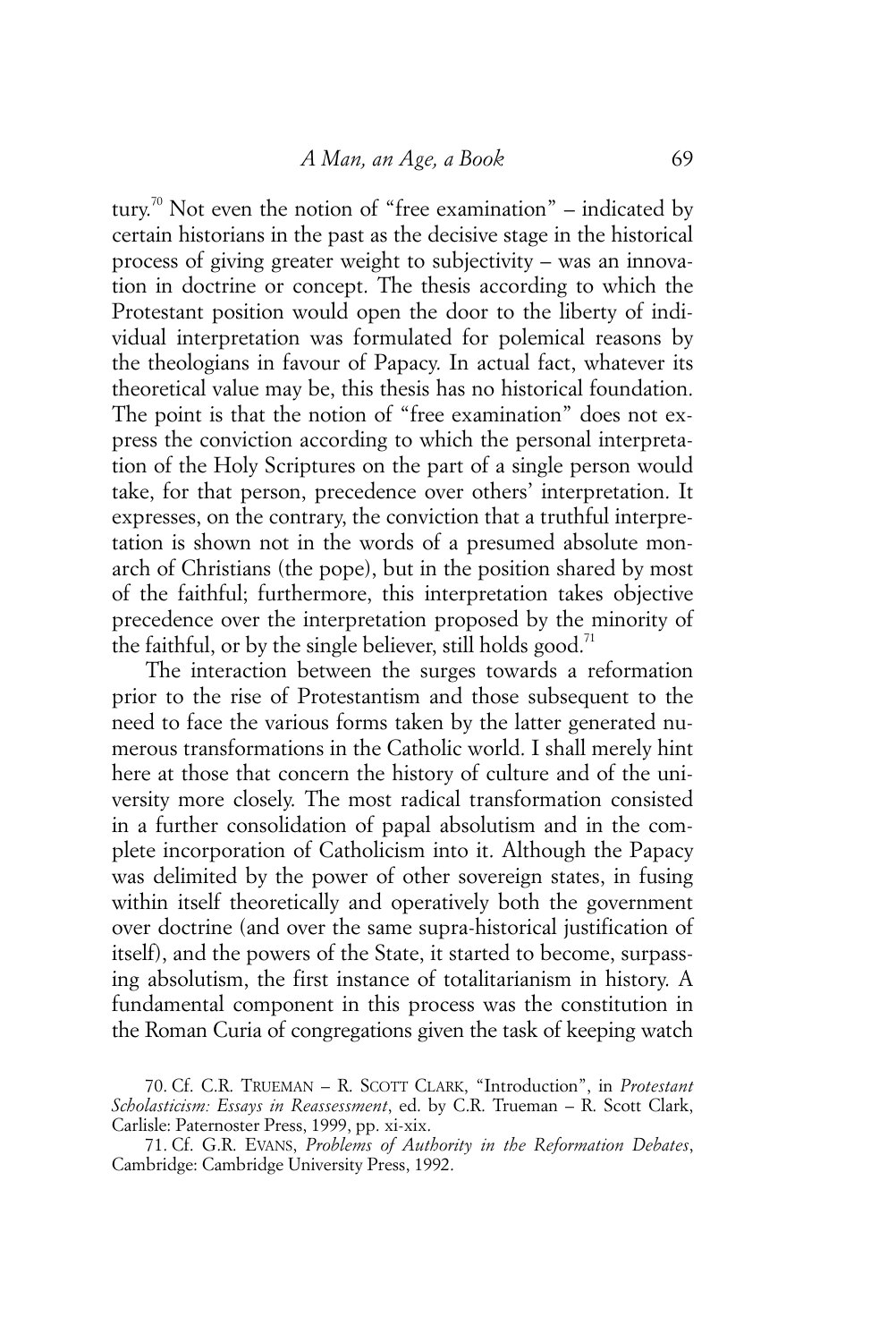over the orthodoxy of doctrines and individuals, among which were the Holy Inquisition (1542) and the Congregation of the Index (1571). The institution of these organs had an indirect, yet profound, effect on the ecclesiastic, political, and social role of the faculties of theology in general and, in particular, of the Faculty of Theology of the University of Paris. Gradually relieved from the function of making decisions, or at least that of issuing expertises, in the field of doctrine, the faculties slowly became mere transmitters of decisions made elsewhere. No less decisive for the destiny of the faculties of theology were the institution of seminaries for the formation of the clergy and, more significantly, the creation of theological faculties within the single religious Orders. Although these structures developed and spread very slowly, eventually they subtracted from the "public" faculties of theology both the social function of the formation of the senior clergy and, above all, the dynamic force of the most innovative authors. At the end of the 18th century, when the single states, autonomously or under the impulse of the Napoleonic government, suppressed these faculties, they struck structures that were inert on the speculative level and paralysing on the social one.

The control of the Papacy over the cultural world was exercised in several other directions. For example, the figure of the isolated master of grammar and rhetoric, considered difficult to control by the ecclesiastical authority, was besieged on two fronts. On the one hand, moves were made to substitute him with new organizations faithful to the doctrines of the Roman Curia; on the other, they explicitly laid down the tasks of moral, civil, and religious education intrinsic to the master's work directing them towards results held to be satisfactory. Some of the directives of the Vth Lateran Council had already been along these lines, but the process reached its conclusion in 1564, from when all teachers had to take an oath of faith. The control over the very religious Orders themselves and their members progressively increased. At the end of the 16th century, the Congregation of the Index imposed a census of the contents of monastery libraries. Zealous ministers, if and when there were any, saw to "expurgating" the libraries and to removing or blotting out the parts "to be corrected" in the volumes forbidden *donec corrigatur*. Access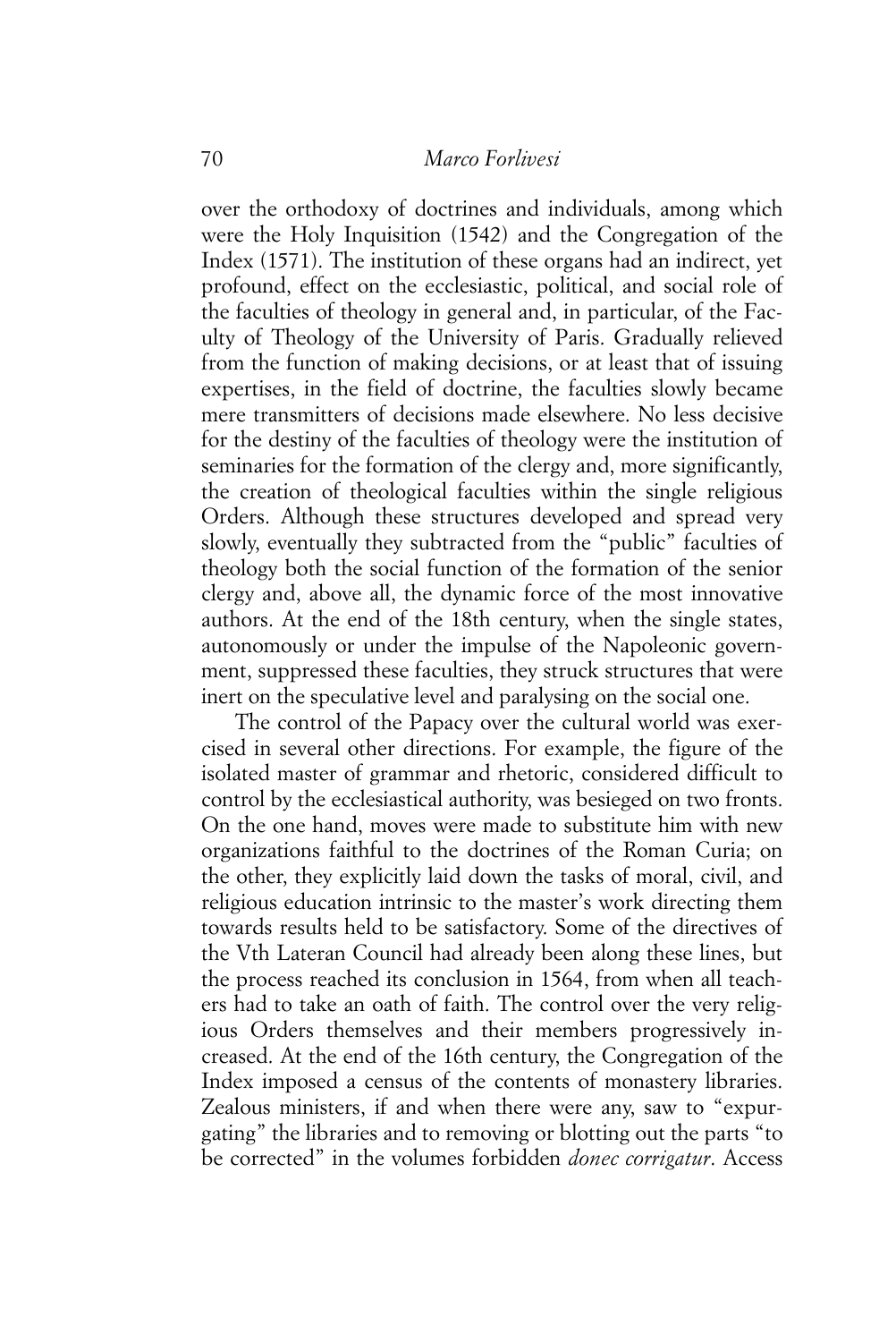to the very libraries was strictly controlled, in order to prevent any person of the clergy from reading anything unauthorized.<sup>72</sup>

The dynamics of the "Catholic Reformation" also had direct effects on the history of philosophy and theology. The slight prevalence of Thomist theologians over the Scotists in the Council of Trent had the effect that the Conciliar documents were formulated in Thomist theological terminology, making it thus universal. For the whole of the following century, this did not impede the wider spread of Scotism compared to Thomism, but, in the long run, contributed to the creation of the neo-Thomist historiographical myth according to which the "Catholic Church" had steadily found its doctrinal point of reference in Thomas Aquinas.<sup>73</sup> The controversies with the Humanists and the Reformed churches led to important historical outcomes. In reply to the Protestants' appeals to the "Fathers of the Church", within the Catholic Church, as has been said, the editions of works by the latter multiplied. The radical change in the methodology of interpreting the Holy Bible was even more noticeable. Faced with the Humanists' ability to penetrate the field of theology thanks to their competence in reading the text "to the letter", and with the Protestants' use of this "literal" interpretation in order to support their own understanding of the Bible, Catholic authors turned their backs on their traditional method of reading it: while they had not previously restricted themselves to a "literal" interpretation of it, they had certainly kept this as a fixed point of reference; at this stage, however, they began to attribute a "true" meaning just to the "spirit" of the text.<sup>74</sup> This was not

72. Most of this information can be found, if sought attentively, in the *Histoire de l'Église* founded by A. Fliche and V. Martin. Cf. also P.F. GRENDLER, *Schooling in Renaissance Italy: Literacy and Learning, 1300-1600*, (The Johns Hopkins University Studies in Historical and Political Science, 107), Baltimore – London: The Johns Hopkins University Press, 1989; M. TURRINI – A. VALEN-TI, "L'educazione religiosa", in *Il catechismo e la grammatica*, ed. by G.P. Brizzi, (Cultura e vita civile nel Settecento), vol. I, Bologna: Il Mulino, 1985, pp. 347-423; D. BALANI – M. ROGGERO, *La scuola in Italia dalla controriforma al secolo dei lumi*, (Documenti della storia, 20), Torino: Loescher, 1976.

73. Cf. HONNEFELDER, "Scotus...".

74. Cf. A.S. BRETT, "Authority, Reason and the Self-definition of Theologians in the Spanish 'Second Scholastic' ", in *Forms...*, pp. 63-89.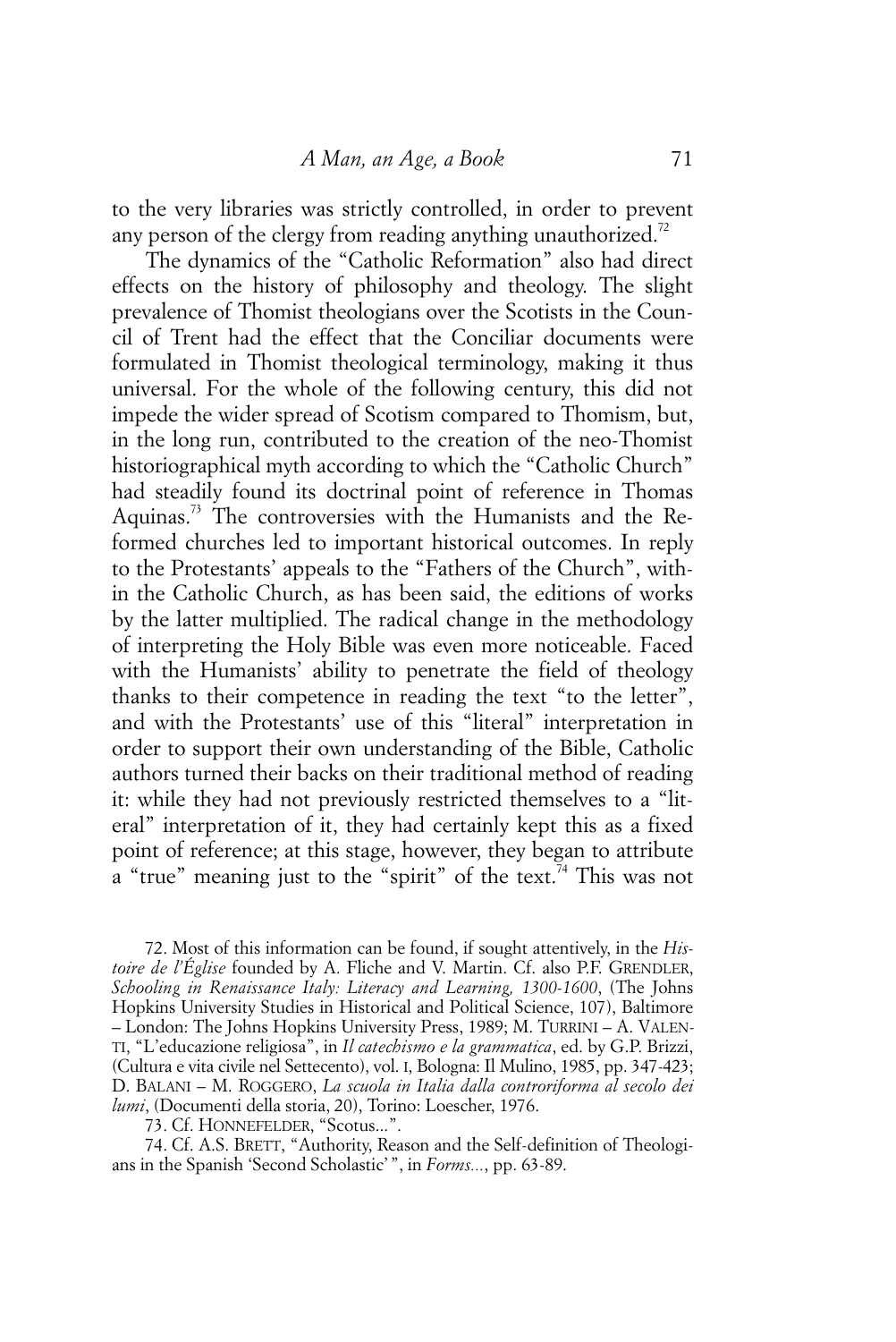something that occurred suddenly and it only reached its full maturity in the 19th century, when the Roman Curia also abandoned Biblical "physics" and part of its "natural history". However, it had its origins in the 16th century.

What has been said so far should not lead one to believe that the action of the Catholic Church – of which the Roman Curia and the Council of Trent were central elements and moments, but were not the sole components – aimed just to restrain the faithful. On the contrary, they had a propulsive and propositive nature. The gradual separation between the regular clergy's course of studies and the public faculties of theology, on the one hand, deprived some of the latter of part of their vitality and significance, but, on the other, strengthened the *studia* within the religious Orders. In this way, the philosophical and theological schools (taking "schools" to mean something more restricted than currents) became identical to the cultural-political orientation of each single religious Order. These orientations, from the end of the 15th century, belonged to two great families, the Thomists, and the Scotists. No religious Order followed either Albertism or Nominalism, which, as schools, disappeared respectively at the end of the 15th century and in the 30s of the 16th. On the contrary, from the end of the 16th century there was a proliferation of the forms both of Scotism and of Thomism and the birth of new schools. The proliferation of the types of "classical" schools was due to the multiplicity of religious Orders that promoted them. The separation between the Conventual Minorites and the "federation" of the *simpliciter* Minorites (constituted basically by Observants, Discalced, Recollects, and Riformati) led, at the end of the 16th century, to two different Scotist doctrinal traditions. The decision of Ignatius of Loyola, the founder of the Jesuits, to tie the members of the new Order to Thomas Aquinas led to the formation of a Thomist school distinct from that of the Dominicans. This distinction was to become, between the end of the 16th and the beginning of the 17th century, very great thanks to two impulses: on the one hand, the creativity of the Jesuits and their desire to conform to the "universal" common doctrine rather than to the specifically Thomist one; on the other hand, the Dominicans' self-esteem, that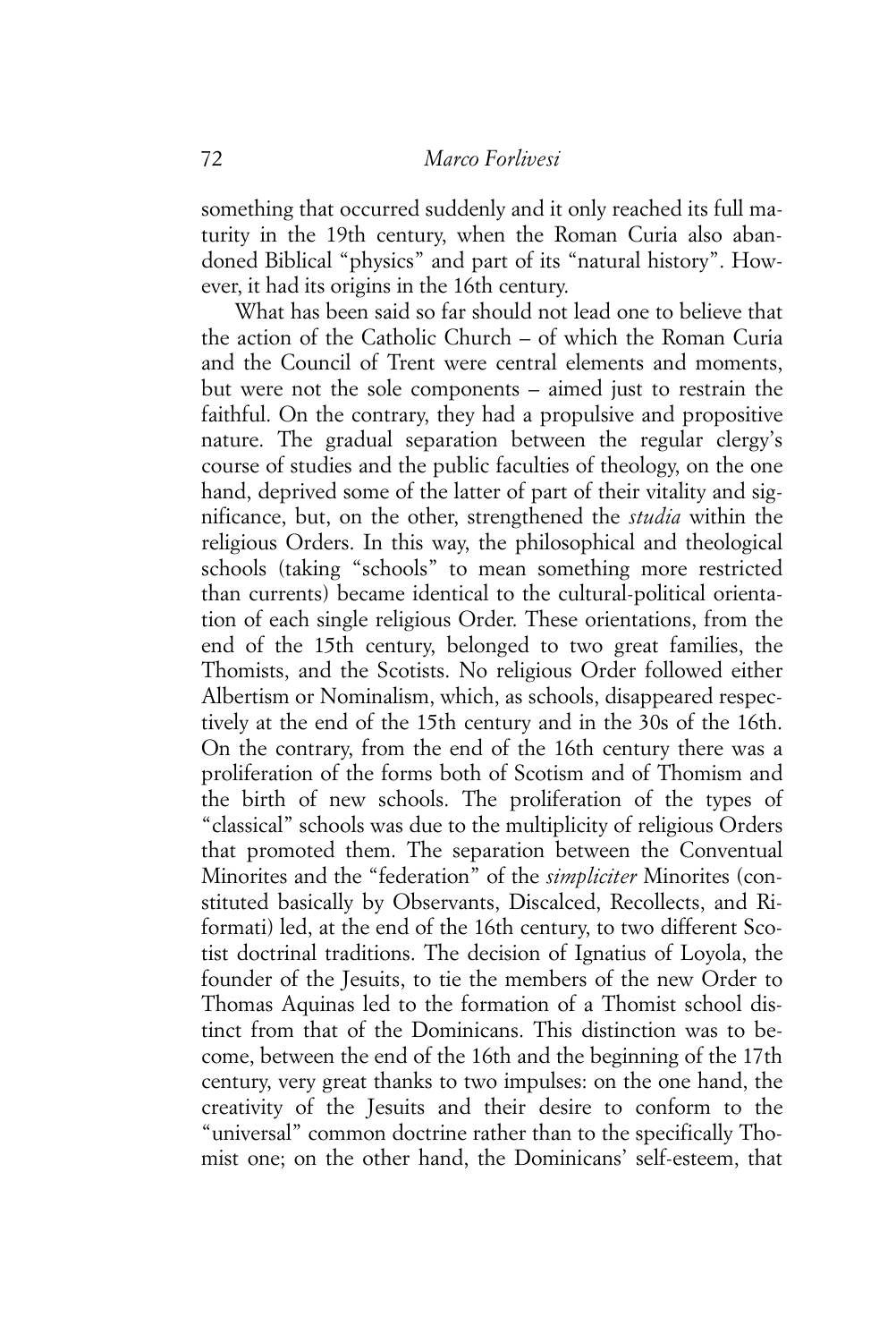led to the creation of "orthodox" Thomism – which was in itself, in actual fact, a complex of Thomist legacies, enriched by Scotist and Nominalist contributions, but having a different configuration from the syntheses formulated by the Jesuits. Furthermore, the Jesuit "school" branched out into several directions that were so innovative that they could no longer be considered, from the doctrinal point of view, truly a "school", and, at the same time, be seen as the first, most vital and articulated, of the "new schools" that arose in Catholicism in the 17th century within the newly formed religious Orders.

The public *studia* in Catholic territories also presented some noteworthy aspects. From the didactic point of view, modifications were gradually introduced. Dispute became once again a central element so that it led, in the case of disputes valid as examinations, to the preliminary publication of the topics to be disputed and, later, to the publication of collections of disputes on the part of the teacher who had presided over them. Furthermore, the composition of essays and declamations were added to the disputes. On the doctrinal level, first of all the disappearance of Nominalism, as an autonomous doctrinal tradition, in the first decades of the 16th century can be observed.<sup>15</sup> As stated above, this can be attributed, on the political plane, to the victory of papal absolutism over Conciliarism and meant, on the speculative plane, a general loss of interest in the non-Aristotelian doctrines of logic and physics that had been introduced in the 14th century. This is not to say that the fruits of this doctrinal tradition disappeared completely, but what was left of them was preserved mainly within the theories developed by authors who formally belonged to other schools. For example, the "Thomism" of the University of Salamanca, characterized in the first half of the 16th century by the teachings of Dominicans who had studied in contact with the Nominalism in Paris, incorporated significant elements of the logic, physics, and metaphys-

75. Cf. E.J. ASHWORTH, "Introduction", in Robert SANDERSON, *Logicae artis compendium*, (facsimile of the ed. Oxoniæ 1618), ed. by E.J. Ashworth, (Instrumenta rationis, 2), Bologna: CLUEB, 1985, pp. IX-LV. In some university seats, for example in Spain, "*in via Durandi*" chairs were maintained, but they were seen as an initial, transitory step in a teacher's career.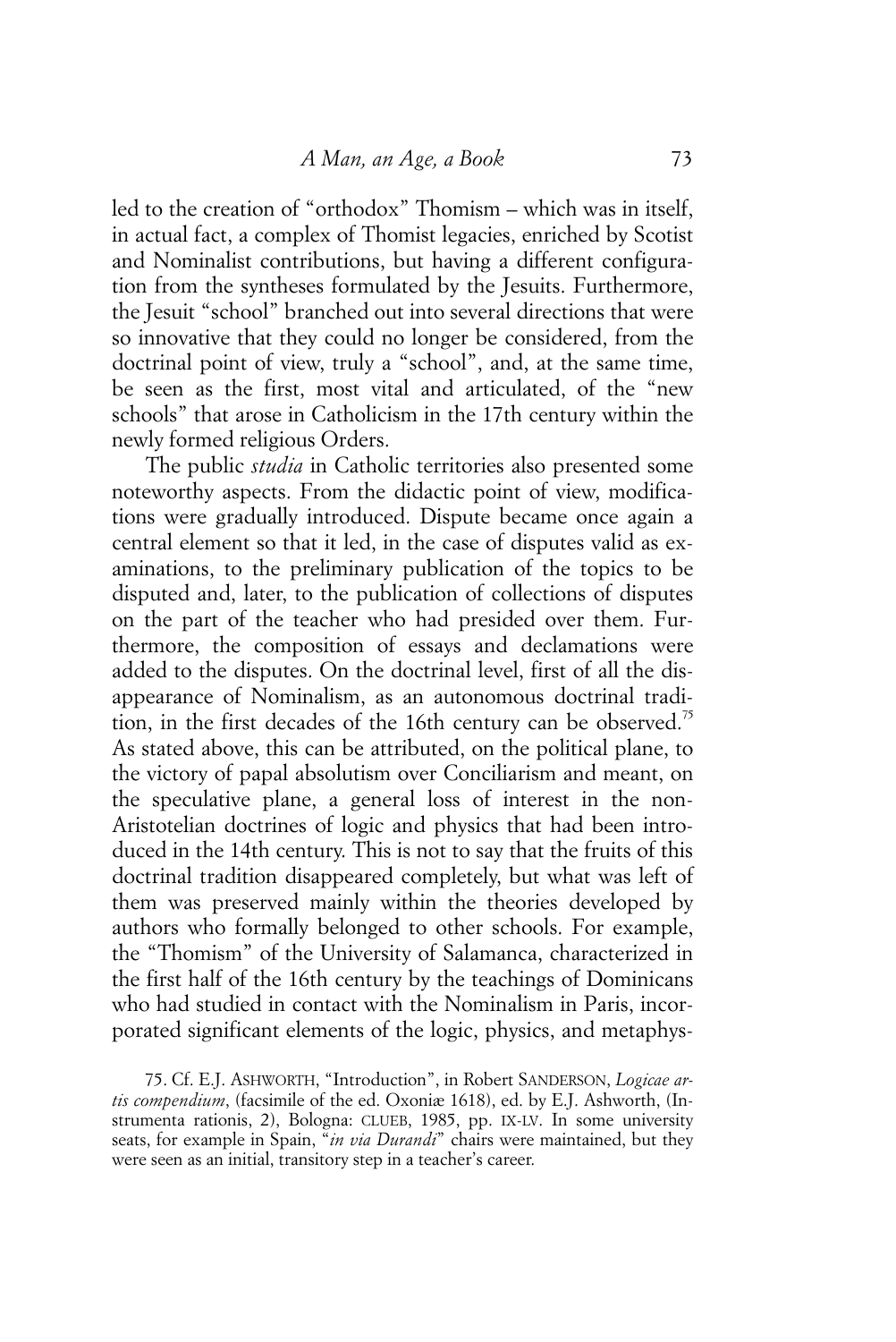ics of the *moderni* and transmitted them to the first students of the newly-born Company of Jesus.<sup>76</sup> Aristotelianism continued to be very lively, however, in the arts faculties of Italian universities. It was not a school (or various schools) strictly speaking, but a collection of doctrinal traditions that kept close ties with the Aristotelian texts and, at the same time, drew from them inspiration and ideas for new doctrines in the epistemological and moral fields.<sup>77</sup> Finally, the relationship between the university faculties and the doctrinal traditions supported by the single religious Orders was very complex and differed according to the various universities. Where there were faculties of theology in the true sense of the word, chairs of both "*in via Thomæ*" and "*in via Scoti*" theology were maintained. Where these faculties were simply examination colleges, the chairs in question continued to be dependent on the arts faculties. Chairs of metaphysics were also established either *in via Thomæ* or *in via Scoti*; these, too, depended on the arts faculties. To conclude, common to all these cases was the fact that the teachers holding these chairs were normally members of a religious Order who upheld the corresponding line of doctrine: it was generally a Dominican who held the chair *in via Thomæ*, a Minorite that *in via Scoti*.

During this century, the fruits of the influence of Humanism on academic "high-ranking" culture also reached full maturity. In this respect, many of the observations made about the relationship between Humanism and the university in the 15th century are equally valid. I should merely like to add that they are also valid for the situation in Spain, $\frac{78}{3}$  and that it is precisely a Spanish

76. Cf. for example, S. ORREGO SÁNCHEZ, *La actualidad del ser en la "primera escuela" de Salamanca, con lecciones inéditas de Vitoria, Soto y Cano*, (Colección de pensamiento medieval y renacentista, 56), Pamplona: EUNSA, 2004; J. BELDA PLANS, *La Escuela de Salamanca y la renovación de la teología en el siglo XVI*, (BAC Maior, 63), Madrid: Biblioteca de Autores Cristianos, 2000; the essays by De Iuliis, Di Liso, and Lamacchia in *La filosofia nel Siglo de Oro. Studi sul tardo Rinascimento spagnolo*, ed. by A. Lamacchia, (Vestigia. Studi e strumenti di storiografia filosofica, 13), Bari: Levante, 1995.

77. Cf., for example, the essays contained in *La presenza...*, e A. POPPI, *Intro*duzione all'aristotelismo padovano, (Saggi e testi, 10), Padova: Antenore, <sup>2</sup>1991.

78. Cf. V. CASTELLANO, "Il problema del Rinascimento Spagnolo. Erasmismo, alumbradismo e correnti filosofico-spirituali del XVI secolo", in *La filosofia nel Siglo...*, pp. 215-254.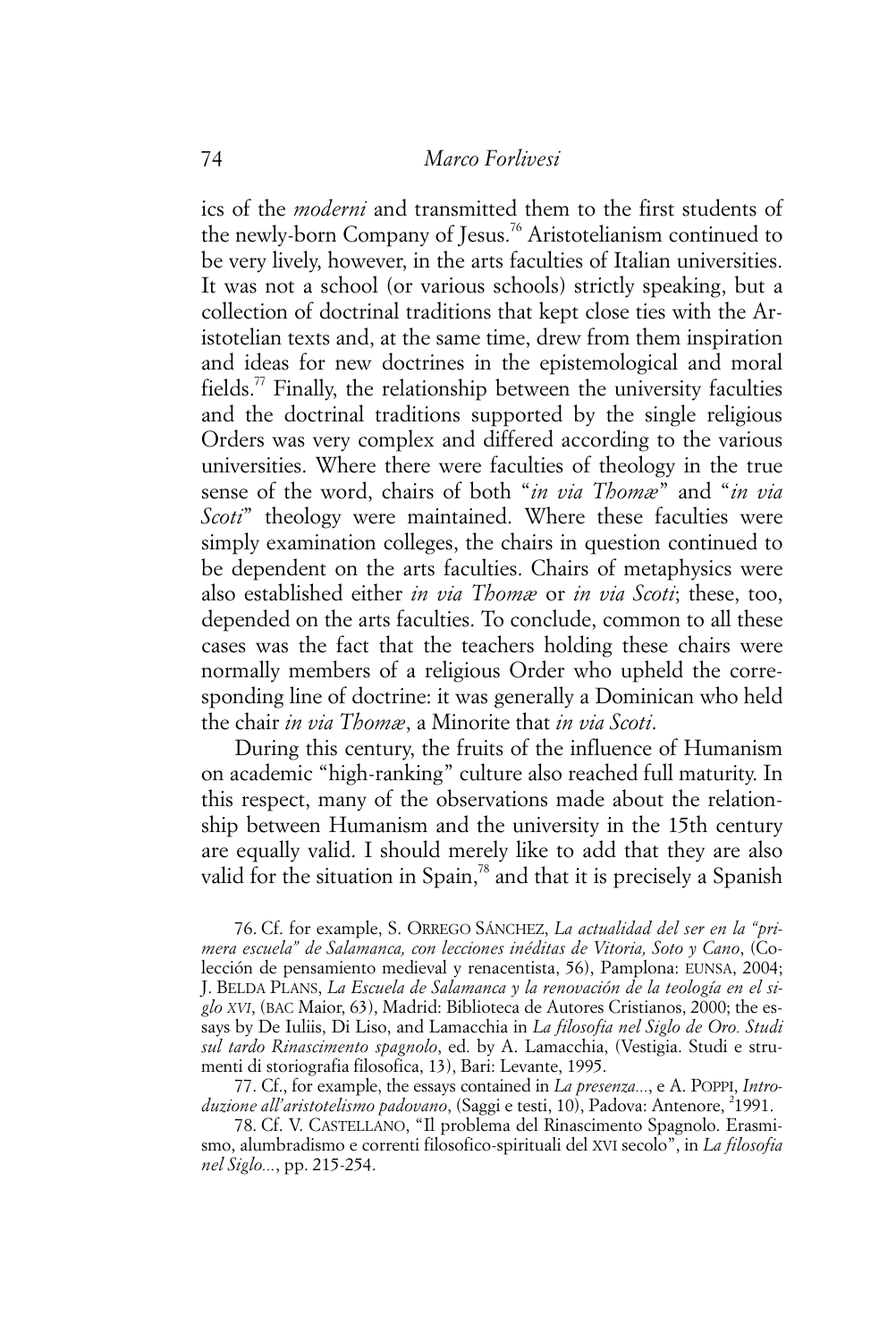author who exemplifies this interaction: Diego de Zúñiga, an Augustinian. The author of a systematic treatise on metaphysics, published in the same year as Suárez' *Disputationes* (1597), he revealed the stamp of Humanism in several places in his work. He declared that it was his wish to write in correct, classical Latin. He explicitly defended the need to know Greek and Hebrew in order to interpret the Bible in depth. He did so no less than in a work written for the purpose of putting himself in a good light with the Roman Curia; this was a remarkable fact, when one considers that the work in question was written after the Council of Trent declared that the *Vulgata* was also revealed and was sufficient for interpreting the Bible in a correct way. He rejected the rumour that said the Jews had corrupted the Hebrew text of the Bible; this was equally notable, if one considers that it occurred less than a century after the Reuchlin case. He lamented the fact that, in the past, theology had been treated by authors, *propter sui sæculi infelicitatem*, who were neither very erudite nor able to write in elegant prose, that it had been confused with many other sciences, and had been too widely extended and had become too prolix as a result of pointless questions.79 Furthermore, in his *Commentaria in Job* (1584) he explicitly and minutely defended the Copernican system, and in the *Philosophiæ prima pars* (1597) developed a conception of metaphysics that went in the same direction as that of his contemporary Protestant authors, both Lutherans and Calvinists: it is a science of very general *rationes* that sustains the whole system of sciences.<sup>80</sup>

The Reformation also profoundly influenced the life of the academies in the countries where it spread. The *studia* of the religious Orders, the internships and chairs in public *studia* reserved for a specific speculative course, the use of Aristotle's texts

<sup>79.</sup> Note, however, that starting at least from Gerson this type of complaint was common among academic authors.

<sup>80.</sup> Cf. J. GALLEGO SALVADORES, "La metafísica de Diego de Zúñiga (1536-1597) y la reforma tridentina de los estudios eclesiásticos", in *Estudio agustiniano*, 1974 (9), pp. 3-60. Galileo presented Zúñiga's *In Job* as a document in his own favour during the "first trial", and the Congregation of the Index censured it *donec corrigatur* (and some copies were indeed "expurgated") in the decree of 5th March, 1616, together with Copernicus' *De revolutionibus.*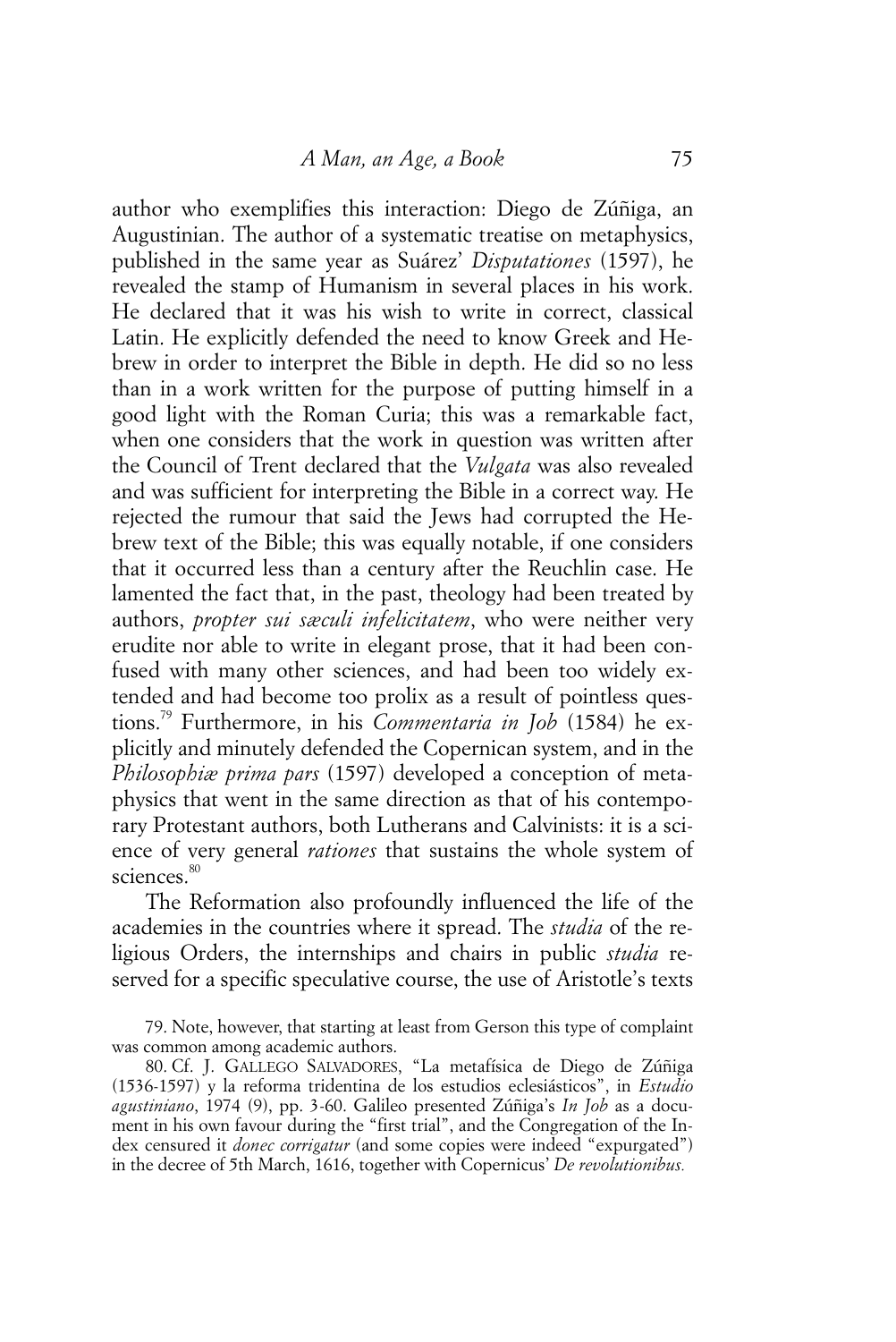as fundamental to university education, the method of dispute, and the very academic ranks disappeared almost immediately. The first two changes were to remain definitive, but the other three lasted only a short time: within a few years, lessons went back to taking Aristotle's texts as a point of reference, dispute was reintroduced as a didactic method and academic ranks were restored. It should, however, be pointed out that both anti-intellectualistic pressures and humanistic methods and ideals penetrated profoundly into the universities. Chairs of Greek and (to a lesser extent) Hebrew sprang up, and the practice of *declamatio* was introduced.

On the doctrinal plane, the works of Melanchthon, Schegk, and Crell were of great importance. All three of these authors, in exactly the same way as Luther, Calvin, and Zwingli had already done, sustained their own theological standpoints by also making use of themes and arguments taken from academic philosophy.<sup>81</sup> In particular Melanchthon assigned to logic the role of a fundamental tool in settling theological controversies. Until the end of the 20s he developed his own thought in this sense, following a Humanistic type of approach. Later, however, he returned to a Scholastic approach, slightly mitigated by a recommendation (which had been for long customary among academic writers) to avoid the *cavillationes* and the reduction (which was also common among his contemporaries) of the room dedicated to the *parva logicalia*. His *Erotemata dialectices*, the expression of his full-fledged speculative orientation, became the most widespread text on logic in Germany in the second half of the 16th century. The separation into "schools" also reappeared in a different guise. As has already been stated, the distinctions between *antiqui* and *moderni*, or among Albertists, Thomists, Scotists, and Nominalists had already disappeared, but the Protestant world split up into the various Reformed confessions and did not succeed in finding any unity in a common line of belief. The *Concordienformel*, drawn in a definitive form in 1577, was not ac-

81. Cf. S. KUSUKAWA, "Uses of Philosophy in Reformation Thought: Melanchthon, Schegk, and Crellius", in *The Medieval Heritage in Early Modern Metaphysics and Modal Theory, 1400-1700*, ed. by R.L. Friedman – L.O. Nielsen, (The New Synthese Historical Library, 53), Dordrecht: Kluwer, 2003, pp. 143-163.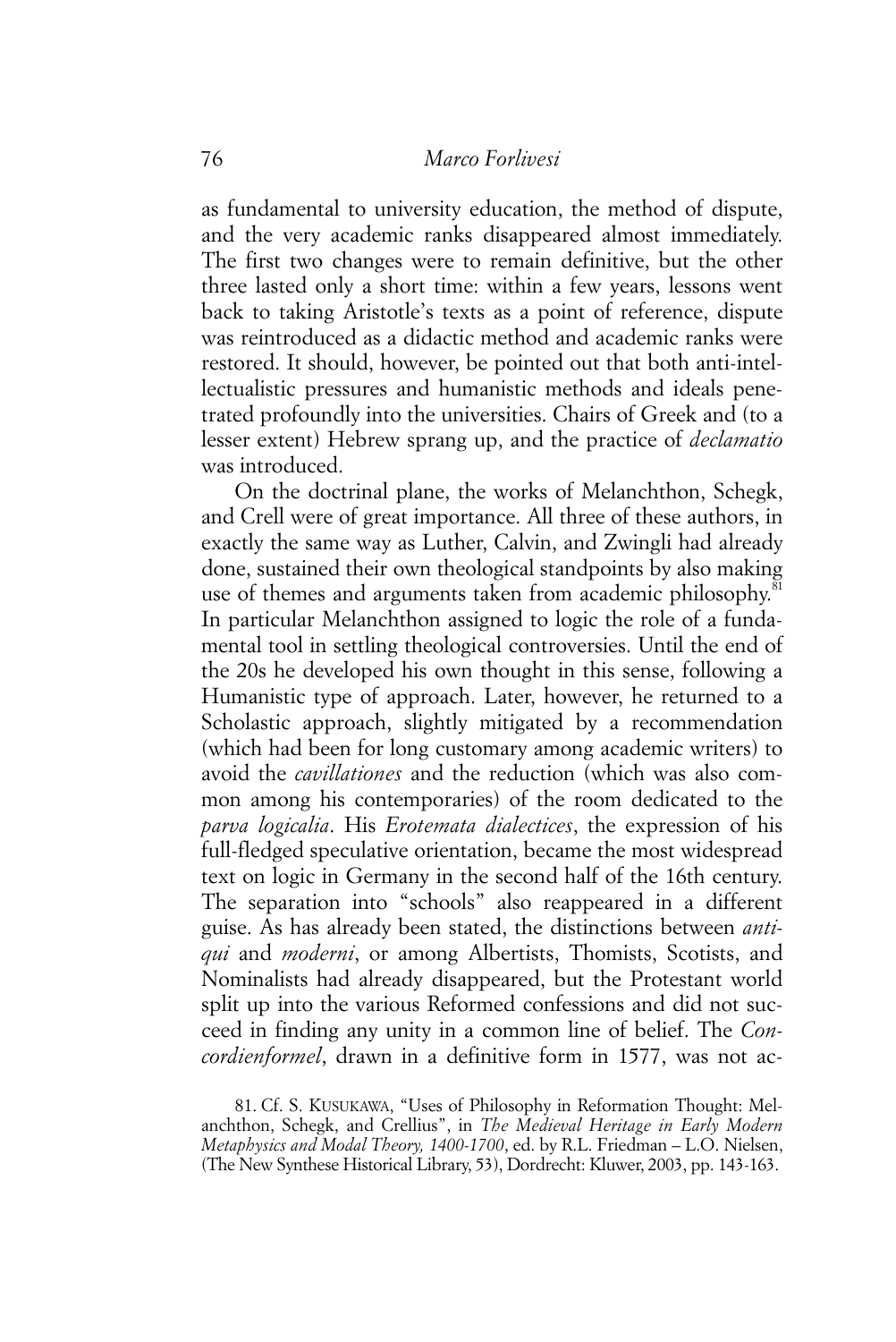cepted in all the Protestant lands and was undersigned by even fewer local governments. From the second half of the 16th century, Protestant universities started to be distinguished on the basis of their confession. The clash between Calvinists and Lutherans became even more accentuated after the spread of the work on logic by Pierre de La Ramée (Petrus Ramus). In the 40s and 50s, La Ramée, a Calvinist, published several successful treatises on logic of a humanistic tendency, and his doctrine was used by the Calvinists as a means of penetrating Lutheran circles. Among other things, the thought of Melanchthon, opportunely interpreted (Philippism), became an instrument in the Calvinists' attack against the Lutherans, along with attempts to fuse the doctrines of Melanchthon and La Ramée (Phillipism-Ramism). The Lutherans replied to the Calvinists' attack by entrusting the task of settling theological controversies no longer just to logic but also to metaphysics. In the Lutheran universities, chairs of metaphysics were instuituted, and in Wittemberg the *Isagoge in Metaphysicam Aristotelis* by Daniel Cramer were published (1594) and the *Quæstiones in primam Aristotelis philosophiam* by Jean Le Tourneur (Joannes Versor) were reprinted  $(1595)$ .<sup>82</sup>

82. Cf. *Ramus et l'Université*, ed. by M. Magnien – K. Meerhoff, (Cahiers V.L. Saulnier), Paris: Éditions rue d'Ulm, 2004; *The Influence of Petrus Ramus. Studies in Sixteenth and Seventeenth Century Philosophy and Sciences*, ed. by M. Feingold – J.S. Freedman – W. Rother, (Schwabe philosophica, 1), Basel: Schwabe, 2001; G. RONCAGLIA, *"Palaestra rationis". Discussioni su natura della copula e modalità nella filosofia 'scolastica' tedesca del XVII secolo*, (Biblioteca di storia della scienza, 39), Firenze: Olschki, 1996. For the anti-intellectualist Protestant thinkers the reintroduction of metaphysics as an instrument in settling doctrinal conflicts constituted such a great betrayal of the spirit of the Reformation that they were driven to formulate the historiographical thesis according to which the only cause of such a reintroduction was the "need" to fight the Jesuits with their own weapons. In 1611, Balthazar Meisner, in his work *Dissertatio de antiqua theologiæ ratione, a Scholasticis primum imprudentur introducta, a Luthero ex Scholiis utiliter educta, a Jesuitis infeliciter reducta*, explicitly indicated them as being responsible for the situation. In 1655, Georg Horn, in his *Historia philosophica,* explained the reintroduction of metaphysics among the Protestants by appealing for the need to face the Jesuits. This theory was taken up again by von Elswich, followed by Budde and Brucker. Undoubtedly the Jesuits did play some role: the universities controlled by them constituted almost a ring around the Protestant lands, and the influence of their doctrines both on Calvinist and on Lutheran authors is evident. Nevertheless, a powerful drive towards this reintroduction was also caused by the conflicts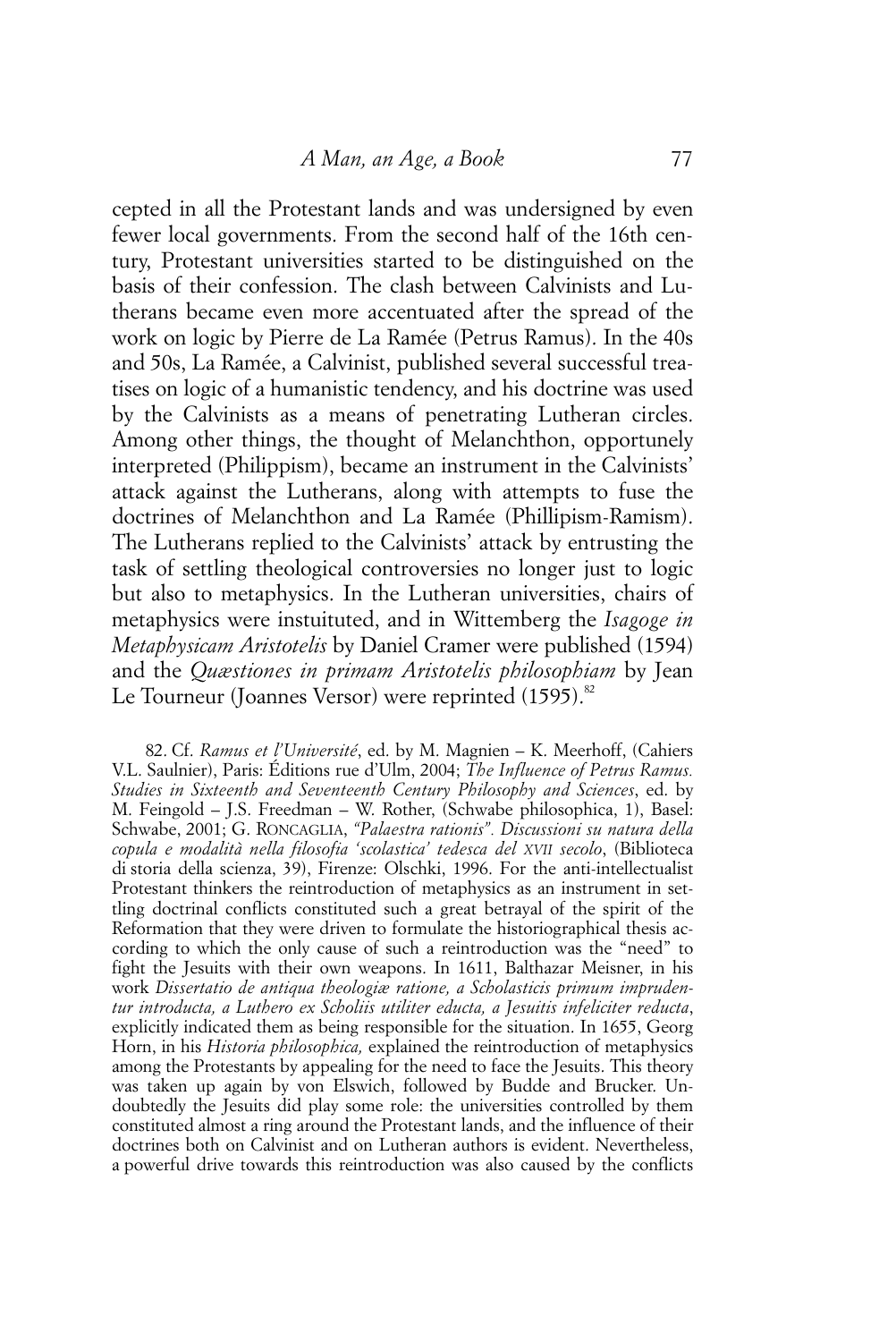## 78 *Marco Forlivesi*

## 2.3.4 *Between the sixteenth and the seventeenth century: the height of Aristotelianism*

The years at the turn of the 16th century saw the decline of the literary genre of the commentary and the development of the "systematic manual". The term "systematic manual" is not intended in the sense of a text in which the whole field of what is real is deduced from a handful of primary principles. What is meant is a work in which the disposition of the arguments tackled is justified not by the order of the themes presented in an earlier text, but by the will to reveal to the reader the nature of the objects examined and of the ties that connect them. This type of work was not invented at the end of the 16th century. From the Middle Ages several systematic texts of logic that did not follow the distribution of the subjects offered by Aristotle's *Organon* had been in circulation. There were also treatises on physics and metaphysics structured according to their internal requirements: just some examples of these are Pico's *De ente et uno*, de Vio's *De nominum analogia*, and Javelli's *Tractatus de transcendentibus*. Nevertheless, the cultural and political tendencies of the 15th century had favoured the literary genre of the commentary. In the first half of the 16th century it was still very much in vogue; however, in the second half of the century the

among the various Protestant confessions. One first proof of this are the numerous declarations in this regard on the part of the Lutheran metaphysicists at the turn of the 15th century, starting with those of Salomon Geßner contained in the introduction to the 1595 re-edition of Le Tourneur's *Quæstiones.* A second proof lies in the fact that Cornelis Martini's *Metaphysica commentaria*, published, without the author's consent in 1605, do not contain any polemical reference to the Jesuits. Finally, Christian Thomasius, a firm opposer of academic "orthodoxy", indicates in speculative Christology, hence in metaphysics, with which the *Concordienformel* is replete, the origin of the error consisting in such a reintroduction. If, therefore, it is to be believed that the Protestant metaphysicists had learnt metaphysics also from Jesuit authors, the latter were not those whom the writers of the different Reformed confessions intended to attack by means of this discipline; they were, on the contrary, the exponents of the rival confession. Cf. also LEIJENHORST – LÜTHY, "The Erosion..."; M. LON-GO, "Le storie generali della filosofia in Germania. 1690-1750", in *Storia delle storie generali della filosofia*, ed. by G. Santinello, vol. II *Dall'età cartesiana a Brucker*, Brescia: La Scuola, 1979, pp. 327-635; SPARN, *Wiederkehr...*; H.J. DE VLEESCHAUWER, "Un paralelo protestante a la obra de Suárez", in *Revista de filosofía*, 8 (1949), pp. 363-400.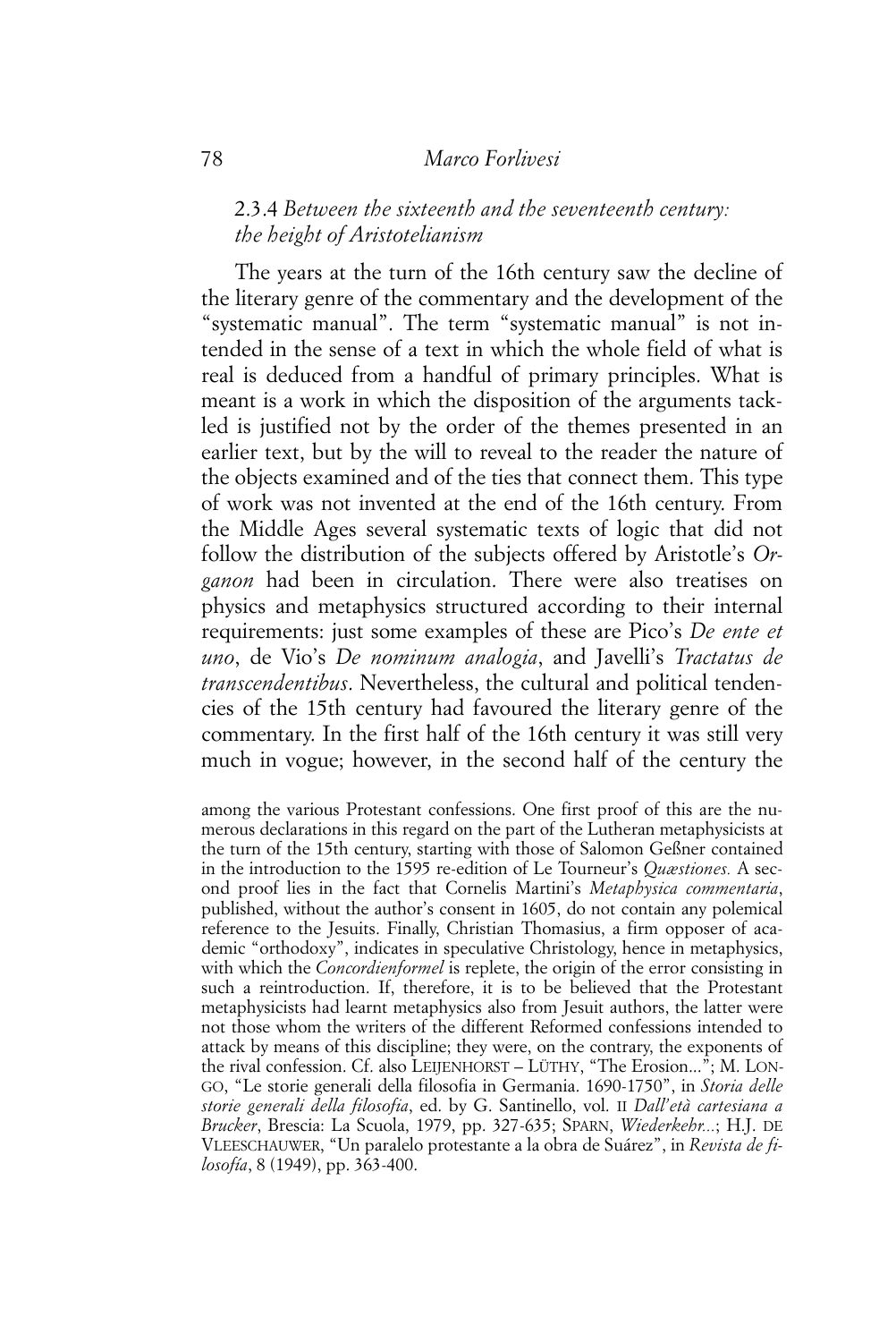situation changed. One reason for this change was the fact that in every discipline the quantity of data and standpoints to present to the reader increased enormously. The result was that, above all in fields such as botany, zoology, or medicine, it became increasingly difficult both to respect the sequence of the themes of the work that the university statutes set as a reference text, and to present the new orientations as simple possible elucidations of such a text. At the same time as this difficulty arose, sixteenth-century authors (not only the Aristotelians but also, for example, the Ramists) discussed with growing commitment the question of the correct procedures of acquisition and exposition of the disciplines. These debates awoke great expectations of methodological rigour and drove authors to consider Aristotle's texts as necessitating opportune rearrangement when expounded. In the 90s, for example, Giacomo Zabarella believed that the Stagirite had indeed created a theory concerning a precise order of dealing with the single disciplines, but that he had not applied it rigorously when writing his works. Consequently, the Paduan scholar considered it his own task to expound Aristotle's entire *corpus* not in the order in which it actually existed but according to the order, in the Paduan thinker's opinion, Aristotle himself had theorized. With this, the *expositio textualis* definitively gave way to the *expositio per modum doctrinæ*. Nevertheless, Zabarella himself wrote that all the knowledge unknown to Aristotle that had been acquired up to his own time, or would be acquired in the future, did not imply that the structure of science established by the Stagirite should be altered:

multæ namque sunt res naturales, quas non consideravit Aristoteles et multæ, quas non novit; attamen, si harum quoque notitiam assequeremur, non ob id alio ordine, aliove artificio tradere naturalem scientiam oporteret, sed manente fabrica, artificioque Aristotelis diceremus, scientiam naturalem earum rerum additione perfectiorem reddi quoad materiam, non quoad formam<.>83

83. Cf. POPPI, "Zabarella..."; the contributions by Kessler, Lines, Perfetti, and Scattola in *La presenza...*; the contributions published in *Method and Order...*; the contributions contained in *The Commentary Tradition on Aristotle's De generatione et corruptione. Ancient, Medieval and Early Modern*, ed. by J.M.M.H. Thijssen – H.A.G. Braakhuis, (Studia artistarum, 7), Turnhout: Bre-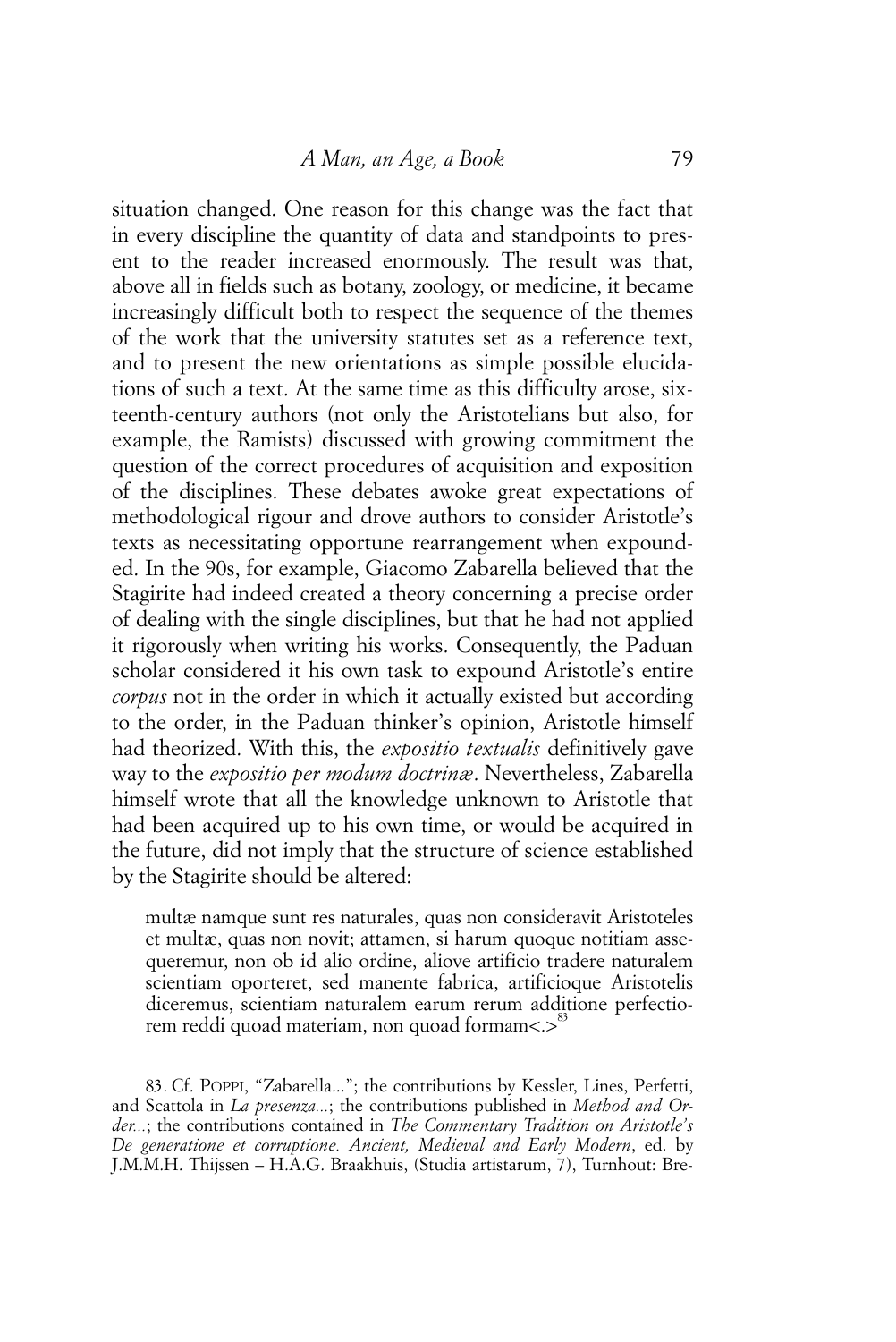## 80 *Marco Forlivesi*

In the Catholic world, a second force urged writers towards this change: the higher ranks of the various bodies into which the Catholic Church was structured. The work of the teachers in the arts faculties, particularly in northern Italy, had definitively revealed that the commentaries on Aristotle's works by Albertus Magnus or Thomas Aquinas could not be considered a faithful exposition of the Stagirite's thought and that the doctrines of the latter did not correspond, in their essential traits, to Catholic doctrine. This led first to a search for ancient, or recent, commentaries that might help to overcome these difficulties, then to the formulation of a new perspective. Within this Aristotle kept his role as main point of reference, but true philosophy was no longer exposed in the form of a commentary on his works, but directly. This process reached its maturation in 1597: in that very same year the systematic metaphysics both by Zúñiga and by Suárez were published, the latter's work having far greater success.<sup>84</sup> In the Protestant world, the events reached maturity following a slightly different path, in which the contrasts among the various Reformed confessions played an essential role. The fact remains that in 1597-99 Cornelis Martini held a course of metaphysics in Helmstedt, the contents of which were published, with the title of *Metaphysica commentaria* and without the author's permission, in  $1605.^{85}$ 

84. Cf. LOHR, "Jesuit Aristotelianism..."; GALLEGO SALVADORES, "La metafísica..."; ID., "La aparición de las primeras metafísicas sistemáticas en la España del XVI: Diego Mas (1587), Francisco Suarez y Diego de Zuñiga (1597)", in *Escritos del Vedat*, 3 (1973), pp. 91-162.

85. Cf. Fr. TREVISANI, "Johannes Clauberg e l'Aristotele riformato", in *L'interpretazione...*, pp. 103-126; DE VLEESCHAUWER, "Un paralelo...". Nevertheless, I do not fully agree with the (divergent) analyses of de Vleeschauwer and Trevisani. The former underestimates the influence of Suárez' *Disputationes* in the elaboration of Martini's work; the latter says nothing about the Lutherans' counterattack on the Calvinists. However, I do believe Trevisani is right in observing that, in the same years, the Calvinists were also moving in the same direction, having the precise aim of opposing the Lutherans.

pols, 1999. The text by Zabarella I have quoted can be found in: Jacobus ZABA-RELLA, *De naturalis scientiæ constitutione*, cap. 42 *De perfectione scientiæ naturalis ac de eius ordine*, in IDEM, *De rebus naturalibus libri XXX*, Frankfurt a.M.: Minerva, 1966 (facsimile of the ed. Francofurti: Sumptibus Lazari Zetzneri, 1607. The first edition was published in Venice in 1590), col. 131.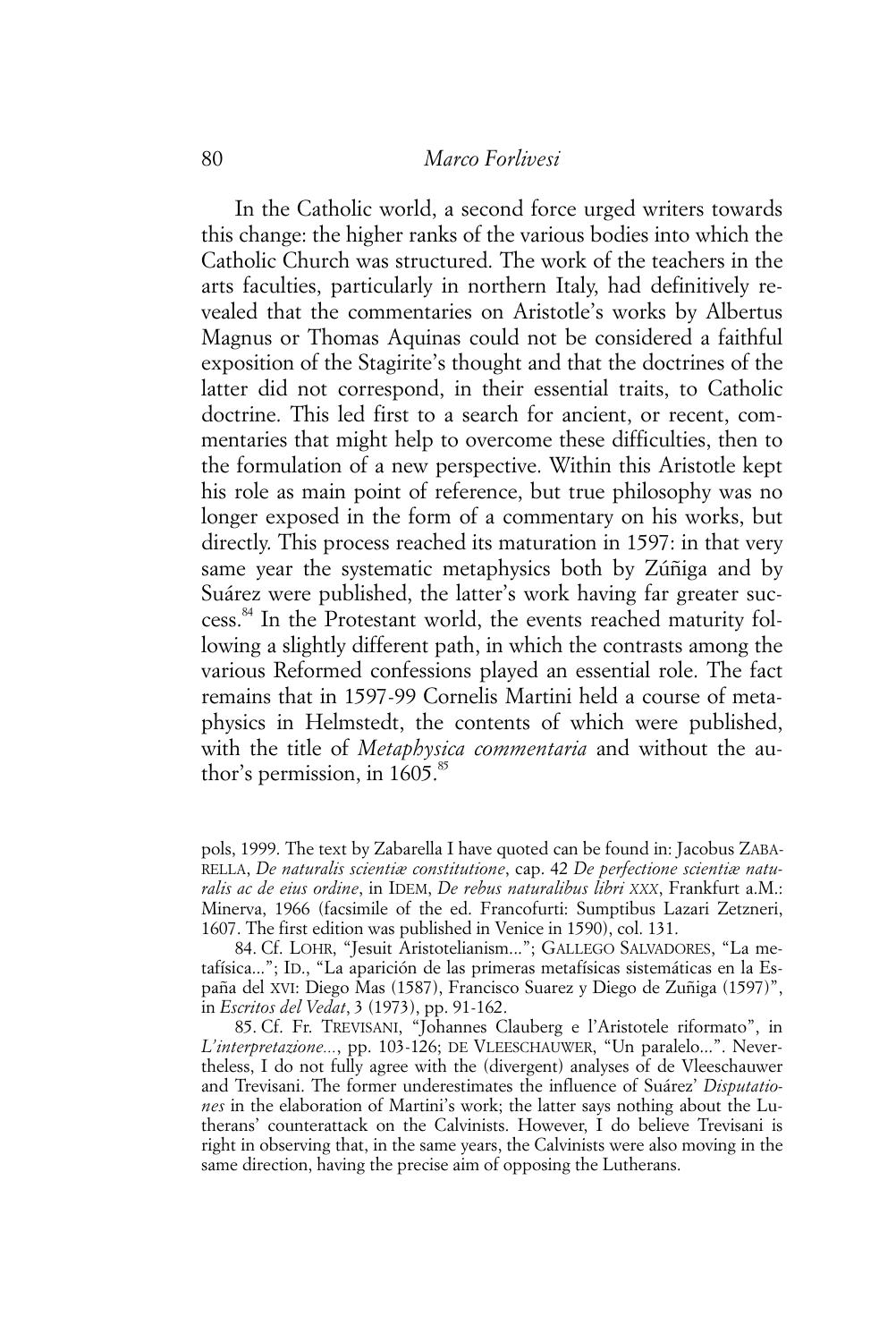In the space of very few years the passage from *expositio per modum doctrinæ* (within and along with which there were *disputationes*) to the *cursus* (organised in *disputationes*) took place. From European printers there was a flow of innumerable courses of philosophy which, while maintaining the *corpus* of Aristotle's works as the reference point for their overall organization, were structured according to the writer's own needs of exposition. Their importance was decisive for the history of European culture. In the Catholic world, the religious Orders quickly abandoned Aristotle's texts in favour of courses written specifically for their own students. The case of the public *studia* was different: in many of them the statutes continued to require the reading and commentary of the Stagirite's books until well into the 18th century; however, even in these seats teaching and study was actually carried out using new texts. Thanks to them, academic philosophy not only found itself in a condition whereby it could develop and transmit its contents more efficiently, but it also freed itself of the danger of succumbing under the weight of its own history. If on the one hand, because of its very nature, it was obliged to remain open to the comparison with the whole history of philosophical doctrines, on the other the system of the *cursus* enabled it to see all the ties in this history in perspective, give these ties an order, and set out its historical development schematically, so that it became possible to learn it, expose it and, on this basis, search for more refined solutions.<sup>86</sup>

These courses could be of a various nature: complete (from logic to metaphysics) or dedicated to single aspects of philosophy; succinct or weighty; lightly sketched or of great speculative commitment; in Latin or (rarely, but not too rarely) in the vulgar tongue. They were also distinct in their contents. Some were the work of Catholic authors, others of Protestants. Among the former, some do not refer to any specific thinker. This was mainly the case of texts elaborated within some public *studium*. Others referred specifically to some medieval master: Scotus, Thomas,

<sup>86.</sup> These considerations lead me to reject the historiographical thesis according to which Aristotelianism collapsed under the weight of its own immense history. However, for a recent reproposal of this hypothesis cf. BIANCHI, "Una caduta...".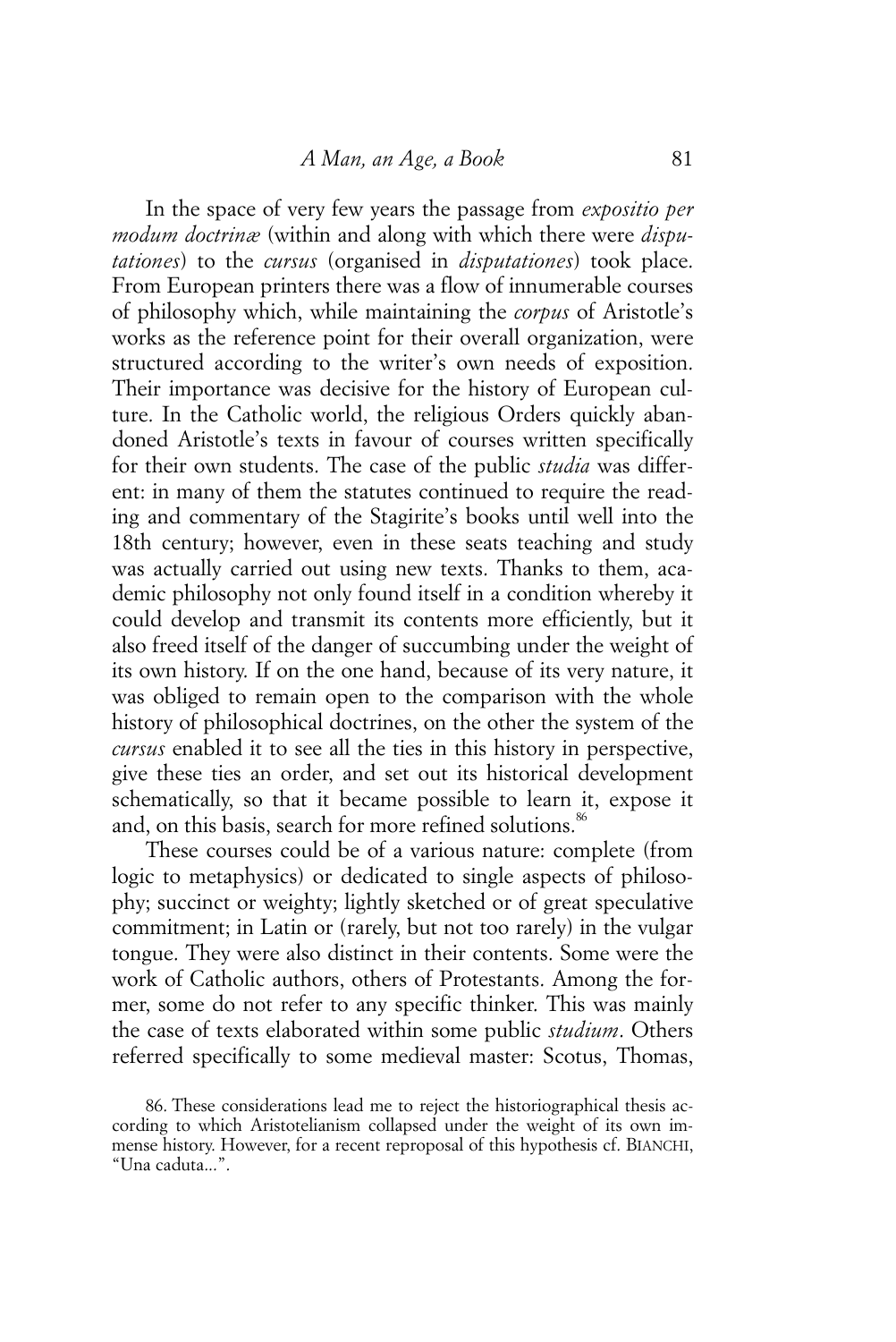Bonaventure, Giles of Rome, Baconthorpe. Also thinkers such as Anselm of Canterbury, Bernard of Clairvaux, or Dionysius the Carthusian were taken by a few authors as points of reference, at least in theology. This was mainly the case of works elaborated within a religious Order and, not infrequently, in reply to the request on the part of the highest authorities of the same Order. In doing this, the religious Orders reproduced within themselves and on a smaller scale one of the main ambitions of the Roman Curia and, to some extent, of the universality of Catholic thinkers: to create the ideological unity of the "Church". To this end, they assigned to one of their "own" masters the role of an exemplar on which to model the philosophy and theology professed by their own members. The Servites, aiming to achieve this result, even went so far as to "appropriate" Henry of Ghent, maintaining that the medieval author had been a member of their Order. The outcome of the urge to find doctrinal cohesion transmitted by the Roman Curia to the religious Orders was thus paradoxical: by transferring it into works and cultural currents conforming to their own specificities, between the end of the 16th and the mid 17th century they generated a multitude of competing orientations, thus eliminating any hope to achieve the desired cohesion.<sup>87</sup> There were also distinctions and divisions in the Protestant world, and here, too, the requests originating from the competition among the different "religious authorities" played a fundamental role. The contrast between Lutheran and Calvinist authors has already been recalled. It must be added that there were also particular currents within each confession, but they mainly (but not always) presented less striking characteristics

87. In the 19th century, when the Roman Curia attempted once again to enforce its totalitarian project, it did not make the same "mistake" that the seventeenth-century Papacy fell into, i.e. that of giving the various religious Orders the chance to formulate particular lines of doctrine, or even the "mistake" of delegating to them to some extent the task of conducting the fight on the cultural level. On the contrary, it elaborated without any intermediaries its own elementary, unitarian, and exhaustive ideology (which it would call "neo-Thomism") and imposed it on all the sectors of the Catholic Church. This explains the difference between the cultural vitality that characterized the ecclesiastic world too in the 17th century and the state in which it has found itself from the 19th century until the present.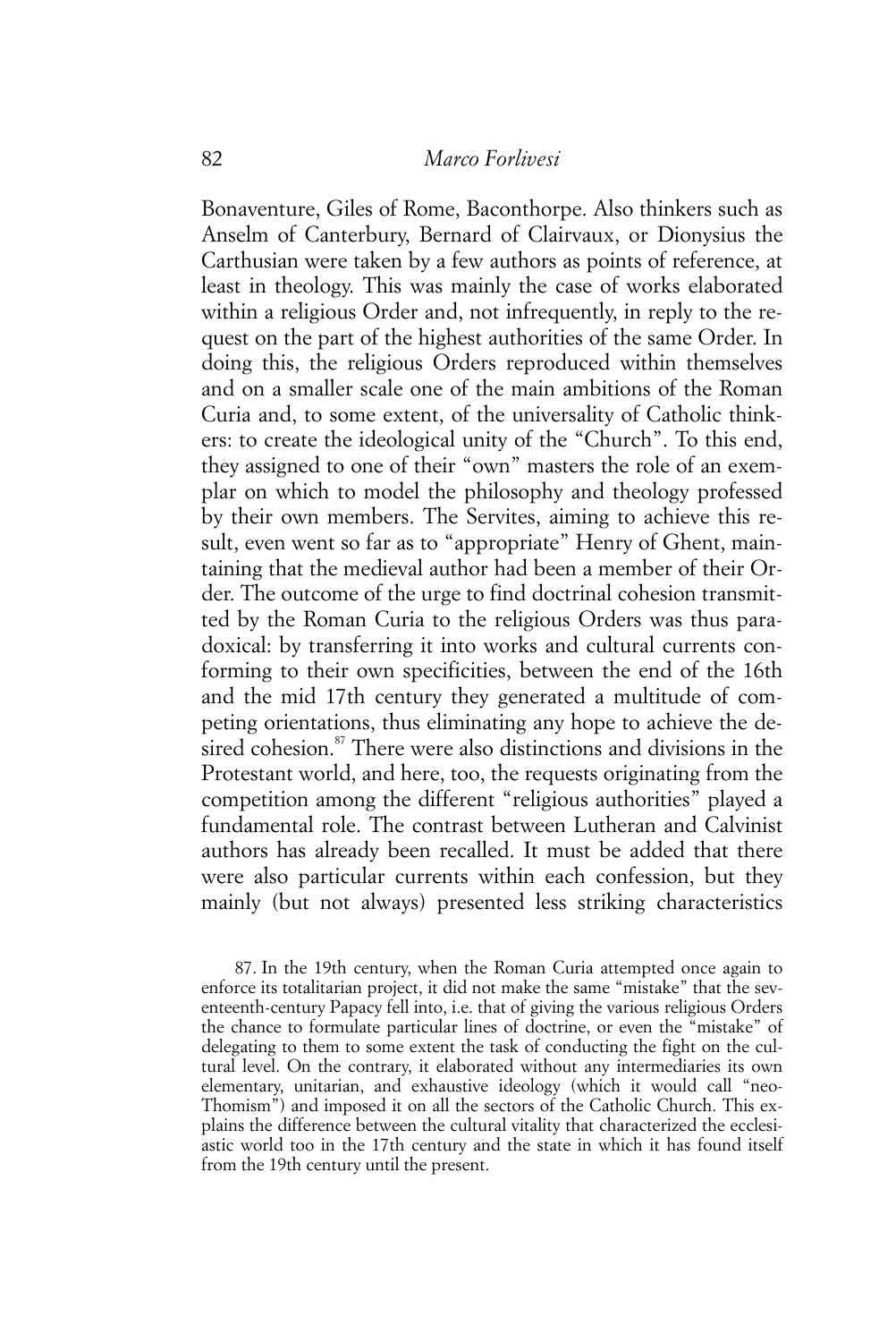than those in the Catholic world, regarding which it may be more correct to speak of "schools". Furthermore, even among the Protestants there were writers who cannot be collocated within any particular current.<sup>88</sup>

The outline just illustrated requires some further details. There are some historians, for example Eschweiler, who do not assign any role to the taxonomy presented and who interpret seventeenth-century academic philosophy as basically uniform. Others, like Freedman, hold that the differences on the confessional level translated, in the field of philosophy, into just a few divergencies concerning very circumscribed themes. Still others, among whom principally Gracia, assign a greater importance to national differences. On the contrary, other authors, such as Blum, Schmidt-Biggemann, and Sparn, attribute a great importance to confessional differences.<sup>89</sup> The significance of the taxonomy chosen here was determined by two factors. On the one hand, no seventeenth-century academic author assigned the role of premisses in the leading arguments of his own philosophical thought to theses based on faith or authority. From this point of view, therefore, differences in confession, current, or school played no

88. Cf. also LEIJENHORST – LÜTHY, "The Erosion...". With reference to the role played by the concurrency of various religious "authorities" in the proliferation of doctrinal proposals, the considerations of Leijenhorst and Lüthy, with which I agree, and what I have myself just written, require further explanation. If, in many cases, the requests on the part of these authorities encouraged new speculative efforts, in other cases, which became increasingly frequent as years passed, they purely aimed to prevent (and actually they succeeded in preventing) the introduction of innovative theses.

89. Besides the contributions in *Die Philosophie...*, vol. IV, cf.: FREEDMAN, "Introduction..."; J.J.E. GRACIA, *Filosofía hispánica. Concepto, origen y foco historiográfico*, (Cuadernos de Anuario Filosófico, Serie de Filosofía Española, 7), Pamplona: EUNSA, 1998; ID., "Hispanic Philosophy: Its Beginning and Golden Age", in *Hispanic Philosophy in the Age of Discovery*, ed. by K. White, (Studies in Philosophy and the History of Philosophy, 29), Washington D.C.: The Catholic University of America Press, 1997, pp. 3-27; K. ESCHWEILER, "Die Philosophie der spanischen Spätscholastik auf den deutschen Universitäten des siebzehnten Jahrhunderts", in *Spanische Forschungen der Görres-Gesellschaft*, 1 (1928), (*Gesammelte Aufsätze zur Kulturgeschichte Spaniens*, ed. by H. Finke, Münster: Verlag der Aschendorffschen Verlagsbuchandlung, 1928), pp. 251- 325. With regard to Gracia's thesis, I should like to observe that national differences are far less significant than those relating to the current or religious faith, except whenever the former are equal to the latter.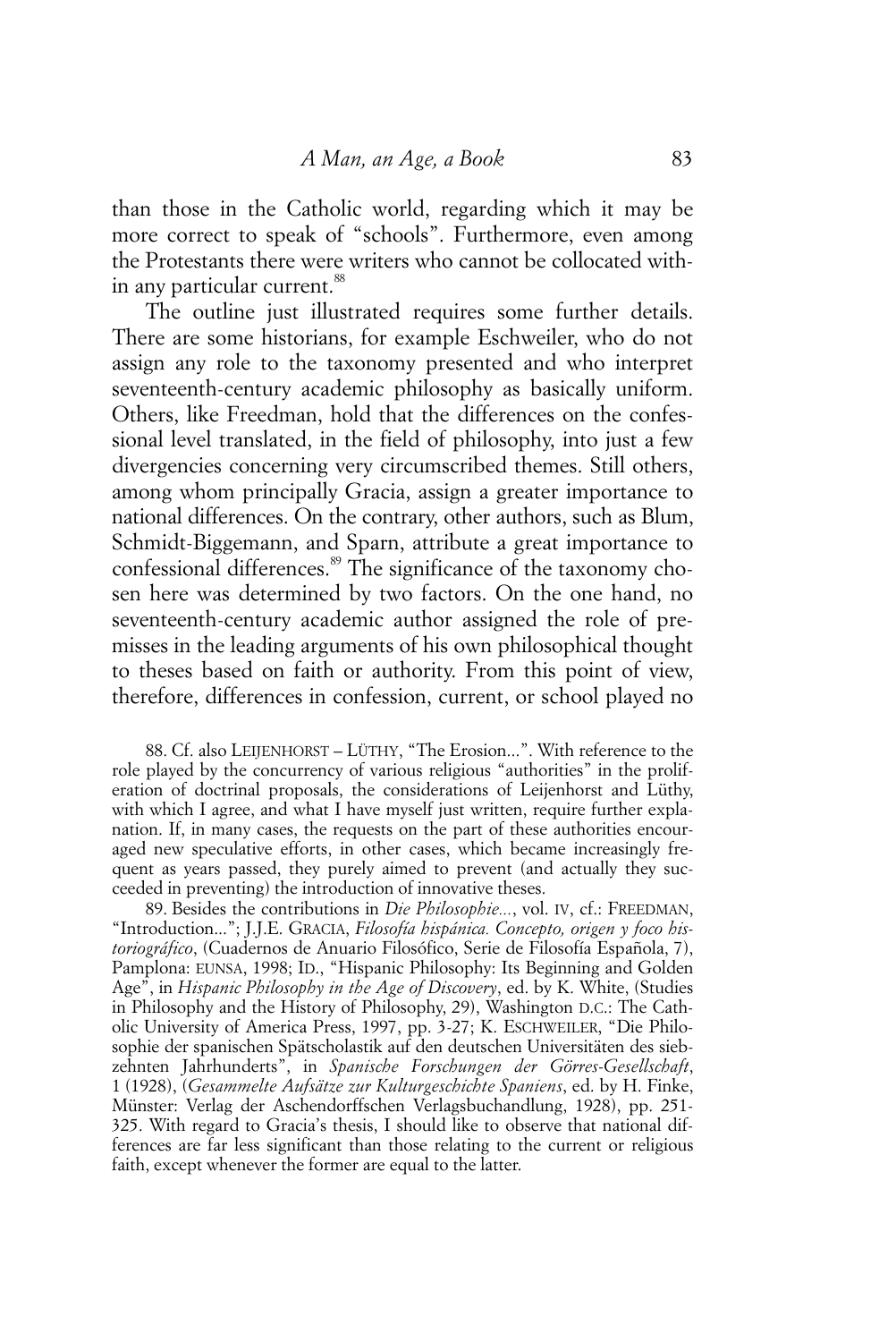role in the philosophy of these scholars. On the other hand, however, belonging to a precise religious confession, current, or school, being educated in it, and wishing to defend it resulted in easily identifiable speculative orientations. Hence, the taxonomy chosen here is correct and useful, nevertheless must not be taken as an exhaustive description of the doctrines of the authors it is applied to.

This leads to a second clarification concerning the conservative or innovative, closed or open, nature of their texts. The mere fact that their authors had a point of reference in some thinker of the past or not, or that their authors belonged to a particular current or school or not, does not have any significant consequences on the level of opposition to, or acceptance of, innovation by these authors, or on the level of how open or closed these latter were to any comparison with thinkers from different schools or currents. In the first place, it should be noted that, even when the wish to refer to an author of the past plays a decisive role, this "return to the past" does not take place in the form of a commentary, but in the form of a course "*ad mentem*" of a certain author. However, what was *in mente* of an author long since dead (and frequently the object of various traditions of interpretation) was, and still is, something highly debatable. Consider, for instance, the courses of the Jesuit authors at the height of the 17th century: as imposed by the *Constitutiones* of the Order, they all showed deference towards Thomas Aquinas; however, there was much else and far more in them than the doctrines of the medieval thinker.<sup>90</sup> Observe then that there were writers that tended to discuss only those theses of the thinkers of their own current, but there were many others who made com-

90. The Jesuit writers benefited from two favourable circumstances. In the first place, the very nature of their Order, explicitly involved on the level of doctrinal clashes. In the second place, the recent institution of their Order, which freed it from any institutionalized and consolidated doctrinal tradition. The same dynamics would have developed, on a smaller scale, in the other recently-formed Orders: the Caracciolins, the Theatines and, later, the Piaristes. As a result of the nineteenth-century imposition of neo-Thomism on the part of the Roman Curia, the various nineteenth-century "Catholic encyclopaedias" described many of the authors in question as "Thomists", a label that does not pay full justice to the intelligence of these writers.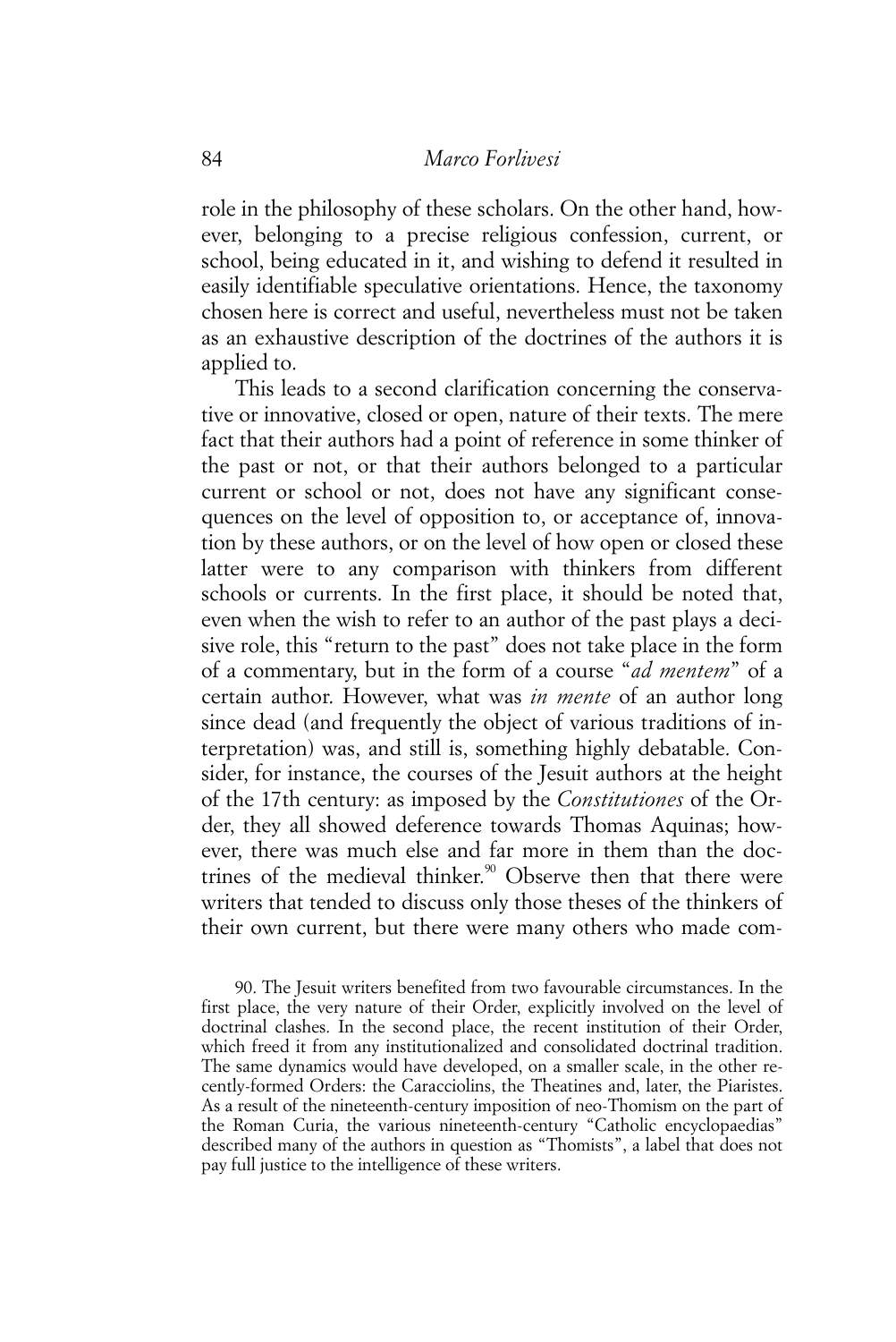parisons with standpoints of all sorts of different origins. It was quite normal, for example, for the Protestant authors to accept, or reject, the doctrines of Catholic authors of highly varied tendencies. The influence exerted in Germany, Holland, and England by writers such as Zabarella, Piccolomini, Perera, or Suárez was vast. The influence exerted in these regions by Scotism, directly or through the doctrines of eclectic authors, was probably important too, though not equally-well documented. Note, for example, that Combach (a Calvinist) explicitly named as the source of his own doctrine on the (univocal) nature of the transcendental being the Scotist Pietro from Tornaparte (or from l'Aquila); who accepted theses of the Scotist Costanzo Torri from Sarnano; who followed Scotus even with regards to the distinction between *ens*, *res*, and *aliquid*. Observe also, however, that on other themes he explicitly referred to Bonaventure or to Biel.<sup>91</sup> In the Catholic world, too, there were writers, among whom Mastri, who were amazingly erudite in the historical-philosophical field and were determined to provide an answer to any possible objection to the solutions they proposed. It must, however, be pointed out that the Catholic authors normally ignored the Protestant ones. The reason for this fact lay in the existence and efficacy of ecclesiastic censorship in Catholic countries. It was a twofold censorship, applied both to the books already published and to those of future publication. How could the writers in those regions, particularly if ecclesiastics, obtain the permission to print their own works if they mentioned in them texts that they had no right to read?

Finally, the great variety of academic authors' attitudes in facing innovative hypotheses or doctrines is obvious if one looks at the stances they actually assumed within the single disciplines. It is not possible here to consider this topic even very generally. I shall restrict myself to pointing out to readers, as a mere example, that in the field of physics they can find a multitude of theses unknown to Aristotle or extraneous to the Greek thinker's standpoint: primary matter as a principle endowed with actuality au-

91. Cf. P. DI VONA, *Studi sull'ontologia di Spinoza*, vol. II *"Res" ed "ens" – La necessità – Le divisioni dell'essere*, Firenze: La Nuova Italia, 1969.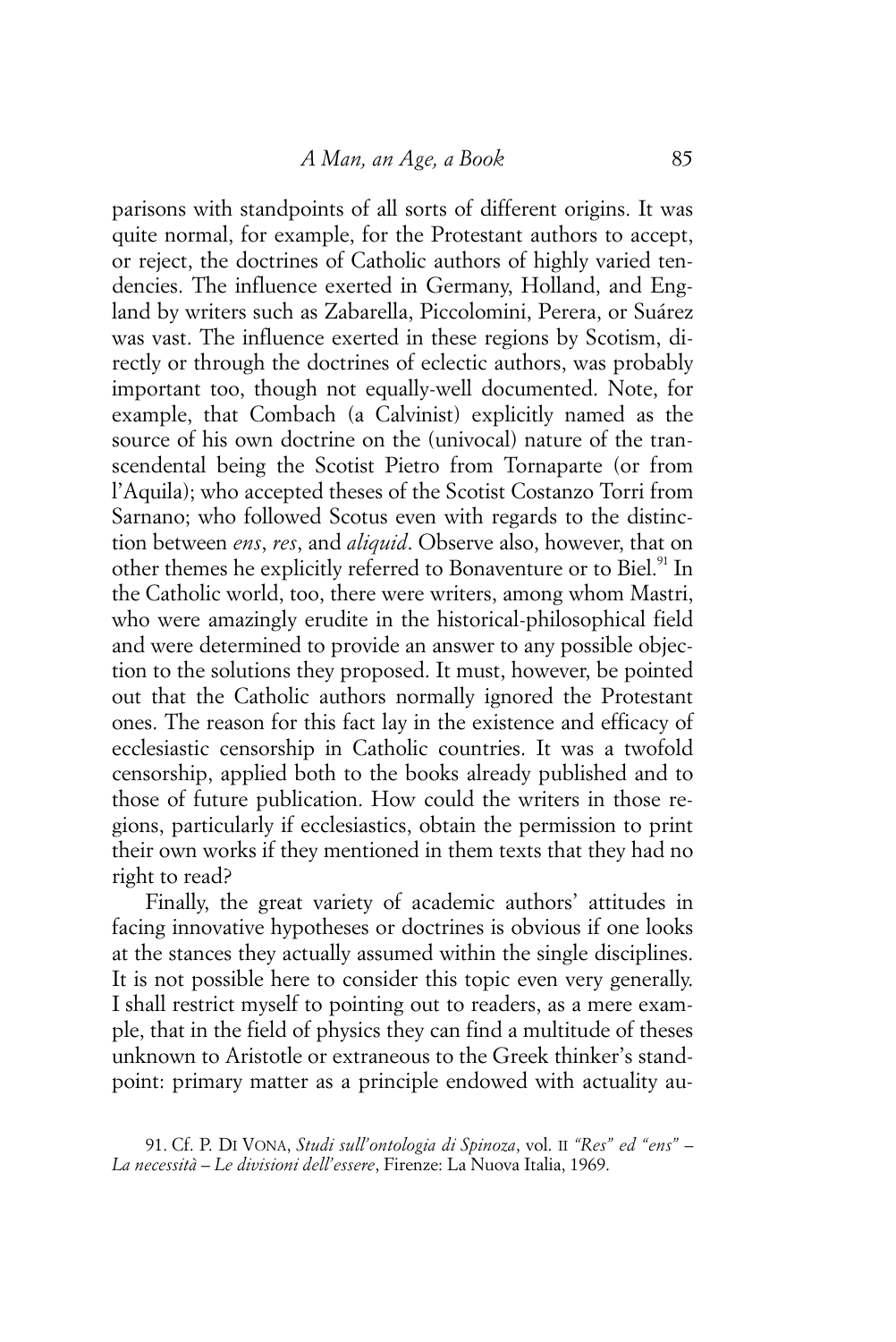tonomously from form; the simultaneity of primary matter and quantity; corpuscularism; the Earth as a single sphere of land and water; the rotation of celestial bodies around purely geometric points; the non-solidity of celestial spheres; the presence of corruptible matter in the interstices of the celestial spheres; the plurality of autocentric worlds; the existence of void. $\frac{9}{2}$  Equally far removed from the Stagirite are many theses of gnoseology and seventeenth-century metaphysics: the distinction between real state of the cognitive power, conceptual content, and the structure of extra-mental reality; the disjunction of ontology and rational theology; the univocal nature of transcendental *rationes*; the primacy of the demonstration of God's existence founded on universal harmony.<sup>93</sup> The doctrines in the field of ethics were also

92. Cf., merely to give some examples, the contributions in *Late Medieval and Early Modern Corpuscular Matter Theories*, ed. by Chr.H. Lüthy – J.E. Murdoch – W.R. Newman, (Medieval and Early Modern Science, 1), Leiden – Boston – Köln: Brill, 2001; W.G.L. RANDLES, *The Unmaking of the Medieval Christian Cosmos, 1500-1760. From Solid Heavens to Boundless Æther*, Aldershot – Burlington: Ashgate, 1999; E. GRANT, *The Foundations of Modern Science in the Middle Ages. Their Religious, Institutional and Intellectual Contexts*, (Cambridge History of Science), Cambridge: Cambridge University Press, 1996; H.F. COHEN, *The Scientific Revolution: a Historiographical Inquiry*, Chicago – London: The University of Chicago Press, 1994; E. GRANT, "Ways to Intepret the Term 'Aristotelian' and 'Aristotelianism' in Medieval and Renaissance Natural Philosophy", in *History of Science*, 25 (1987), pp. 335-358; ID., *In Defense of the Earth's Centrality and Immobility. Scholastic Reaction to Copernicanism in the Seventeenth Century*, monographic number of *Transactions of the American Philosophical Society*, 74/IV (1984); ID., "'Aristotelianism' and the Longevity of the Medieval World View", in *History of Science*, 16 (1978), pp. 93-106; REIF, "The Texbook Tradition...". Furthermore, the differences in the degree of willingness to accept new theories or observations help to explain the different ways in which, in the various contexts, the new physics was met.

93. For the second theme, cf. J. FERRATER MORA, "On the Early History of 'Ontology'", in *Philosophy and Phenomenological Research*, 24 (1963), pp. 36-47. Ferrater Mora's essay is still today one of the most interesting, informed, and correct ones on this theme. It allows us to understand that the notion of "ontology" passed down to Kant, and criticised by him, was that developed at the beginning of the 17th century in the Protestant world: the notion of a science prior to any other science that deals with very general principles and is distinct from rational theology. It also allows us to see how, after its genesis, this notion developed independently from most of the doctrines on the nature of metaphysics formulated in the same years in the Catholic world. It is necessary, however, to add at least two specifications. In the first place, the disjunction between ontology and theology was only one of the paths followed by academic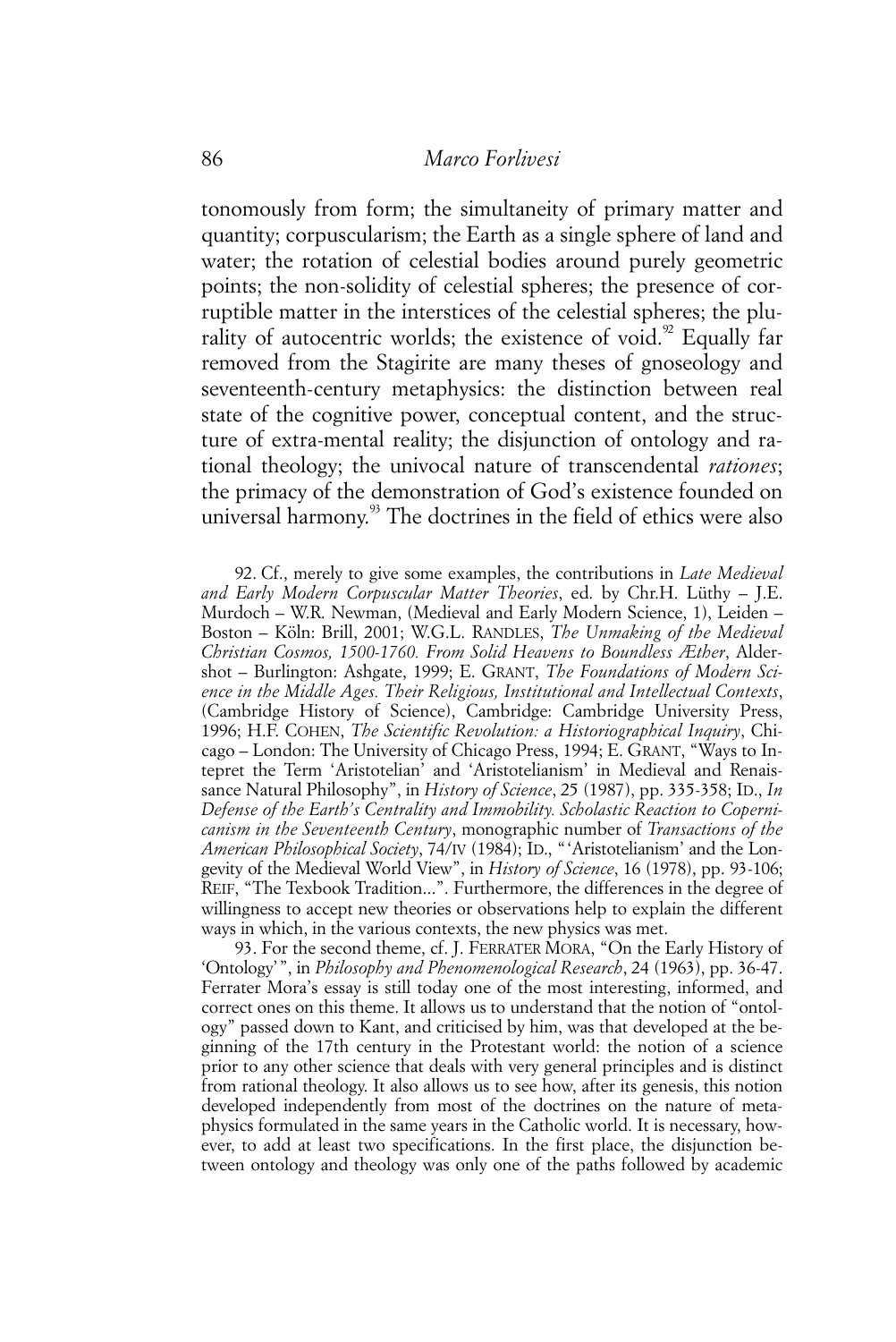very complex and varied: from probabilism to rigorism; from the defence of the rights of the natives of the Americas to the vindication of sacredness and of the need to send heretics to the stake.<sup>94</sup>

# 2.3.5 *The decades in the middle of the seventeenth century: the fracture of the new physics*

As has been seen, academic philosophy – the very academic philosophy that had a fundamental institutional and conceptual point of reference in Aristotle – did not lack complexity and dynamism. However, in the first half of the 17th century a change of such importance took place that it is possible for historians to distinguish in those years a moment when two eras were separated: the age of Aristotelianism and the Modern Age. This change occurred in the field of physics. The physics of an Aristotelian origin had two fundamental characteristics. In the first place, it interpreted natural phenomena as the effect of the nature of substances and of the presence or absence in them of certain qualities. The task of the physicist of an Aristolelian tenden-

philosophers in the 17th century. Secondly, with respect to this theme Protestant authors did not depend on Suárez; on the contrary, they followed – in the end, under the determinative influence of Ramus – their own path or, at most, depended on Perera.

<sup>94.</sup> Cf. the contributions contained in *Contexts of Conscience in Early Modern Europe, 1500-1700*, ed. by H.E. Braun – E. Vallance, Houndmills – New York: Palgrave Macmillan, 2004; those contained in *Die Ordnung...*; Sv.K. KNEBEL, *Wille, Würfel und Wahrscheinlichkeit. Das System der moralischen Notwendigkeit in der Jesuitenscholastik. 1550-1700*, (Paradeigmata 21), Hamburg: Meiner, 2000; S. BURGIO, "Filosofia e Controriforma in Sicilia nel secondo Seicento", in *Archivio storico per la Sicilia orientale*, 92 (1996), pp. 109-181; D. FERRARO, *Itinerari del volontarismo. Teologia e politica al tempo di Luis de León*, (Filosofia e scienza nel Cinquecento e nel Seicento, Studi, 42), Milano: Franco Angeli, 1995. I take the liberty of remarking that casuistry and probabilism contain revolutionary traits. They presuppose, in the face of the basic uncertainty of the morality of choices, the primacy of the contemporary moralists over those of the past and the priority – if only relative – of the particular theologian's directives over those of the Roman Curia. This explains the Papacy's aversion to probabilism and its condemnation on the part of Alexander VII. On the other hand, rigorism, turning out victorious in the clash, in exalting the clarity and absolute nature of the law in the face of a single person's mind, opened the door to the possibilty of considering superfluous both that the law may be identified as such by the ecclesiastic hierarchy, and that the latter, after having passed the law, could also control its application.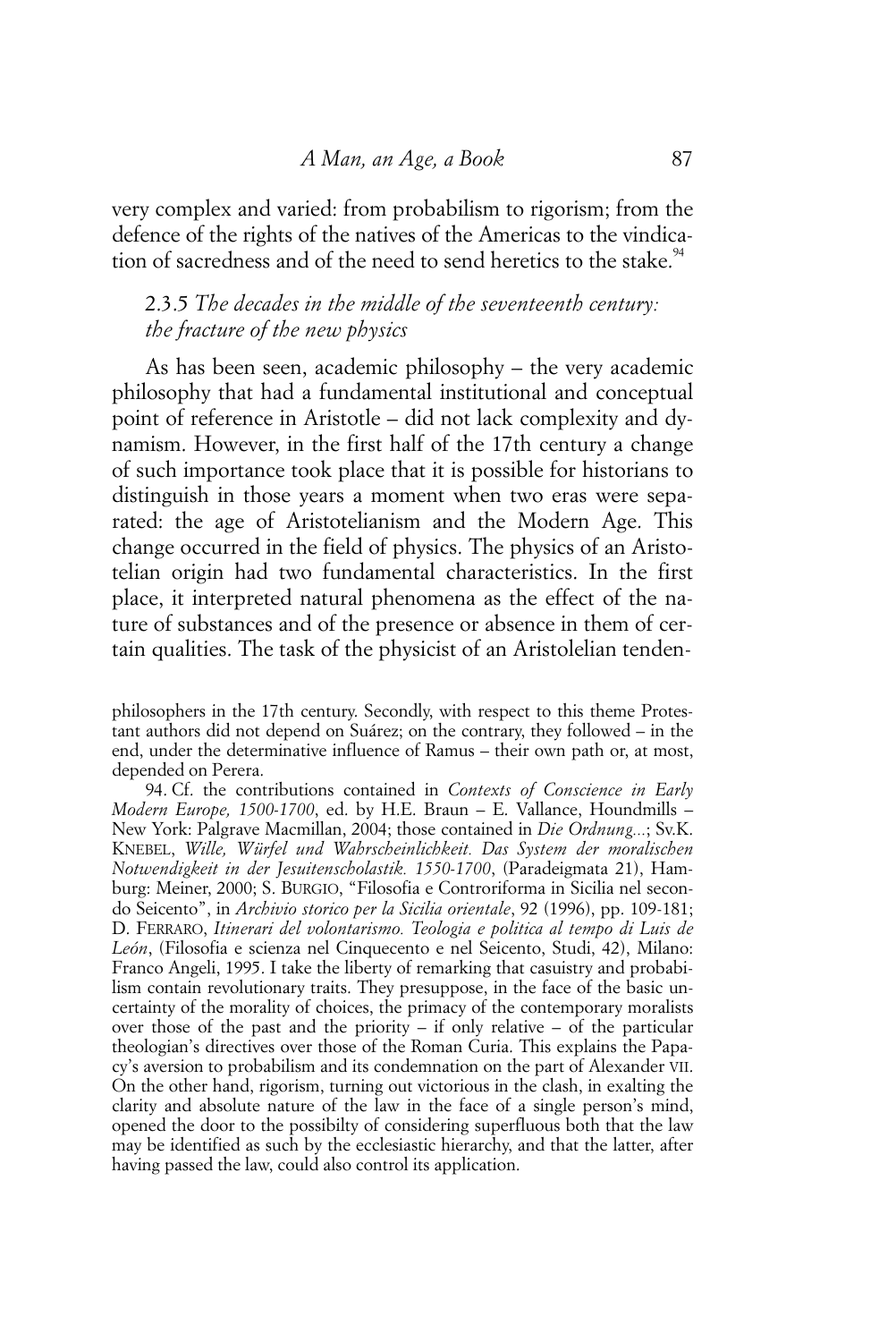cy was, therefore, mainly to enquire into what those qualities (which should not be confused with those immediately perceivable by the senses) were, what causes generated them in a substance, and what dissolved them. In the second place, physics of an Aristotelian origin considered uniform motion not as a state but a form of becoming, that is to say a passage from potency to act. Consequently, Aristotelian dynamics foresaw that such a type of motion was also continually caused by an agent. In the last years of the 16th and the early years of the 17th century a group of authors, among whom Galileo Galilei emerges in his clarity and linearity, rejected both the thesis concerning the nature of uniform motion and the basic perspective of physics of an Aristotelian origin. Against the former, they proposed the principle of inertia: uniform motion of a mobile object does not require any agent applied continuously to it. Against the latter, they proposed the perspective according to which natural phenomena are wholly explicable in terms of dimension, shape, and movement. This permitted Galileo to overcome the vacillations of academic authors about the possibility of applying mathematics to physics and to transform the latter into a science expressed in a formalized language whose assertions can be compared with the real state of affairs in a relatively straightforward manner.<sup>95</sup>

The shift impressed in physics by Galileo did not arise from nothing. The grounds for his doctrine had been laid by numerous cultural and speculative traditions: Thomism, Scotism, Mer-

95. Cf., just to give some examples, JUNG, "Why was Medieval Mechanics..."; C. DOLLO, *Galileo Galilei e la cultura della tradizione*, ed. by G. Bentivegna – S. Burgio – G. Magnano San Lio, (Biblioteca di studi filosofici, 20), Soveria Mannelli: Rubbettino, 2003; U. BALDINI, "The Development of the Jesuit 'Physics' in Italy, 1550-1700: A Structural Approach", in *Philosophy...*, pp. 248- 279; G. MICHELI, *Le origini del concetto di macchina*, (Biblioteca di Physis, 4), Firenze: Olschki, 1995; A. DE PACE, "Interpretazione di Aristotele e comprensione matematica della natura", in *L'interpretazione...*, pp. 271-295; J. COT-TINGHAM, "A New Start? Cartesian Metaphysics and the Emergence of Modern Philosophy", in *The Rise...*, pp. 145-166; L. OLIVIERI, "Galileo e la metafisica", in *Metafisica e modernità. Studi in onore di Pietro Faggiotto*, ed. by Fr. Chiereghin – F.L. Marcolungo, (Miscellanea erudita, 54), Padova: Editrice Antenore, 1993, pp. 53-63; A. MAIER, "Die Mechanisierung des Weltbilds im 17. Jahrhundert", in ID., *Zwei Untersuchungen zur Nachscholastichen Philosophie*, (Storia e letteratura. Raccolta di studi e testi, 112), Roma: Edizioni di storia e letteratura, <sup>2</sup>1968, pp. 13-67.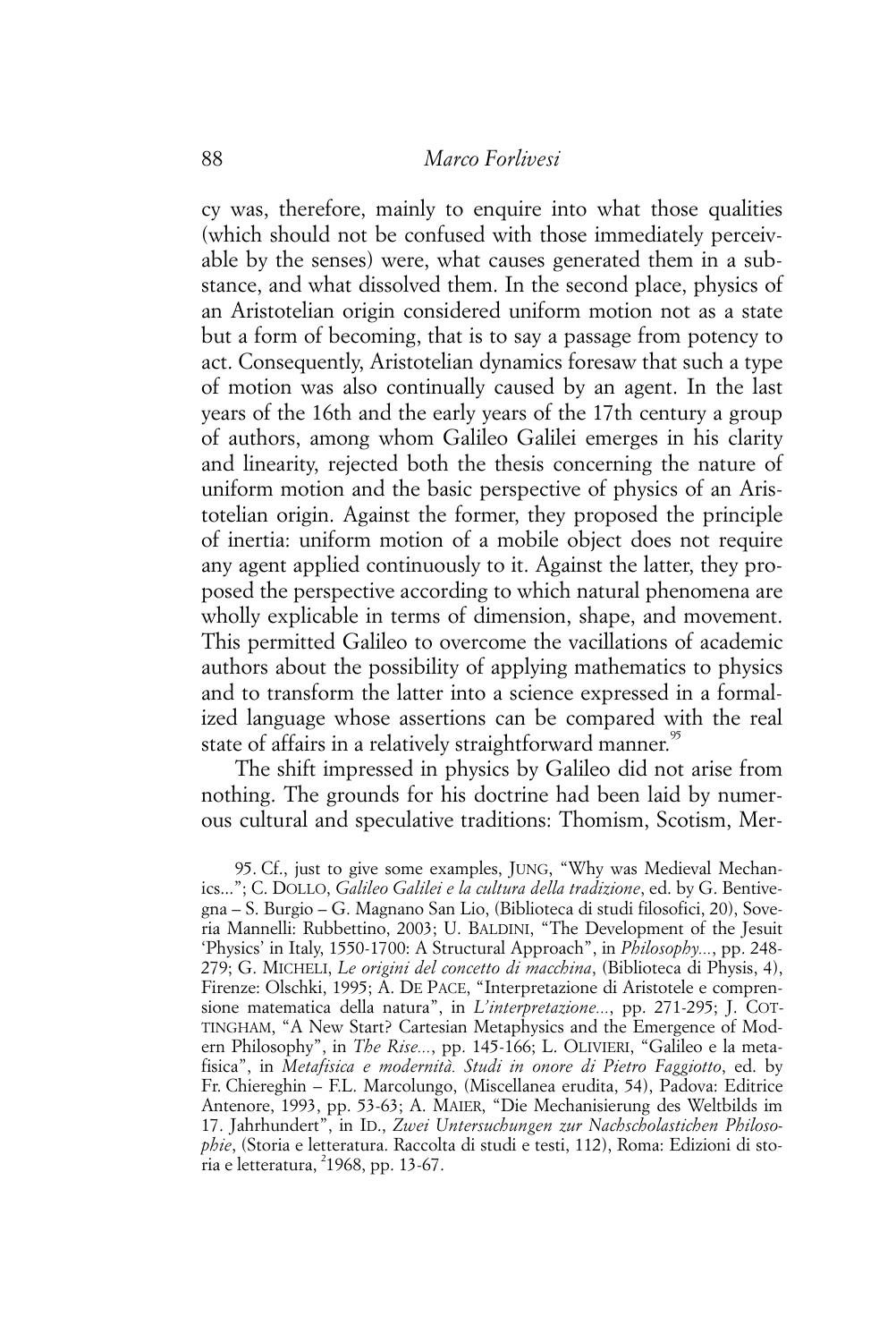tonism, Paduan Aristotelianism, and Humanism.<sup>96</sup> Thomism, in taking possession of the Averroist thesis of the co-implication of matter and extension, provided the chance to understand mathematics as a science both distinct from natural philosophy and of real material beings. Scotism afforded the thesis of the minimum actuality of matter apart from form and the conviction that the knowledge of the essences of sensible things was always purely indicative. The *mertonenses* had already attempted to fuse Aristotelian physics with Archimedean physics. The Aristotelianism in Padua had described the process of the acquisition of science in terms of an *iter* which is composed both of induction and of deduction. Finally, humanistic culture had brought to light the works of Archimedes and the Greek mathematicians, who, in their turn, stimulated a climate of renewed interest in mathematics that also led some academic authors, such as the Jesuit Clavio, to dedicate themselves to this subject. $97$  The shift itself ef-

96. Obviously, the list is incomplete. It should be added, for instance, the impulse represented by the Copernican heliocentric hypothesis and, through it, by late medieval dialectics. On this theme, cf. A. GODDU, "The Logic of Copernicus's Arguments and His Education in Logic in Cracow", in *Early Science and Medicine*, 1 (1996), pp. 28-68, but also the remarks on Goddu's thesis formulated by D. BUZZETTI, "Idee come idee e idee come fatti: in margine alla discussione su continuità e discontinuità tra Medioevo ed età moderna", in *Dianoia*, 8 (2003), pp. 81-101.

97. Cf. W.A. WALLACE, *Domingo de Soto and the Early Galileo: Essays on Intellectual History*, (Collected Studies Series, 783), Aldershot – Burlington: Ashgate, 2004; ID., "The Influence of Aristotle on Galileo's Logic and Its Use in His Science", in *The Impact...*, pp. 64-83; DOLLO, *Galileo...*; S. DONATI, "The Notion of 'dimensiones indeterminatae' in the Commentary Tradition of the 'Physics' in the Thirteenth and in the Early Fourteenth Century", in *The Dynamics...*, pp. 189-223; S. DI LISO, *Domingo de Soto. Dalla logica alla scienza*, (Vestigia, 19), Bari: Levante, 2000; M.J. GORMAN, *The Scientific Counter-Revolution. Mathematics, Natural Philosophy and Experimentalism in Jesuit Culture. 1580 – c.1670*, diss. European University Institute, Firenze 1998; E. MICHAEL, "Descartes and Gassendi on Matter and Mind: from Aristotelian Pluralism to Early Modern Dualism", in *Meeting...*, pp. 141-161; D. DES CHENE, *Physiologia. Natural Philosophy in Late Aristotelian and Cartesian Thought*, Ithaca (NY) – London: Cornell University Press, 1996; DE PACE, "Interpretazione..."; Chr. LEWIS, *The Merton Tradition and Kinematics in Late Sixteenth and Early Seventeenth Century Italy*, (Saggi e testi, 15), Padova: Antenore, 1980; M. SOPPELSA, *Genesi del metodo galileiano e tramonto dell'aristotelismo nello Studio di Padova*, (Pubblicazioni del Centro per la storia della tradizione aristotelica nel Veneto), Padova: Antenore, 1974.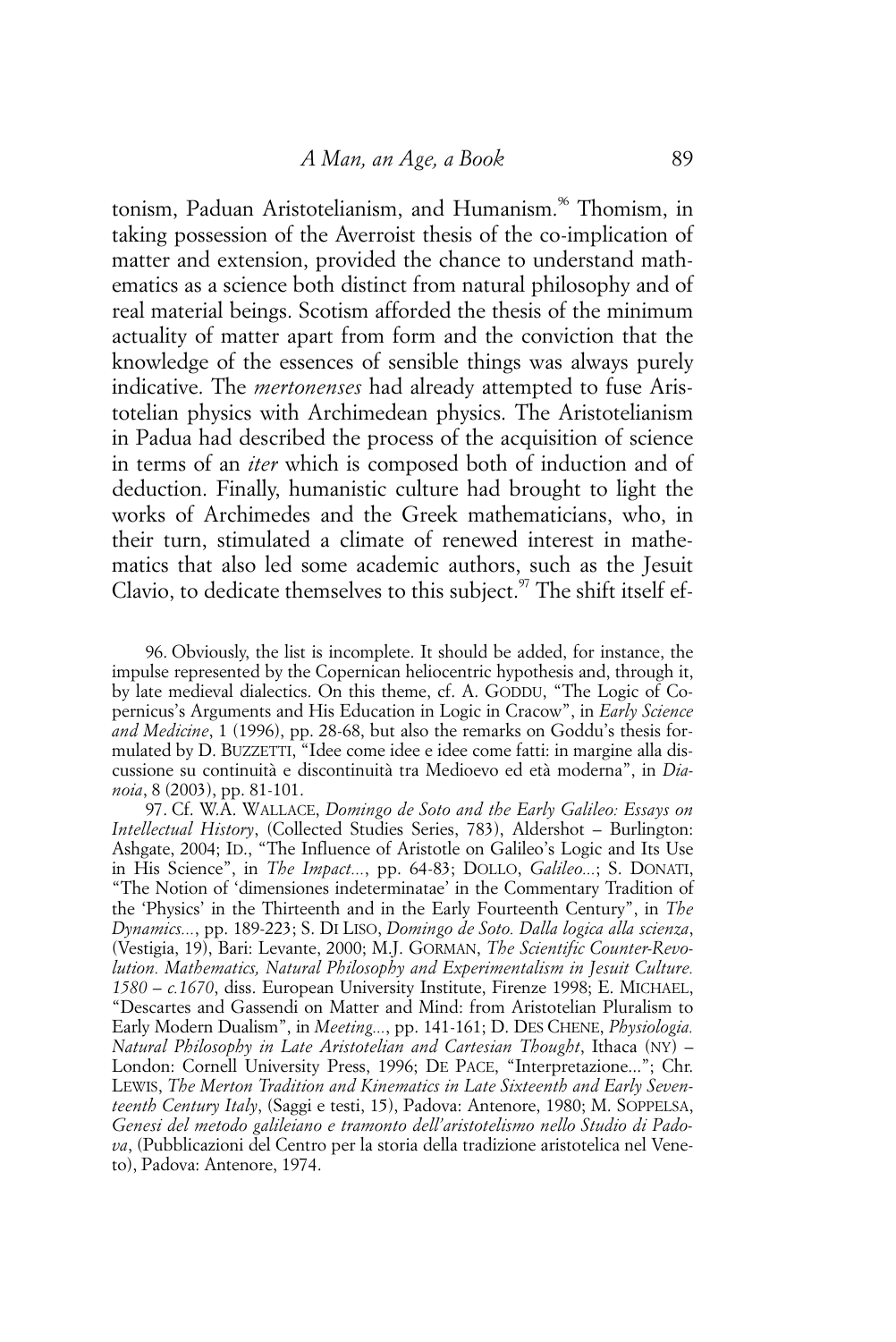fected by Galileo answered the aspirations not only of men of culture in general but also specifically of academic authors. Since the 13th century a whole series of writers had tried to explain the phenomena of the sensible world more efficiently than Aristotle had done. Their efforts had produced results that were less than satisfactory, yet they had fed the hope of being one day able to dispose of a new and more efficient philosophy. The very academic scholars themselves nourished the desire for a reform, for new paths and solutions. Galileo lucidly expressed the disquiet and the limitations of the academic culture of his time when he wrote that in attempting to make Aristotle's doctrine wellbalanced the "Aristotelians" had added correction upon correction until they ended up by overwhelming the doctrine they wished to preserve.<sup>98</sup> Galileo's physics, thus, arose thanks to a precise complex of preliminary elements, and his doctrines immediately became a subject for discussion since all the scholars of natural philosophy, including those at the universities, aspired to theoretical tools of enquiry into physical phenomena that would be more adequate than those they had at their disposal. *Mutatis mutandis*, considerations of this type are also valid for any innovative physical doctrine formulated in the course of the 17th century. From Bacon to Gassendi, from Harvey to Newton, there was no author whose thought, in the field of physics, was not constituted by a series of elements, some of which were taken from one or another academic tradition, others from the new physics, and others again which were elaborated personally.<sup>99</sup>

98. Cf. also D. GARBER, "Descartes, les aristotéliciens et la révolution qui n'eut pas lieu en 1637", in *Problématique et réception du "Discours de la méthode" et des "Essais"*, ed. by H. Méchoulan, (Histoire des idées et des doctrines), Paris: Vrin, 1988, pp. 199-212. Galileo's text, collected by Favaro in *Frammenti di data incerta*, is quoted by BIANCHI, "Una caduta...".

99. Cf. St. DUCHEYNE, "Newton's Training in the Aristotelian Textbook Tradition: From Effects to Causes and Back", in *History of Science*, 43 (2005), being printed; S. MANZO, "Francis Bacon y la concepción aristotélica del movimiento en los siglos XVI y XVII", in *Revista de Filosofía*, 29 (2004), pp. 77-97; M.J. OSLER, "New Wine in Old Bottles: Gassendi and the Aristotelian Origin of Physics", in *Midwest Studies in Philosophy*, 26 (2002), pp. 167-184; E. SYLLA, "Space and Spirit in the Transition from Aristotelian to Newtonian Science", in *The Dynamics...*, pp. 249-287.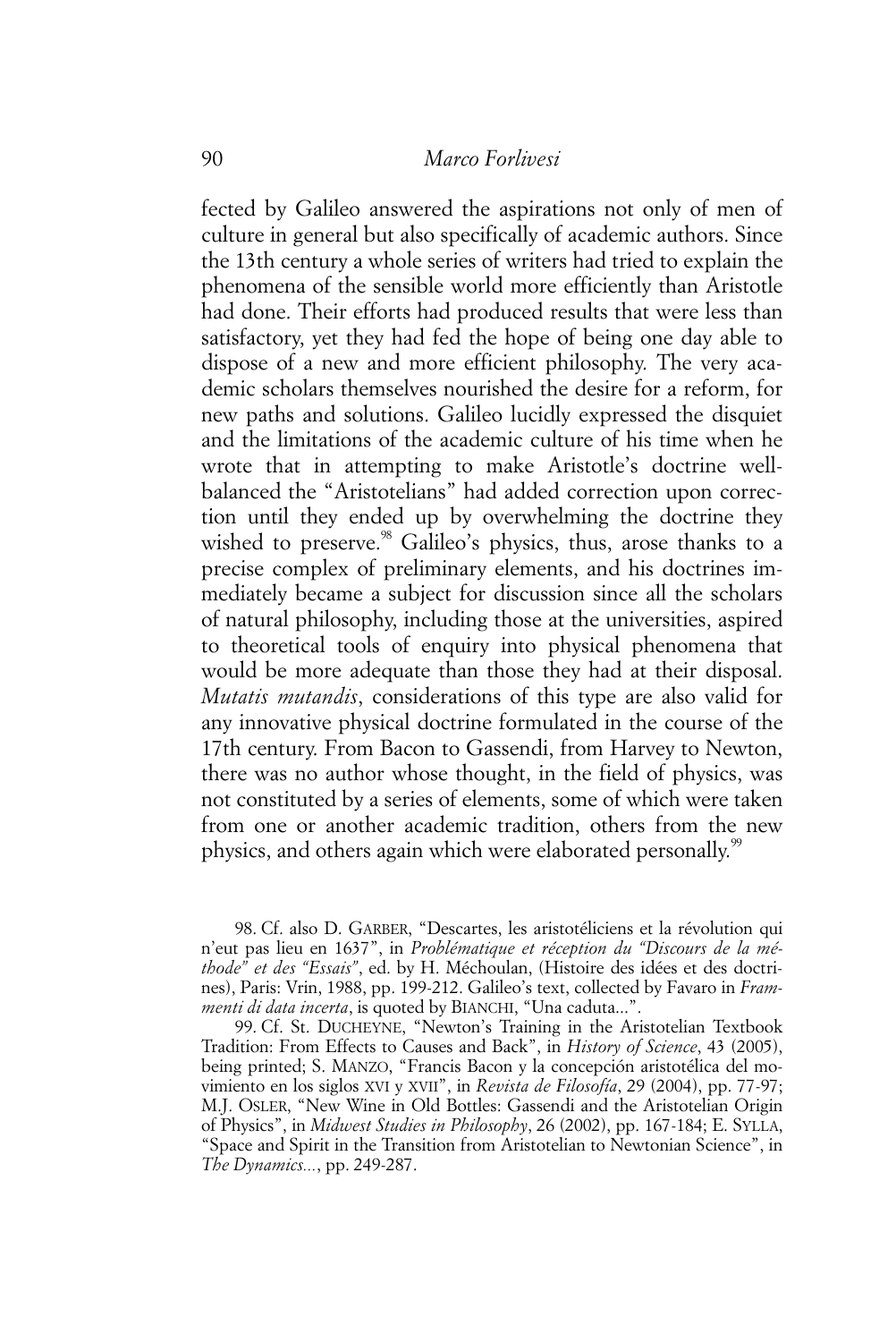The reactions of academic thought to this shift were also complex and diversified in the course of the 17th century. Some texts completely ignored the new physics. Others examined the new doctrines merely in order to contest them. Others accepted some specific doctrines of the new physics placing them within a doctrinal framework of reference of a traditional type. Others accepted the new doctrines setting them, however, within a traditional framework of exposition. Others, finally, also reorganised the exposition on the basis of the new physics. Although there were attempts to confute the new physics, most authors tended to create a synthesis between the ancient and the new perspectives. The very creators of the new physics did not usually reject the conceptual structures of Aristotelian physics but they interpreted them in mechanistic terms. Some writers moved in a relatively free institutional context, such as those in some public *studia*; others were subject to strong disciplinary pressures. For instance, the hostility of the influential Calvinist philosopher and theologian, Gijsbert Voet, in the end led to the prohibition of Cartesianism in Dutch universities at the end of the 1640s. The decision of the highest authorities of the Company of Jesus, formulated in the 40s and maintained until the 70s, to oblige members of the Order to adhere to Aristotle impeded the efforts of the scholars of the Company to reconcile Aristotelianism and the new physics, forced them to deal with physical phenomena in terms of "odd facts", and led them to separate mathematical research from that of physics. Despite this, from the 1680s eclectic tendencies gained the upper hand in the Catholic world too, and in particular among the Jesuits: the doctrines of Aristotelian physics were interpreted either not in terms of physics, or not in Aristotelian terms, while the room dedicated to mathematics, physics, and natural science in the systematic university courses increasingly extended its borders, event thought spiritual substances – intended as natural beings – were a matter of *physica* generalis at least until the second half of the 18th century.<sup>100</sup>

<sup>100.</sup> Cf. BALDINI, *Saggi...*; M. MARSHALL AGEE, *John Sergeant and the 'New' Empiricism*, diss. University of Virginia, 2000; the contributions by Baldini and Blum in *Philosophy...*; GORMAN, *The Scientific Counter-Revolution...*; the con-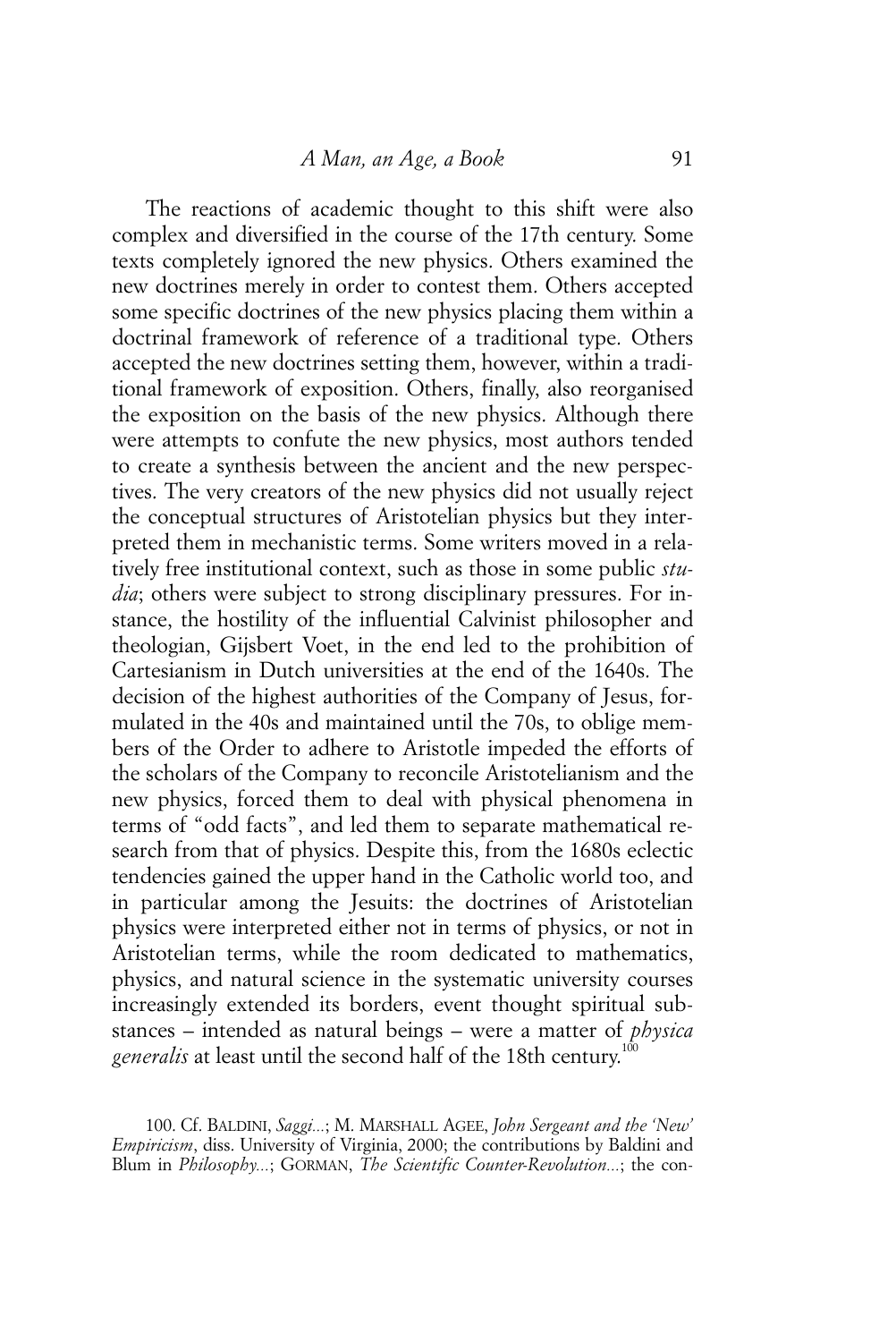What has been said thus far does not belie the originality of seventeenth-century physics; on the contrary, it conferms it. It is testified by the awareness both the thinkers who upheld the new physics and those who opposed it had of its originality, by the intensity with which the new theories were discussed, and by the transformations these theories stimulated in fields other than physics.101 Among the latter were the conviction that the overall plan of sciences constructed on Aristotle's works should be redesigned and the spread of the hope that forms of formalized knowledge would be available in every field, that is to say, forms of knowledge that would have made it possible to attain certain knowledge, eliminate definitively invalid hypotheses, and put an end to the exile of human knowledge in the desert of verisimilitude.102 Despite these hopes, in the course of the 17th century the development of disciplines other than physics did not undergo any radical break. Customary historiography identifies in this century a plurality of areas of discontinuity, which should determine, taken as a whole, the birth of modern times: subjectivism, individualism, secularism, the separation of ethics from theology, the loss of the sacred nature of the State, new conceptions of society, the rise in the awareness of the specificity of the mechanisms of the economy and of the importance of controlling them, etc. This is a view that has no basis in history. Transformations and evolutions in the various fields of human knowledge in the period from the 14th to the 17th century are evident, nevertheless a mere cursory reading of the academic authors of the first half of the 17th century reveals that during that century in no field of knowledge was there any internal discontinuity comparable in its extent to that which took place in physics – and from which it spread to the "system" of the sciences –, that is to say a change more conspicuous than any of the numerous other ones that occurred from the 13th century.

102. Cf. also BIANCHI, "Una caduta...".

tributions by Brown, Mercer, Phemister, Southgate, and Verbeek in *The Rise...*; SOPPELSA, *Genesi...*

<sup>101.</sup> Cf. the considerations of T. SORELL, "Introduction", in *The Rise...*, pp. 1-11, on both reality and limitations of the discontinuity in seventeenthcentury philosophy.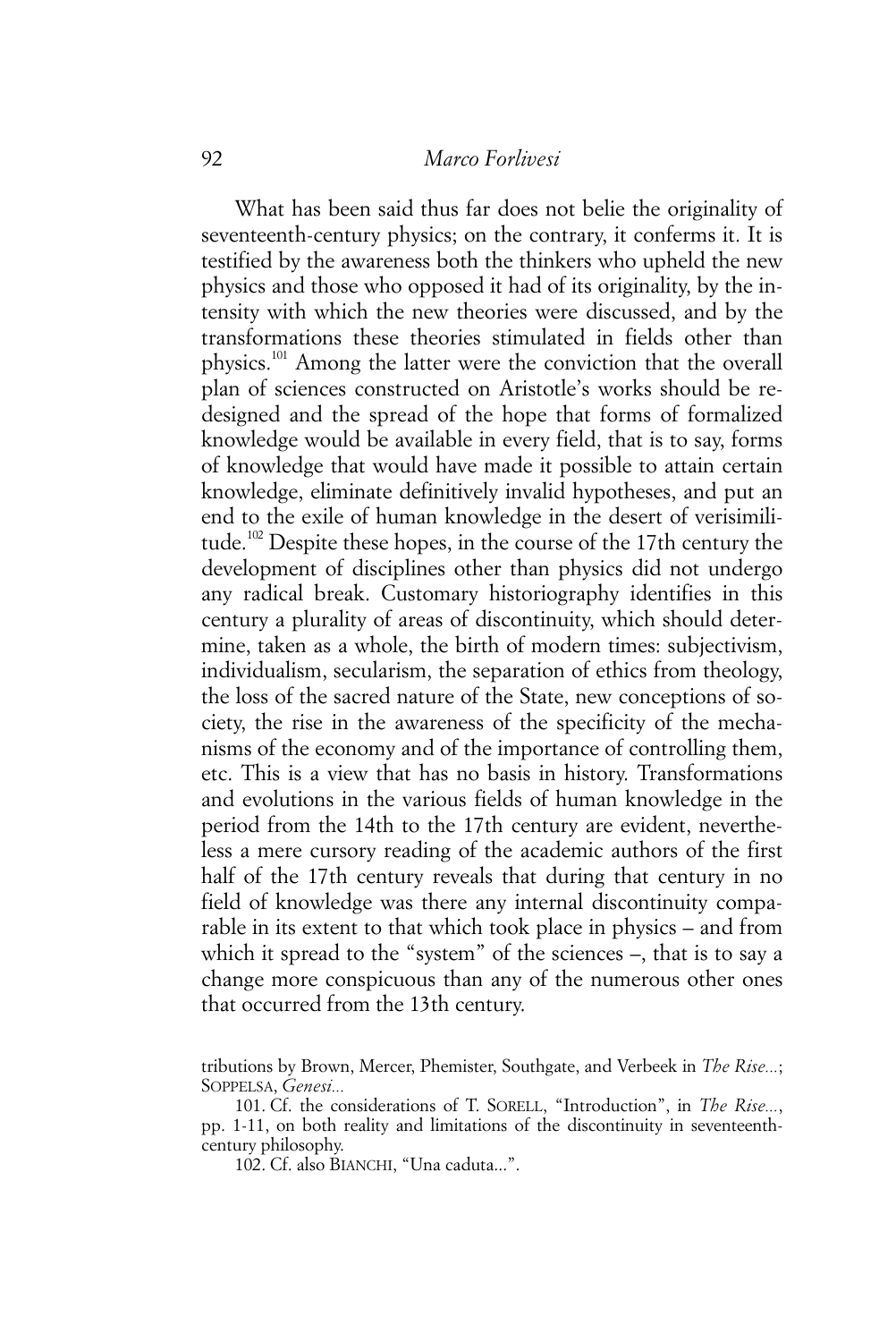This is not the place to document case by case the above statement; it shall have to suffice here to refer readers to the vast bibliography concerning it, although it is unfortunately still very fragmentary.<sup>103</sup> I shall merely add one specification and one tes-

103. Of the bibliography which has now become interminable, particularly regarding the relationship between Descartes and academic philosophy, the following are simply a few indications: B. KOCH, *Zur Dis- / Kontinuität mittelalterlichen politischen Denkens in der neuzeitlichen politischen Theorie. Marsilius von Padua, Johannes Althusius und Thomas Hobbes im Vergleich*, (Beiträge zur Politischen Wissenschaft, 137), Berlin: Duncker & Humblot, 2005; M. SANTIA-GO DE CARVALHO, "Des passions vertueuses ? Sur la réception de la doctrine thomiste des passions à la veille de l'anthropologie moderne", in *Itinéraires...*, pp. 379-403; I. MANDRELLA, "Die Autarkie des mittelalterlichen Naturrechts als Vernuftrecht: Gregor von Rimini una das 'etiamsi Deus non daretur'-Argument", in "Herbst des Mittelalters"..., pp. 265-276; R. POZZO, Logic and Meta*physics in German Philosophy from Melanchton to Hegel*, in *Approaches to Metaphysics*, ed. by W. Sweet, (Studies in Philosophy and Religion, 26), Dordrecht: Kluwer, 2004; G. COPPENS, *Spinoza en de scholastiek*, Leuven: Acco, 2003; M. SCATTOLA, *Dalla virtù alla scienza. La fondazione e la trasformazione della disciplina politica nell'età moderna*, (Per la storia della filosofia politica, 11), Milano: Franco Angeli, 2003; J.-Ch. BARDOUT, "Science divine et philosophie selon Malebranche. Contribution à l'histoire des sources du malebranchisme", in *Le Contemplateur et les idées. Modèles de la science divine du néoplato-nisme au XVIII e siècle*, ed. by O. Boulnois – J. Schmutz – J.-L. Solère, (Bibliothèque d'histoire de la philosophie), Paris: Vrin, 2002, pp. 223-248; V. CARRAUD, "Connaître comme Dieu connaît : omniscience et principe de raison suffisante", in *Le Contemplateur...*, pp. 249-269; C. LEIJENHORST, *The Mechanisation of Aristotelianism. The Late Aristotelian Setting of Thomas Hobbes' Natural Philosophy*, (Medieval and Early Modern Science, 3), Leiden: Brill, 2002; E. KESSLER, "'Logica universalis' und 'hermeneutica universalis'", in *La presenza...*, pp. 133-171; Chr. MERCER, "The Aristotelianism at the Core of Leibniz's Philosophy", in *The Dynamics...*, pp. 413-440; J.-L. SOLÈRE, "Bayle et les apories de la science divine", in *Le Contemplateur...*, pp. 271-326; Chr. MERCER, *Leibniz's Metaphysics. Its Origin and Development*, Cambridge: Cambridge University Press, 2001; P. ROSSI, "Leibniz e gli Zenonisti", in *Rivista di storia della filosofia*, 56 (2001), pp. 15-22 (however cf. also M. MUGNAI, "Paolo Rossi, gli Zenonisti e Leibniz", in *Rivista di storia della filosofia*, 56 (2001), pp. 653-656, and R.T.W. ARTHUR, "Lo zenonismo come fonte delle monadi di Leibniz: una risposta a Paolo Rossi", in *Rivista di storia della filosofia*, 58 (2003), pp. 335-340); SPECHT, "Die Spanische Spätscholastik..."; Fr. TODESCAN, *Le radici teologiche del giusnaturalismo laico*, vol. III *Il problema della secolarizzazione nel pensiero giuridico di Samuel Pufendorf*, (Per la storia del pensiero giuridico moderno, 57), Milano: Giuffrè, 2001; MARSHALL AGEE, *John Sergeant...*; P. NEGRO, "Intorno alle fonti scolastiche in Hugo Grotius", in *Dalla prima alla seconda Scolastica...*, pp. 200-251; J. SECADA, *Cartesian Metaphysics. The Late Scholastic Origins of Modern Philosophy*, Cambridge: Cambridge University Press, 2000; R. ARIEW, *Descartes and the last Scholastics*, Ithaca – London: Cornell University Press, 1999; the contri-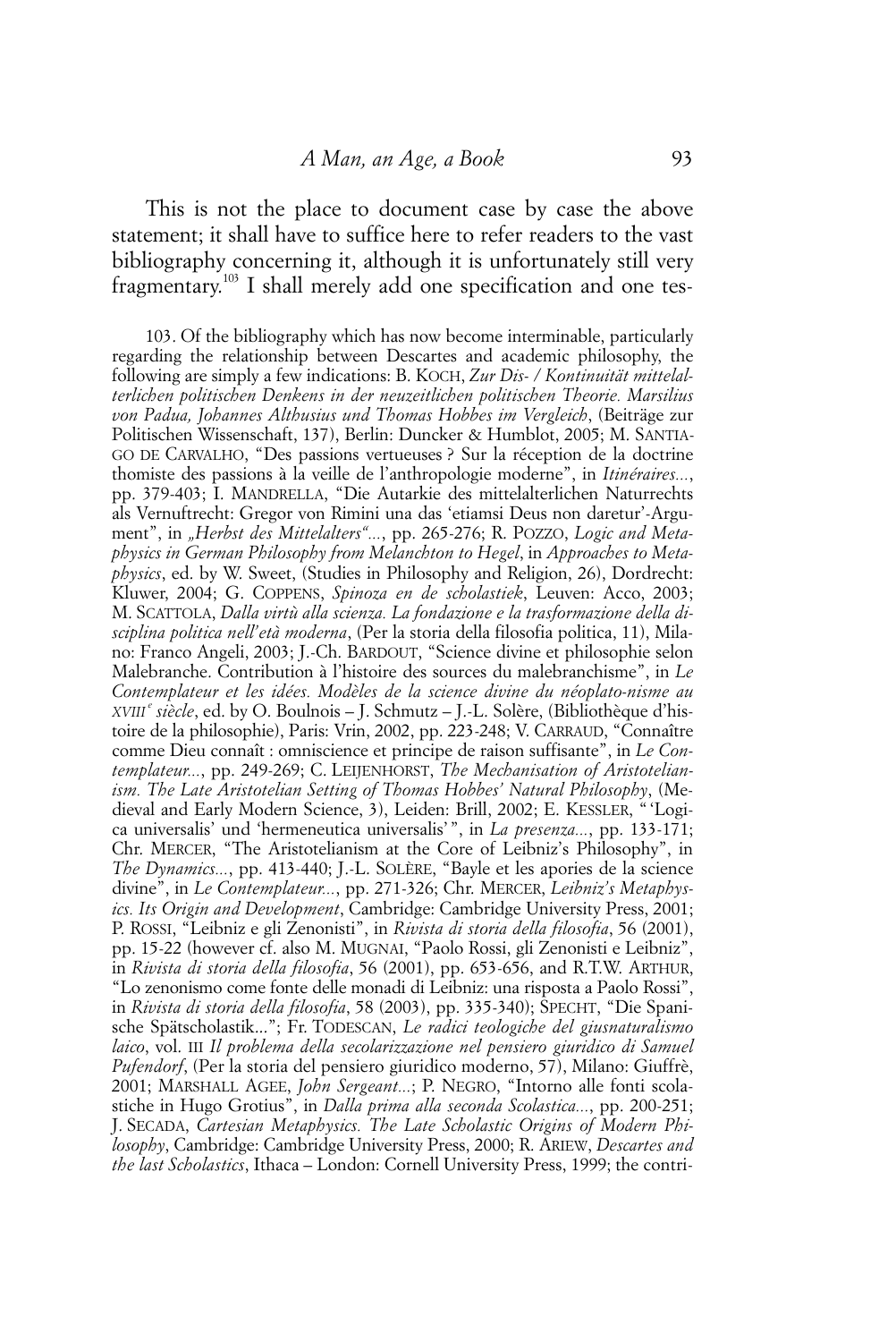timony. The specification concerns the historiographical thesis according to which the Cartesian doctrine of *cogito* was to inaugurate a radically new area in the awareness of the centrality of the subject. Yet, of the many historiographical stances that should

butions published in *Johannes Clauberg (1622-1665) and Cartesian Philosophy in the Seventeenth Century*, ed. by Th. Verbeek, (International Archives of the History of Ideas, 164), Dordrecht: Kluwer, 1999; the contributions of Ariew, Brett, MacLean, Hutton, Sorell, and Struever in *Philosophy...*; P. ROSSI, *Le sterminate antichità e nuovi saggi vichiani*, (Storie di idee, 7), Scandicci: La nuova Italia, 1999; I. ANGELELLI, "Aristotelian-Scholastic Ontology and Predication in the Port-Royal Logic", in *Medioevo*, 24 (1998), pp. 283-299; J.-Fr. COURTINE, "Descartes et la scolastique tardive", in *Lire Descartes aujourd'hui*, ed. by O. Depré – D. Lories, Louvain-la-Neuve: Editions de l'I.S.P., 1997, pp. 1-20; almost all contributions published in *Meeting...*; E. KESSLER, "Method in the Aristotelian Tradition: Taking a Second Look", in *Method and Order...*, pp. 113-142; A. GHISALBERTI, "La dottrina delle distinzioni nei 'Principia': tradizione e innovazione", in ISTITUTO ITALIANO PER GLI STUDI FILOSOFICI, *Descartes: "Principia Philosophiae" (1644-1994). Atti del Convegno per il 350° anniversario della pubblicazione dell'opera. Parigi, 5-6 maggio 1994. Lecce, 10-12 novembre 1994*, ed. by J.-R. Armogathe – G. Belgioioso, Napoli: Vivarium, 1996, pp. 179-201; L.W.B. BROCKLISS, "Descartes, Gassendi and the Reception of the Mechanical Philosophy in the French "Collèges de plein exercice", 1640-1730", in *Perspectives on Science*, 3 (1995), pp. 450-479; A. BLAIR, "The Teaching of Natural Philosophy in Early Seventeenth-Century Paris. The Case of Jean-Cecile Frey", in *History of Universities*, 12 (1993), pp. 95-158; the contributions by Cottingham, Goldsmith, Martin, and Mercer in *The Rise...*; P. DI VONA, *Aspetti di Hobbes in Spinoza*, (Libertà della mente, 1), Napoli: Loffredo editore, 1990; E. RIVERA DE VENTOSA, "El Barroco español dentro de la cultura europea", in *Cuadernos salmantinos de filosofia*, 16 (1989), pp. 89-105; L.W.B. BROCKLISS, "Aristotle, Descartes, and the New Science. Natural Philosophy at the University of Paris, 1600-1740", in *Annals of Science*, 38 (1981), pp. 33-69; *La seconda scolastica nella formazione del diritto privato moderno. Incontro di studio. Firenze, 16-19 ottobre 1972*, ed. by P. Grossi, (Per la storia del pensiero giuridico moderno, 1), Milano: Giuffré, 1973; FERRATER MORA, "On the Early History..."; ID., "Suárez and Modern Philosophy", in *Journal of the History of Ideas*, 14 (1953), pp. 528- 547; J. BOHATEC, *Die cartesianische Scholastik in der Philosophie und reformierten Dogmatik des 17. Jahrhunderts*, vol. I *Entstehung, Eigenart, Geschichte und philosophische Ausprägung der cartesianischen Scholastik*, Leipzig: A. Deichert, 1912 (facsimile ed. Hildesheim: Olms, 1966). The reader should be warned that not all the authors of the above-mentioned essays defend the thesis I have just maintained concerning the lack of radical discontinuity in the 17th century in fields other than those of physics and the overall system of sciences. However, I have indicated these texts because it seems to me that, if read attentively, bearing in mind the works and doctrines of 16th and 17th century authors, they will support my suggestion. Within this perspective, excellent reading is also the essay by T. GREGORY, "Pensiero medievale e modernità", in *Giornale critico della filosofia italiana*, 75 (1996), pp. 149-173. In these pages the scholar defends the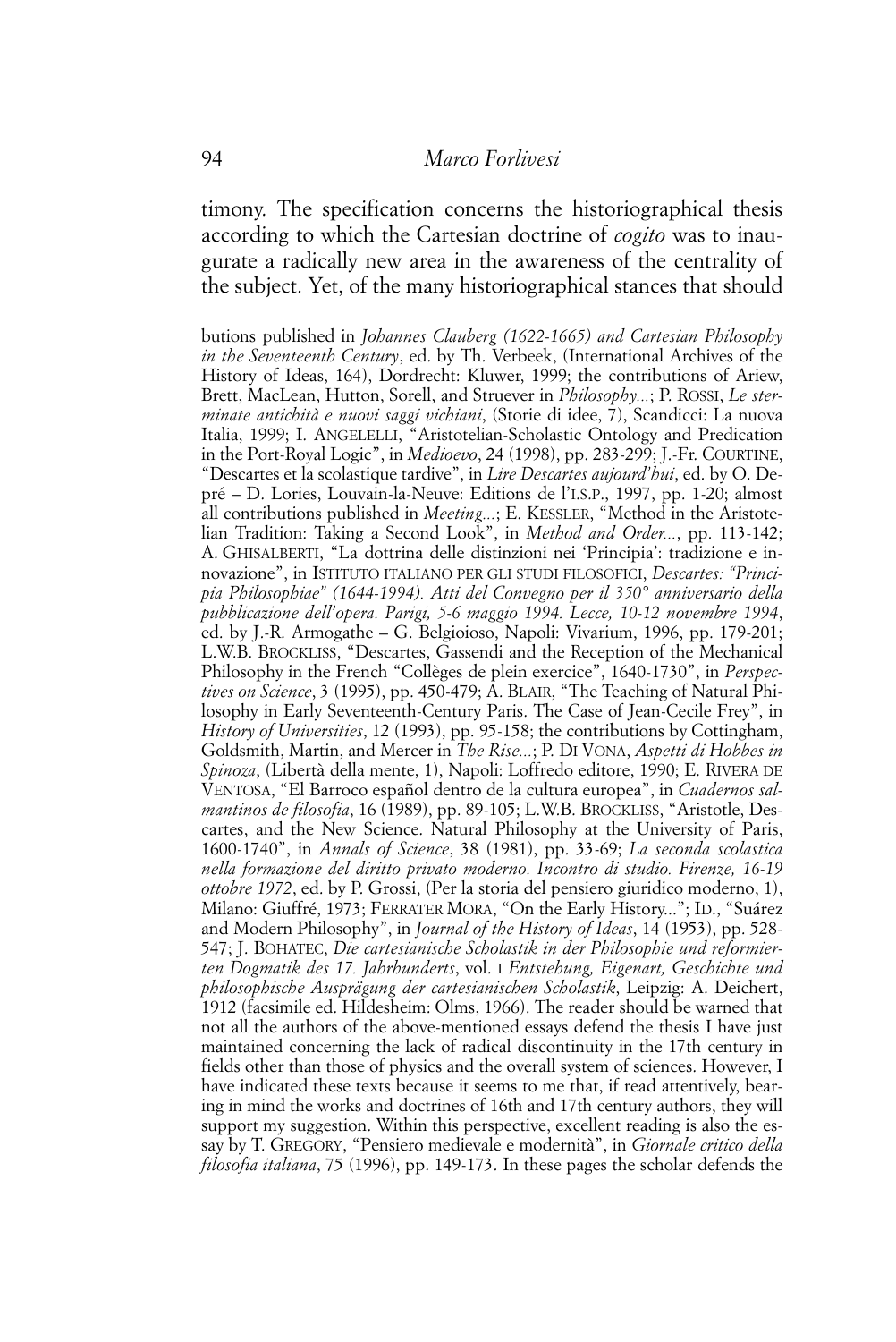be abandoned, this is undoubtedly the first. Descartes' doctrines on the subject, on the cognitive process, and on language are simplified versions of theories that circulated quite normally in the 16th- and 17th-century academic world.<sup>104</sup> In order to see something similar to Galileo's revolution in the fields of gnoseology, or metaphysics, it is necessary to wait for the work of Kant, which was, in any case, of the same nature as Galileo's: the fomulation of a radical novelty on the basis of precise antecedent elements.<sup>105</sup> The testimony consists in a letter of 1651 from the rector ad professors of the University of Groningen to Count Ludwig Heinrich von Nassau. The latter had sent a request for clarification about the orthodoxy of Descartes' thought and the disagreements that had arisen about it to a few universities. The replies sent by the various universities expressed different opinions; however, here is what the rector and the teachers of the University of Groningen wrote:

Hoc nostrum quod spectat Athenaeum, ex illius primaeva institutione, et legibus ad Aristotelis philosophiam retinendam Professores Philosophi tenentur: quod tamen, cum eo moderamine sumitur, ut in solius Dei verba juremus, nec, si quid novae lucis affulserit, Aristoteli et veteribus invisum, ad naturae phaenomena certius percipienda et commodius explicanda, solo novitatis titulo esse rejiciendum arbitremur. Amici nobis sunt Socrates, Plato, Aristoteles,

historical reality of all main aspects of discontinuity between the Middle Ages and the Modern Age that have been claimed by customary historiography, and nevertheless he portrays them so clearly that any reader being familiar with the texts of seventeenth-century academic philosophy easily perceives that, as far as those aspects concern the history of philosophy, none of them (except for the discontinuity that occurred in the field of physics and from there spread to the system of sciences) represents a cleavage greater than the several other cleavages characterizing the history of philosophical thought between the 13th and 17th century.

104. With regards to the historical place of Descartes' gnoseology, I also refer readers to the studies indicated in the bibliography to my "La distinzione tra concetto formale e concetto oggettivo nel pensiero di Bartolomeo Mastri" [http://web.tiscali.it/marcoforlivesi/ mf2002d.pdf], 2002.

105. Cf. R. POZZO, "Kant on the Five Intellectual Virtues", in *The Impact...*, pp. 173-192; G. MICHELI, "La terminologia aristotelico-scolastica e il lessico kantiano", in *La presenza...*, pp. 445-470; J.P. DOYLE, "Between Transcendental and Transcendental: The Missing Link?", in *The Review of Metaphysics*, 50 (1997), pp. 783-815.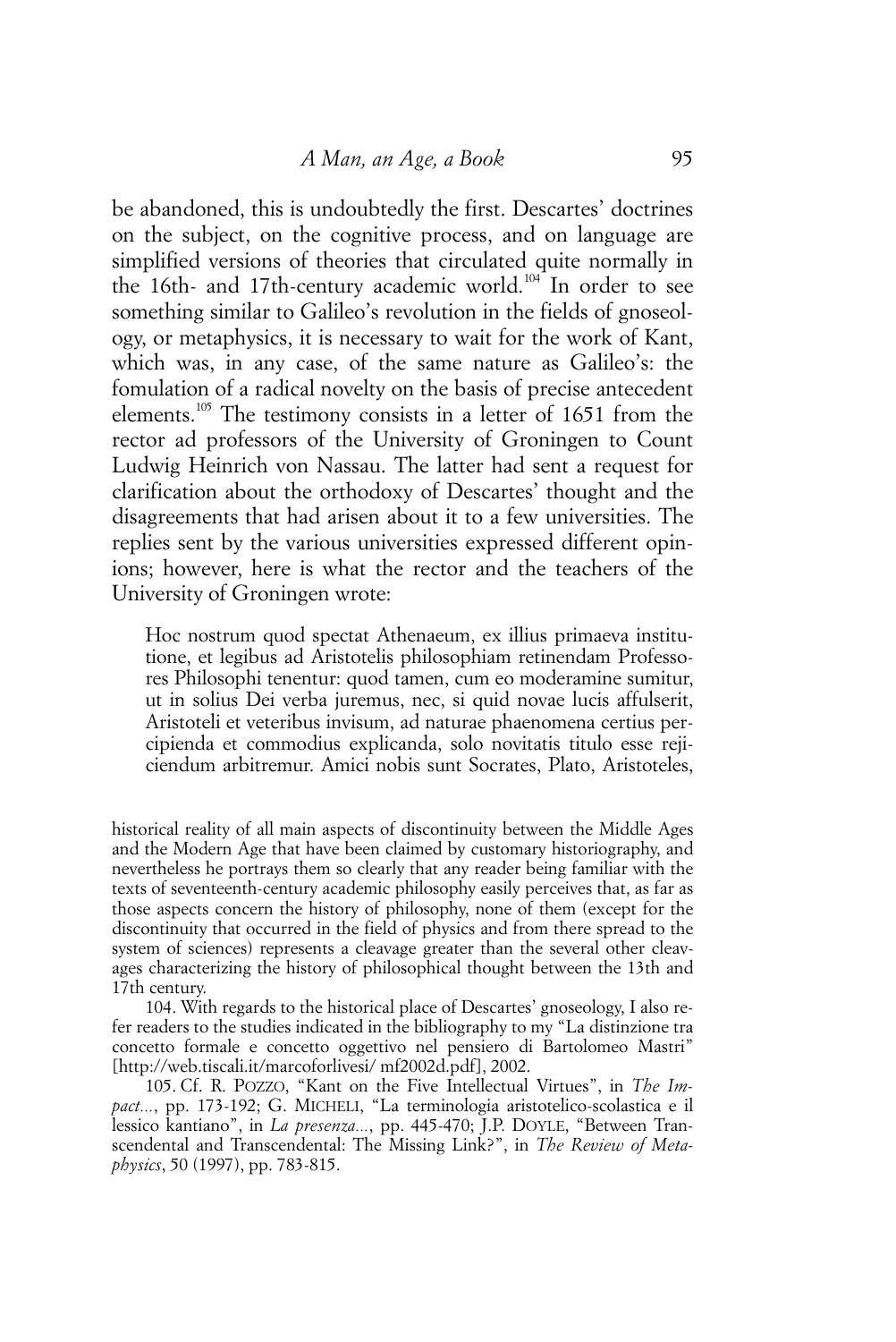Conimbricenses, Suaresius, Ramus, Cartesius, sed magis amica veritas. Hanc non ex personis, sed personas ex illa aestimamus. Hoc addimus, quaedam a nonnullis ceu Cartesiana vel jactari, vel impugnari, quae ante Cartesium alii tum philosophi subtiles, tum theologi Orthodoxi tuiti sunt: ut quod omnibus innata et insita sit naturaliter Dei cognitio; quod corporis in genere natura et essentia in extensione sita sit; quod accidens quodlibet non tam ens sit, quam entis, quia illius esse est inesse, ut separatum ab omni subjecto existere non possit; quod libertas arbitrii in se sit immunitas a coactione; quod vacuum sua notione implicet contradictionem, et accidens sine subjecto, adeo ut ne quidem possint concipi duo mundi a se mutuo per merum nihil discreti et separati; etsi hunc, quem unicum creavit Deus, possit conditor pro infinita sua potentia usque et usque extendere et ampliare. Etiam diu est, quod in scholis disputatum fuit de formis substantialibus bestiarum et plantarum, an sint et quid sint; licet illa controversia occasione philosophematum Cartesianorum recruduerit.<sup>106</sup>

As can be seen, the questions discussed by Descartes, or those aroused by the study of his works, insofar as they belonged to the field of philosophy, were no novelty.

## 2.3.6 *Between the seventeenth and the eighteenth century: the metamorphosis of Aristotelianism*

Historians of philosophy usually write that the second half of the 17th century marked the end of Aristotelianism. This affirmation undoubtedly expresses a real aspect of the history of thought, but requires some specifications. First of all, it might be more correct to set such an event in the last quarter of the century. Furthermore, it is necessary to make a distinction among the various elements comprised in Aristotelianism that characterized the period from the 13th to the 17th century. Firstly, it consisted in a reference to a collection of texts, precisely those of the Stagirite, believed to be capable, as a whole, of providing a general plan of the structures of reality and thought and an outline of the disciplines that study them. When taken in this sense, in the *studia* of the Catholic religious Orders Aristotelianism had

<sup>106.</sup> THE RECTOR AND THE PROFESSORS OF THE UNIVERSITY OF GRONIN-GEN, copy of *letter* to Ludwig Heinrich von Nassau, Groningen 18th September, 1651, transcribed in BOHATEC, *Die cartesianische Scholastik...*, pp. 151-153.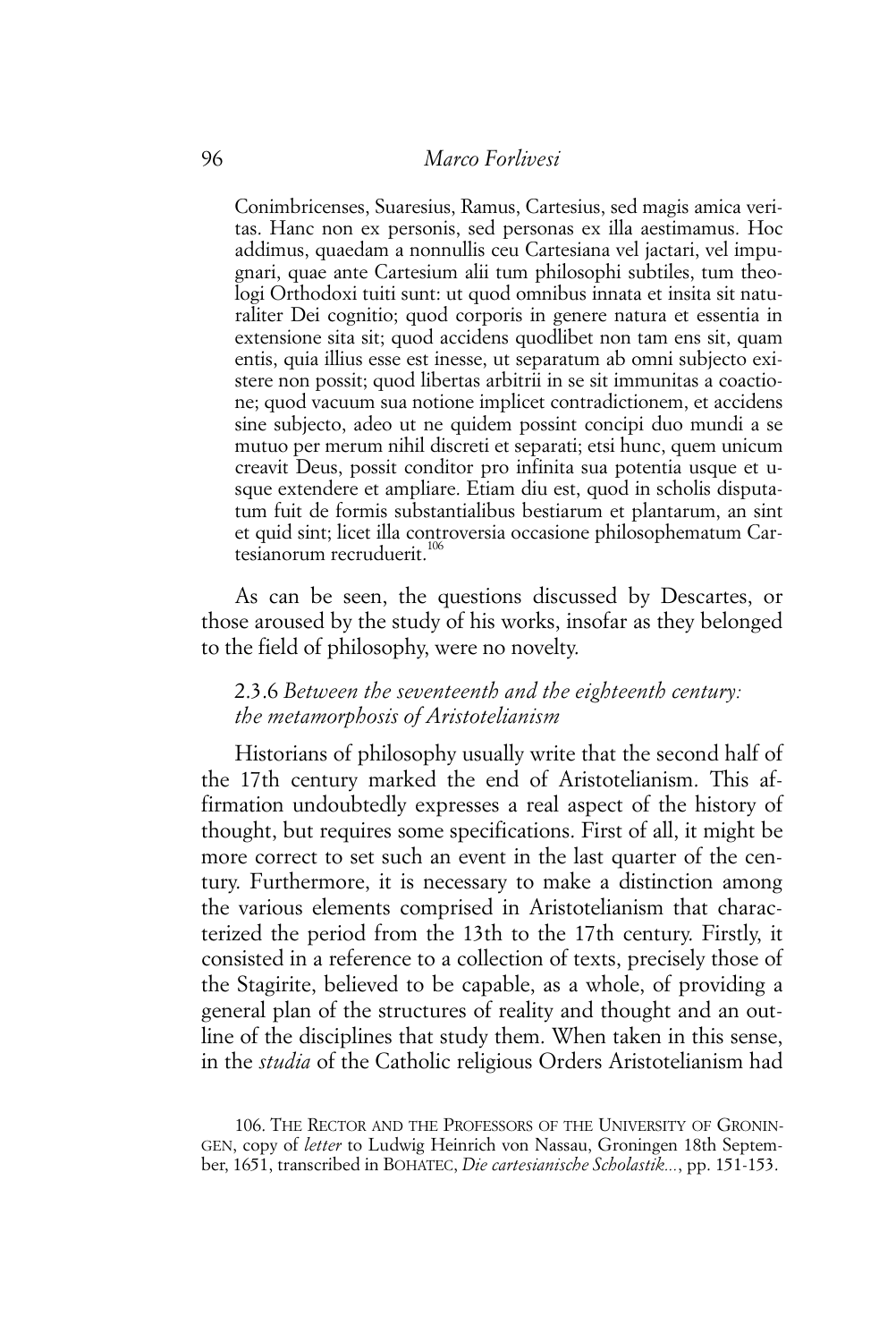already ended at the beginning of the 17th century, while it was to come to an end in the public *studia* only in the course of the 18th.<sup>107</sup> Secondly, it is a compound of doctrines or, rather, of perspectives. When taken in this sense, it is appropriate to differentiate its history in various fields. In fields other than physics, it was maintained for a long time; so long that it is possible to find traces of it in all of the later history of philosophy.<sup>108</sup> In the field of physics, the destiny of Aristotelianism was even more complex. The main point is that two fields of study, which in our consideration have been distinguished, were united: the fields of physics and of natural philosophy. To the extent in which Aristotelianism was physics, that is to say, it described natural phenomena, indicated their closest causes, and attempted to foresee them, in the course of two centuries it was confuted by a myriad of experiments and observations. To the extent in which it was a natural philosphy, its course split up into further streams. The doubts about whether it was possible to describe reality in mathematical terms, or those about the corpuscular nature of material beings, were dissolved, at times very slowly, in the direction of the positive points of the two alternatives. Other doctrines were the object of divergent interpretations. Most of the academic authors, whether lay or ecclesiastic, assumed an eclectic orientation: they interpreted the fundamental notions of Aristotelian natural philosophy in mechanistic terms and constructed, in the course of the 18th century, a type of physics that was undoubtedly mathematical, but not lacking in foundations of a philo-

107. Once again, Étienne BONNOT de Condillac, *Cours d'études pour l'instruction du Prince de Parme*, Cours d'histoire, Histoire moderne, livre 20 *Des révolutions dans les lettres et dans les sciences depuis le quinzieme siecle*, ch. 14 *Des obstacles qui s'oposent encore aux bonnes études*, in IDEM, *Œuvres philosophiques*, ed. by G. Le Roy, (Corpus général des philosophes français, Auteurs modernes, 33), 3 vol., Paris: Presses Universitaires de France, 1947-1951, vol. II, p. 235b, complains of the fact that in the universities «La manière d'enseigner se ressent encore des siècles où l'ignorance en forma le plan : car il s'en faut bien que les universités aient suivi les progrès des académies. Si la nouvelle philosophie commence à s'y introduire, elle a bien de la peine à s'y établir ; et encore on ne l'y laisse entrer qu'à condition qu'elle se revêtira de quelques haillons de la scholastique».

108. The contributions of *The Impact...* and of *La presenza...* are an effective proof.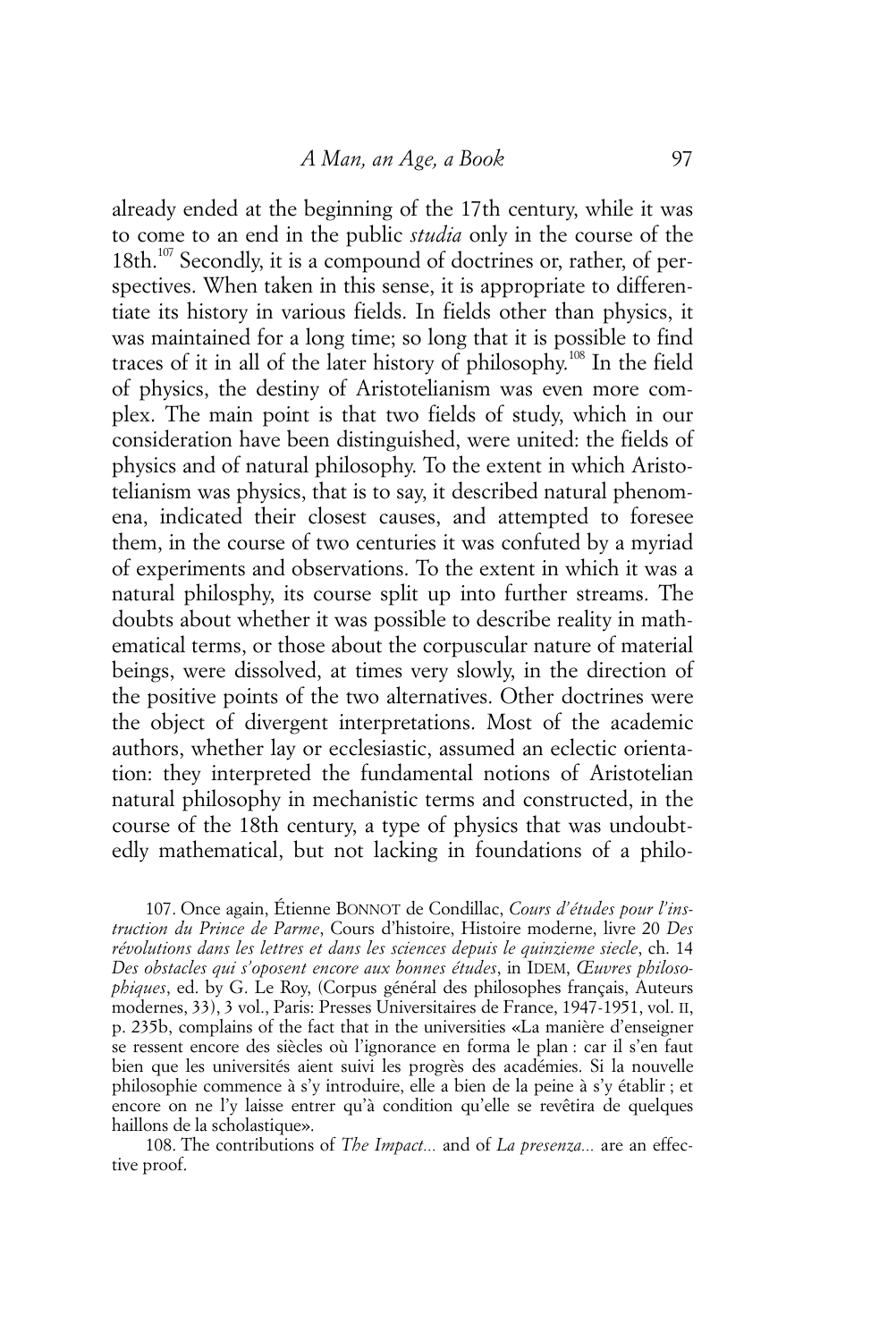sophical nature. Other authors, mainly those belonging to religious Orders, adopted a traditionalistic, or "nostalgic", approach: they interpreted the fundamental notions of Aristotelian natural philosophy in purely philosophical terms and constructed, at the same time as the eclectics' work, a natural philosophy taken to mean a science of the basic conditions of the characteristics of material beings, and as such, tendentially extraneous and immune to the results obtained by the new physics. The work of the latter group of authors was principally of ideological significance; nevertheless, it also contributed to the history of philosophy by maintaining the possibility of a natural philosophy distinguished positively from mathematically formulated physics, intrinsically completely extraneous to mathematics, and completely incapable of being falsified by any experiment – something which could hardly be found as such in pre-eighteenth-century Aristotelianism. All this suggests that one should speak of the "metamorphosis", or of the "diaspora" of this vision of the world, rather than of the "end" of Aristotelianism.<sup>109</sup>

## 2.4 *Some historiographical questions concerning the history of academic philosophy*

In the previous pages, the history of philosophy in the universities from the 14th to the 17th century has been presented quite candidly. The reader should, however, be informed that this field of study presents numerous historiographical and methodological difficulties. This is not the place in which they can be faced with all the attention they deserve; therefore, I shall restrict myself to indicating merely the most important classes of them and to making a few considerations about each one.

The first difficulty consists in the spread and success of historical "frescos" founded basically on theoretical standpoints and, correspondingly, characterized by a simplistic interpretation of the events and of the historical documents.<sup>110</sup> Some of these works,

110. To be quite precise, a more radical difficulty can be found in those theoretical stances that even refuse to call medieval considerations, and aca-

<sup>109.</sup> Cf. also for diverse historiographical these, somewhat different from my own, besides the fundamental works by Schmitt: LÜTHY – LEIJENHORST – THIJSSEN, "The Tradition..."; GRANT, "Ways...".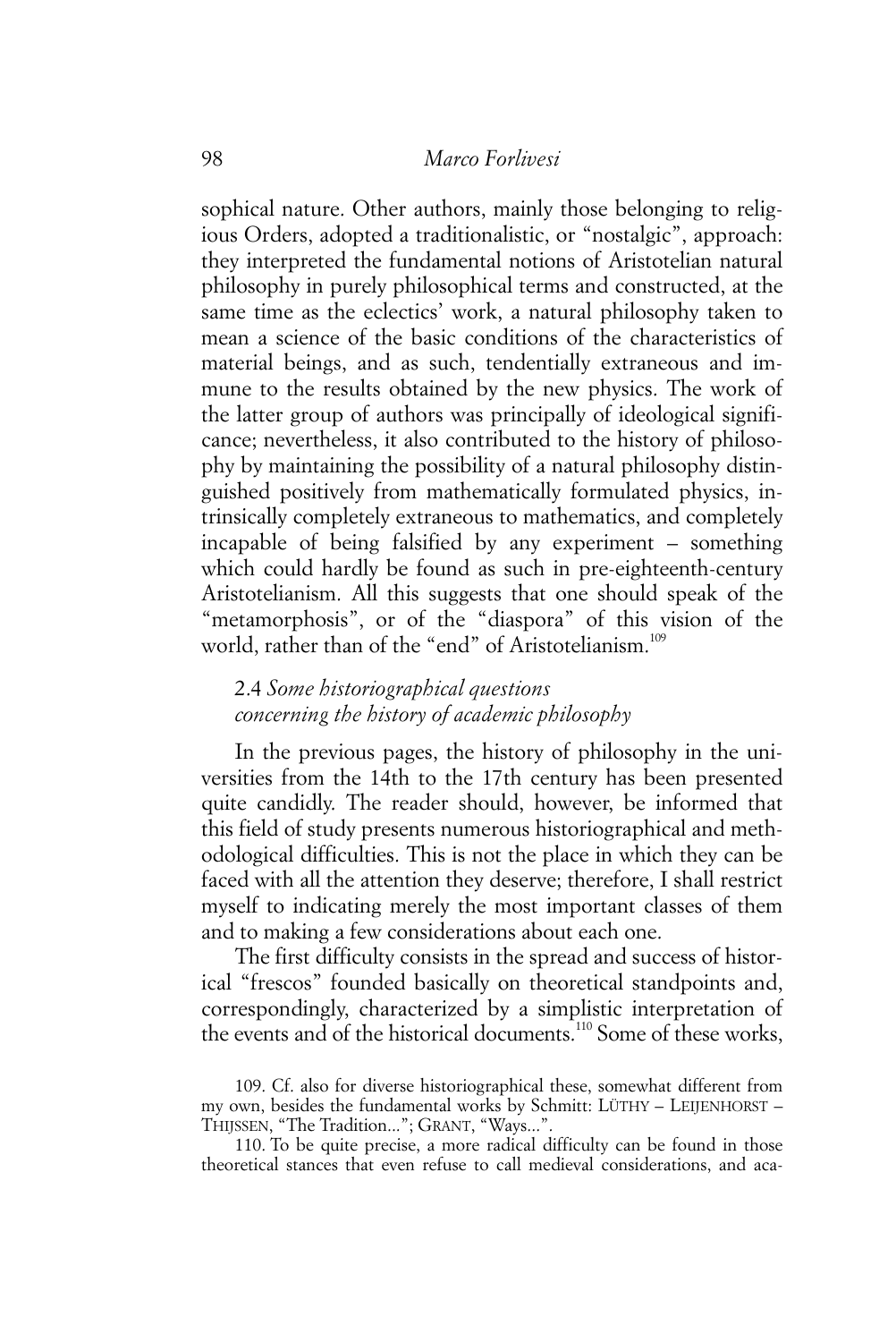which we might call of a philo-modernist orientation, are constructed by searching for the origins of modern times in phenomena such as the secularization of theological categories,<sup>111</sup> man's self assertion,<sup>112</sup> the renunciation of the metaphysics of substance,<sup>113</sup> the conquest of a formalized language and the rejection, at the same time, of any questions that could not be expressed in such a language.114 Others, of a neo-Thomist, or neo-Heideggerian-Thomist orientation, concentrated conversely on the loss of metaphysics,<sup>115</sup>

demic thought from the late Middle Ages to the beginnings of the Modern Age, "philosophy". One example of this outlook is seen in E. GARIN, "Il filosofo e il mago", in *L'uomo del Rinascimento*, ed. by E. Garin, (Storia e società), Roma – Bari: Laterza, 1988, pp. 169-202. In this essay, Garin maintains that, unlike medieval authors, Renaissance thinkers were keener on clarity of expression, going beyond what had already been said, an ethic that was interested in man and his behavior – even in politics –, a physics aimed at operating practical effects and capable of freeing itself from the falsities of medieval physics, and the freedom from a politically-conditioned and oppressive religiosity. Garin concludes that after the Greek thinkers only those of the Renaissance can be called philosophers. Insofar as Garin's thesis is theoretical, I do not question it, yet, to the extent in which it is an historiographical thesis, I observe that it draws a veil over the history both of medieval philosophy and of academic philosophy, ignoring the complexity of both. To tell the truth, Franco Bacchelli personally told me that in the last years of his life Garin had realized that medieval and academic philosophy, along with the relationship between them, the Renaissance and the Modern Age, was more complex and profound than he had thought. To give Garin his dues, Bacchelli pointed out to me, it must be said that he had to use bad historical reconstructions of the history of medieval philosophy (and of its relationship with modern times), such as the one fancied by Gilson.

111. This is the case of K. LÖWITH, *Weltgeschichte und Heilsgeschehen. Die theologischen Voraussetzungen der Geschichtsphilosophie*, Stuttgart: Kohlhammer, 1953.

112. H. BLUMENBERG, *Die Legitimität der Neuzeit*, Frankfurt a.M.: Suhrkamp, 1966.

113. I found this thesis in COTTINGHAM, "A New Start?...".

114. Cf. E. CASSIRER, *Substanzbegriff und Funktionsbegriff. Untersuchungen über die Grundfragen der Erkenntniskritik*, Berlin: Bruno Cassirer Verlag, 1910, pp. 3-34; L. BRUNSCHVICG, *Le progrès de la conscience dans la philosophie occidentale*, (Bibliothèque de philosophie contemporaine), 2 vol., Paris: Presses Universitaires de France, 2 1953, in particular vol. I, cap. 6 *Descartes*, sect. 1 *Les fondements du rationalisme moderne*, pp. 135-144; Fr.P. RAMSEY, *The Foundations of Mathematics and Other Logical Essays*, London: Routledge and Kegan, 1931, p. 269.

115. This is the case of M. CRUZ HERNÁNDEZ, "Suárez y el tránsito de la escolástica a la filosofía moderna (Al margen del libro de Enrique G. Arboleya, 'Francisco Suárez, S. J.')", in *Boletín de la Universidad de Granada*, 83 (1947), pp. 263-291.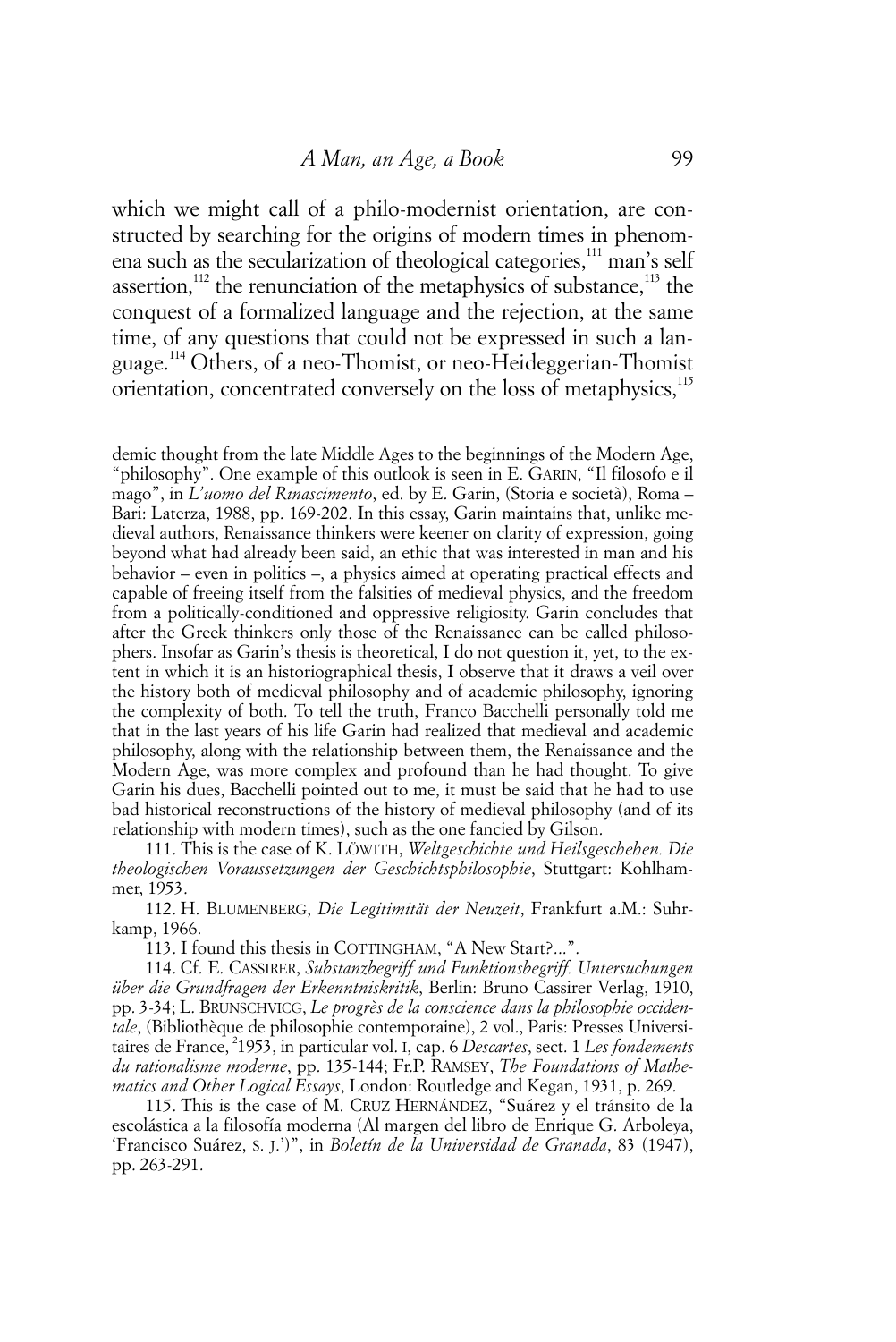on the loss of the authentic notion of being",116 on the neutralization of being,<sup>117</sup> on the subjective drift,<sup>118</sup> and on the increasing stress on the personality of the philosopher himself.<sup>119</sup> Many of

116. A recent reproposal of the traditional theses of Gilson and Fabro can be found in St. SWIEŻAWSKI, "Tableau du XV<sup>e</sup> siècle", in SWIEŻAWSKI – PROKO-POWICZ, *Histoire...*, pp. 289-298.

117. This is the case of C. ESPOSITO, "Ritorno a Suárez. Le 'Disputationes metaphysicæ' nella critica contemporanea", in *La filosofia nel Siglo...*, pp. 465-573.

118. The thesis of the "subjective drift" has assumed various forms. Here are two recent ones. The first is that which characterizes the work of MAR-SHALL AGEE, *John Sergeant...*, which reproposes the "classic" contradistinction between the "way of ideas" and the "realism" of the doctrine of intentionality. The second, more original one, is that which characterizes the texts of John Deely, who contrasts the "way of ideas" with the "way of signs", in his opinion characteristic of the thought of João Poinsot (cf. for example DEELY, *Four Ages...*). It is worthwhile noting that the "way of ideas" – taken to mean a modern way (in the proper sense) of conceiving knowledge, in contrast furthermore with medieval realism (or, according to Deely's theories, in contrast with a sort of "semiotic presence") – is the historiographical myth most firmly shared by the rival factions of the philo-modernist and the neo-Thomist historians.

119. This is the case of P.R. BLUM, *Philosophenphilosophie und Schulphilosophie. Typen des Philosophierens in der Neuzeit*, (Studia Leibnitiana. Sonderheft, 27), Stuttgart: Franz Steiner Verlag, 1998. I agree with this scholar on two fundamental points. First: the styles of philosophizing may be the subject of historiographical enquiry and may constitute a valid taxonomic criterion. Second: when modern thinkers developed their own doctrines, they did not submit to the "duty" of reconducing these doctrines to some speculative tradition; in this, they were different from the academic thinkers of the "Aristotelian era". However, I disagree with Blum on a third, equally fundamental, point. Blum intends what I have just indicated as the "second point" in the following way: modern (and "Renaissance", in the traditional sense) thinkers based the value of their own theses not on the reliability of a universally valid method of arguing, but on their own personal authority. Yet this does not appear to be true. It is true that the Platonizing Renaissance and modern thinkers believed that the mind could reach truth only if it was subjected to a process of moral purification. However, whenever Renaissance and modern thinkers discussed philosophical themes, they used the customary "style" in their debates: i.e. by rationally demonstrating the objective foundations of the thesis they upheld. I hence suggest the hypothesis that Blum takes part in the usual, arbitrary projection onto the historiographical level of Nietzsche's thesis about the nature of authentic philosophy and of the authentic philosopher. This is a projection, however, that Blum overturns neo-Thomistically: authentic philosophy is not of a self-referential type, that is to say Renaissance or modern, but pre-modern. What is erroneous in this standpoint, and I repeat it more extensively, is not simply the verdict Blum states concerning the transition from pre-modern to modern philosophy, but the very historiographical interpretation underlying this transition, that is to say, the projection of the Nietzschian speculation onto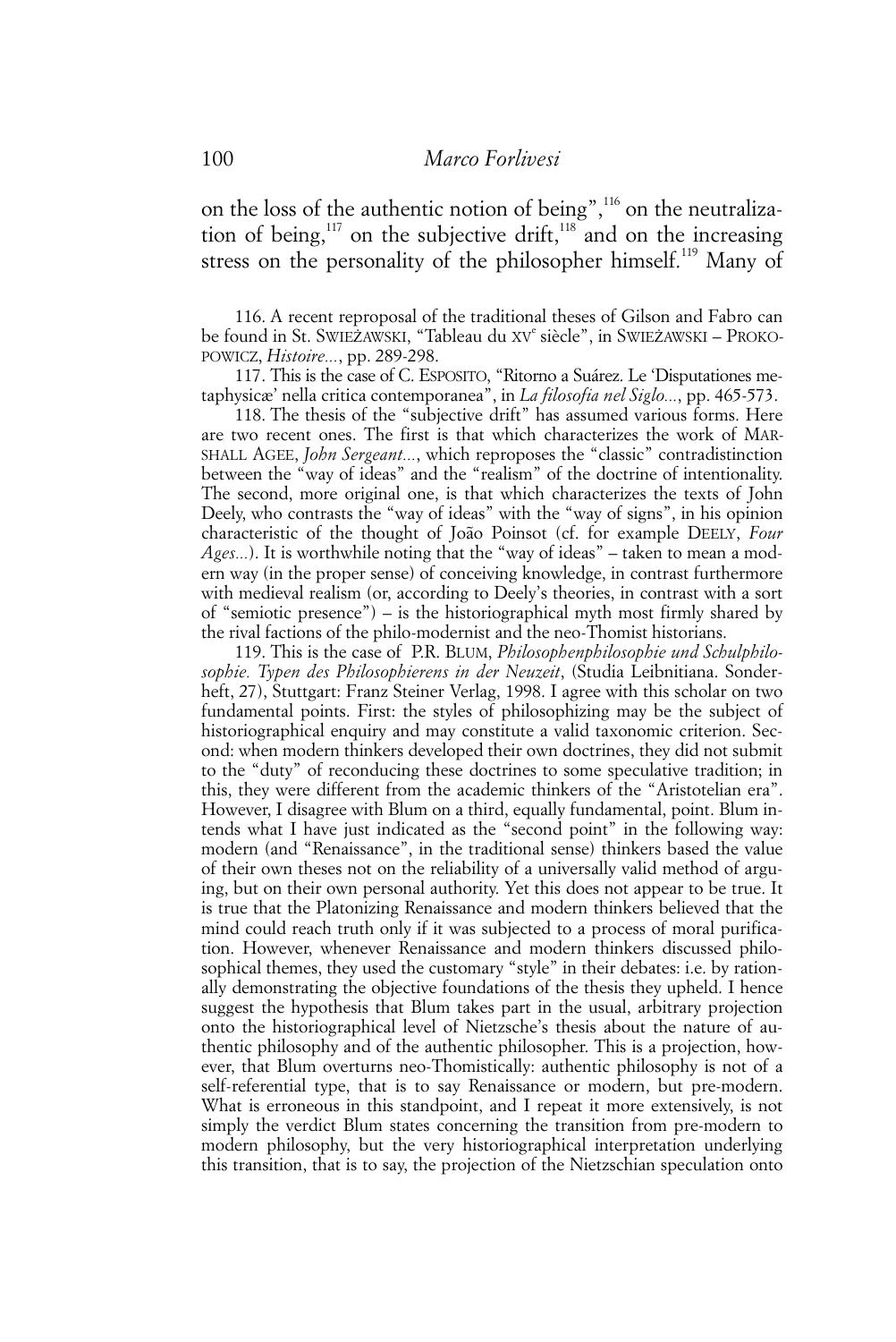these works would deserve a detailed discussion. Furthermore, there can be no doubt that they provide valuable information and stimulating ideas. Despite this, they share the tendency to unravel history as Alexander the Great did with the Gordian knot: instead of untying it, he cut it; instead of unravelling the intricacies of ideas and works, they cut out and hide the complexities of historical development with the scythe of theoretics. Moreover, in some of these texts the speculative plan is so obtrusive that they reveal the viewpoints of their authors far better than those of the writers they are supposed to shed light on.

A second difficulty consists in the objections raised by several scholars to the use of wide-ranging historiographical categories. Some historians contest the legitimacy of this type of notion as such. Some have observed, for example, that there was no continuity in academic philosophy from the end of the Middle Ages to the beginning of the Modern Age. Neither was there any continuity in the institutions, which changed continually, or in the authors, who were constantly in conflict among themselves. The deduction made from this is that the categories used to describe this period in history have no foundations in reality and are, thus, misleading. Furthermore, they present the authors in question as if these latter had already been adequately understood and – on the basis of the negative connotations beared by those categories – they do not deserve any further enquiry. The outcome is that these notions are an obstacle to historical research and, when examined more closely, are based on theoretical considerations or on reasons of academic policy.<sup>120</sup> Many historians, moreover, de-

the historiographical plane. This is also, as can be seen, one of those cases in which philo-modernist and anti-modernist writers firmly share an historiographical myth and are opposed only in the evaluation of the phenomenon affirmed by this myth. Concerning Blum's thesis, I take the liberty of referring readers to the considerations I developed in "Aristotelismo e aristotelismi tra Rinascimento ed Età moderna. Lettura degli atti del convegno di Padova sulla presenza dell'aristotelismo padovano nella filosofia della prima modernità" [http://web.tiscali.it/marcoforlivesi/mf2003a.pdf], 2003 (printed edition: M. FOR-LIVESI, "Aristotelismo e aristotelismi tra Rinascimento ed Età moderna", in *Rivista di filosofia neo-scolastica*, 96 (2004), pp. 175-194).

120. Cf. mainly FREEDMAN, "Introduction...". With the standpoint taken by Freedman in this contribution, one can also associate that of REIF, "The Textbook Tradition...". Cf. also TUCKER, "Introduction...", who, while denying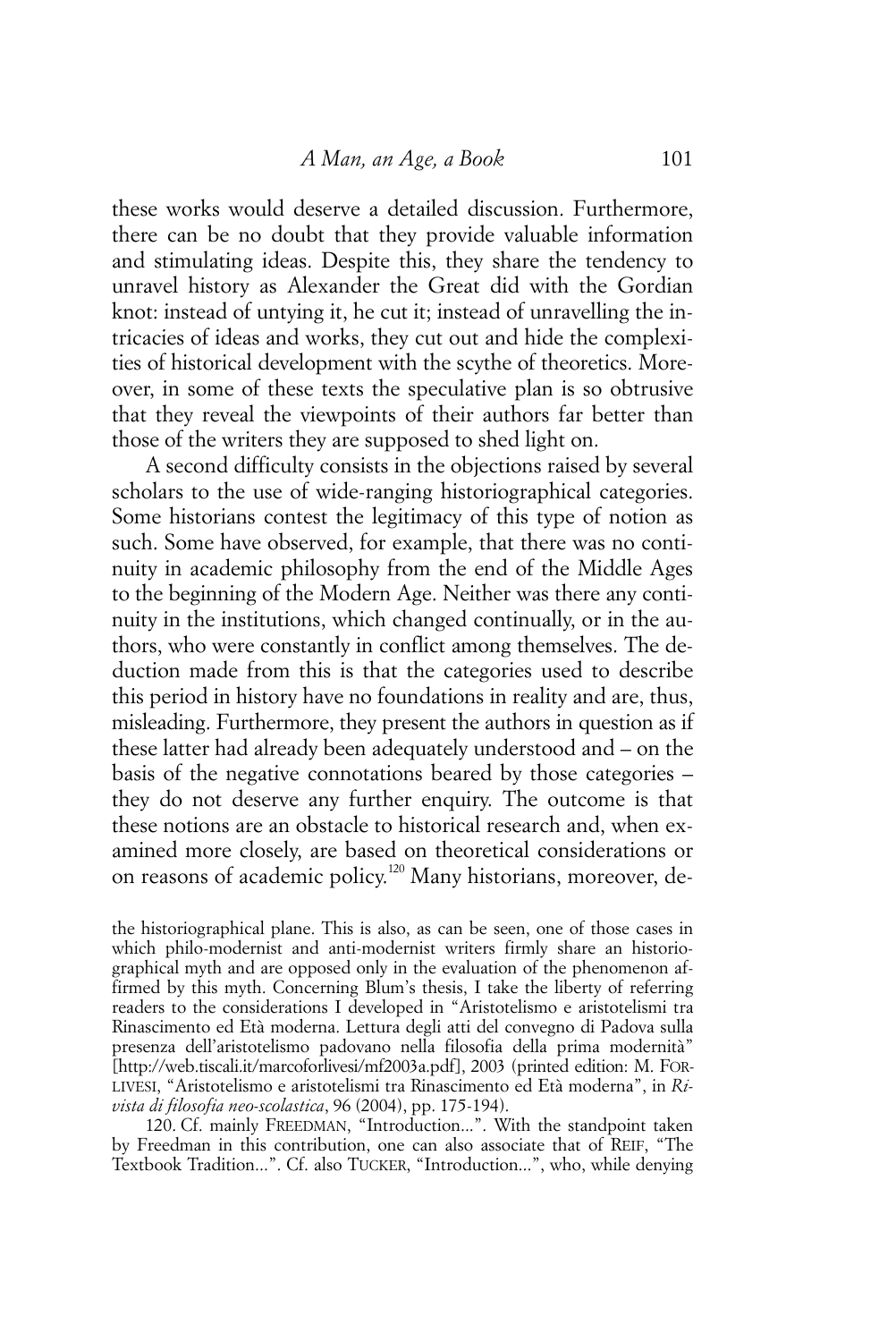nounce the inadequacy of specific notions. The category most taken as a target for criticism is that of "Aristotelianism". It appears too simplistic to describe the complex and diverse standpoints of the authors from the 13th to the 17th century. It also appears difficult, if not impossible, to find a set of characteristics that all the "Aristotelians" had in common. There were authors who explicitly went back to Aristotle only in some fields. There were others who integrated substantial aspects of different doctrinal traditions into their thought. Furthermore, the mere fact of stating their faithfulness to the Stagirite's thought does not seem to constitute a relevant datum: what was in question was in reality which "interpretation" of his doctines was correct. Finally, it has to be said that the very notion of "Aristotelianism" was coined with the intention to denigrate.<sup>121</sup> Even the notion of "scientific revolution" has been the object of severe criticism. According to nearly all the contributors to a recent publication edited by M.J. Osler, this category lacks any historical justification for two reasons. First, if the term "revolution" is taken to mean a swift, radical, and complete event, and if "scientific revolution" signifies the mathematization of the various scientific disciplines, it must be admitted that this mathematization was neither swift, radical, nor complete; therefore, it cannot be defined as a "revolution". Second, it has been proven that there have been no scientific doctrines (in today's acceptance of the term) in the history of thought that may be distinguished or separated from non-scientific doctrines (once again taking the expression in today's acceptance of the term). Osler concludes from this that correct his-

any value to such a large-scale periodization, believed that an historical research based on notions such as harmony and contrapposition, antagonism or convergence, eclecticism or synthesis, anacronism or synchronism, rejection or revision, absorption, repetition or renewal would be possible and fruitful. I should like to add that SCHMITT, *Aristotle...*, p. 109, had already denounced that «the genuine role of Aristotle in the Renaissance has largely been hidden from view through the diversionary tactics of well-known authorities on Renaissance cultural history».

<sup>121.</sup> Cf. also LÜTHY – LEIJENHORST – THIJSSEN, "The Tradition..."; FREED-MAN, "Introduction..."; ID., *European Academic Philosophy...*; REIF, "The Textbook Tradition...".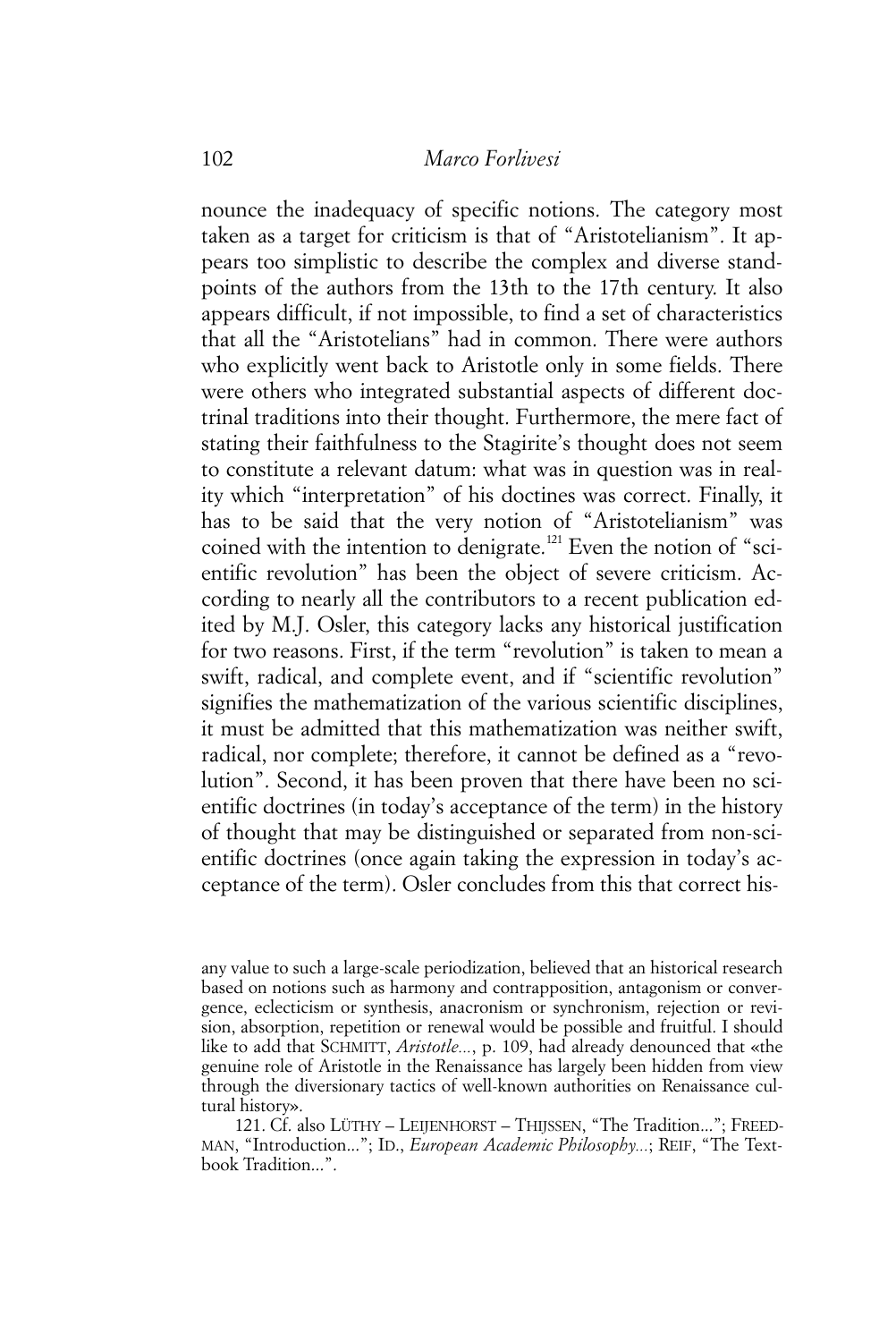torical research must be restricted to the study of authors and changes within their context.<sup>122</sup>

Some of the considerations just summarized concern the nature of historical research in general; the conclusion is that tackling them should not be the specific task of those engaged in the history of philosophy from the late Middle Ages to the early Modern Age. Nevertheless, I am not surprised that they have been formulated by scholars of this sector or that they are directed at them: academic customs and policies have not yet consolidated the historiographical categories relative to that period by instituting university chairs and courses, so that it is comprehensible that, when searching for certainties about these categories, there are those who have questioned the very principles of historiographical science. On the other hand, there are scholars who, when faced with these criticisms, have attempted to individuate eventual legitimate uses of the accused historiographical categories.<sup>123</sup>

122. M.J. OSLER, "The Canonical Imperative: Rethinking the Scientific Revolution", in *Rethinking the Scientific Revolution*, ed. by M.J. Osler, Cambridge: Cambridge University Press, 2000, pp. 3-22.

123. As far as the notion of "Aristotelianism" is concerned, although Schmitt concedes that it is not possible to find a set of elements common to all Aristotelians, he maintains that they share a *family resemblance*. He further considers it preferable to speak of "Aristotelianisms" rather than "Aristotelianism"; this is a standpoint also adopted, *mutatis mutandis*, by Vasoli and Pissavino. Grant, in "Ways...", distinguishes three different ways of conceiving a group of thinkers: essentialist, typological and aggregational. From the essentialist standpoint, the members of a group are all those for whom a given definition is valid. From a typological standpoint, the members of a group are all those who do not sway from the definition beyond a certain limit. From the aggregational standpoint, the members of a group are all those who belong to the sum of the members of that group. Grant thinks that it is possible to speak legitimately of "Aristotelianism" only according to the third way of conceiving a group: i.e. the Aristotelians are all those authors who studied in the tradition of a form of the Aristotelian paradigm and continue to refer to such paradigm even if they introduce further forms of it. If I understand it correctly, Grant's thesis foresees that only the scholar who wishes to maintain a strict tie with Aristotle can be defined as Aristotelian, excluding any others. Dollo, on the other hand, in the essays collected in *Galileo...*, prefers to rely on a criterion independent of the wish of any single author: he who does not sway from Aristotle's thought beyond any limits, he is an Aristotelian; but these limits are decided according to the various episodes in historical development. W.J. COURTENAY, "Was there an Ockhamist School?", in *Philosophy and Learning. Universities in*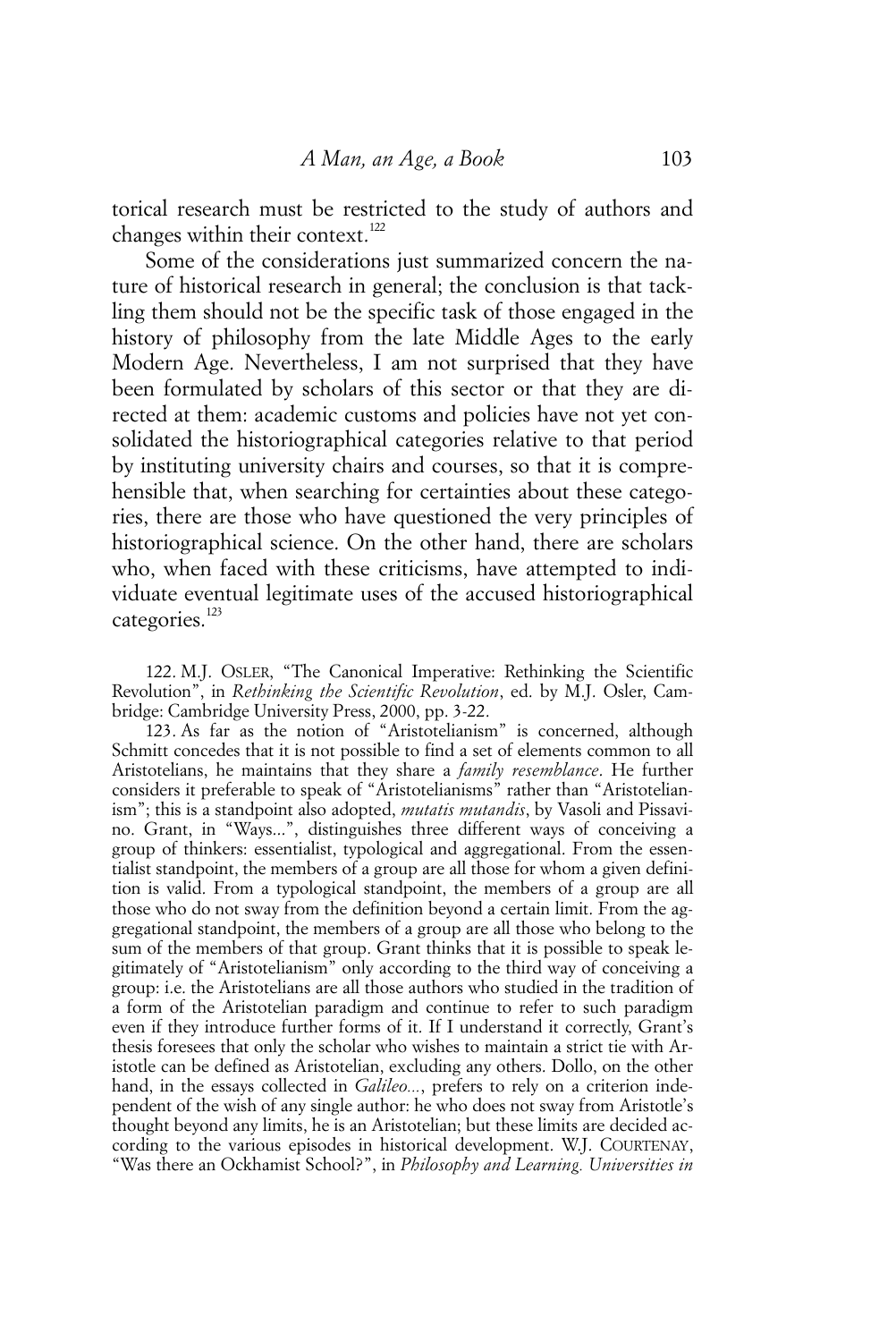## 104 *Marco Forlivesi*

The question is rooted in problems such as the foundation of universal concepts and the nature of the hermeneutic process; problems that cannot be solved in a few pages. What I can do here is add a brief proposal of my own to all the others that have already been suggested. The notions we have at our disposal, including the historiographical categories, are artificial: they are partly efficient and composite and may be modified. Their partial efficiency permits us to understand the world; the awareness of the partiality of their efficiency encourages us to understand it better; the fact that they can be modified permits us to direct our work in that direction; their composite nature permits us to construct well-founded but selective representations of the world, helping us to explore it little by little. We have nothing else at our disposal. The historiographical categories at present in use are undoubtedly inadequate. However, at the same time, it is possible to amend them or to formulate new categories, which may in their turn be amended. One valid example is the operation carried out by Kristeller on the category of "Humanism": once it had been established that it had an ideological founda-

*the Middle Ages*, ed. by M.J.F.M. Hoenen – J.H.J. Schneider – G. Wieland, (Education and Society in the Middle Ages and Renaissance, 6), Leiden – New York – Köln: E.J. Brill, 1995, pp. 263-292, recurs to a hybrid criterion, combining the decision of each single thinker to refer thematically to a certain author and the warning that the fact of defining himself as a disciple of a certain author may have different meanings in different contexts. Hoenen, in "Thomismus...", refines this stance even further. A school, Hoenen writes, is a tradition of thought that expressly adheres to the doctrine of the head of that school, is tied to the teaching or training in a specific discipline and is characterized by the defence, at a certain moment in time, of some definite doctrines. I should like to point out that the second characteristic (being tied to the teaching or training in a specific discipline) is precisely that aspect that distinguished a "school" from a "current"; however, the other two definitions may also be taken as the foundations of notions such as "Aristotelianism", "Platonism", "Epicurianism", "Ramism", etc. Specht, in "Die Spanische Spätscholastik...", indirectly defines a school as a circle of authors who intend to share the same literary forms as question and commentary along with the methods and principles of the head of that school. In the book edited by Osler, Westfall defends the notion of "scientific revolution" observing that the new science introduced a significative discontinuity in the history of ideas and had a profound impact on the modern world. Finally, Lüthy, Leijenhorst and Thijssen, in "The Tradition...", specifically base the notion of "Aristotelianism" on belonging to a tradition that refers to the doctrines expounded in Aristotle's texts.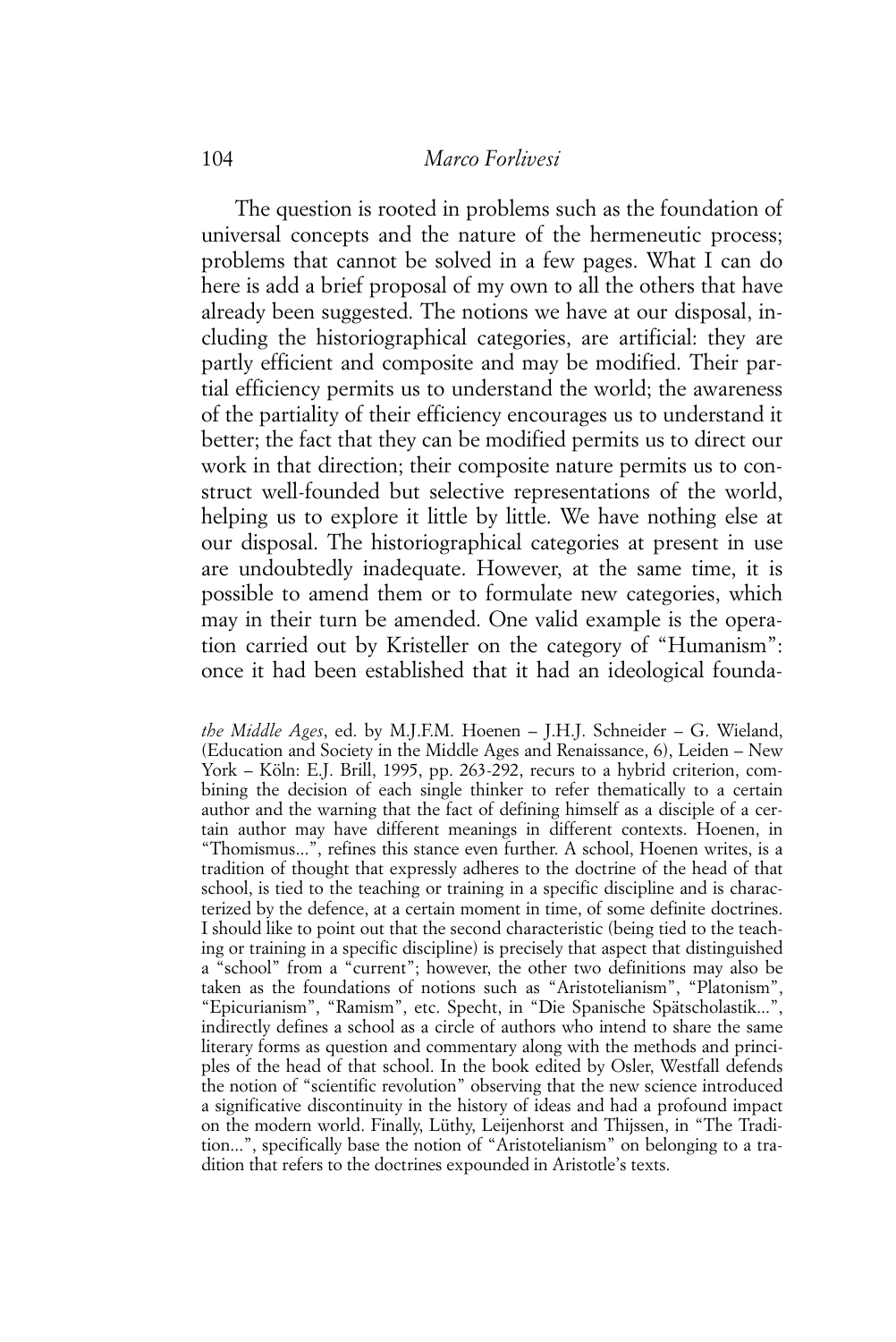tion, he did not abandon it but redefined it, removing its theoretical connotations and recuperating its connection with the historical facts. Any historian who wishes to avoid completely the risk of formulating categories that are inadequate for the study concerned, can do nothing but interrupt his work. It seems to me that Osler and, in the end, Freedman in actual fact reached the same result: in the attempt to escape the intrinsically provisional nature of human conceptual constructs – even the historiographical ones – they formulated methodological prescriptions such that, if they were followed to the letter, an historian would have to restrict himself to collecting and recopying ancient texts. The defect in these scholars' proposal is symmetric to the standpoint of those indicated at the start of this paragraph: the former conceded such room to theoretics that the historical data were quashed, while the latter denied the historian the task, and duty, of understanding what he is dealing with.

As far as notions such as "Aristotelianism", "Scotism", "Nominalism", etc. (with their corresponding adjectives) are concerned, it must be borne in mind that they have various meanings. Scholars could be "Aristotelian", for example, either because they shared the basic theses that historians (or, at least, some historian) believe belong to Aristotelianism in general;<sup>124</sup> or because

<sup>124.</sup> Despite the contrary opinion of many scholars, it is in my opinion possible to establish a set of theses, perspectives, or basic characteristics that can qualify Aristotelianism, just as for any other historical phenomenon. In order to clarify the meaning of this statement, I remind readers that historiographical categories are an artifice created by the historian, the result of the work dedicated to the search for structures and carried out by the historian, neither produced arbitrarily by the mind of the latter, nor a mere reflection of the real state of affairs. This characteristic of the notions used by the historian also belies Osler's thesis, according to which in the history of thought there are no scientific doctrines that are separate, or can be separated, from nonscientific doctrines (both terms – "scientific" and "non-scientific" – are taken according to the meaning which they have today). The contrary, and more than the contrary, is true: the historian explores the history of thought precisely by separating scientific doctrines from non-scientific ones (however he understands these termes), in order to elucidate their unity in the *mens* of the authors examined. This is the procedure that permits us to reconstruct the historical framework, not that of merely juxtapposing authors of the same period. It permits us to observe with Erika Jung that the explanations provided by medieval, Galilean, or Newtonian mechanics on single themes do not become more com-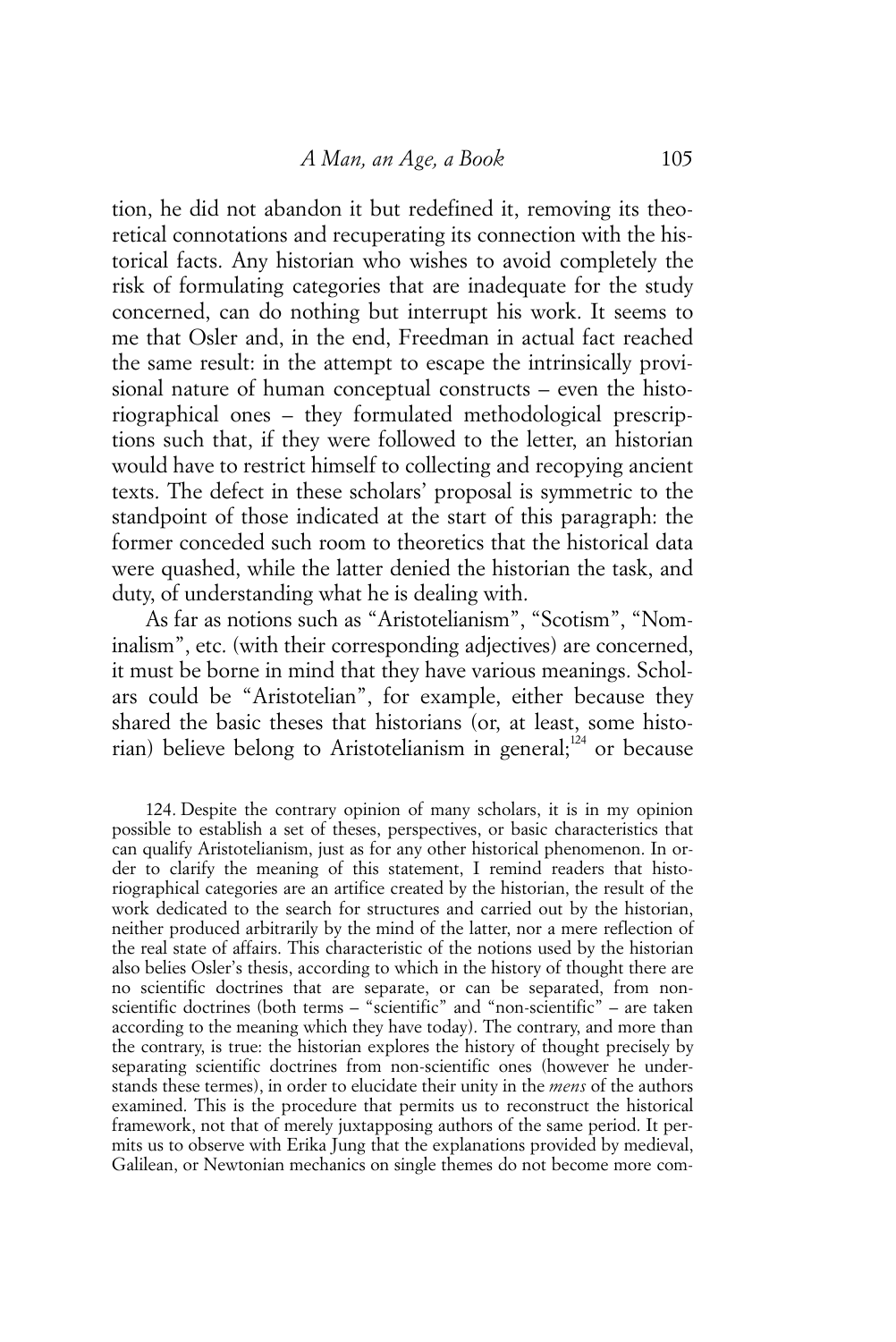they shared the basic theses that we believe belong to Aristotelianism in a specific discipline; or because they developed their own theses presenting them as an interpretation of Aristotle's texts or doctrines; or because they defined themselves as followers of Aristotle; or because they were recognised as followers of Aristotle by other authors who defined themselves as Aristotelians. Such diverse meanings of "Aristotelian" may also have been combined, and normally were, in various ways in one author, so that it is possible to define forms of more or less strict Aristotelianism; it is the historian's task to elucidate each single case. As far as the notions of events, such as the "scientific revolution", are concerned, it has to be considered that they are usually constituted by metaphors. They must, hence, be taken *cum grano salis*. It seems to me that the expression "scientific revolution" is apt: it expresses a change that, given the way in which culture usually evolves, in the field of physics was swift, radical, and complete. It is then the task of the scholar dealing with these themes to offer well-documented, articulated interpretations and presentations of them which are capable of revealing the connection and distance between the previous doctrines and the innovative theses.

A third basic difficulty relative to the history of academic philosophy from the late Middle Ages and the early Modern Age consists in the multitude of denominations it has been the object of. There are several expressions that have been used from the 17th century up to the present. In the terminology of Descartes, Mersenne, and Morin "school" and "Scholastic philosophy" indicated all of academic philosophy, no matter which religious faith the authors dedicated to it belonged to.<sup>125</sup> Similarly, in the terminology of Bayle, Maffei, and Condillac the adjective "Scholastic" was equivalent to "university Aristotelian".<sup>126</sup> Many histo-

prehensible by presupposing that their authors intended to deal with God and his creation, and at the same time permits us to gather, in conformity with the preoccupations of Osler or Cottingham, the unity of the interests of the thinkers in question.

125. GARBER, "Descartes...".

126. On Bayle cf. Gr. PIAIA, "Gli aristotelici padovani al vaglio del 'Dictionnaire historique et critique'", in *La presenza...*, pp. 419-443. On Maffei cf. Scipione MAFFEI, *Ricordo per la riforma dello Studio*, [1715], in CENTRO PER LA STO-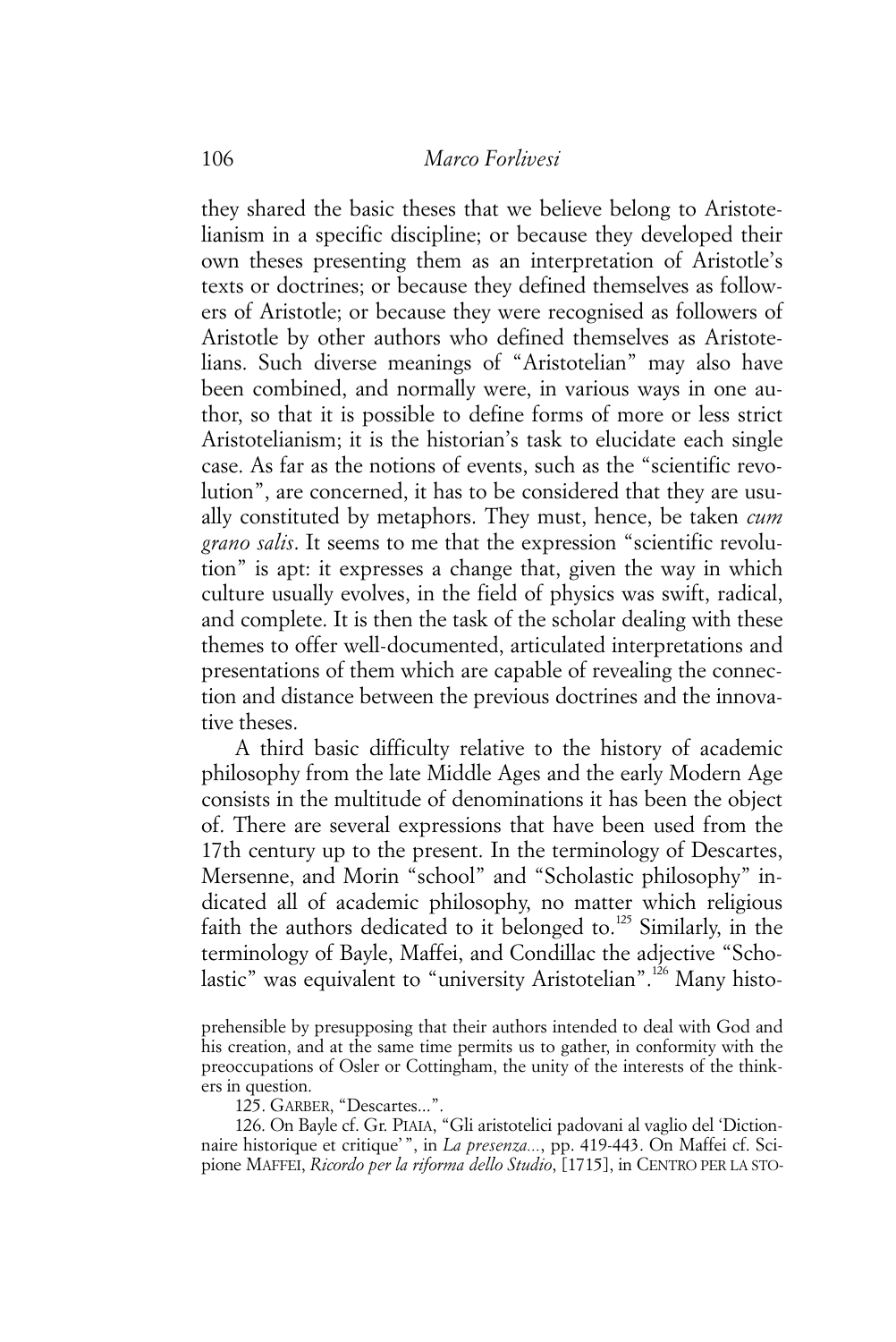rians, even in very recent times, have taken the noun "Scholasticism" to mean simply "Aristotelian academic philosophy" or "pre-modern": Weber, Lewalter, Wundt, Schmitt, Grant, Roncaglia, Angelelli, Leijenhorst, Lüthy, Stone, Kusukawa. Other historians, such as de Vries and Gracia, take "Scholasticism" to mean academic philosophy in the Catholic world, or even the academic philosophy that was developed by authors who were formally Catholic (that is to say, basically, members of religious Orders). The notion of "Scholasticism" has also been the subject of various types of specifications. At the beginning of the 18th century, Johann Hermann von Elswich, followed by Budde, already called the *Loiolitæ*, i.e. the Jesuits, "*neo-Scholastic*". Brucker extended this denomination to all the authors of Catholic Scholasticism in the 16th and 17th century, and in more recent times it has been used – according to the meaning given to it by Brucker - by Bavinck, de Vleeschauwer, and Ferrater Mora.<sup>127</sup> Historians such as Ariew, Courtine, and Gracia used the expression "late Scholasticism".<sup>128</sup> Others preferred the term "second

RIA DELL'UNIVERSITÀ DI PADOVA, *L'Università di Padova nei secoli (1601-1805). Documenti di storia dell'Ateneo*, ed. by P. Del Negro – Fr. Piovan, Treviso: Università di Padova – Edizioni Antilia, 2002, pp. 167-168. On Condillac cf. BON-NOT de Condillac, *Œuvres...*, Cours d'études, Histoire moderne, livre 20, ch. 14.

127. Ioannes Ermannus AB ELSWICH, *De varia Aristotelis in scholis protestantium fortuna schediasma*, in Ioannes LAUNOIUS, *De varia Aristotelis in academia parisiensi fortuna* – Ioannes IONSIUS, *De historia peripatetica dissertatio* – Ioannes Ermannus AB ELSWICH, *De varia Aristotelis in scholis protestantium fortuna schediasma*, cura et studio Ioannis Ermanni ab Elswich, Vitembergae apud Saxones: Sumptibus Samuelis Hannaveri – Typis Samuelis Creusigii, 1720, p. 75 (von Elswich's work spans pp. 1-112). Joannes Franciscus BUDDEUS, *Isagoge historico-theologica ad theologiam universa singulasque eius partes, novis supplementis auctior*, lib. 1 *Pars generalis*, cap. 4 *De propædeumatibus theologicis*, n. 28 *De ontologia seu metaphysica quid observandum?*, 3 vol., Lipsiæ: Ex officina B. Thomæ Fritschii hæeredum, 1730, vol. I, p. 230a. Iacobus BRUCKERUS, *Historia critica philosophiæ*, periodus 3 *A restauratione literarum ad nostra tempora*, pars 1 *De studio philosophiæ emendandæ sectario*, lib. 2 *De novis laboribus veterem philosophiam revocantium*, cap. De philosophis genuinam Aristotelis philosophiam sectantibus, § 36, 4 vol. in 5 tomes, Lipsiæ: Apud Bernh. Christoph. Breitkopf, 1742-1743, vol. IV/1, p. 250. H. BAVINCK, *Gereformeerde Dogmatiek*, vol. I, Inleiding, § 5, n. 14, Kampen: J.H. Bos, 1895, p. 89. DE VLEESCHAUWER, "Un paralelo...". FERRATER MORA, "Suárez...".

128. Correspondingly, referring to the 13th century, STONE, "The Debate...", uses the adjective "high scholastic".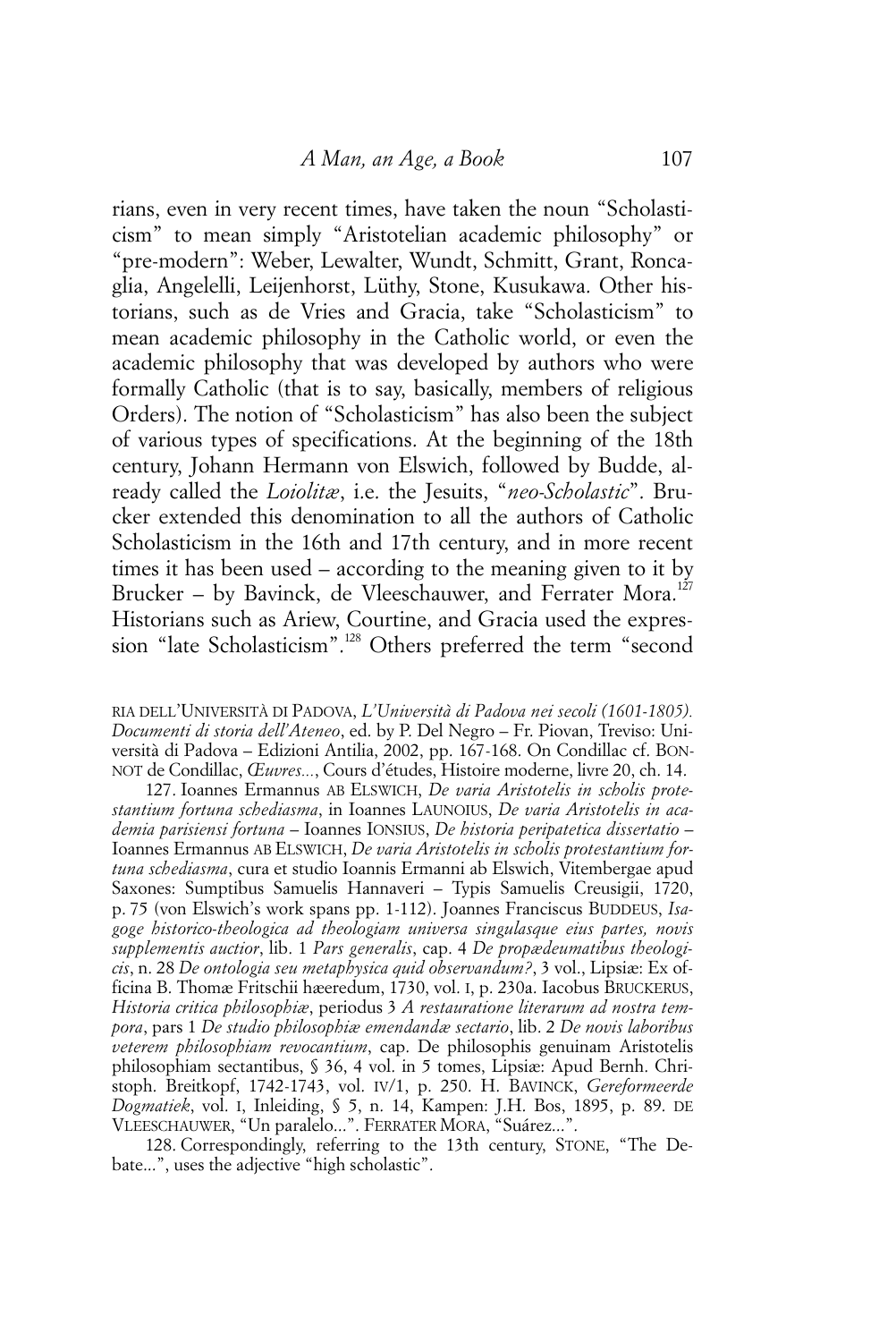Scholasticism". I shall speak shortly at greater length of the history and meaning of this expression; for the moment, I should like to point out that A.S. Brett considered "Salamanca school" and "second Scholasticism" to be synonymous, meaning by "second Scholasticism" a phase in the history of Scholasticism that was supposed to have started with the Salamanca school, thanks to which it arose. Some historians have coined paradoxical expressions, or at least apparently so, which, however, thanks to their power of sheding light on real aspects of the period in question, have significantly contributed to revealing its complexity: "Cartesian Scholasticism" (Bohatec); "anti-Aristotelian Scholasticism" (Bonino); "modern Scholasticism" (Schmutz). Perhaps in order to avoid such paradoxes, generated by the ambiguity of the notion of "Scholasticism", many scholars have preferred to make use of the category of "Aristotelianism" and introduce specifications to it. Kristeller and Schmitt, followed by Baldini, distinguished between lay Aristotelianism and the Aristotelianism of the religious Orders. Stolleis speaks of Protestant neo-Aristotelianism;129 Garber of progressive Aristotelianism. Lohr distinguishes between "Latin Scholasticism", "Renaissance Aristotelianism", "Christian Aristotelianism", "Italian secular Aristotelianism", "Lutheran Aristotelianism", and "Calvinist Aristotelianism".130 I have already recalled that Gracia believed it was possible to determine the confines of a golden age of Hispanic philosophy. Deely speaks of "Latin tradition", "Latin philosophy", "Latin scholasticism", and "Latin Aristotelianism".<sup>131</sup>

The numerous different expressions recalled above deserve to be examined singly. However, here I am obliged to restrict myself to the analysis of only some of them. The most interesting of the notions mentioned seems to me to be that of "modern

129. M. STOLLEIS, "Die Einheit der Wissenschaften – Hermann Conring (1606-1681)", in *Hermann Conring (1606-1681). Beiträge zu Leben und Werk*, Berlin: Duncker und Humblot, 1983, pp. 11-32.

130. H. LOHR, "Metaphysics and Natural Philosophy and Sciences: The Catholic and the Protestant Views in the Sixteenth and Seventeenth Centuries", in *Philosophy...*, pp. 280-295.

131. Besides DEELY, *Four Ages...*, cf. also ID., *New Beginnings. Early Modern Philosophy and Postmodern Thought*, (Toronto Studies in Semiotics), Toronto – Buffalo – London: University of Toronto Press, 1994.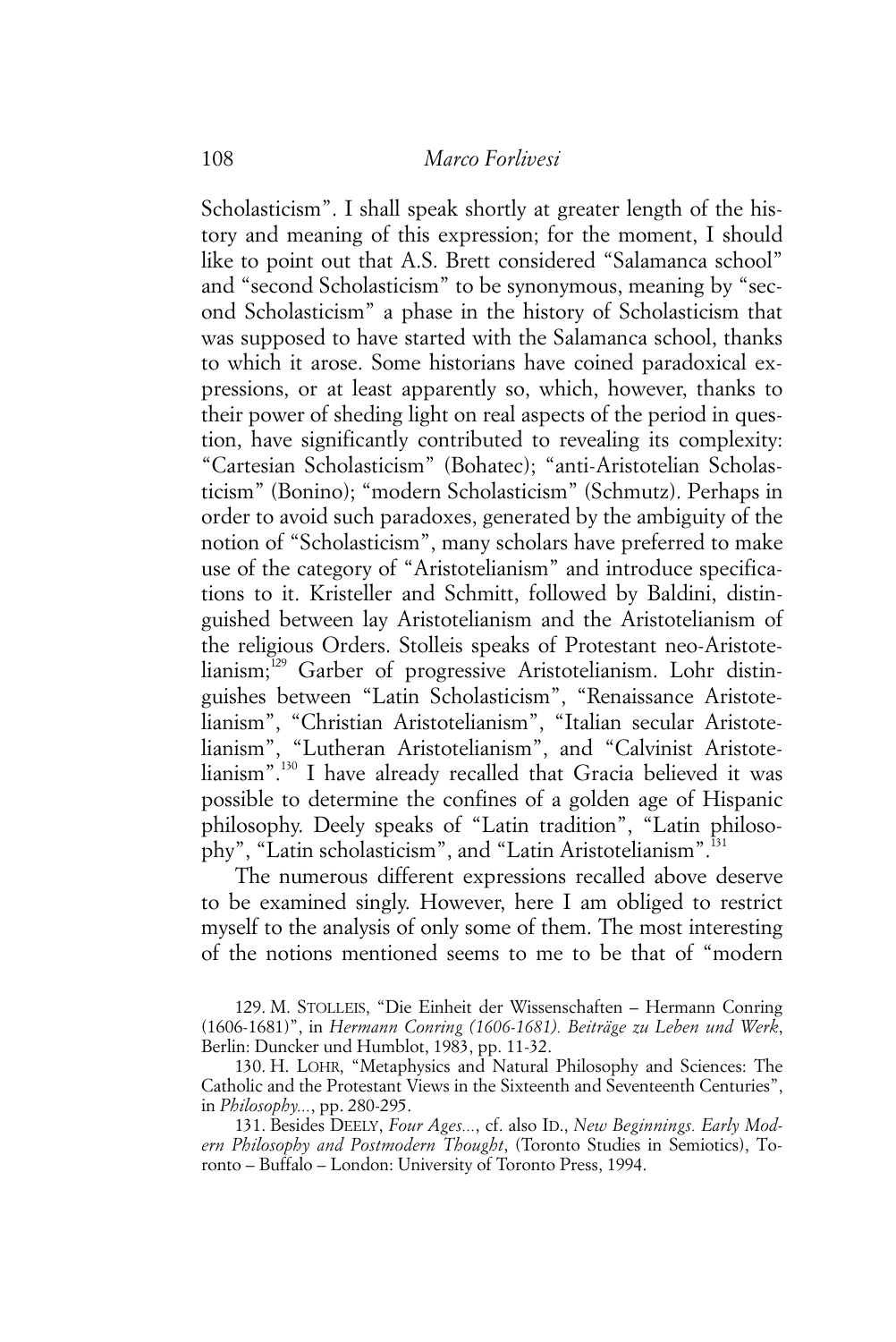Scholasticism". Jacob Schmutz indicates de Lubac as the father of this expression, but I do not agree with this attribution. In *Surnaturel* – the text recalled by Schmutz – de Lubac does in fact speak of "*école thomiste moderne*" and of "*thèse moderne des thomistes*"; however, whenever he uses the adjective "modern", he does so not in correlation to "Moderns", but in the etymological sense of "new", "recent", "present-day". In actual fact, de Lubac theorizes a taxonomy of the Thomist school which has only an indirect connection with modernity. He divides the history of the Thomist school (particularly the Dominican one) into two phases: the first when it did not consider the hypothesis of the existence in its own right of a natural order, and the second when it defended this hypothesis. It is not impossible (and there are some who have done so) to indicate in this change the turning point between the Middle Ages and modernity; however, to define Scholasticism as "modern", thereby the whole of the Modern Age, on the basis of such a change seems to me to be a perspective that is not only historiographically dubious, but also far-removed from Schmutz's intentions.<sup>132</sup> In my opinion, the fathers of the expression "modern Scholasticism" are more likely to be Ferrater Mora and Trentman. The former sustained that the Scholastics in the 16th and 17th centuries tried to provide answers to the same problems posed by modern philosophers. The latter wrote that the way in which new Scholasticism organised the material at its disposal obtained a result that appears to be different from that obtained by former Scholasticism: «a result that looks much more like what we call early modern philosophy».<sup>133</sup> Yet the first to use the category of "modern Scholasticism" explicitly and consciously was Schmutz himself, according to whom modern Scholasticism is such because it constitutes a revival of all the medieval currents, offers new formulations of the medieval questions, and provides the way in which the mod-

<sup>132.</sup> Cf. H. DE LUBAC, *Surnaturel. Études historiques*, (Théologie. Études publiées sous la direction de la Faculté de théologie S.J. de Lyon-Fourvière, 8), Paris: Aubier, 1946, in particular pp. 281-321.

<sup>133.</sup> J.A. TRENTMAN, "Scholasticism in the Seventeenth Century", in *The Cambridge History of Later Medieval Philosophy...*, p. 833.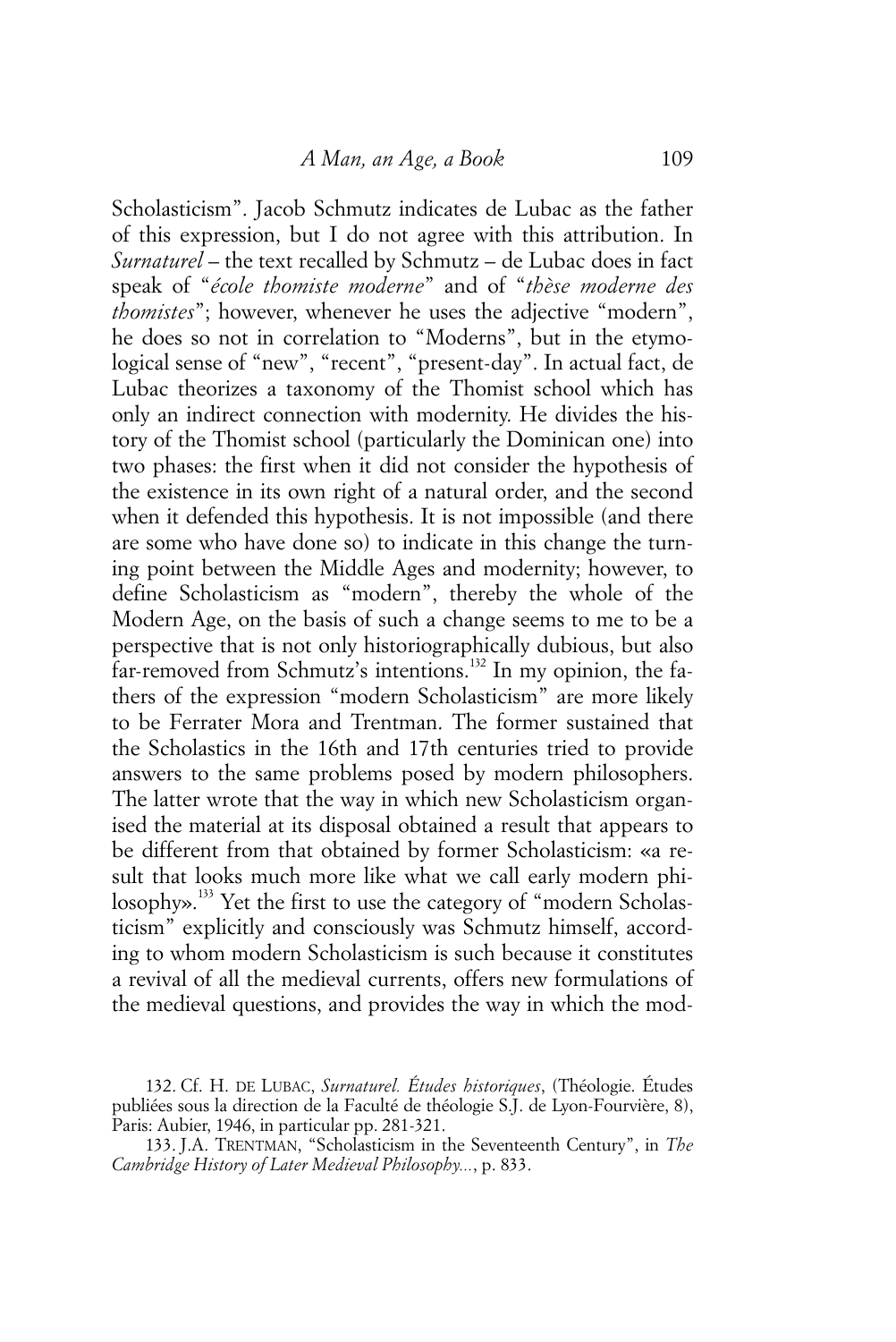ern philosophers studied.<sup>134</sup> Afterwards, this notion was also used by Klinger<sup>135</sup> and by Stone, although in a weaker sense: in a purely chronological sense, I would say. Taken in its strong sense, it is highly efficient. It is a real thorn in the side to that obsolete, arbitrary historiography that represents the transition from Aristotelizing academic philosophy to modern times as a breach on all sides. However, it does present one severe limitation: it makes it impossible to use the notion of "Scholasticism" to define the borders of academic philosophy between the late Middle Ages and the early Modern Age. If, as it seems to me, modern philosophy is closely linked with its contemporary academic philosophy in every field except physics (where there was a substantial discontinuity that also spread to the system of sciences in general and partly to the relationship with Aristotle's texts), then the category of "modern Scholasticism" is inadequate: it wipes out many inexistent discontinuities but hides the real ones.

A second notion worthy of deeper enquiry is that of "second Scholasticism". It arose in the early 1940s in the work of Carlo Giacon, whose intentions were that the term should express a variant of the neo-Thomist historiographical paradigm. According to this paradigm, the doctrine of Thomas Aquinas represents the apex of human thought. Aquinas' work was prepared by what had preceded it; what came afterwards stood at a distance because it was morally contemptible and intellectually of poorer quality. This outlook does indeed exalt the figure of Thomas, yet it makes the interpretation of the very doctrinal tradition inspired by him problematic. Giacon tried to overcome this difficulty by maintaining that from the mid-15th century to the mid-18th century, after a critical period that occurred in the late Middle Ages, and before a new critical period caused by the Modern Age, Thomism partly bloomed again. He called this reflowering a "second Scholasticism".<sup>136</sup> Giacon's reconstruction of

134. SCHMUTZ, "Bulletin...".

136. In *Galileo e la scolastica della decadenza. Conferenza tenuta sotto gli auspici della Reale accademia d'Italia all'Università cattolica del S. Cuore il giorno 12 maggio 1942*, Gallarate: Istituto filosofico Aloisianum, 1942, Giacon did

<sup>135.</sup> E. KLINGER, "«Disputationes». Contesto e problematiche della Scolastica barocca", in *Storia della teologia*, vol. IV, op. cit., pp. 239-299.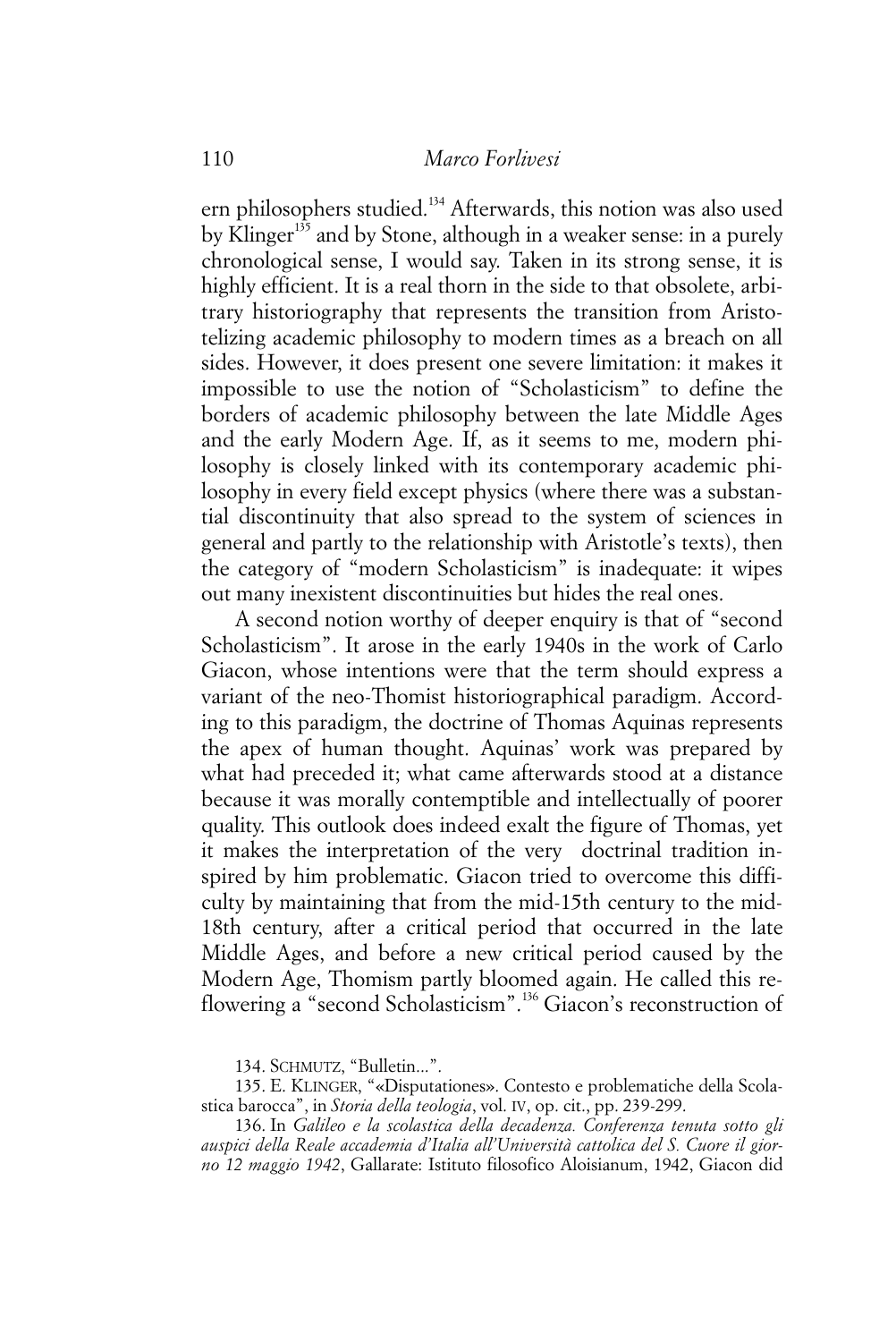the history of philosophy was based on outdated historiographical theses and on the subordination of historical research to a theoretical plan; hence, the very notion of a second Scholasticism, as Giacon intended it, is of no use.137 Nevertheless, it can also contribute, if reinterpreted rightly, to the understanding of the history of academic philosophy in the centuries from the 13th to the 17th. The latter may be called "Scholastic" by uniting two elements in a single notion: in the first place, the fact that it developed in close connection with the academic activities and didactic instruments (from "*schola*" meaning "classroom"); in the second place, its tendency towards Aristotelianism. The noun "*schola*" and the adjective "Scholastic" also express, however, a second aspect of pre-modern academic philosophy: the subdivisions into currents that were to varying degrees strongly institutionalized. We have seen that this second aspect of pre-modern academic philosophy was characteristic of the 15th to the 18th century. It is thus possible to distinguish between a first Scholas-

not use the term "second Scholasticism", yet he formulated a viewpoint that was already composite about the thought which had developed in the public and particular *studia* between the end of the Middle Ages and the beginning of the Modern Age. On the one hand, he stated that there was a "Scholasticism of decadence" that started with Ockham and consisted in losing the comprehension of true metaphysics (that is to say Aquinas' metaphysics); on the other, he added that in the 16th century there was a speculative renaissance with some great Schoolmen, who, however, dedicated themselves in actual fact to theology, at least when they were older. The extension of the thesis about this "renaissance" to the field of philosophy and the expression "second Scholasticism" appeared for the first time in C. GIACON, *Il pensiero cristiano con particolare riguardo alla scolastica medievale*, (Guide bibliografiche, serie 2 *Filosofia*, 3), Milano: Vita e Pensiero, 1943, pp. XIII-XIV. In this text, he distinguishes between a first Scholasticism, which ended with the decadence of Scholasticism, and a second Scholasticism, which was a period of a new blossoming of Scholasticism. This period, Giacon also writes, goes from «prima e dopo il Concilio di Trento, fino a tutto il secolo XVIII, quando si verifica una nuova decadenza» and it has sometimes been called «col nome di "Scolastica spagnola"». Giacon's historiographical proposal finally reached full maturity in the three volumes of *La Seconda Scolastica*, op. cit., which established the success of the syntagma and the historiographical outlook bound to it.

137. Nevertheless, J.J.E. GRACIA, "Suárez (and Later Scholasticism)", in *Routledge History...*, vol. III, pp. 452-474, not only reproposed and defended the notion of "the silver age of Scholasticism", but also introduced into it a further nationalistic bias.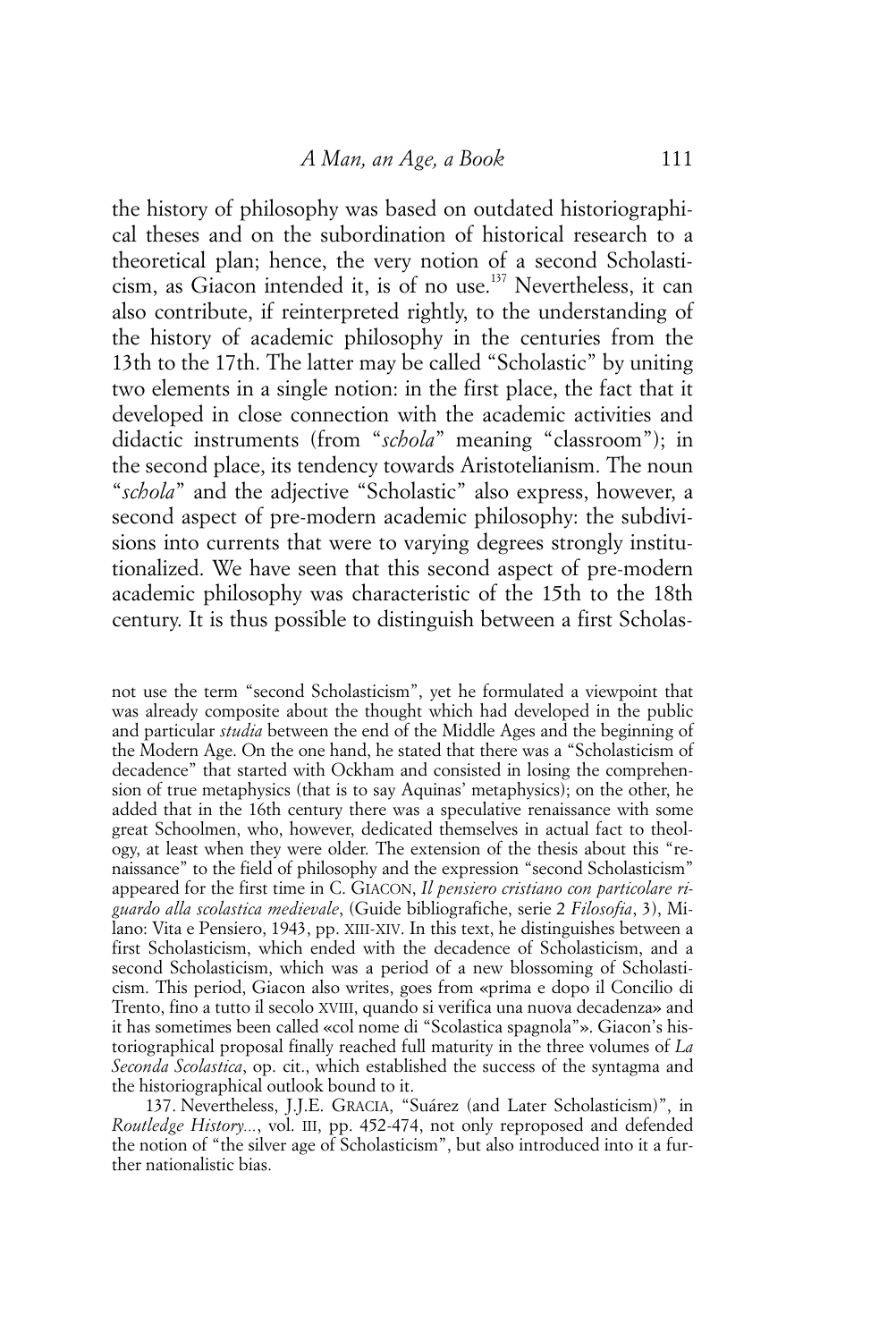ticism (proper to the 13th and 14th centuries), which is "Scholastic" only in the general sense seen above, and a second Scholasticism (proper to the centuries from the 15th to the 17th), which is "Scholastic" even in the specific sense just recalled.<sup>138</sup>

A third notion worthy of attention is that of "Renaissance Scholasticism". It seems to me both legitimate and profitable. It is legitimate since, as we have seen, from the 16th century academic culture of an Aristotelian bent is considered to have come later, and not as an alternative, to humanistic formation and increasingly also made use of the progress in, and tools of, history and philology. It is profitable since it is opposed to the historiographical myth according to which academic philosophy was supposed to have been indifferent and impermeable to such progess and tools.

More complex, but no less interesting, is the case of the notion of "Baroque Scholasticism". It arose at the end of the 1920s as a result of Karl Eschweiler's work. In his essay published in 1928 entitled "*Die Philosophie der spanischen Spätscholastik auf den deutschen Universitäten des siebzehnten Jahrhunderts*", Eschweiler maintained three theses. First, seventeenth-century Scholasticism was the last way of thinking common to the whole Continent of Europe. Second, this way of thinking consisted in a practical intellectualism which, in the form of a schematizing "onthologism", gave an order to the chaos of the real world within an intelligible (i.e. mental) world. Third, seventeenthcentury Scholasticism may be called "Baroque Scholasticism" by transferring the denomination "Baroque" from the architectonic style to that of philosophizing. Eschweiler's considerations do not lack perspicacity, yet they present some limitations. Studies on seventeenth-century academic philosophy have revealed that it was considerably more varied than it seemed to be to Eschweiler. Moreover, while it is true that seventeenth-century aca-

<sup>138.</sup> I point out that BRETT, "Authority...", also reproposed a reinterpretation of the notion of second Scholasticism. According to this scholar, there is a "second" Scholasticism when, and to the extent that, Scholasticism tried to redefine its own approach to the Holy Scripture on facing the exegetic methodologies of the Humanists and the Protestants.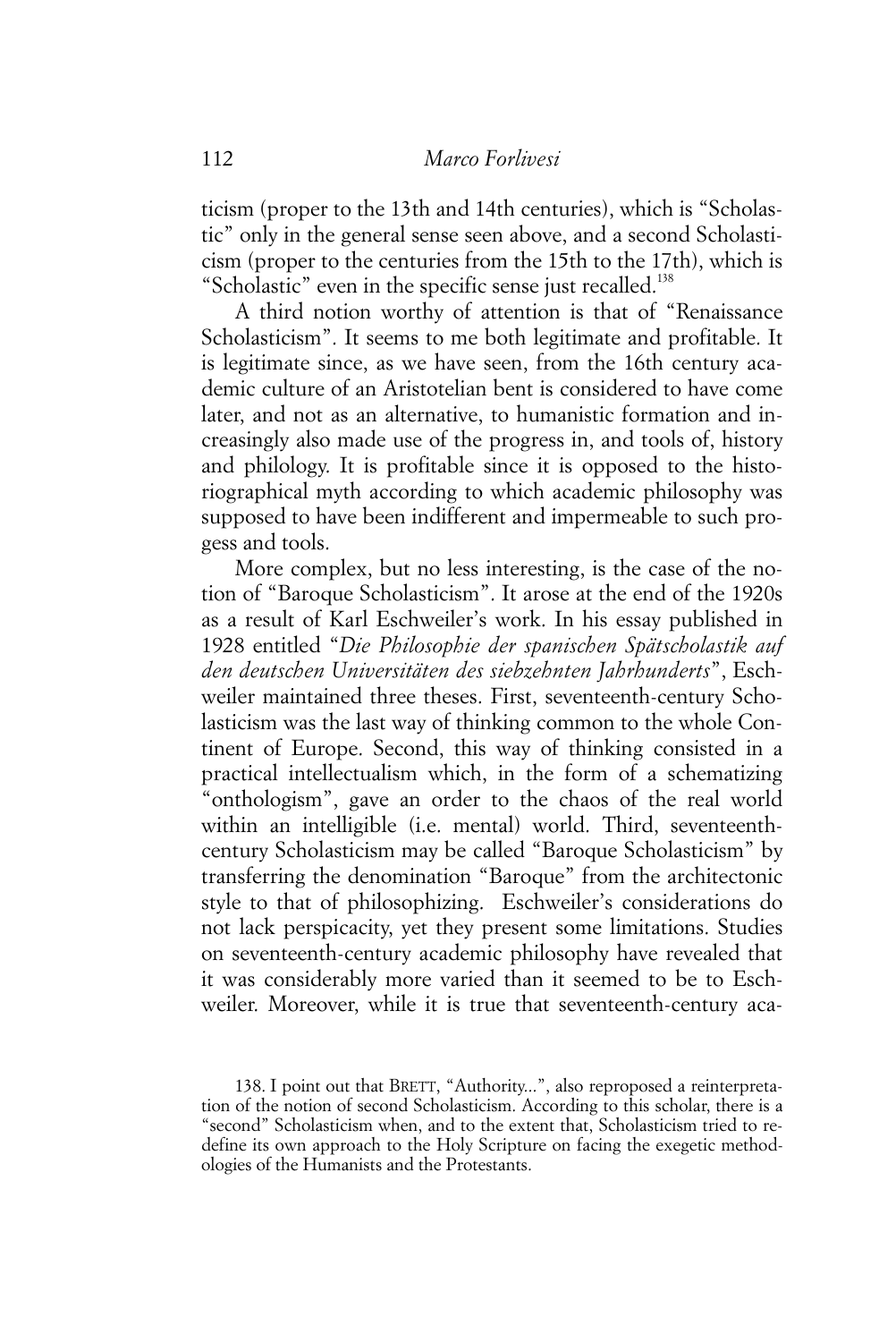demic authors, followed with some difficulty and frequently impoverished by modern authors, appeared to be more conscious than their medieval forfathers of the distance between the real world and that of the mind, they conceived of this distance not as the insurmountable walls of a prison but rather as an expression of the mind's "freedom of movement". Finally, I observe that Eschweiler – followed by Wundt and many others – attributed the name of "Baroque" in a purely extrinsic way to seventeenth-century Scholasticism, so that in his terminology "Baroque" simply meant "seventeenth-century". Taken in this sense, therefore, the notion of "Baroque Scholasticism" seems to be problematic and superfluous. Nevertheless, this expression, too, if opportunely reinterpreted, permits some characteristics of academic thought in the late 16th and 17th centuries to emerge. The texts that deal with the question of the nature of the Baroque period are innumerable. Some of them suggest to me that Baroque can be understood as follows: a knowledge that aims to seize and use the structures of reality on every level of universality and particularity, both in their static and in their dynamic aspects. It is not thus only an attempt to describe the world, but also to construct new entities on the basis of the rules that govern the latter and on the materials that constitute it. It is not merely an understanding of the world "in universal", but mastering it on all levels. It is not only a knowledge of things in their static component but also grasping the conflicting forces that govern them and, in some cases, constitute them. The tool and ruling expression of this project is artifice: an ability to explore reality by linking what seems to be far apart, a precious capacity to improve the world indefinitely but not without risks, to the extent that such improving is the work of humans.<sup>139</sup> Academic

139. Cf. J.-L. CHARVET, *La voce delle passioni*, (Le api, 9), Milano: Edizioni Medusa, 2003; S. ALVAREZ TURIENZO, "Pensamiento barroco: proyecto intelectual ambiguo con atención especial al pensamiento práctico", in *Cuadernos salmantinos de filosofia*, 16 (1989), pp. 201-240; J.L. FUERTES HERREROS, "L'influence de la méthodologie cartésienne chez Sebastián Izquierdo (1601-1681). Pour la construction d'une philosophie baroque", in *Problématique...*, pp. 253-275; J.A. MARAVALL, *La cultura del Barroco. Análisis de una estructura histórica*, (Letras e ideas, Maior, 7), Barcelona: Ariel, <sup>2</sup>1980.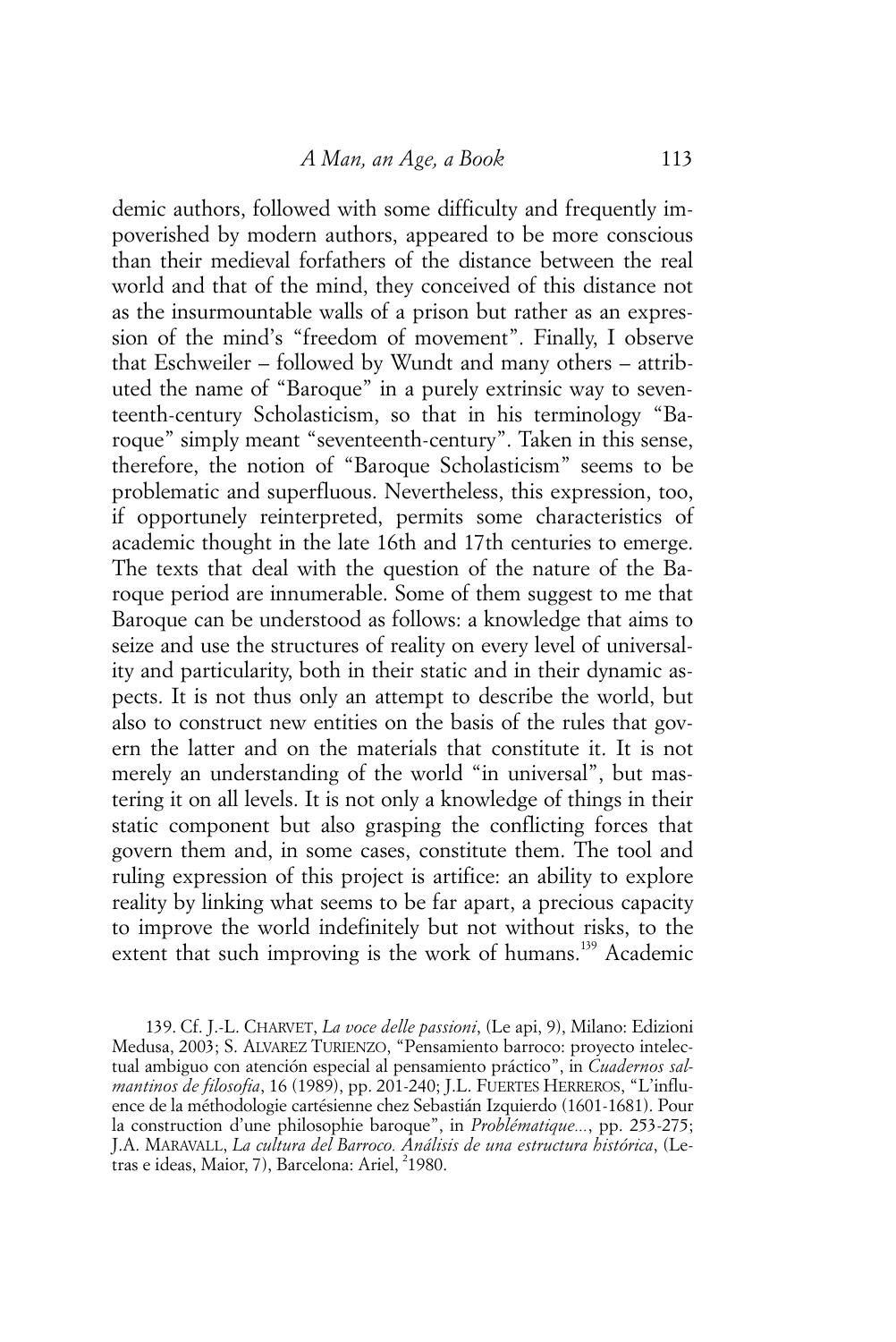philosophy also took part in this project and availed itself of this tool. The non-deductive systematicness that characterized its *cursus* expressed the attempt to conquer reality by besieging it on all sides and retracing its connections in every possible direction. From the 16th to the 17th century several authors, both within and outside the universities, gradually reduced the gap between the conceptualization of the natural being and that of the artificial being, in the hope of attaining a single model of describing beings.140 Zabarella did not restrict himself to discussing the nature of artificial beings, but considered the very sciences themselves, from logic to physics, *fabricæ* and *artificia*. 141 In the 17th century authors of the most diverse leanings, from Keckermann and Timpler<sup>142</sup> to Hobbes,<sup>143</sup> from Mastri<sup>144</sup> to Gassendi, up to Wolff, in the 18th century,  $45$  shared the thesis according to which science is an artifice, i.e. not a simple mirroring of reality, but a true "re"-construction of it through the work of the mind.

140. Cf. H. MIKKELI, "Art and Nature in the Renaissance Commentaries and Textbooks on Aristotle's Physics", in *Res et Verba in der Renaissance*, ed. by E. Kessler – I. MacLean, (Wolfenbütteler Abhandlung zur Renaissanceforschung, 21), Wiesbaden: Harrassowitz Verlag, 2002, pp. 117-130. Notice also that in Eustachius a sancto Paulo's *Summa* the notion of "*machina*" depends directly on that of "*artificium*": EUSTACHIUS A SANCTO PAULO, *Summa philosophiæ quadripartita, de rebus dialecticis, moralibus, physicis, et metaphysicis*, pars <Summæ philosophiæ> 3 *Physica*, pars <Physicæ> 2 *De corpore naturali inanimato*, tract. 1 *De mundo et cœlo*, disp. 1 *De mundo*, q. 1 *Quid sit mundus, et* an sit unus; Parisiis: Apud Carolum Chastellain, <sup>2</sup>1611 (first ed. Parisiis 1609), 2 vol. in 4 tomes, vol. II/1, pp. 123-124.

141. Jacobus ZABARELLA, *De natura logicæ*, lib. 1, cap. 12 *De duplici logica, et de eius origine*, in IDEM, *Opera logica*, ed. by W. Risse, Hildesheim: G. Olms, 1966 (facsimile of the ed. Coloniæ: Sumptibus Lazari Zetzneri, 1597. The first edition was published in Venice in 1578), col. 27-28; ID., *De naturalis scientiæ constitutione*, op. cit., cap. 1 *Consilij ratio*, col. 1-2.

142. Cf. LOHR, "Metaphysics...".

143. Cf. G. ROSSINI, *Natura e artificio nel pensiero di Hobbes*, (Collana dell'Istituto Universitario Europeo), Bologna: Il Mulino, 1988.

144. Bartholomæus MASTRIUS – Bonaventura BELLUTUS, *In Org.*, d. 12 *De scientia*, q. 2 *De obiecto scientiæ*, a. 6 *Quo sensu subiectum respiciat omnia considerata in scientia*, n. 48, p. 854a.

145. Cf. the texts by Gassendi and Wolff quoted under the entry "*Artificialis*" in the *Lessico filosofico dei secoli XVII e XVIII. Sezione latina*, (Lessico intellettuale europeo), Roma: Edizioni dell'Ateneo, 1992-.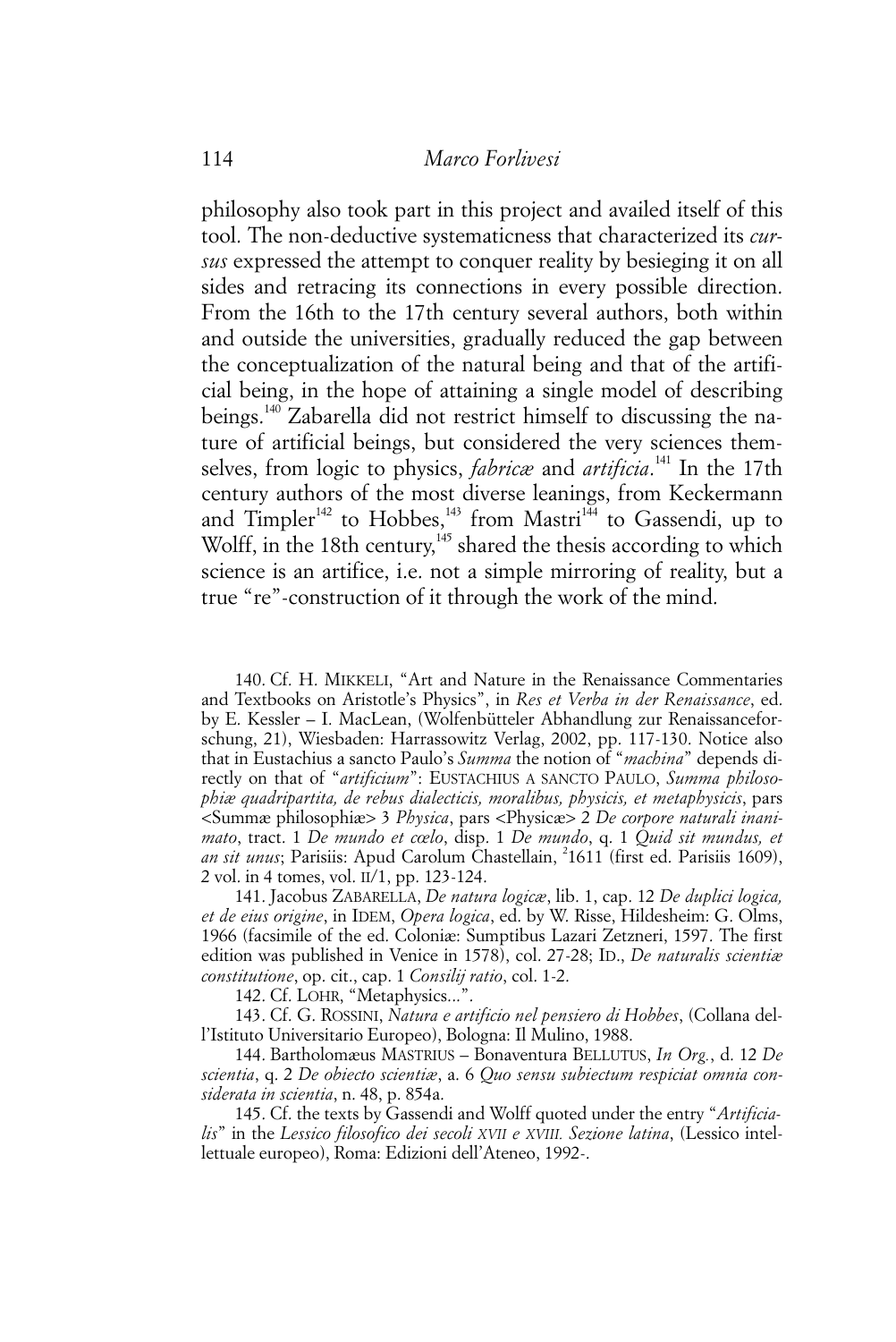## 3. *A book*

As we have seen, the work by Mastri (and Belluto) ranges from logic to ethics and from physics to theology; it is thus difficult to discover any philosophical theme that this author did not face. Needless to say, the identification and the sequence of the subjects as they were considered by Mastri do not always coincide with those of the scholars of later periods (among whom the present reader should be included). Nevertheless, this does not present an insurmountable obstacle for the study of this Scotist; it is, in fact, possibile to approach him much as one might approach any writer of the past, and particularly those of the Middle Ages, that is to say by enquiring into the order and connections that they pose within their own theses and argumentations, and searching for the discussions on specific themes wherever they may be found.

This edition of collected papers affords a first synthesis of Bartolomeo Mastri's thought at an intermediate level. The term "intermediate level" is used because, on the one hand, this book appears after several essays dedicated wholly or partly to one or other of this author's doctrines; it furthermore attempts to set out his standpoints in an orderly manner. On the other hand, however, it does not yet consist in a systematic exposition of his thought. The word "first" is added not only because it is the first attempt, in a chronological sense, to illustrate the universality of Mastri's standpoints in the field of philosophy, but also because it does not completely satisfy this aspiration. Most of the contributions in this collection concern metaphysical themes; some tackle topics of logic and epistemology; others deal with anthropology and morals. None, however, illustrate the thought of Mastri and Belluto in the field of physics and the philosophical physics, yet it should be recalled that the physical works of these authors were printed (as a first edition) between 1637 and 1640 and that the publication of them ended when the two Conventuals were teaching in Padua. Moreover, while still in Padua, Mastri and Belluto were the protagonists, together with Fortunio Liceti, of a clash with Matteo Frće, above all over matters belonging to philosophical physics. The lack of studies concerning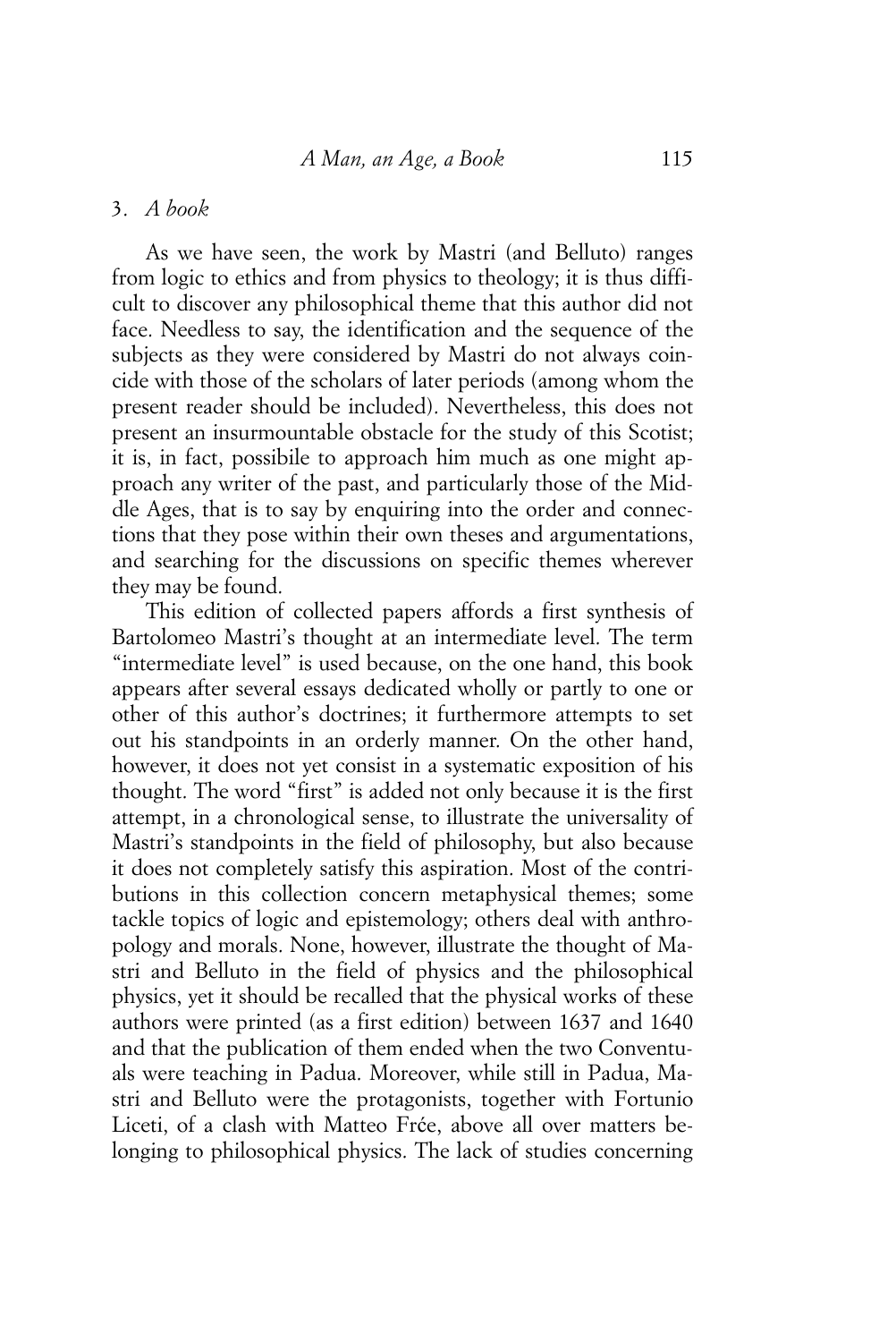this topic is regrettable, the one consolation being that this book may stimulate new enquiries into this aspect of their work.

This collection of essays is the outcome of a conference on Mastri's philosophical thought held in Meldola and Bertinoro from 20th to 22nd September, 2002, to celebrate the fourth centenary of his birth. It contains, in the first place, the complete versions of the papers presented on that occasion, with just two exceptions. The first is the extensive presentation of seventeenthcentury thought with which Jean-Robert Armogathe opened the conference. That his contribution to this book is missing afflicts me in a special way, as it would certainly have provided the reader with a much richer and acute portrayal of seventeenthcentury philosophy than that which I have outlined in the previous pages. The second omission is the paper that I presented myself, which was dedicated to Mastri's conception of the reality of the real being. When I set about refining the text of my contribution, I became aware of two facts. On one hand, if I had wanted to deal with the theme I had chosen more appropriately, I should have had to extend the scope of my studies much more. On the other, the essays of Doyle, Schmutz and Anfray each offer a part of the basic elements of my interpretation of Mastri's thought concerning this topic. Therefore, also as a result of the stimulation offered by Lukáš Novák's contribution, I have preferred to explain Mastri's doctrine of the nature of the transcendental being and of its contraction. Besides the texts originating from the papers presented during the conference, this book contains three essays that were submitted to the attention of the scientific committee after the event had taken place: these are the works of Anfray, of Novák himself and of Veronesi. Not only were they gratefully accepted since they extend the range of enquiries into Mastri's thought, but they make me feel rather proud: they arise from an awareness of the importance of Mastri's thought which, in recent years, has spread, partly as a result of the conference in Meldola that I resolutely organized with the help of a number of good friends.

Along with this introduction, the volume opens with two other prefaces by Alessandro Ghisalberti and Gregorio Piaia. These are two short but fundamental texts for the volume as a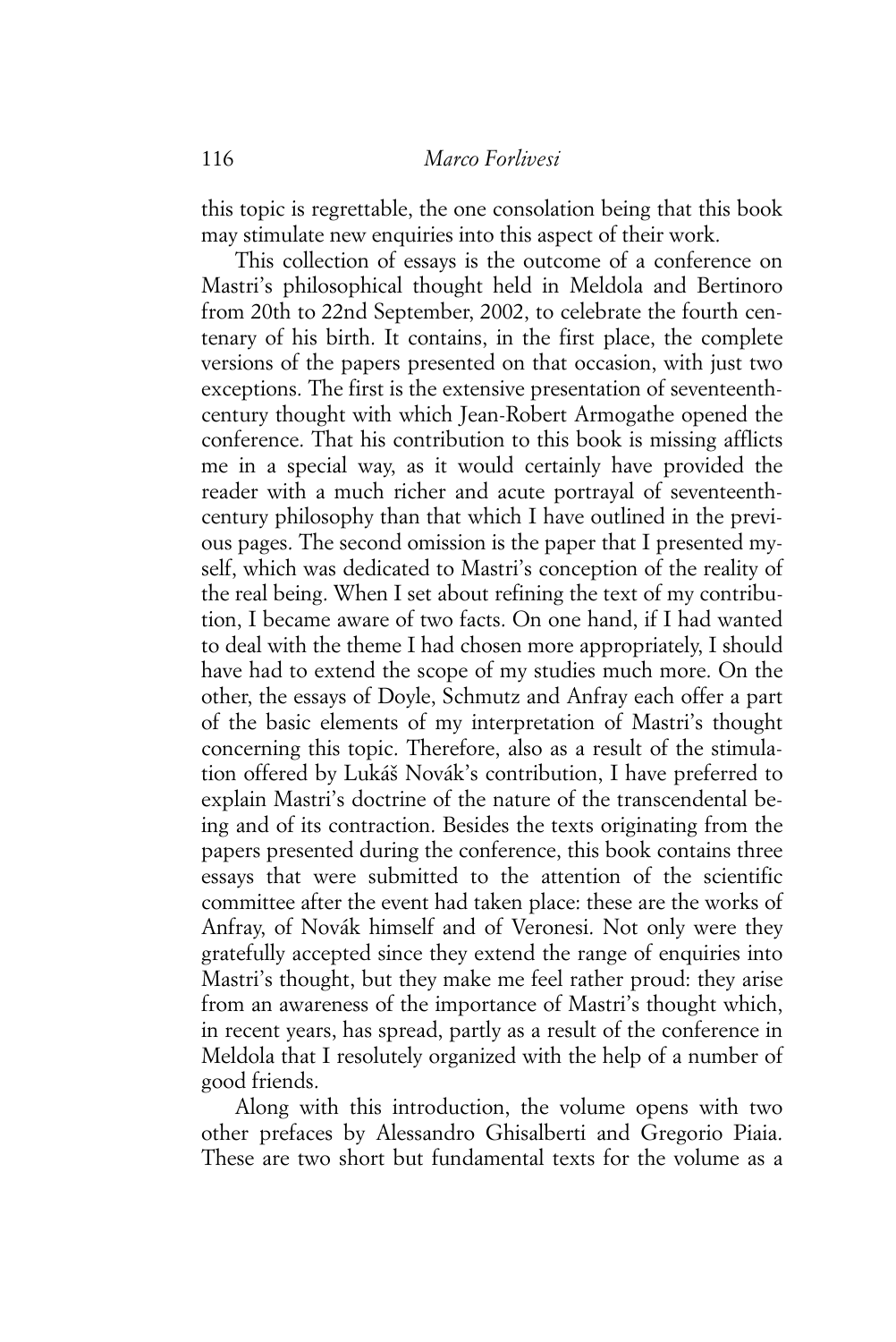whole. Indeed, with the specific case of Mastri, they shed light on the fact that the history of western philosophy *also* passes through academic philosophy of the 16th and 17th centuries. Today it is no longer necessary to put forward this thesis in the abstract: the best international historiography has already accepted it. It is however essential to illustrate it and to put it to the test – to deny it even, or update it if need be – in the concrete case. Ghisalberti's preface, on the relationship between Mastri and the middle ages, documents the knowledge and the idea that Mastri had of the history of philosophy preceding him and the way in which he placed himself within it. We thus discover that, from his point of view, the most important phase of the history of philosophy, and the period he related to thematically, was that which developed in the European universities from the 13th century up until his times. Two specifications: the first, that, for Mastri, the flourishing of this period was prepared by writers such as Aristotle, Avicenna, and Averroës; the second, that writers from outside the Scotist tradition and who date from the middle of the 14th century to the end of the 15th century receive little attention from Mastri. Ghisalberti uses these observations to propose a revision to the customary historiographical paradigm which divides the history of philosophy into ancient, medieval, and modern. This framework does not seem adequate enough to recognize the role which recent research has attributed to the history of academic philosophy from the 13th to the 17th century; it should thus be replaced by a more articulated framework, able to accommodate the unity of philosophical thought over this period.

Piaia takes up Ghisalberti's study and agrees with its fundamental historiographical approach, identifying the dynamics that have led to the formulation of the historiographical paradigm familiar to us, and detecting its limits. The traditional periodisation of the history of philosophy has reasons, observes Piaia, which are internal to the historical evolution of philosophy and of European cultural institutions. It is born from a combination of at least four factors: the expansion of the fortune of *nouvelle philosophie*; the resistance of the academic and political world to the idea of the reform of university curricula; the anti-intellectualist tendencies of considerable parts of the protestant and catho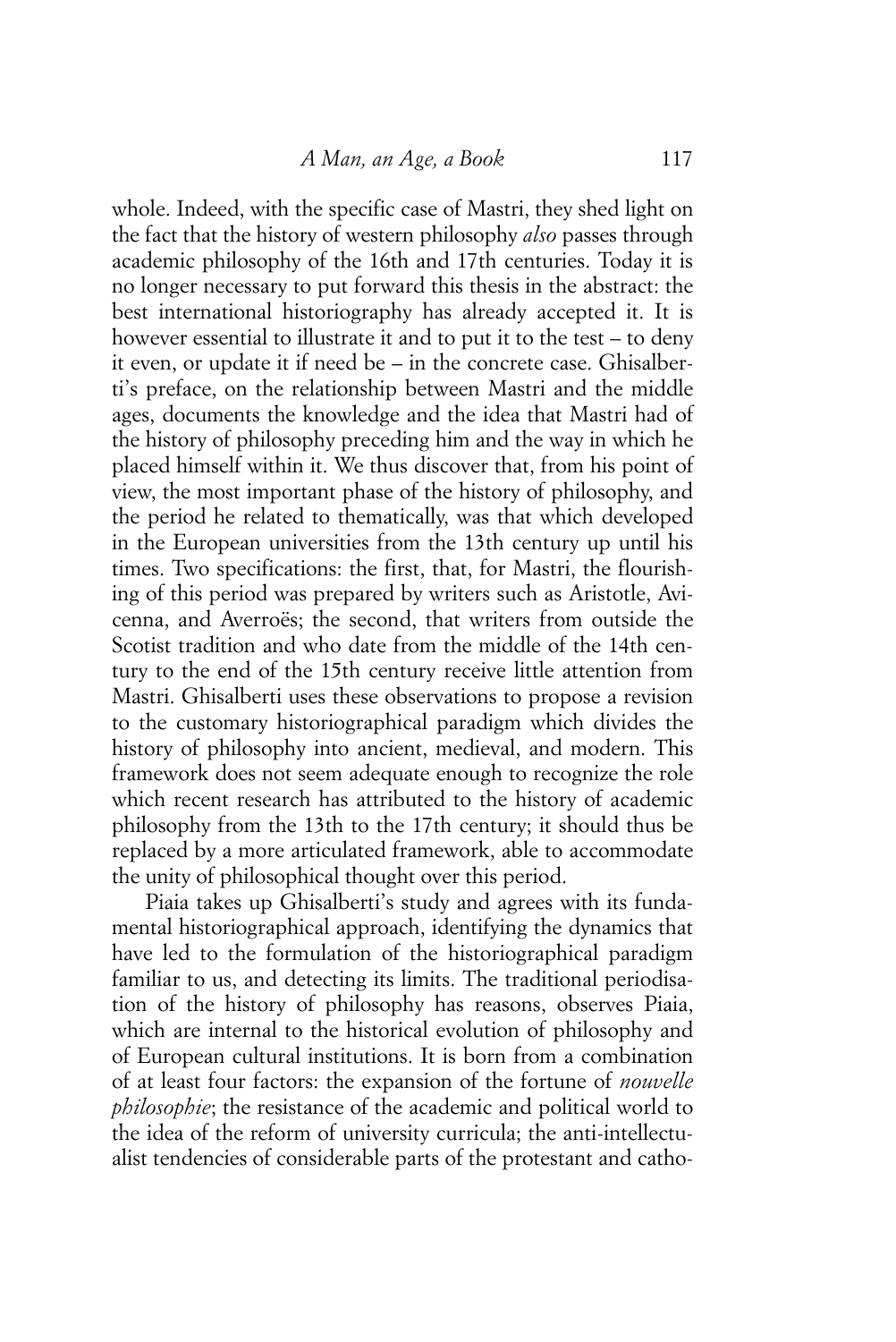lic world; and the use of philosophical historiography as an instrument of cultural and political struggle. To this must be added the fact, Piaia goes on to say, that the traditional periodisation does not reflect the state of affairs as revealed by late twentiethcentury historical research. It does not take into account either the complexity and vitality of academic philosophy between the 15th and the 17th century, nor its relevance to the development of modern philosophy. As a result, the historian should not feel himself constrained by the traditional periodisation; on the contrary, he should at least integrate it and supplement it with new and more complex models. From this point of view, Scotism is a case of great interest. The object of harsh criticism and historiographical ostracism ever since the late medieval period, it is not however absent, directly or indirectly, from modern philosophical debate. More radically, the comparative study of the speculative routes of seventeenth-century "Scholastics" and "Moderns" reveals itself to be important for a correct understanding of the doctrines of one and the other.<sup>146</sup>

Mastri's thought is examined in this collection in nineteen articles; the twentieth, by Ghisalberti, deals with a textbook of moral theology by the Conventual Giacomo Garzi explicitly inspired by Mastri's *Theologia moralis*. As far as the order of the articles is concerned, it was decided to follow the order in which the subjects of the articles are discussed in Mastri's work.

Like every rule, this too has its exception. Matteo Veronesi's paper on the literary dimension of Mastri and Belluto's texts deals with a subject never considered as such by the two Conventuals, and which is nevertheless in some way essential to their writings. For this reason and because it is an excellent introduction to the work of our authors, it is assigned the task of commencing this collection. Veronesi aims to examine the links that connect thought and expression on one hand, and ontological structures and sen-

<sup>146.</sup> It should be noted that Piaia is not the first scholar, in recent times, trying to develop a correct historical view about Scholasticism trought a historical as well as historical-historiographical inquiry. Similar attempts are to be found also in, for example: SORELL, "Introduction", op. cit.; MERCER, "The Vitality..."; ANGELELLI, "Aristotelian-Scholastic Ontology..."; TRUEMAN – SCOTT CLARK, "Introduction", op. cit.; OSLER, "The Canonical Imperative...".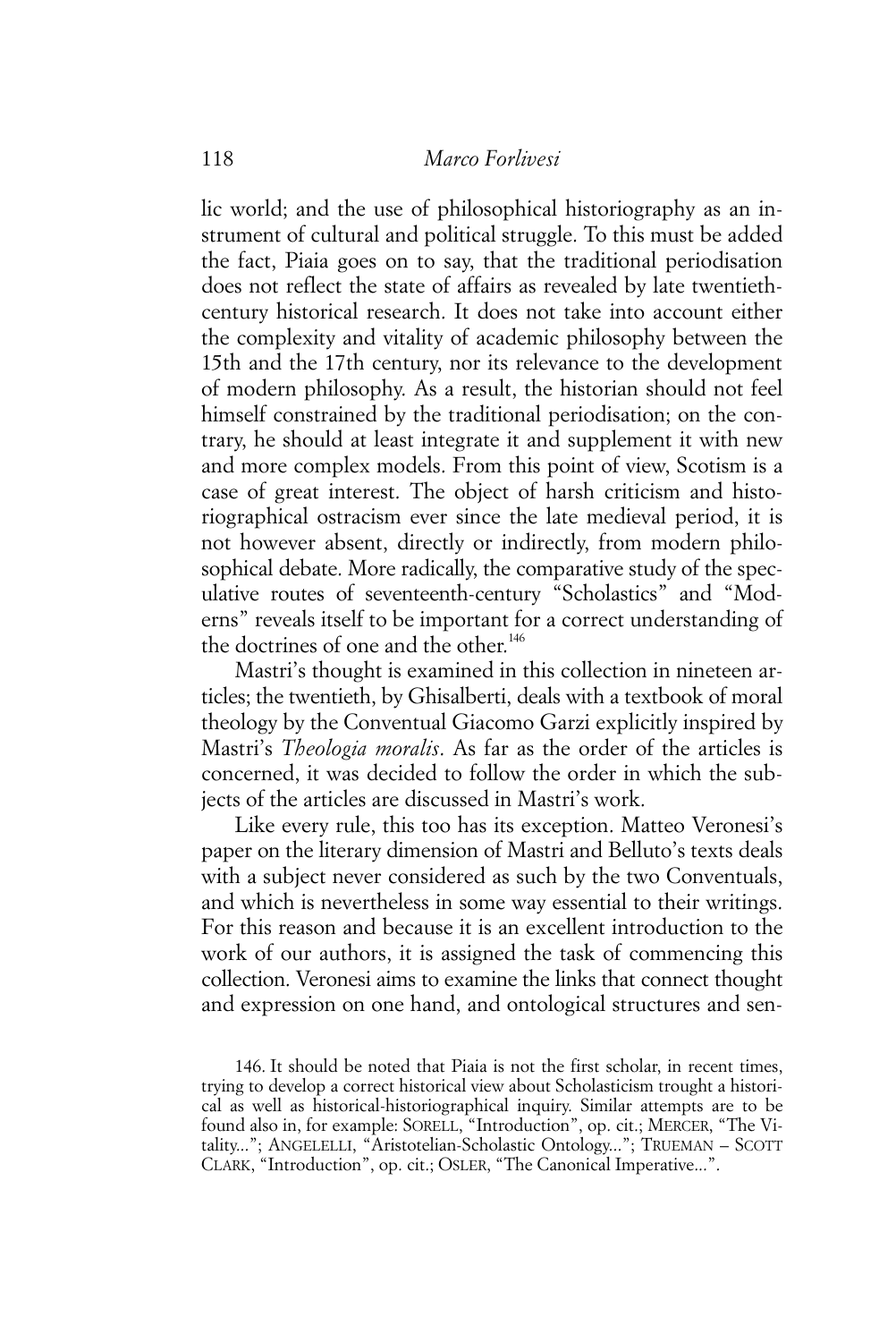tence construction on the other. Such links are possible because there is a space between things and words; a space which philosophical speculation attempts to render practicable not only by means of its own effort to understand the world, but also by reflecting on the space itself and expressing itself according to certain forms. In Mastri's texts some programmatic statements bear witness to his knowledge of rhetoric and, more radically, the consciousness he possessed of his own writing. The distinction between *dicere fuse* and *dicere confuse*, between *ubertas* and *farrago*, illustrate well the spiralling of his thought and his awareness of the force of the innumerable single positions formulated in the history of thought in response to each question. As in all baroque culture, the effort to harness the centuries-long tradition of thought translates into modes of systematisation full of intimate vitality and, from the point of view of literary form, into the segmentation into streams of opinion, the flow of subtle differences in thought, the ability to return to a position reached but endowed, by the end of the examination, with new clarity and plausibility. Veronesi also goes into detail regarding several notable passages in Mastri's work. Where Mastri measures himself against Galileo, for example, he uses vivid vocabulary and expressions used by Galileo himself. The primacy Mastri attributed to the *analogia univocationis* over the *analogia proportionalitatis* involves him in a succession of masks, games of inversion in which the search for equilibrium is overcome by the aspiration to fill every gap in explanation. His refined doctrine of distinctions conceptualizes the attempt to bring everything to unity through the unravelling of parallels and antitheses. The image of God as *pelagus omnium perfectionum* is based on the legitimacy of the metaphor, bearing witness to a conception of the word in which the context of the thinkable and its very thinkability are expressed not by a single clear word, but rather by a set of verbal forms, capable nevertheless of rendering manifest the thinkable and its thinkability according to stable forms.

The paper by Francesco Bottin examines some aspects of the thought of the seventeenth-century Scotists which prelude the development of a general hermeneutic. The link between Scotism and hermeneutics is indirectly suggested by authors such as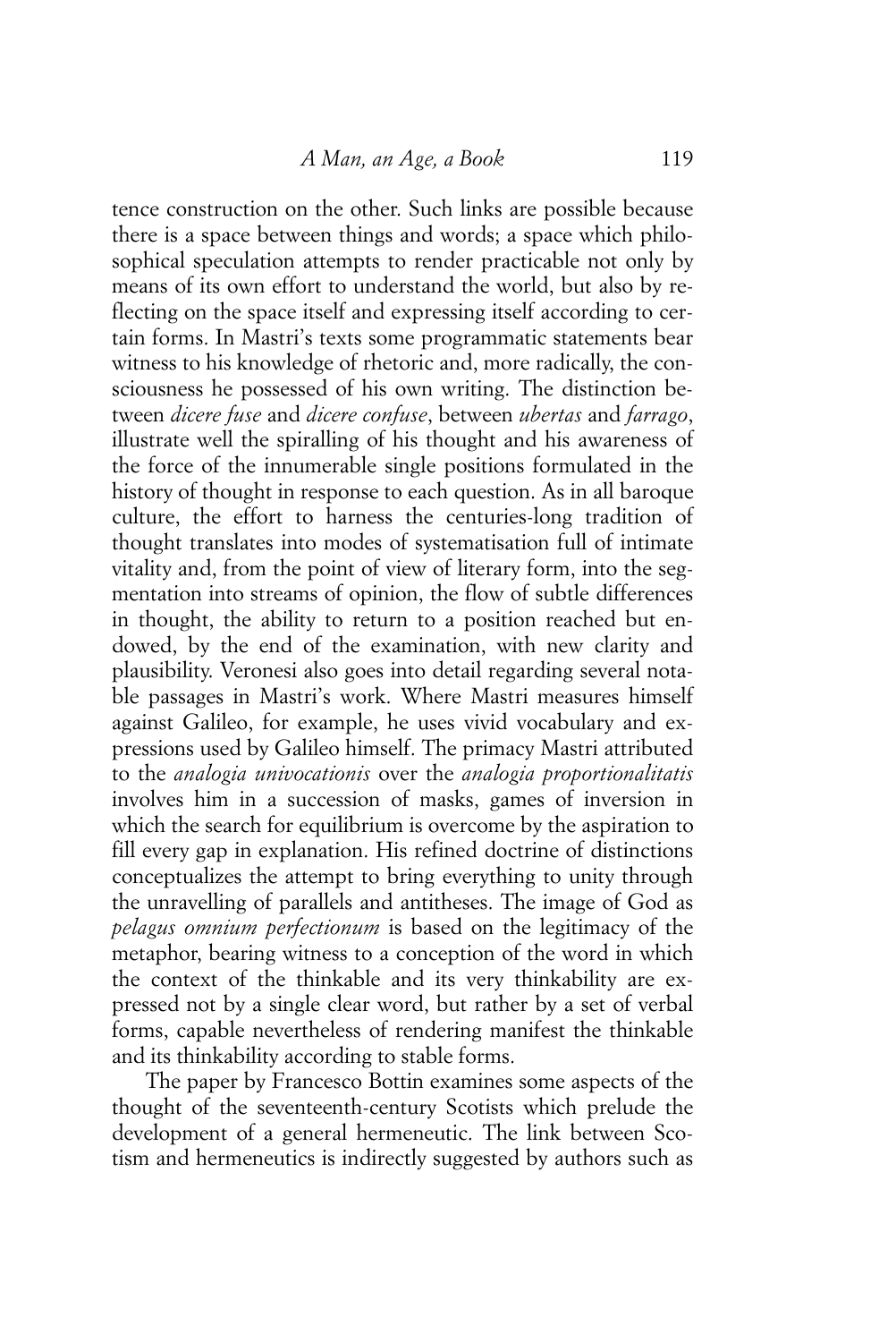Rambach, Ernesti, and Wolf. On one hand, they define hermeneutics in terms of *subtilitas*: the science which leads to a sharpness in understanding and explaining sentences and words, and its method of application. On the other, they hold that *intelligere subtiliter* is a necessary precondition for correct interpretation. With this, the founders of hermeneutics establish our concepts as the primary point of reference in the activity of interpretation; and it is precisely from this point of view that the doctrines of the Scotists on the nature of the objects of knowledge and the relationship between *vox*, concept, and thing reveal themselves to be not only theoretically close to the foundations of hermeneutics, but in some way also their historical root. The first crucial issue in this journey through the history of philosophy is the distinction between formal concept and objective concept. This leads to understanding the being itself as a cognitive content. According to Mastri, on one hand the possibility of possibles derives from their non contradictoriness; on the other, this possibility is real due to the fact that possibles constitute objective concepts in the mind of God. By saying this, Mastri makes the field of the possibles and the field of the objective concepts coincide, so that being becomes the field of the possible being and this, in turn, becomes the field of that which is thought as a possible being. The world is therefore now the world which manifests itself. The second crucial issue is constituted by the doctrine regarding the conditions of signification. Mastri holds that no linguistic expression can have a valid relationship with objects if these have not been previously constituted as objects of knowledge; nevertheless, he retains that *voces* strictly signify not concepts but rather things. *Voces*, therefore, assume the task of rendering manifest the world, which has now become, however, the world of thinkable things.

Paola Müller illustrates the doctrine of the *fallaciæ in dictione* set out in the *Institutiones dialecticæ* of Mastri and Belluto's *Disputationes in Organum*. In the middle ages the diffusion of the *Sophistical Refutations* explicitly posed the problem of the nature of the persuasive force of false arguments (*fallaciæ*). Medieval writers tackled the question in the context of their development of refined semantics and logic, which in the course of the 16th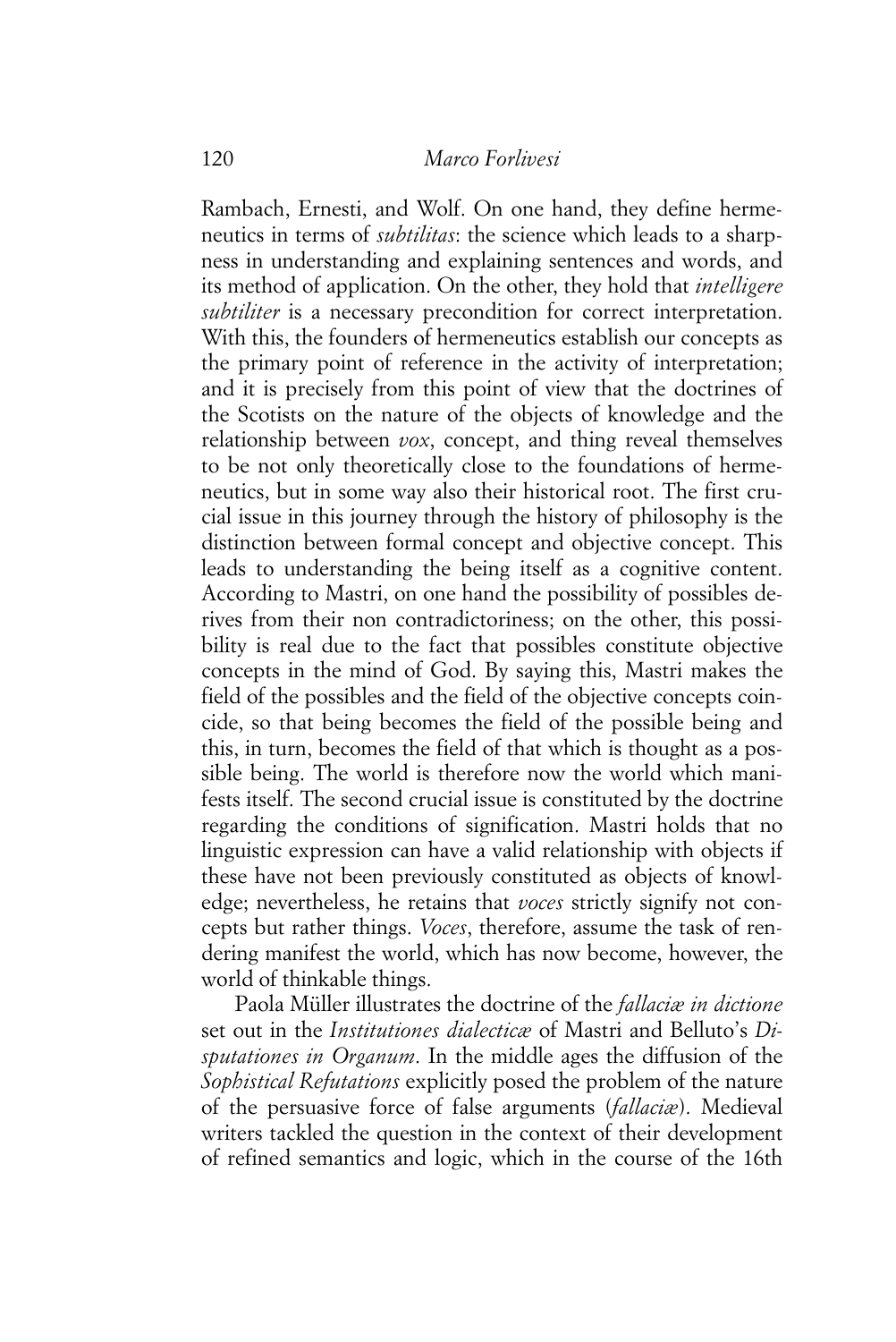and 17th centuries however were becoming ever more neglected and studied in summarized form only. Mastri and Belluto deal with the question briefly in the short course of formal logic which introduces the noetic and epistemological section of their *Disputationes in Organum*. Conforming to tradition, they distinguish between two genres of *fallaciæ* and two causes of them. As far as the causes are concerned, one thing is what makes an incorrect argument appear valid (*causa apparentiæ*), another is what makes it false (*causa deceptionis*). As regards the genres, they distinguish between the *fallaciæ in dictione*, concerning propositions made up of conventional signs, and those *extra dictionem*, regarding propositions made up also of natural signs. The *fallaciæ in dictione* which the two Conventuals deal with are those concerning equivocation, ambiguity, composition and division of the terms in the proposition, accent, and form of expression of terms and propositions. In fact Mastri and Belluto deal with the question rather hurriedly: they do not justify the list of *fallaciæ* which they deal with, they do not refer to the late medieval developments in logic to resolve them, nor do they supply any rules for avoiding them. Paola Müller interprets the presence of this brief outline as an act of deference by the two seventeenth-century Scotists towards medieval authors. Nevertheless, she also reminds us what they write to introduce the question: this should be tackled, we read, not in order to trick, something unworthy of the *scientificus vir*, but rather in order not to fall into error and to acquire all the sciences adequately.

Paul Richard Blum tackles the question of the connection between metaphysics and reality in Mastri's thought. The fundamental question which guides Blum in his work is the same, he writes, as that which moved Kant to develop a critique of pure reason: what role does the object and what role does knowledge play in the constituting of the objects of scientific knowledge? Or, in the characteristic terms of scholastic epistemology: what justifies the abstraction that gives rise to the sciences? In particular: on what basis stands the abstraction that gives rise to metaphysical objects? The Thomist tradition answers the question by maintaining that abstraction consists of the separation of form from matter and that this separation can take place in three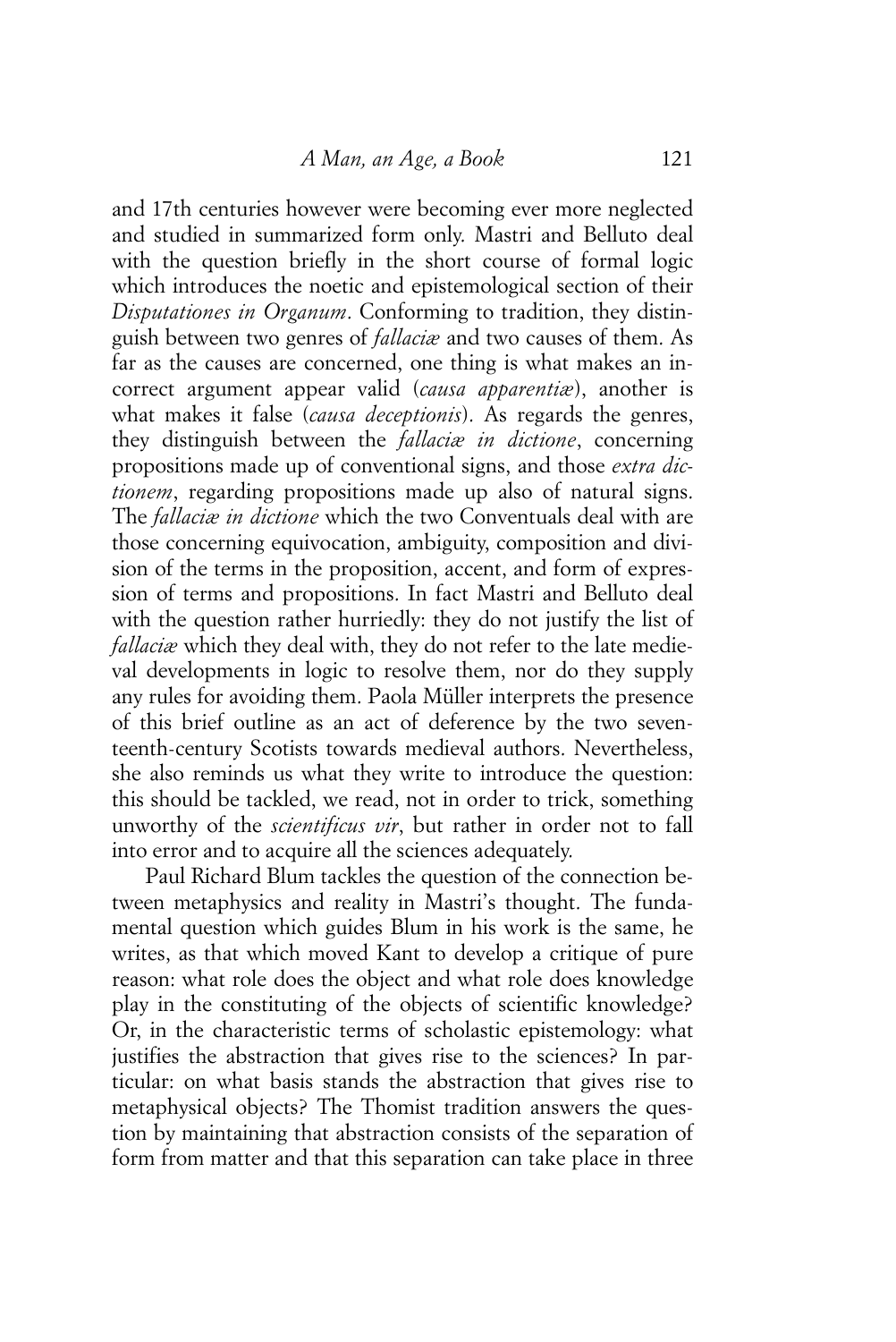degrees: from individual, sensible, or intelligible matter. However, the Thomist tradition, for example in the *Artium cursus* of the Complutenses, can also further distinguish between abstraction taken actively and abstraction taken passively: the former is the operation of the intellect; the latter is the immateriality that is created thanks to the act of the intellect in the object in so far as it is known. The problem therefore lies in the relationship between the two types of abstraction; in particular, the problem of which type of abstraction is the basis of which. Mastri sets out his position in the discussion of three alternatives: one in which metaphysics deals with the natures and quiddities of all things down to their individual properties; one in which metaphysics deals with the essences of things in general; and one in which metaphysics deals with some things (material things) only in general, and other things (immaterial things) also in particular. Mastri rejects the first two cases and accepts the third: metaphysics deals with that which is abstract from matter both by essence (i.e. it is such that it cannot be something material), and by indifference (i.e. it is such that it can be something material, but not such that it necessarily has to be something material). Blum considers the positions of Scotus and Perera to be the sources of this theory. For the former, he writes, metaphysics is a science of immaterial beings; for the latter, it is the science of a conceptual content indifferent to the material and immaterial being.<sup>147</sup> Finally Blum maintains that the notion of "abstraction by indifference" constitutes a valid basis for a possible metaphysics.

The articles by Novák, Forlivesi, and Di Vona examine, from partially different viewpoints, Mastri's doctrine regarding the nature of the transcendental being. Lukáš Novák analyses the historical roots of the dispute between Punch and Mastri over the

<sup>147.</sup> Leaving aside the problem of the interpretation of Scotus' position, maybe Mastri's doctrine could be better understood if it would be examined in the light of the relations which unite it with Suárez and separate it from Perera. Furthermore, I believe that in order to understand what is specific to Mastri's doctrine it is not enough to note that he holds that metaphysics deals both with that which is abstracted from matter by essence, and with that which is abstracted from matter by indifference; rather, it is necessary to examine also the nature of the link which he conceives between separated being, transcendental being, and the object of metaphysics.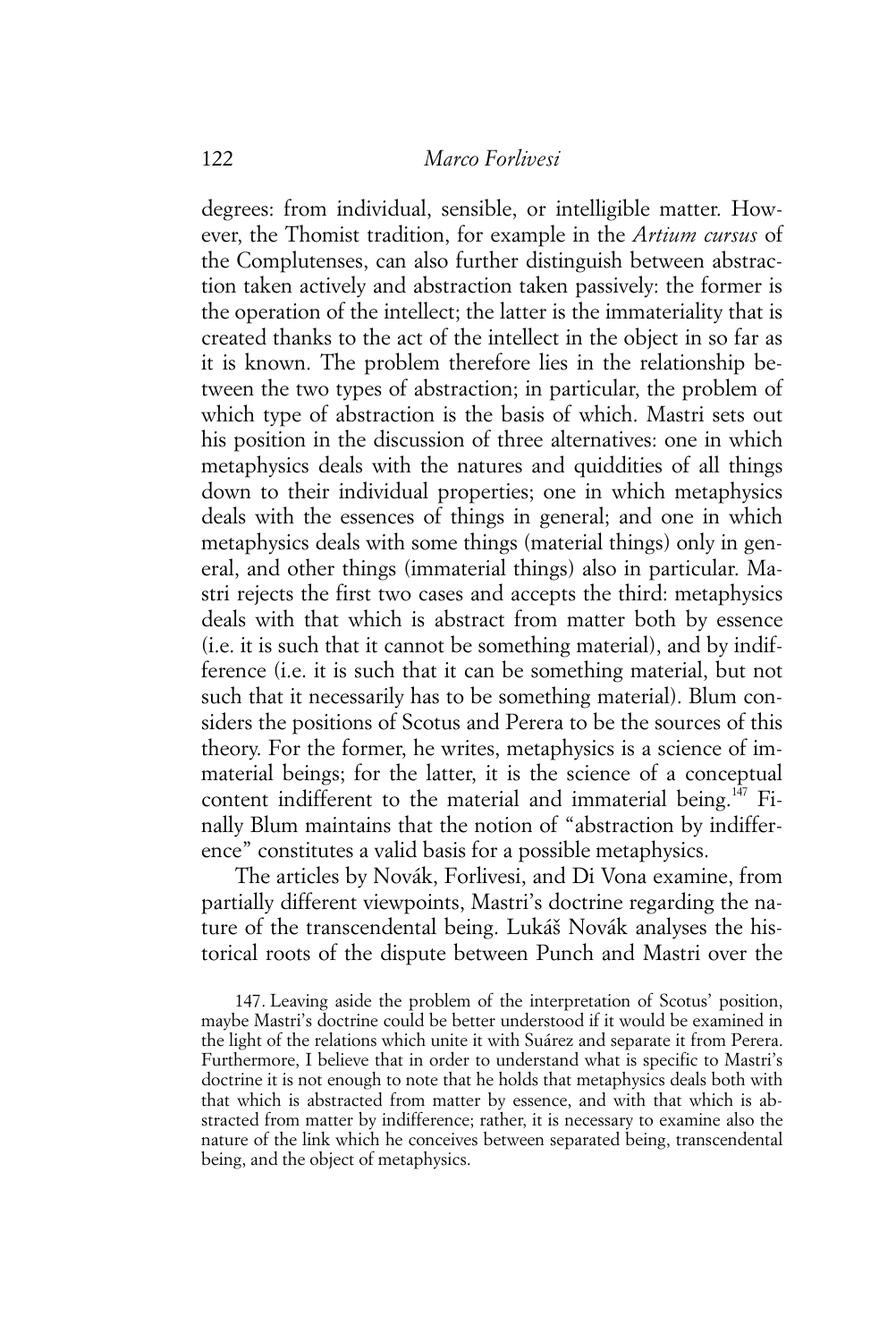contraction of the being common to God and creatures and detect the core of the issue. Once he had put forward the theory of the univocity of the being common to God and creatures, Scotus found himself up against a serious difficulty: if God and creatures had something in common, both of them would have to be made up of what they have in common and what differentiates them; this, however, would violate God's simplicity and perfection. Scotus resolved the problem in two ways. According to the first, the being is contracted to God and creatures not by differences, but rather by intrinsic modes; according to the second, God and creatures in reality are radically different and have something in common only if considered within an inadequate concept. Now, the first thesis raises a problem in turn: what is the nature of the distinction and the composition between modifiable and mode, and hence what difference is there between distinction and composition between modifiable and mode and that between genus and difference? More than three centuries later, Punch resolved the question in three steps: there is no difference between contraction by modes and contraction by differences, so that every contractible is contracted by differences; contraction by differences implies metaphysical composition only in the case of beings which depend on others; hence the being is contracted to God and creatures by real differences without this involving any imperfection in God, since God does not depend on anything. Mastri also answers the problem in three steps, opposed, however to those formulated by Punch: one thing is contraction by differences formally distinct from the contractible, another is that by differences only virtually distinct from it (which Mastri sometimes calls "modes"); contraction by differences of the first type implies metaphysical composition, but not every contraction to an inferior is such a contraction; hence the being is contracted to God and creatures by differences such as not to imply any imperfection in God. To conclude, observes Novák, Mastri interprets Scotus' theory regarding the contraction of the being common to God and creatures, by referring it to the doctrine which the Thomists use to describe the contraction of predicamental genuses. Novák holds that both Punch and Mastri's doctrine have the historical merit of having tackled the most problematic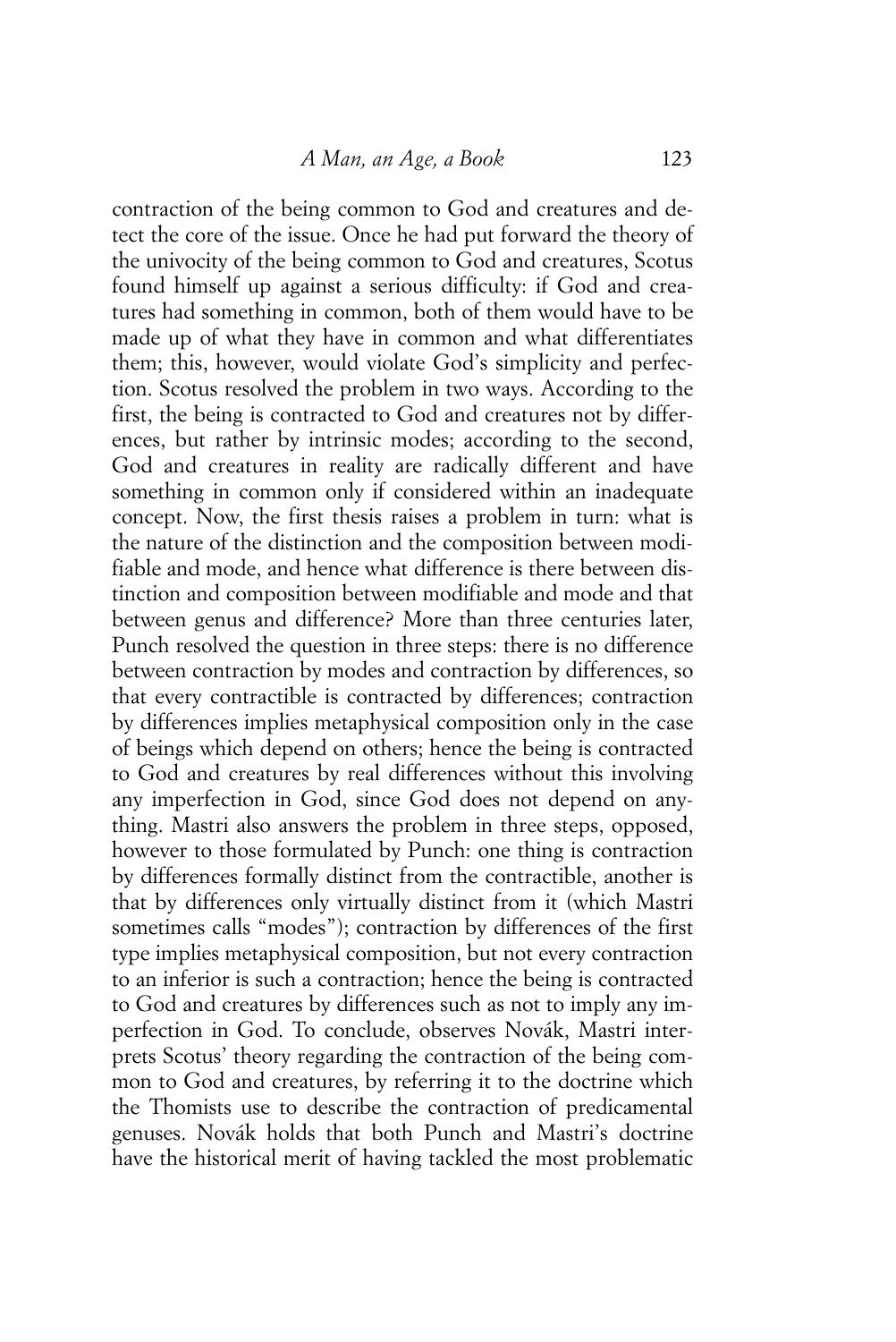aspect of Scotus' position: that regarding the nature of the mode. Nevertheless, he believes that Mastri's theory has some difficulties. In the first place, Mastri's doctrine on the contraction of transcendentals and that regarding the contraction of predicamentals are such as to invalidate each other. Concerning transcendentals, he maintains that there can be contraction at a conceptual level even without a composition of *formalitates* corresponding to it in reality; regarding predicamentals, on the other hand, he holds that there must correspond in reality to their contraction at a conceptual level a composition of *formalitates*. It is not clear what justifies the distinction between the two cases. In the second place, Mastri's doctrine on modes appears incoherent and ineffective. Incoherent since he holds both that modal distinction is a type of real distinction, and that the contraction of the being by means of modes is the work of the intellect. Ineffective, because he removes from contraction by modes the capacity to explain the essential difference between God and creatures, and yet, when speaking of the contraction of the being common to God and creatures, he does not mention contractors other than modes.

Marco Forlivesi's article is divided de facto into two sections. The first provides an examination of Mastri's doctrine regarding the contraction of the transcendental being in the form of a confutation, on a historical level, of the criticisms formulated by Novák (and Punch). The second illustrates Mastri's doctrine regarding the univocity of this being in the form of a presentation of the most delicate passages in Mastri's argumentation. As regards Novák's first criticism, Forlivesi maintains that Mastri's works are not lacking in pages which demonstrate the distinction between the nature of the extra-mental foundation of transcendentals and the nature of the extra-mental foundation of predicamentals. Predicamentals regard things not radically different from one another and such as can be made up of a potential principle and an active principle; to put it succinctly, they concern finite things, adequately conceived. Transcendentals, on the other hand, regard radically different things, of which at least one is infinite. This means that in the case of transcendentals we must admit that they are inadequate concepts, based *a parte rei*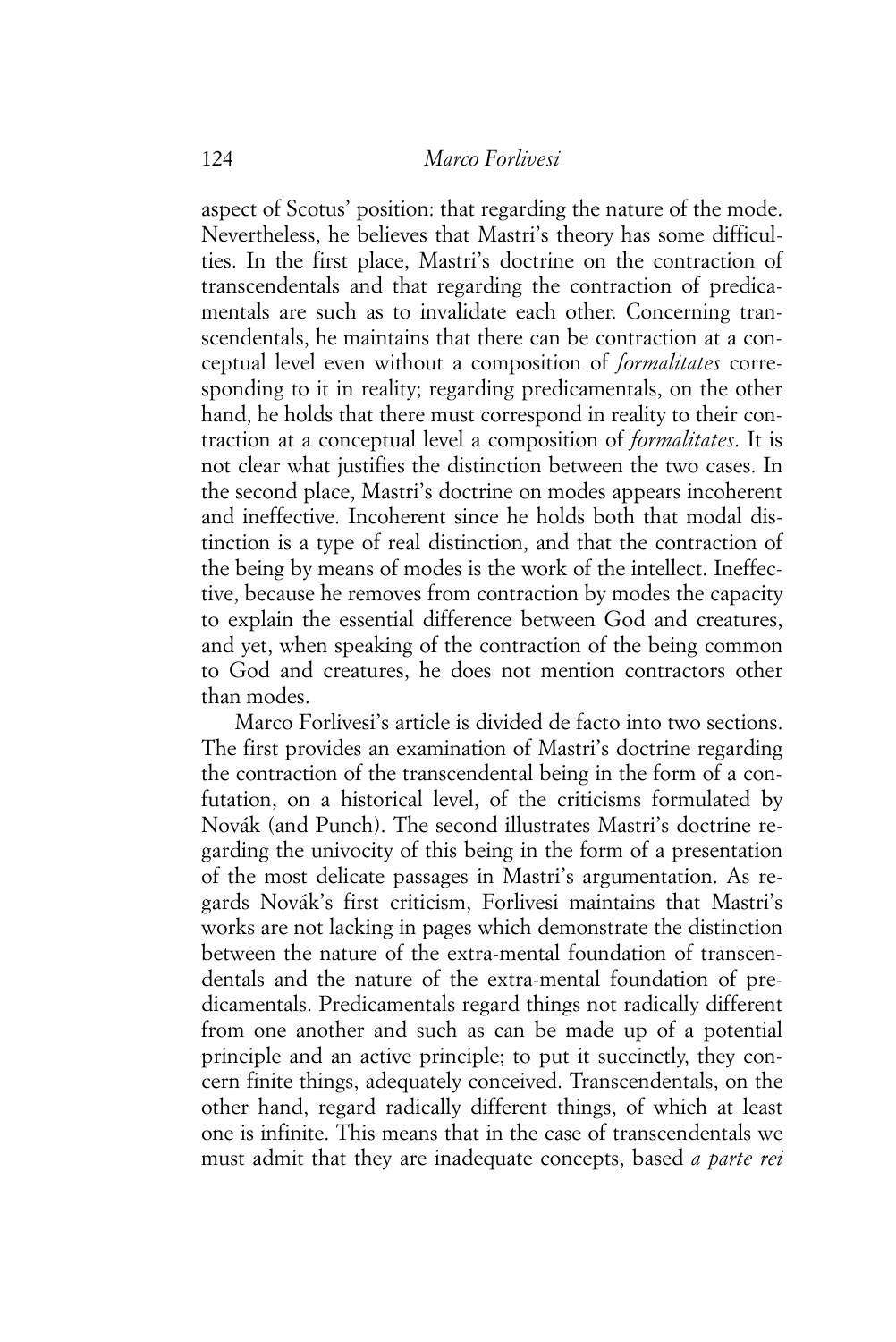on a simple embryonic likeness, which is conceived in the form of a conceptual content common only through the work of the intellect. On the other hand, in the case of predicamentals we must admit that they are adequate concepts, based *a parte rei* on a distinction endowed with reality independently of the work of the mind. As regards Novák's second criticism, Forlivesi maintains first of all that it arises from a misunderstanding of Mastri's doctrine regarding modal distinction. According to Mastri, the modal distinction that exists between something real (like a *formalitas* too) and its mode is a distinction which belongs to the family of real distinctions; however, the modal distinction that exists between an inadequate conceptual content (as are transcendentals) and its intrinsic mode is a distinction which belongs to the family of the distinctions of reason. Hence Mastri's theory whereby the distinction between a being and its intrinsic modes is a virtual distinction (that is a distinction of reason *cum fundamento in re*) is coherent. In the second place, Forlivesi observes that, according to Mastri, both the infinite being and the finite being are indivisible essences and that, consequently, both the concept of a being common to God and creatures and the concepts of infinity and finitude are inadequate conceptual contents. This means that the concepts of infinity and finitude explain (or rather do not explain) the essential difference between God and creatures to the same extent to which the concept of being explains (or rather does not explain) what they have in common. Nevertheless just as the latter is able to express to the human mind the embryonic likeness between God and creatures, so the former are able (to the extent to which they add a specification regarding the degrees of existence respectively of the infinite being and the finite being) to express the essential difference between God and creatures. More appropriately, we could say that the transcendental being, the mode of infinity, that of finitude, and the compositions of the former with the latter are the manifestations to the mind of the work with which the mind itself grasps the infinite being, the finite being and their relations of likeness and difference. Mastri's tortuous argumentation derives from his effort to identify a subtle but difficult middle way between nominalism, Thomism, and the Scotism professed by most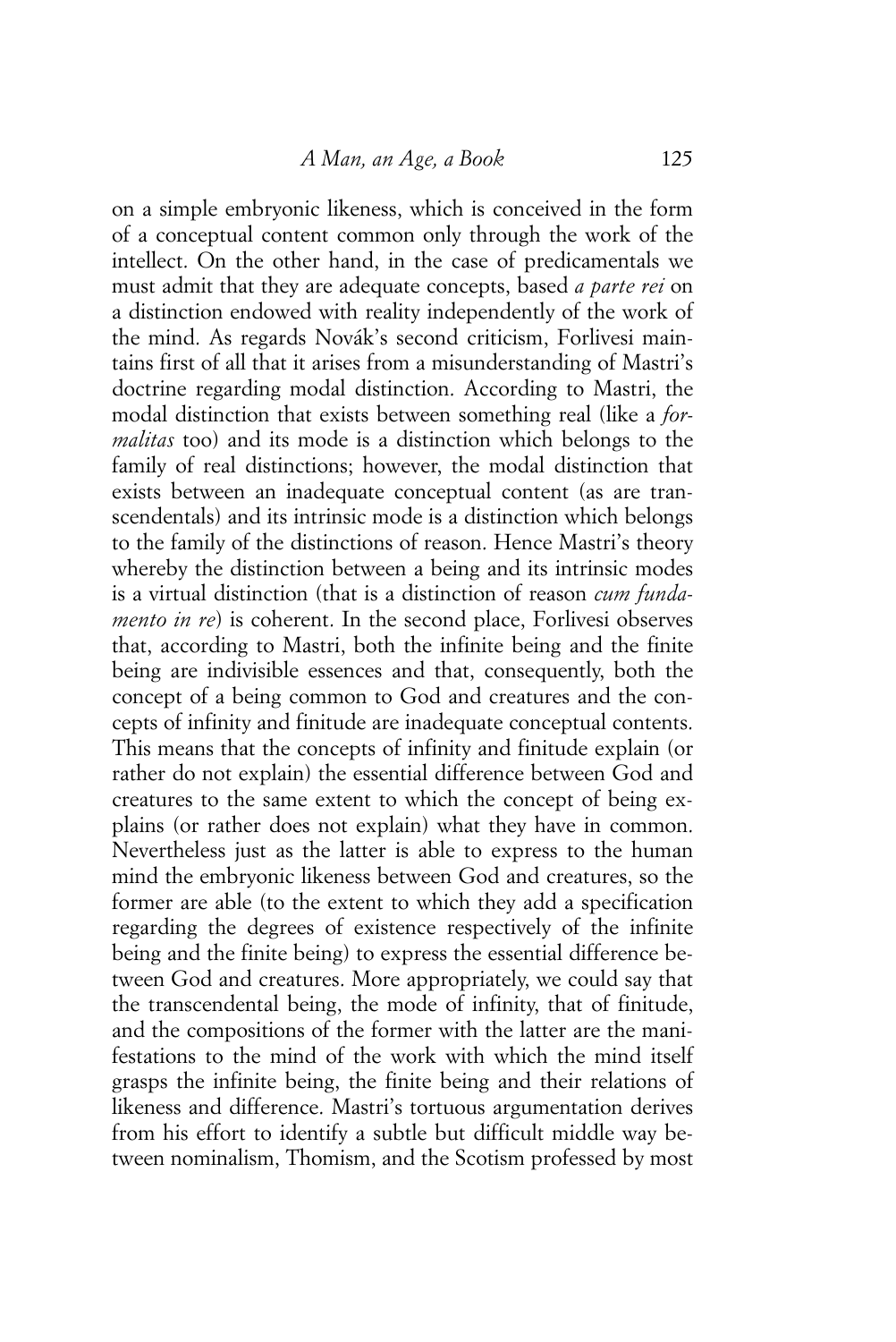of Scotus' followers, in a field already crowded with attempts at mediation. As regards the formation of the *ratio entis* and its contraction to its inferiors, Mastri's doctrine can be thus summarized. The *ratio entis* is formed not by the grasping of a *formalitas* (against most Scotists), but rather by confusing abstraction; nevertheless such abstraction takes place not by reasoning reason (*ratio ratiocinans*) – against the *nominales* – , but rather by reasoned reason (*ratio ratiocinata*). Vice versa, the *ratio entis* is contracted not by explicitation (neither by reasoning reason – against the *nominales* –, nor by reasoned reason – against the Thomists, even the eclectic ones –), but rather by composition; nevertheless such contraction takes place not by real composition (against most Scotists), but rather by composition of reasoned reason. Mastri also looks for a middle way regarding the question of the univocal or analogous nature of being. Against those who deny that the transcendental being is unitary and univocal, he maintains that: being is perfectly distinct from its inferiors; with respect to modes, ultimate differences, and transcendental *rationes* it is predicated not quidditatively, but rather identically; the inequality of being's inferiors is not intrinsic to being. Against those who deny that the transcendental being is analogous, and maintain that it is a genus, he holds that: with respect to non-ultimate differences, being is predicated quidditatively; the inequality of being's inferiors is extrinsic to being, but the foundation of the former is intrinsic to the latter; the immediate inferiors of being are radically different. Forlivesi examines these theories and their presuppositions; nevertheless, he confesses his own difficulty in understanding some passages in Mastri's argumentation.

Piero Di Vona also refers to Mastri's theory concerning the formation of the *ratio entis*, but he concentrates his attention on Mastri's doctrine whereby being is a univocal analogous *ratio*. Mastri's theory is based on two presuppositions. In the first place, there is no middle term between univocity and equivocity; hence what is analogous is either also univocal, or is also equivocal. In the second place, univocity admits degrees. A unitary *ratio* can be present in its inferiors according to the same way of being, the same essential order and the same degree of essential perfection. If all these conditions are satisfied, there is the high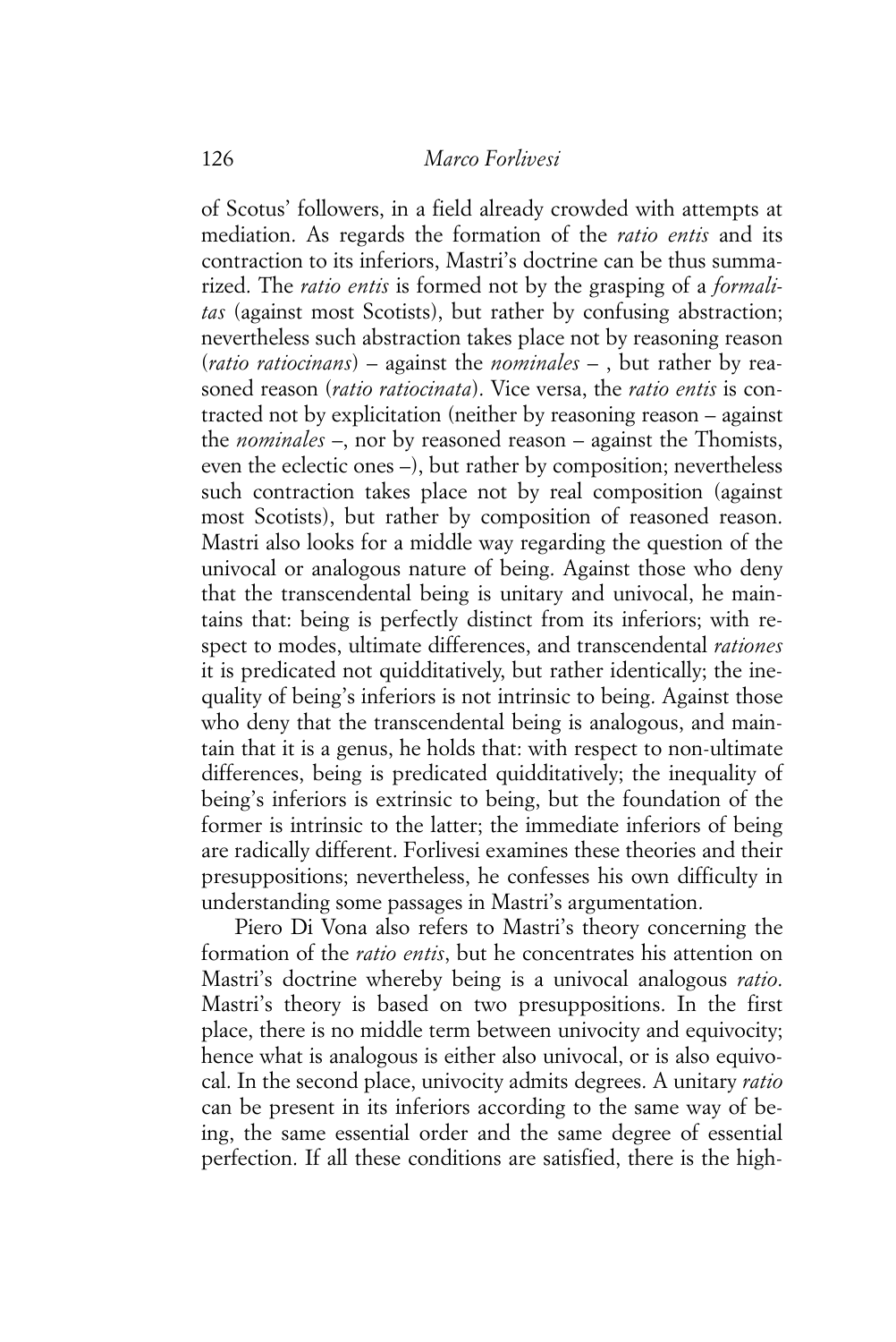est degree of univocation; but there is univocity, albeit in the lowest degree, even in the case in which there is only unity of the *ratio*. Now, with respect to God and creatures, being is a unitary *ratio*, but is present in them in a different way, different order, and different degree. Hence, the transcendental being is both univocal and analogous, in the lowest degree of univocity. In order to grasp what is specific to Mastri's thought, Di Vona compares it with some similar positions developed from the end of the 16th century to the 1620s. According to the Scotist Juan Merinero, univocity has degrees, but analogy is a type of equivocity. Consequently, he maintains that the transcendental being is univocal in the minimum degree, but not analogous. The Scotist Martin Meurisse believes, as Mastri was to do, that the being is both univocal and analogous; despite this, he bases this thesis on the presupposition that it is distinct from its inferiors *ex natura rei*. Raffaele Aversa too, a "neoteric" thinker, holds that being is both univocal and analogous; nevertheless, he denies (unlike Mastri) that being is perfectly distinct from its inferiors and holds that it is analogous according to all types of analogy (inequality, intrinsic attribution, extrinsic attribution, and proper proportionality). Mastri was to deny that there is analogy of inequality and to admit for being only the analogies of intrinsic attribution and proper proportionality.

Luigi Iammarrone's paper takes up a previous article by Pietro Scapin on the doctrines of Mastri and Belluto about necessity and contingency and uses them to draw a comparison with Heidegger and Sartre. According to the two Scotists, the question of necessity and contingency exists on two levels: logical and ontological. On the logical level, necessity and contingency concern the proposition. In this regard, Mastri and Belluto state that it is possible to distinguish various degrees in the force of the bond that unites subject and predicate in necessary propositions. In predication regarding essence there are four degrees (in decreasing order): *i*) the predicate includes all the intention and the extension of the subject; *ii*) the predicate represents all the subject or an essential part of it; *iii*) the predicate represents an essential property of the subject; *iv*) the predicate represents an intrinsic mode of the subject. In predication regarding existence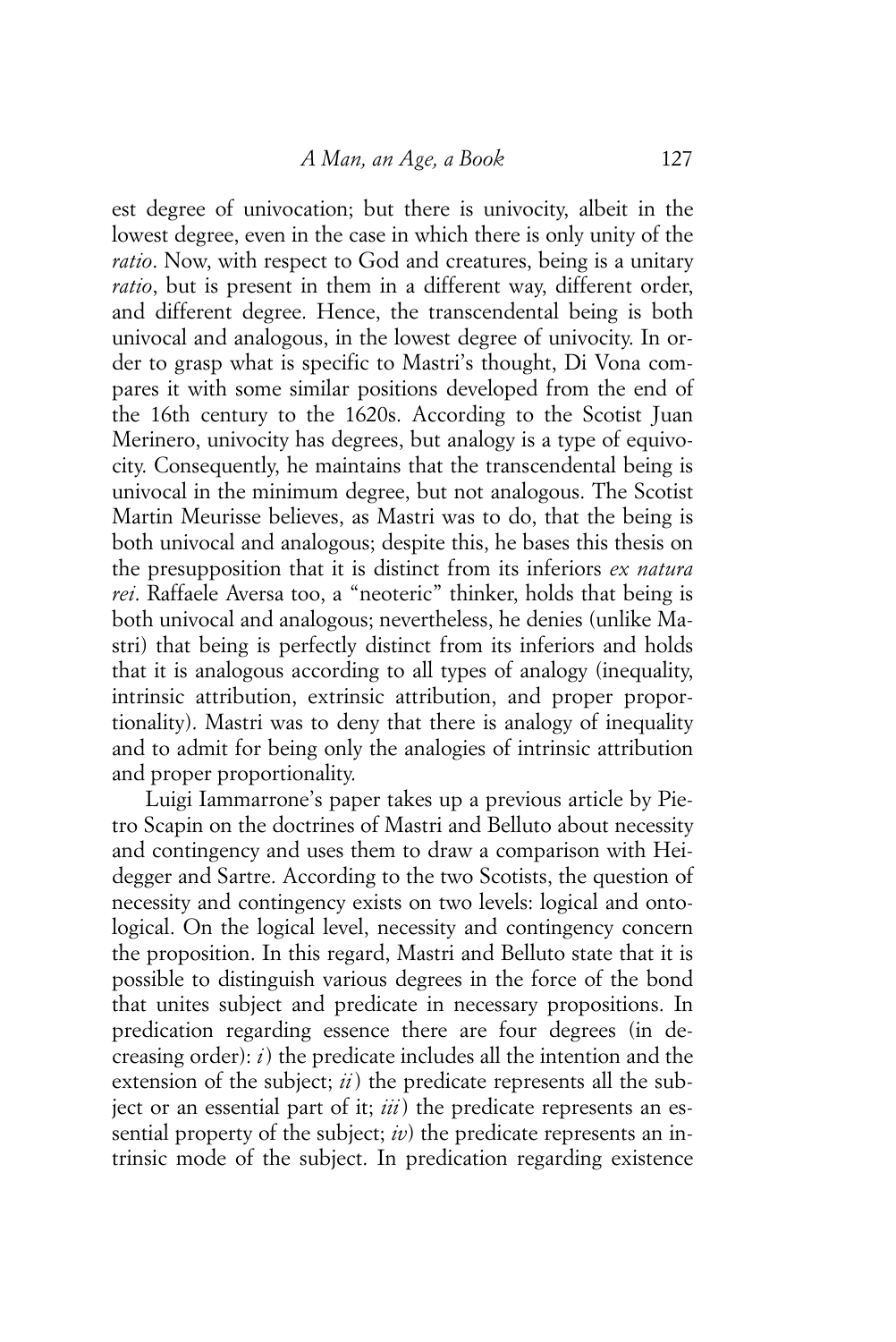there are three degrees (in decreasing order): *i*) the proposition expresses a fact that occurs universally and infallibly; *ii*) the proposition expresses a fact that occurs infallibly when its causes converge; *iii*) the proposition expresses a fact that occurs most of the time. As far as the ontological level is concerned, it is possible to distinguish between two levels: one of being and one of acting. On the level of being, Mastri understands the distinction between necessity and contingency as a distinction between that which cannot not be and that which can not be. The foundation of this type of necessity can only be an infinite essence that perfectly includes existence. As regards the foundation of this type of contingency, we must distinguish between proximate and ultimate foundation. The proximate foundation of contingency is the essence itself of created things; contingency, that is, is an intrinsic mode of created things. Ultimate foundation is God's freedom. This moves the problem to the level of action. If, Mastri writes, the first cause operated necessarily, nothing would be indifferent to being or non-being. Thus there is contingency only because divine omnipotence is regulated by divine freedom. This is also the ultimate foundation both of the indetermination of created will and of its capacity to self determinate, which is constitutive of this will to such a point as to be its intrinsic mode.

Ulrich G. Leinsle examines Mastri's position in the seventeenth-century debate on modal entities. He points out that the 17th century saw a revolution in ontology which has not yet received sufficient attention from historians of philosophy. If, up until then, the fundamental notions for describing reality were "substance" and "accident", in the course of the 1600s the pair "*res* – *modus*" acquired greater and greater importance. To the eyes of seventeenth-century metaphysicians, the doctrine of "*modus*" had several important advantages: it allowed the conceptualisation of a real distinction between extremes not really separable; it made it possible to describe processes on an ontological level; it clarified the nature of determinations such as "location", "temporality", "causality", and "connection". Despite this, the doctrine took on different forms in different authors and became the object of broad debate. Orthodox Aristotelians rejected it as a useless novelty. Some Thomists upheld the existence of modes,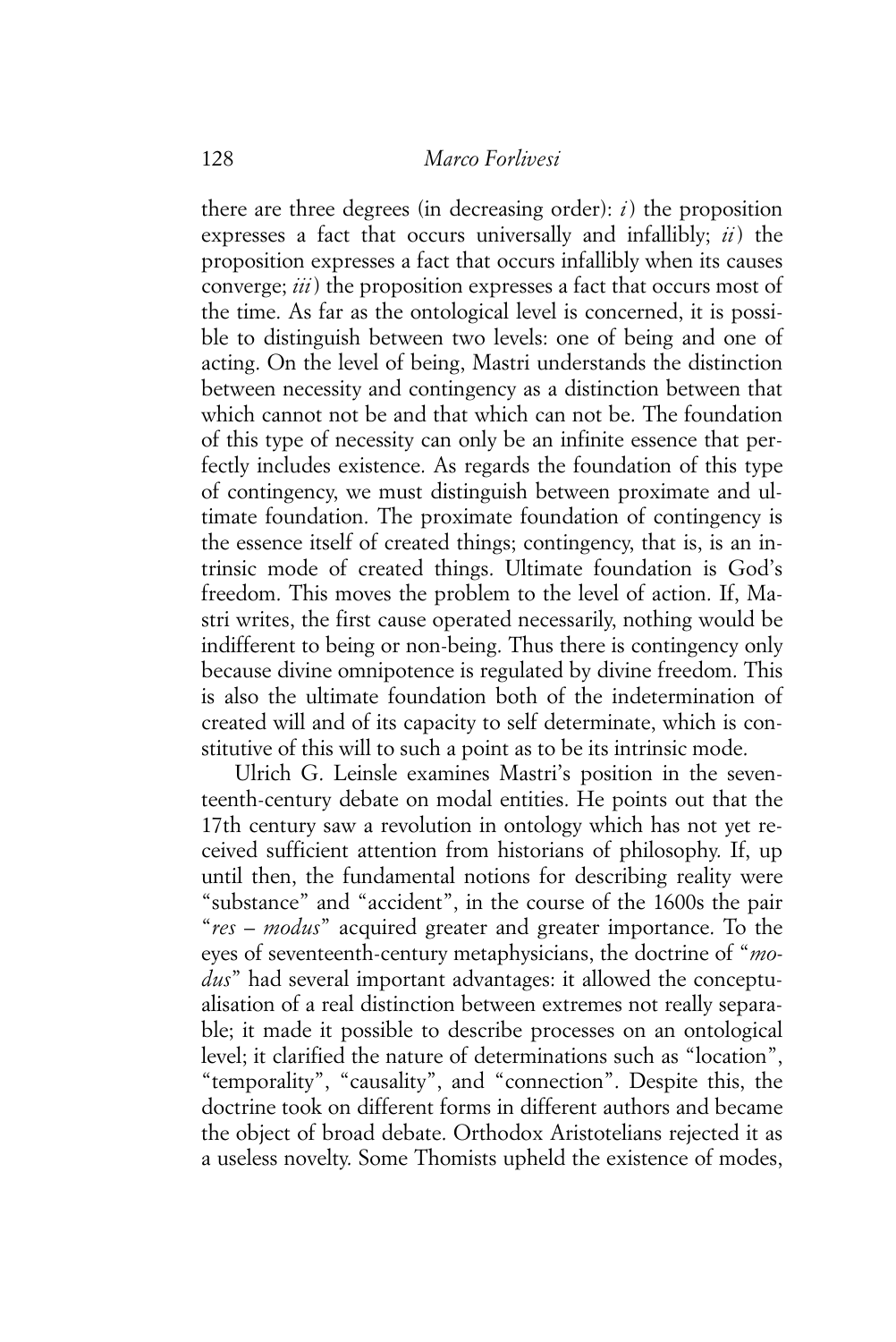others rejected them. The nominalists interpreted modes in terms of extrinsic denominations. The Scotists believed that what most people call "modes" were in reality *formalitates*; vice versa, those who opposed Scotus' doctrine believed that to speak of *formalitates* was an improper way of speaking of modes. Mastri's position has four fundamental points. *i*) A mode is a relative entity, but it is not a relation. A mode refers structurally to what changes; hence it is a relative entity. Nevertheless it is not, in itself, either a categorial relation or a transcendental relation (that is a relation based on the modified and identical to it). *ii*) There are both extrinsic modes and intrinsic modes. The former relate to the *res*, the latter to the *formalitas*. <sup>148</sup> *iii*) A mode is being not *formaliter*, but rather *identice*. A mode is the ultimate reason of the modal determination of being; therefore it cannot include being quidditatively. Nevertheless, it receives reality from the being that determines; therefore it is being. *iv*) The distinction between *res* and extrinsic mode is a modal real distinction, that between *formalitas* and intrinsic mode is a modal formal distinction.149 Having clarified Mastri's doctrine regarding the nature of the mode in general, in the context of the seventeenth-century positions, Leinsle illustrates Mastri's theories regarding some modes and the nature of the distinctions between these and what they modify: location, union, finite and infinite, existence.

Michael Renemann examines Mastri's doctrine on the different natures and the different types of extra-mental foundation of those distinctions which, although they are produced by the work of the mind, require, according to Mastri, a further foundation in addition to such activity. Mastri's theory is divided into two parts: a confutation of the various positions of nominalist tendency and a clarification of the connection between acts of thought and real states of affairs. The authors who are criticized by Mastri express differentiated theories, but have in common the fact that they believe that all distinctions are integrally consequences of the work of the mind. Against this position, Mastri

<sup>148.</sup> And, it should be added, to inadequate concepts too.

<sup>149.</sup> It may be appended that the distinction between an inadequate concept and an intrinsic mode of it is not a formal, but a virtual distinction.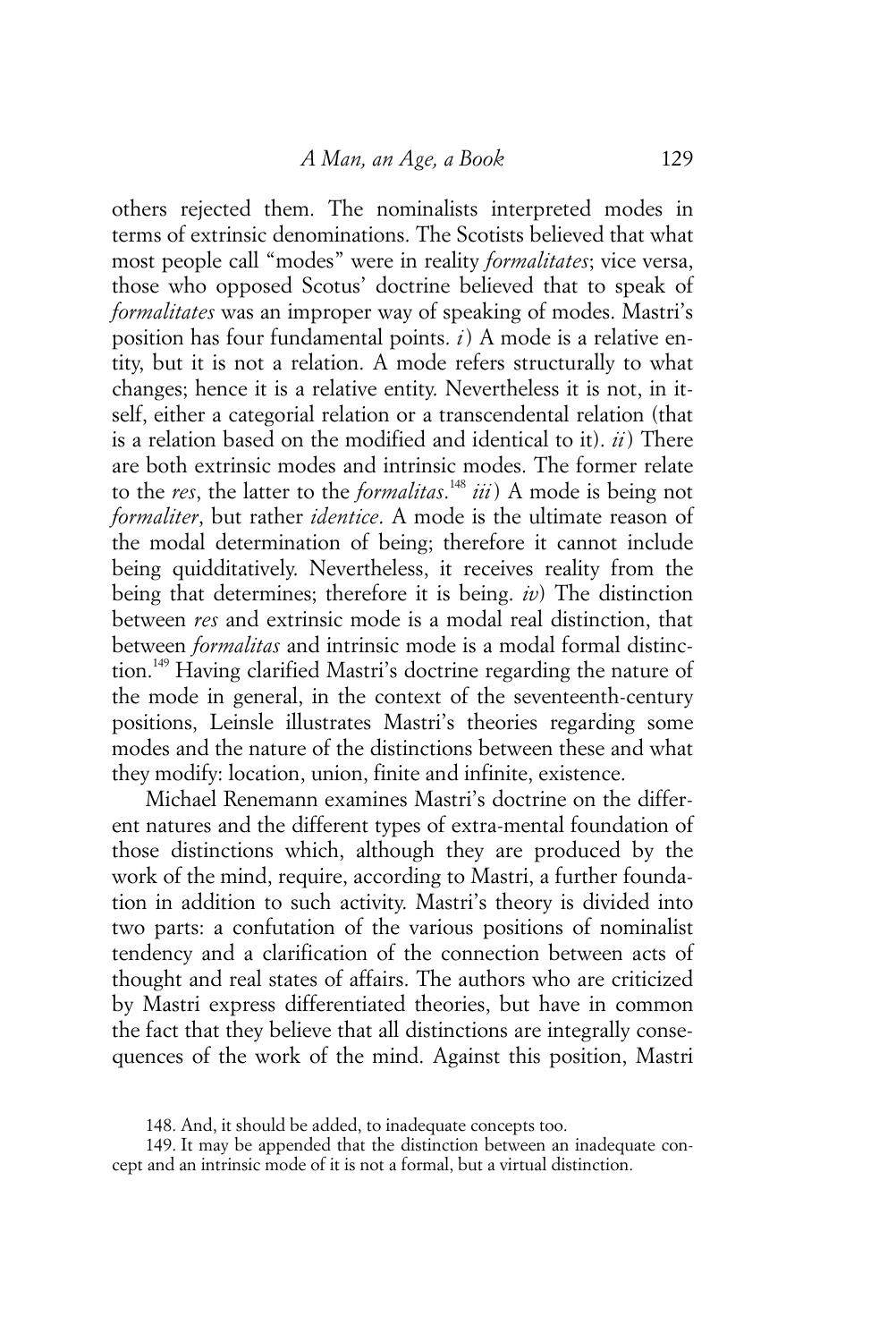observes first of all that a distinction is something that takes place on the side of the cognitive content; it is necessary therefore to weigh up whether it can always be explained by the mere activity of the mind, or whether it is necessary to have recourse to a further foundation in addition to such activity. Renemann examines Mastri's arguments concerning formal distinction and virtual distinction. According to Mastri, in the case of the formal distinction, the mind limits itself to noting a distinction that already exists in reality. The case of the virtual distinction is more complex. It is possible for two reasons. As far as the contents of knowledge are concerned, it is observed that there are concepts whose content is not constituted independently of knowledge itself; hence not all cognitive contents manifest to the mind something that exists *ex parte rei* in the same form in which it is presented to the mind. As regards that which exists in reality, it is observed that there are virtual causes which cannot be, taken as an object, the reason for a plurality of acts of thought, but in so far as they are causes, can provoke a plurality of acts of thought. Knowledge contributes to the formation of virtual distinction by means of a complex process. Direct knowledge grasps different things that are virtually distinct precisely as virtually distinct; nevertheless, by setting them opposite itself in the very act of knowing, it makes them – taken as cognitive contents – become actually distinct. Subsequently, reflected knowledge can know such things precisely as actually distinct. In conclusion: before they are known, virtually distinct things exist in reality just virtually and like in something that receives them and sustains them (*subjective*); after they are known, they are in the mind as objects and in reality as in that which is the foundation of their distinction in front of the mind.

The paper by Sven K. Knebel offers us a detailed study of Mastri's doctrine of the distinctions of reason. Knebel provides a brief history of the theories regarding these types of distinctions and examines Mastri's positions. With a creative spirit, even opposing some doctrinal traditions of his own school, Mastri defends, besides the existence of distinctions of reason, both the existence of a difference between the distinction of reasoning reason (*distinctio rationis ratiocinans*) and the distinction of rea-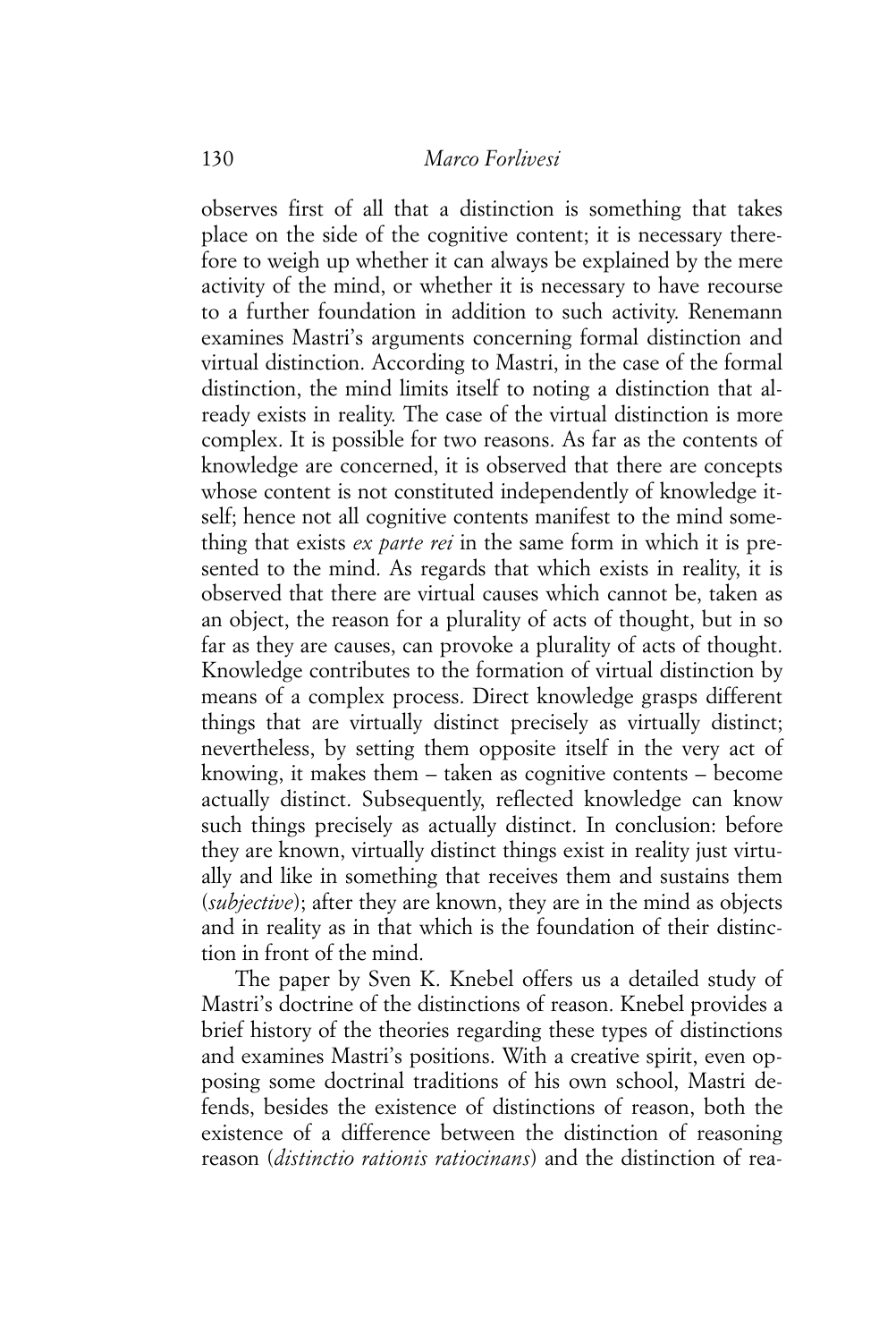soned reason (*distinctio rationis ratiocinatæ*), and the existence of a difference between the distinction of reasoned reason and the formal distinction. As far as the distinction of reasoned reason is concerned, Knebel illustrates Mastri's position in the context of the criticisms that Mastri made to the theory of Zaccaria Pasqualigo. According to Pasqualigo, the distinction of reasoned reason exclusively regards conceptual contents (*conceptus obiectivus*), considered in their being distinct from objects. Mastri rejects this conception with two remarks. In the first place, he holds that an objective being (that is a being which belongs to the conceptual content) must not be admitted apart from the real being either of the object or the cognitive act. Secondly, he observes that when something is known as something, it is not known only in the properties which it possesses in its being known. It follows that the properties of known things do not depend only on the mind. There can therefore be distinctions of reason *cum fundamento in re*, that is distinctions of reasoned reason. On the other hand, Mastri continues, the properties of known things also depend on the mind. This consideration leads him to oppose the doctrine of the distinction of reasoning reason formulated by Pedro de Tomás (which had become common among Scotists thanks to Syrrect), according to which this distinction exclusively concerned second intentions and was situated on a grammatical plane. The fact is, Mastri believes, that the object effectively acquires in the mind an objective being. Thanks to this, the mind has the power of conceiving the identical differently and, therefore, can institute distinctions of reasoning reason both in the context of second and in that of first intentions.<sup>150</sup>

150. I believe that the sense of Mastri's statement that an objective being must not be admitted apart from the real being of the object or of the cognitive act could be the following. The objective being (i.e. the being belonging to every conceptual content – i.e. *conceptus objectivus* – in so far as it is present to the mind that grasps it) is constituted thanks to the real existence of the act of knowledge (*conceptus formalis*, i.e. real mental state) and – remotely and unnecessarily – of the real object on which that act depends. It follows that there is no objective being – taken for what it is on the plane of reality – other than the real being of the formal concept or of the object and, hence, independent of (but also, in Mastri's view, other than) the former, or both, of them. That is why it is not true that the distinction of reasoned reason (taken in its being a distinction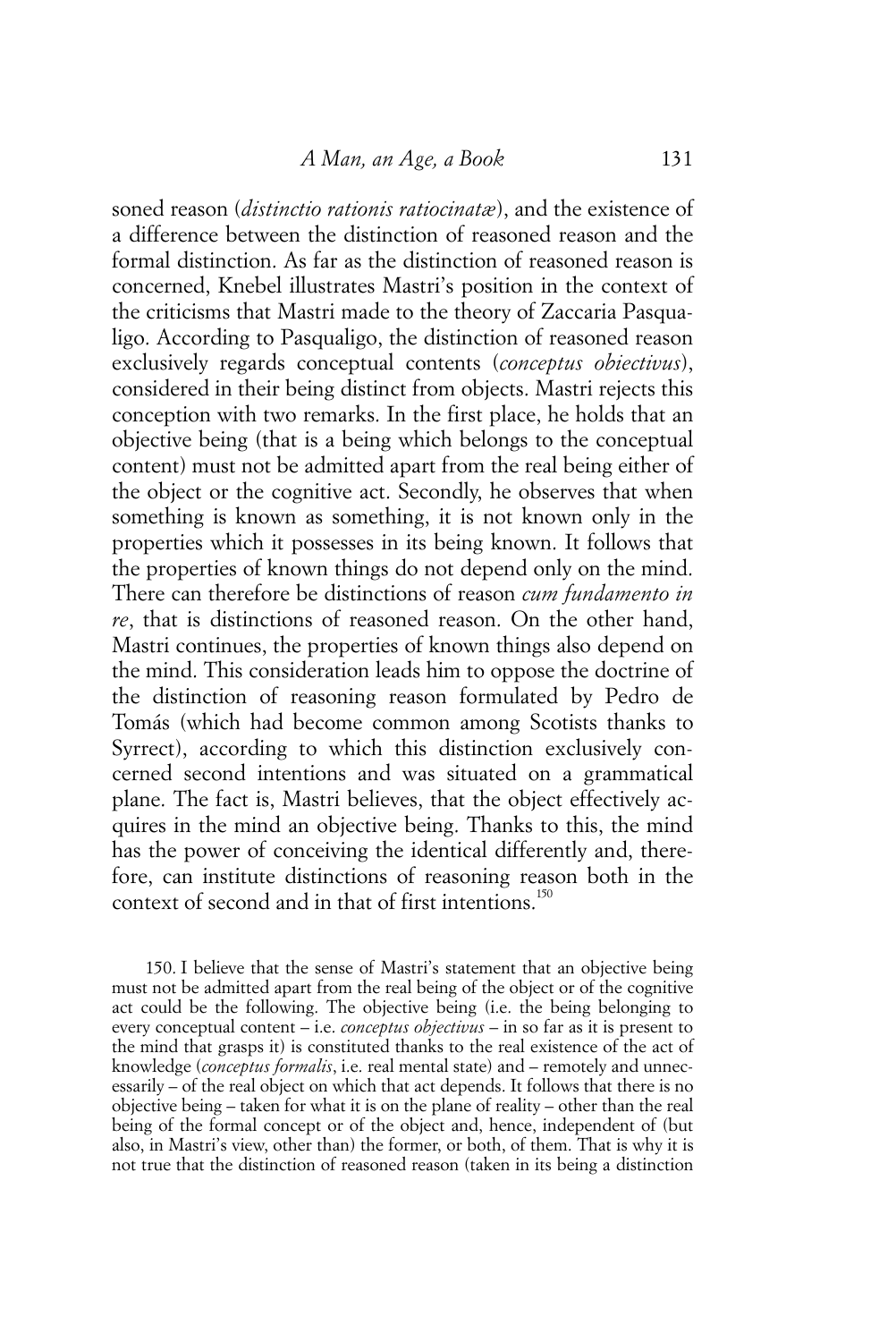## 132 *Marco Forlivesi*

John P. Doyle examines Mastri's position regarding the question of the nature and foundation of the possibility of possibles. Doyle focuses on three fundamental elements in Mastri's position. The first concerns the nature of the divine ideas of creatures. According to Mastri, these are objective concepts, which God contains in himself according to two different modalities: on the plane of being, according to their transcendental *rationes*; on the plane of knowing, according to all their *rationes*. The second fundamental element concerns the cause of the divine ideas of creatures. In the first place, it is necessary to distinguish the being that the possibles possess before the act of divine knowledge from that which they possess after it. In the first case, possibles have merely a virtual being within the divine essence; in the second, they acquire a known being. This known being is not an extrinsic denomination deriving from the act of knowing; it is instead a "*quod*", which has reality only within the divine mind and which possess some *quasi*-causes. In the second place it is necessary to distinguish the logical from the physical plane. On the logical plane, possibles possess merely a diminished real being and have a formal cause and a *quasi*-efficient cause.<sup>151</sup> The former consists of possibles themselves, which are such as not to involve contradiction. The latter consists of the divine science of vision, which is that which causes the non-contradictoriness of possibles. On the physical plane, possibles possess a real (albeit

151. Doyle maintains, as I have written, that according to Mastri the logical possible possesses a real but *diminutum* being. In my opinion, however, according to Mastri, the *esse diminutum* in question is not a type of real being; on the contrary, it is a particular type of being of reason (*esse rationis materiale et derelictum*). I would add that, in Mastri's thought, only the physical possible possesses a real being. On this question, may I refer to my "La distinzione...".

different from that of reasoning reason) only regards the objective content and is independent of any reference to the act of knowledge and the object. I believe, in saying this, that I am also expressing the thought of prof. Knebel. The reader can consider this note as a revision of what I wrote in "La distinzione tra concetto formale e concetto oggettivo nel pensiero di Bartolomeo Mastri" [http://web.tiscali.it/marcoforlivesi/mf2002d.pdf], 2002 (previous printed edition in French: "La distinction entre concept formel et concept objectif : Suárez, Pasqualigo, Mastri", transl. by O. Boulnois, in *Les Études philosophiques*, 2002, n. 1, pp. 3-30; in which, furthermore, a small but substantial note concerning this point was lost).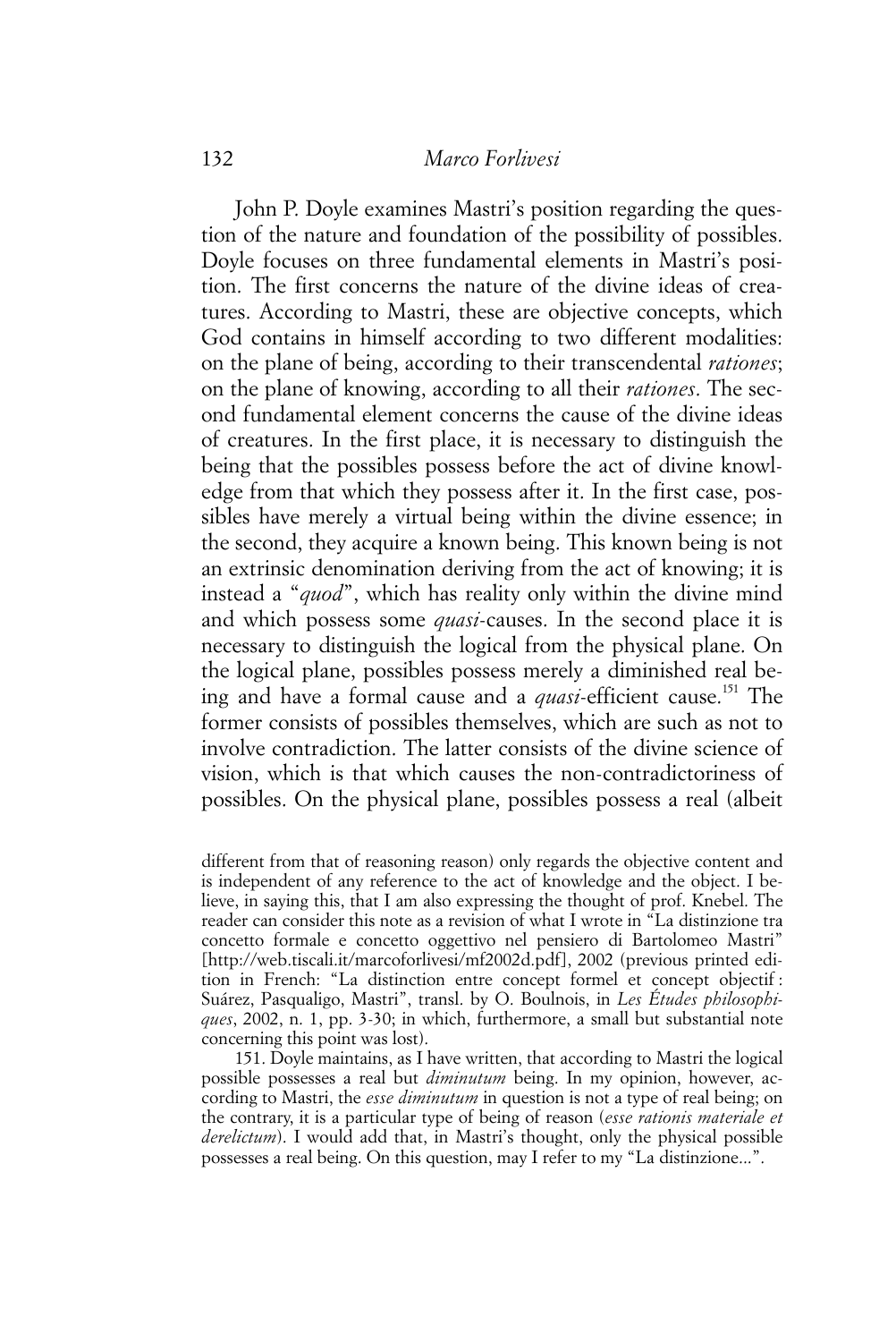not actual) being and their possibility derives from divine omnipotence. It must be observed however that such a possibility presupposes the possibility on the logical plane. If, therefore, one were to ask Mastri what the logical possibility of possibles consists of and how possibles differ from impossibles, he would reply thus. The logical possibility consists of the positive and almost conditional connection between two extremes, so that if such a connection really existed there would be nothing contradictory. The difference between possibles and impossibles lies in the fact that if the former existed there would be nothing contradictory; if the latter existed, on the other hand, there would be something contradictory. Finally, the third fundamental element of Mastri's theory concerns the connection between God and possible creatures. According to Mastri, the possibility of creatures is something positive, necessary, and independent of divine omnipotence; nevertheless, the necessity of this possibility descends from the necessity of God.

The question of the connection between God and the possibility of possible creatures is the subject of Jacob Schmutz's paper. Once we admit that possible creatures are dependent on God, we may ask whether such dependence is mutual. Moving our discourse from the ontological to the logical plane, once we admit that the possibility of possible creatures is necessary, we may ask whether such a necessity is on the same plane as divine necessity. Baroque Scholastics were divided over this theme into two fundamental camps: the connectionists and the anti-connectionists. Despite even significant differences between individual authors, the connectionists basically put forward three theories. The first held the mutual dependence of God and possibles. All essences are present in the divine essence; therefore the connection between such essences and the divine essence is necessary. Furthermore, the active capacity to produce something and the passive capacity to be produced are correlated; hence divine omnipotence supposes the possibility of creatures. The second thesis maintains the modal equality of God and possibles. God knows essences starting from the knowledge he has of himself. What is more, the non-contradictoriness of possibles is, on the real plane, none other than God. Hence the necessity of the for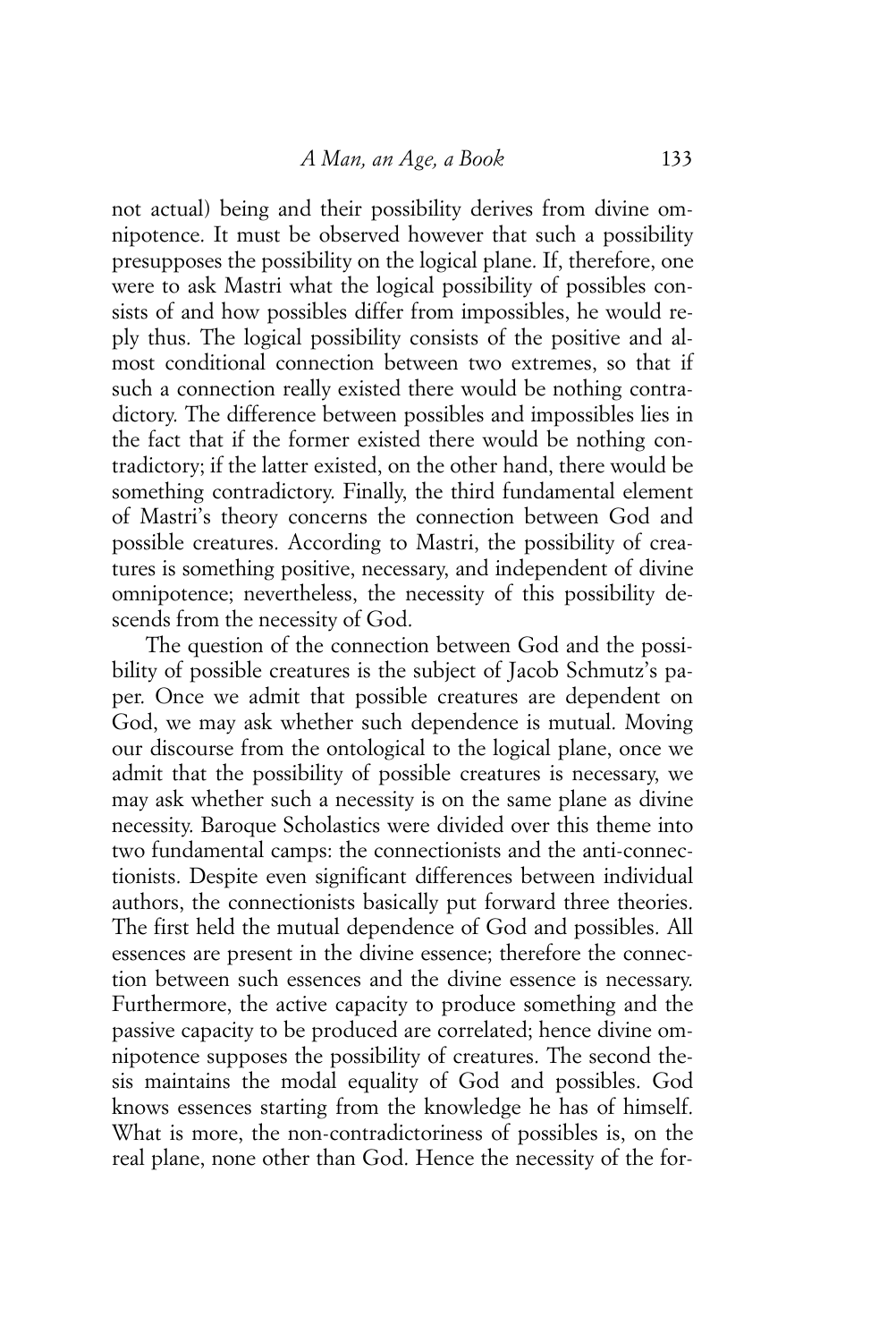mer is equal to the necessity of the latter. The third thesis maintains that in God there is also the foundation of the impossibility of impossibles. The impossibility of the impossible is eternal and necessary; but there is nothing eternal and necessary outside God; hence the impossibility of the impossible is a denomination which comes from divine omnipotence. A fourth thesis can be added to these three, whereby the connection between God and possibles is not only valid for universal essences, but also for individuals. Mastri did not know all the authors of the connectionist current, but he nevertheless developed arguments against all its fundamental theses. Against mutual dependence he observes that the dependence of creatures on the divine attributes relative to them is real, nevertheless precisely for this reason the relation of such attributes towards creatures is a relation of reason. Against modal equality, he observes that the possibility and the necessity of creatures are participated. Finally, against the foundation in God of the impossibility of the impossible he observes that such an impossibility is based not on a lack of active power in God, but rather on a lack of passive power in creatures. It follows from this, according to Mastri, that God has no real relation with possible creatures, his existence does not depend on any possible creature, nor is he the reason why possibles are made up of certain properties or certain other ones.

Fabio Gambetti's contribution introduces us to Mastri's treatment of the problems of the existence, the nature, and the knowability of God. As far as a demonstration of the existence of God is concerned, Mastri develops five arguments. The scheme generally recalls that of Aquinas' *Summa theologiæ*, but also presents some significant corrections. The argument which is based on change is held valid only if interpreted on the level of the connection between cause and generation. The argument which is based on order and finality is divided into two distinct arguments. The argument which is based on finality – which, I would point out to the reader, Mastri held to be the most obvious – has as its foundation the connection of the parts of the whole universe. The problems of the knowability of God *pro statu isto* and of the possibility of beatitude are tackled on the basis of three theses. Man can form for himself both concepts common to God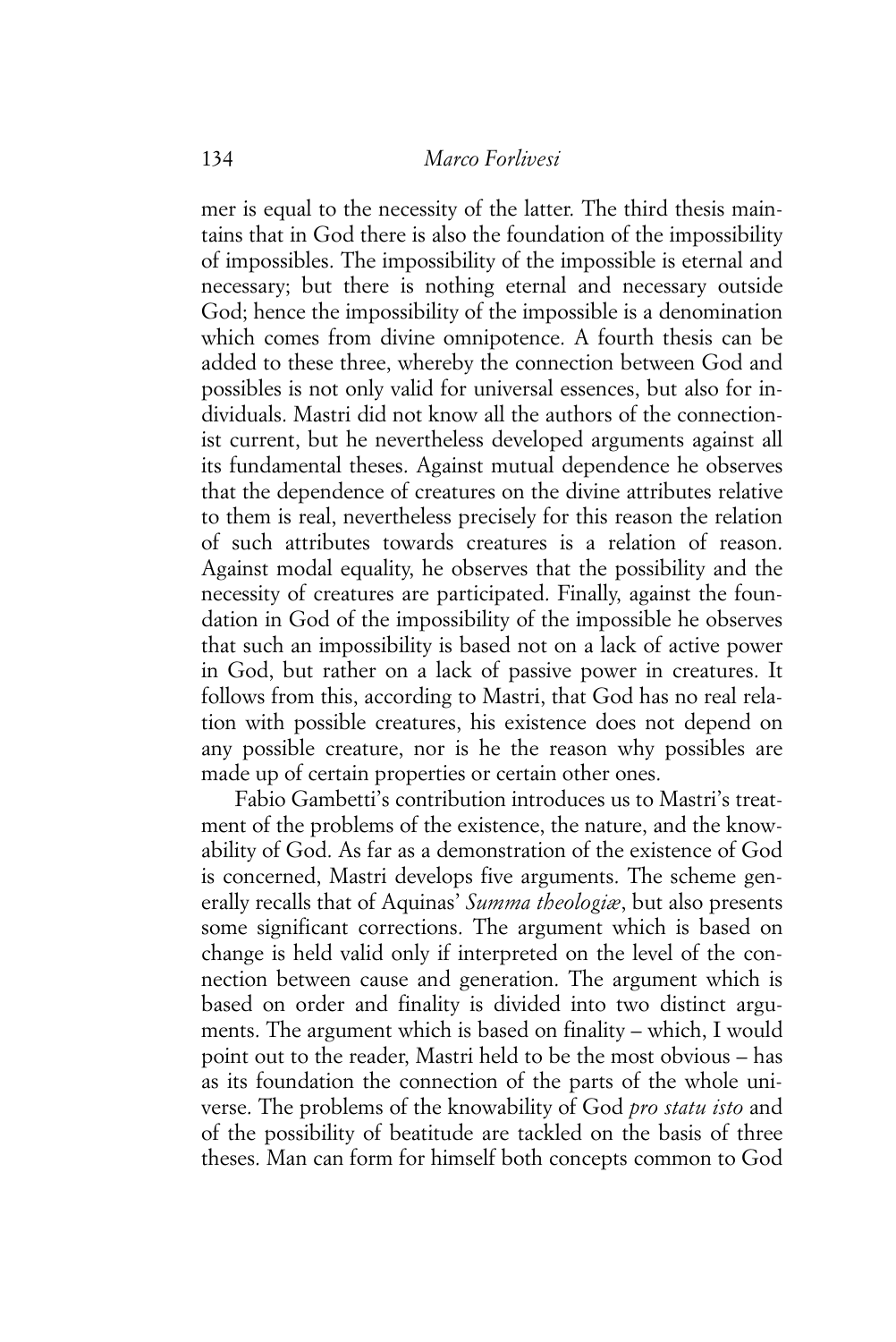and creatures, and concepts proper to God (such as, for example, the concept of infinite), but not concepts peculiar to God. For the same reason, man cannot contemplate God with the powers of his natural reason alone. Nevertheless, a finite intellect can be perfected to the point where it can grasp an infinite object. Gambetti does not tackle the question of the foundation of these theories; he nevertheless considers numerous other themes. He recalls, for example, that according to Mastri, supernatural theology is not properly a science; he touches on Mastri's reflections regarding some divine attributes; he outlines Mastri's considerations on the nature *non quanta* of divine relations. There is scope for further study here. Illustrating Mastri's reflections on the question of the order among the divine persons, Gambetti reminds us that, according to Mastri, causality gives rise to temporality, whereas emanation does not give rise to temporality. Concerning the possibility of grasping the divine properties separately, Mastri clashes once again with Punch and sheds light on the profound characteristics of his own gnoseology. Finally, what our Scotist writes regarding the connection between essence and existence in God and regarding the connection of the parts of the universe seems to me to merit further analysis.

Jean-Pascal Anfray examines Mastri's doctrine on the relationship between the freedom of the will (not only of man, but also of God) and divine prescience. Our Franciscan develops the question in the context of a double comparison: that with Scotus' texts and the history of their interpretation; and that with the main theories on this theme elaborated in the universities from the 13th century up until his times. Scotus maintains on one hand that the divine science of contingent events is based on decrees of the divine will, which establish what effectively happens in each situation; on the other hand, that an event is contingent only if, at the same instant in which it takes place, it is possible for the contrary event to happen. Mastri rejects both those interpretations that make Scotus a forerunner of physical predetermination, and those which make him a precursor of the doctrine of middle knowledge; in his opinion, Scotus proposes a solution which can be defined "of concomitant decrees". He also rejects all the principal theories on the relationship between pre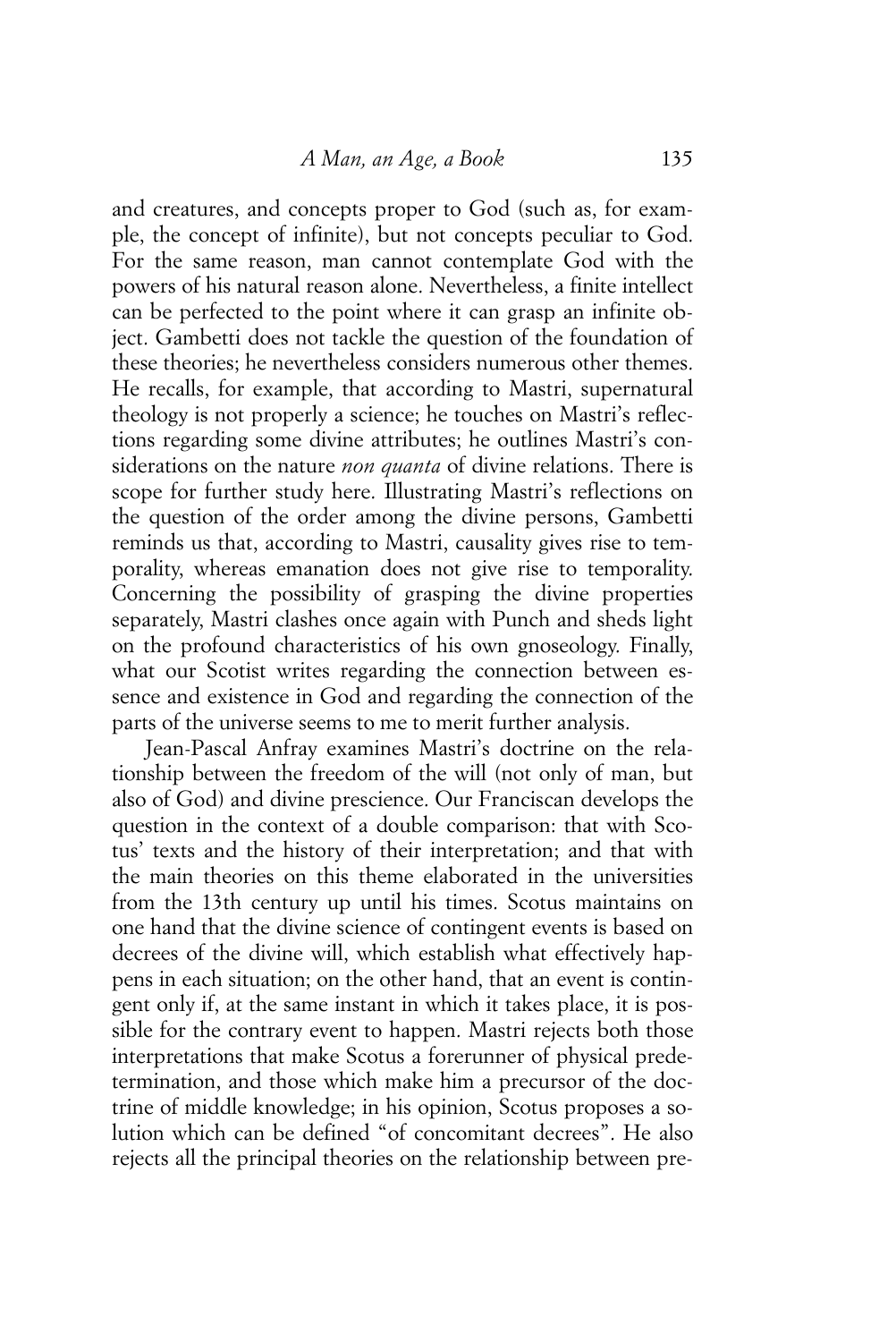science and freedom formulated since the middle ages. They base prescience either on the simultaneous physical presence of God and future events, or on divine knowledge of created causes and conditions, or on the conceptual presence of contingents in the divine mind, or on middle knowledge, or on antecedent divine decrees. According to Mastri, these hypotheses either undermine the effectiveness of the divine decree, and hence also compromise divine prescience, or they suppress the effective possibility that, at any given moment, the contrary to what happens take place. Mastri tackles the problem on both the logical and the ontological plane. On the logical plane, he argues that the determination and the immutability of the truth value of a proposition does not imply that this proposition is necessary. On the ontological plane, he develops his own doctrine in four points. *i*) Contingent propositions assume a certain truth value only following a divine decree. *ii*) Divine decrees precede contingent events not because of a real causal priority, but rather only from the point of view of knowledge. *iii*) On the real plane, divine decrees and contingent events are concomitant. God decrees since eternity that a free agent *X* does *p* to *t* only because *X* freely does *p* to *t*; if *X* were to do non-*p* to *t*, God since all eternity would decree that *X* do non-*p* to *t*. According to Mastri then, Anfray comments, free action does not have a causal, but rather a counter-factual power on the divine decree. *iv*) The agreement between divine essence, which contains virtually future contingents determined by the divine will, and future contingents themselves is based on a sort of "pre-established harmony" (the expression is Anfray's): God in his decrees conforms to the will of creatures due to the fact that the divine intellect knows every order of things in which they may find themselves and every choice that they can make.

The articles by Quinto and García introduce us to some of Mastri's doctrines on supernatural theology. Although such doctrines refer to a non-philosophical context, they nevertheless develop, and apply to theological discourse, considerations and tools of a specifically philosophical nature. Consequently, the articles in question have right to appear in this volume. Riccardo Quinto's article illustrates Mastri's theory concerning the nature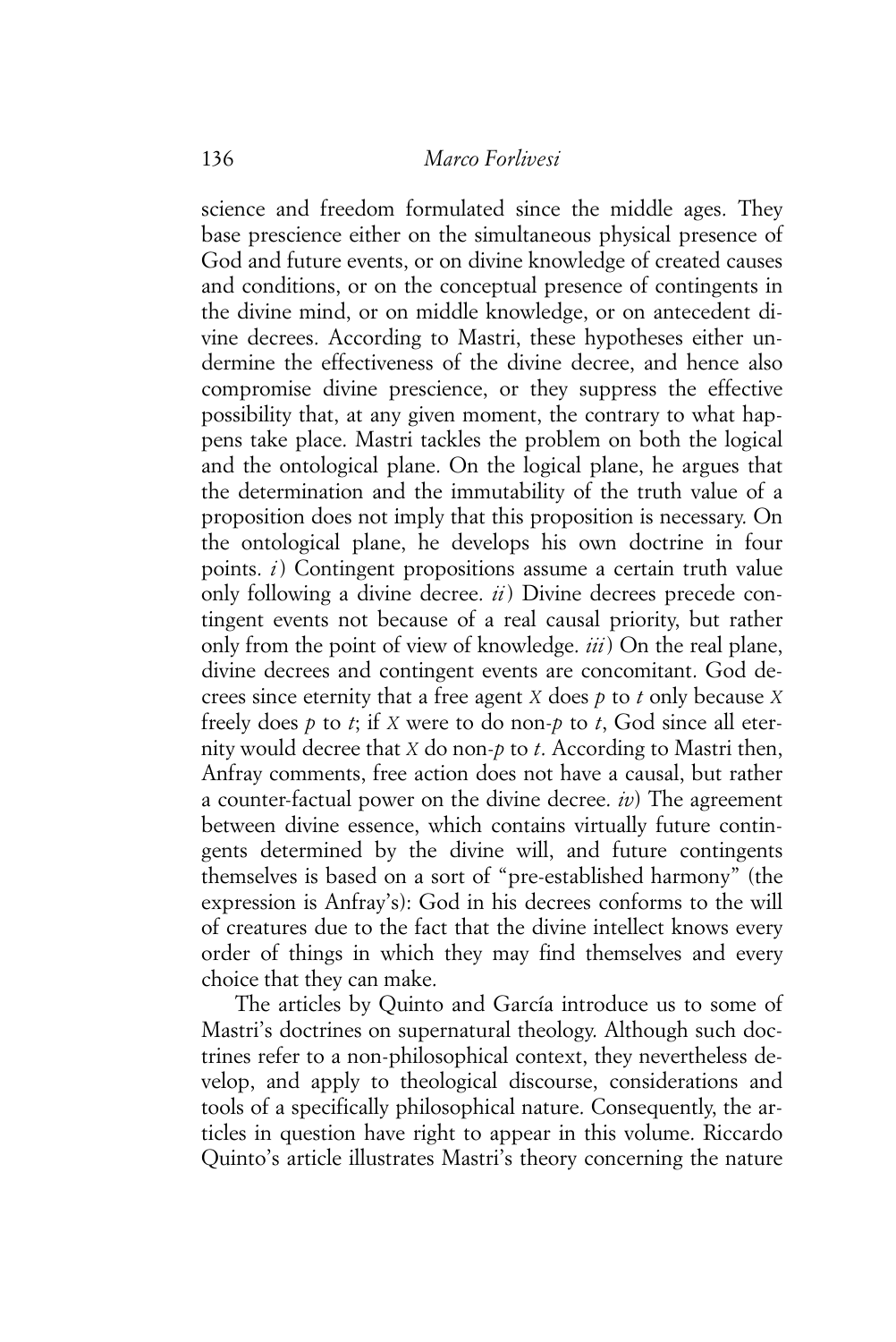of supernatural theology. Our Scotist tackles the following problem: whether the theology of men *in statu viæ*, for that part of it which regards necessary theological truths, is properly a science. Taken in a strict sense, Mastri observes, science is a knowledge which is certain and relating to a necessary object, caused by a cause evident to the intellect, and in which the dependence on its cause of the object investigated is demonstrated with rigorous syllogistic deduction. This means that, for knowledge to be scientific, it is not enough for it to be certain; it must also be evident. Furthermore, for knowledge to be evident, it is not enough for its principles to be evident to any mind; they must be evident to that mind which develops that certain science. Finally, the evidence in question is not only that of the connection of the propositions in the reasoning, but also that of the principles. Mastri further specifies that there can also be a science of single objects, taken, however, not in so far as they are single, but rather in so far as they have a nature. Moreover, he clarifies that the necessity proper to the objects of science must be located at the level of the object itself, and not, for example, of the mind that considers that object. On the other hand, writes our author, for the *viator*, even though he be a theologian, the articles of faith are not evident. Notwithstanding, unlike opinion, faith is certain. What is more, it is a constant and reasonable state of man. Finally, theology is not a simple declarative *habitus* of the truths of faith; it is a deductive *habitus*. Mastri draws two conclusions from these considerations. First of all, theology is not a science. It lacks one essential requirement: its principles are not evident. Nevertheless, neither is it a form of opinion: it is explicit faith, and therefore possesses the same degree of certainty and reasonableness as the latter. To this must be added the fact that it does not coincide, even partially, with philosophy: even though some theological truths are materially identical to some philosophical truths, the reason for assent is, in the two cases, formally different. By doing this, Quinto observes, Mastri ties faith and theology tightly together, accords them dignity, and assigns theology a field of investigation independent from that of philosophy.

The paper by Bernardino (García) from Armellada gives an account of Mastri's solution to the problem posed by the connec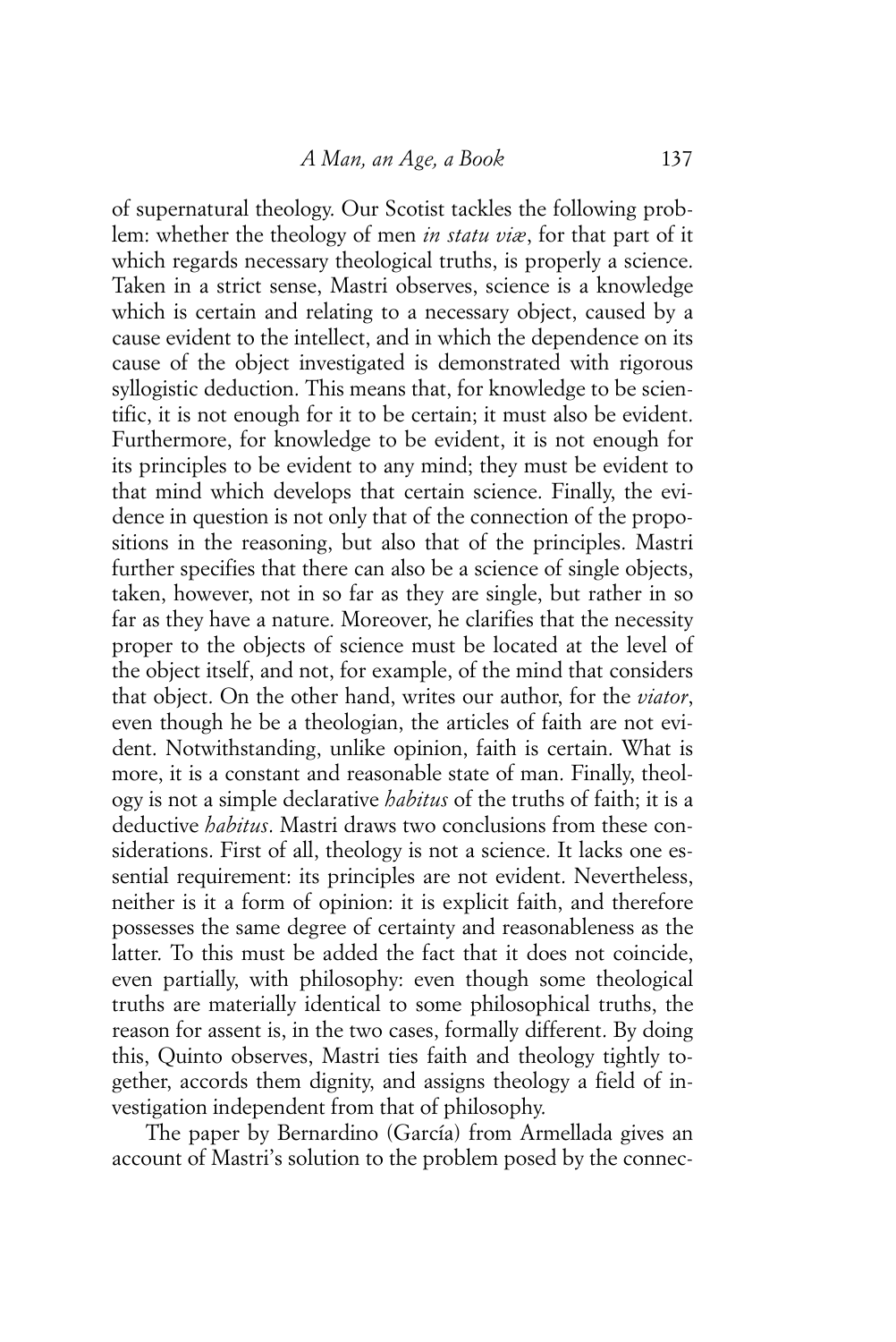tion between grace and justification. Mastri develops his doctrine on the basis of two presuppositions. The first, whereby grace is a created accident (belonging to the category of quality) which has its material cause in the soul and its efficient cause in God. The second, whereby justification consists of a state of friendship between man and God; a state in which both partners accept the love of friendship of the other by loving in return. Given this, there arises the problem of the nature of the connection which ties grace and justification. According to the Thomists, grace is an accident whose very physical nature makes it capable of uniting man to God. Like all Scotists, Mastri holds such a thesis to be untenable: as a created accident, grace has no connection in its being with God; hence it is not able to produce any unifying effect on a physical level. It follows from this that the reason for the effectiveness of grace lies elsewhere. Grace is grace, that is, it justifies and unites not because of what it is in its being, but rather because of a free divine decision: the decision to accept as a friend he who possesses that quality. The presence of this quality, therefore, is neither sufficient, nor, absolutely, necessary. The friendship between two subjects, observes Mastri, cannot be forced by anything and can arise independently of the existence of new qualities; likewise, nothing can force God to love, while he can love and justify independently of any created "mediating" quality. To this we must add, however, that God's decision is not totally arbitrary: grace, according to Mastri, is identified with *caritas*, that is with the love for God; indeed, Mastri observes, all things being equal, it is more reasonable to love he who loves you than he who does not.

The papers by Poppi and Burgio introduce us to Mastri's reflections on ethics. Antonio Poppi examines Mastri's doctrines regarding the nature and the foundation of freedom and morality. According to our seventeenth-century Scotist, freedom is the very essence of morality. It consists, all things considered, in the dominion of the will over one's acts and exists both with respect to the intellect (which has a merely advisory power), and with respect to the object (which is merely the extrinsic formal cause of the choice), and in the exercise itself of the act of will. This,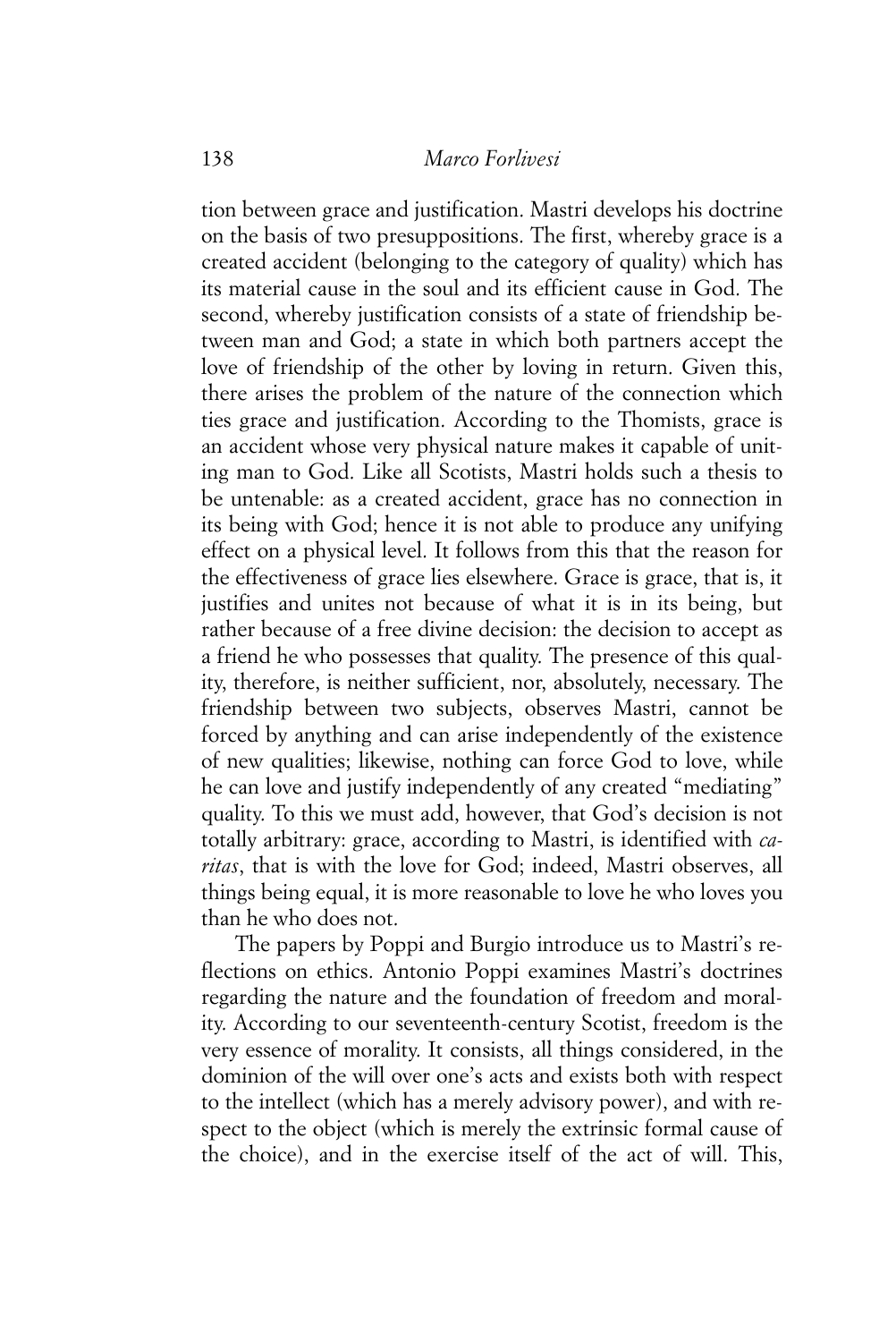writes Mastri, explains the fundamental reason for rejecting the Thomists' attempt to demonstrate *a priori* the freedom of the will on the basis of the fact that some objects are such as not to attract it necessarily: no object, he writes, is such as to attract the will necessarily; hence freedom can be demonstrated only *a posteriori*. Nevertheless, Mastri concedes to the Thomists that the freedom of specification requires that the intellect judge the possible alternatives to be indifferent. Furthermore, he specifies that although the awareness of the goodness or evilness of a certain act is not required by freedom in a physical sense, it is required by freedom in a moral sense. As far as the nature of morality is concerned, Mastri writes that moral goodness consists in the conformity between rational nature and the object of a certain act. A few considerations must be added to this definition, however. The object in question is one of the extremes of the relationship of conformity not for what it is in reality, but rather for what it is in the mind. This for two reasons. In the first place, the morally good act is not that which conforms to a good that is such *ex parte rei*; it is, instead, that which conforms to a good that is conceived as such. In the second place, the moral quality of an object is decided not simply by its nature, but rather with reference (i.e. subordinately) to a rule, that is a law. The law, or rule of reason, exists on two levels: *a priori* and *a posteriori*. Eternal, natural, and positive law are *a priori* rules of the morality of an act; however, such rules are remote and extrinsic. Human reason is an *a posteriori* rule, but it is proximate and intrinsic. It follows from this that not only does the judgement on conformity or lack of conformity of a certain act with respect to a certain object depend on human reason, but so does, to some extent, the very rule on the basis of which the judgement is formulated. All this leads Mastri to hold that the moral qualification of an act is something real, and yet is not intrinsic to it. The conformity or lack of conformity of an act with the rational nature of the agent is dictated by the practical judgement of the intellect; hence it is really impressed in the act. Nevertheless this does not mean that such a judgement is true; furthermore, the same rule of morality can depend on the free will of a legislator. It follows that the mor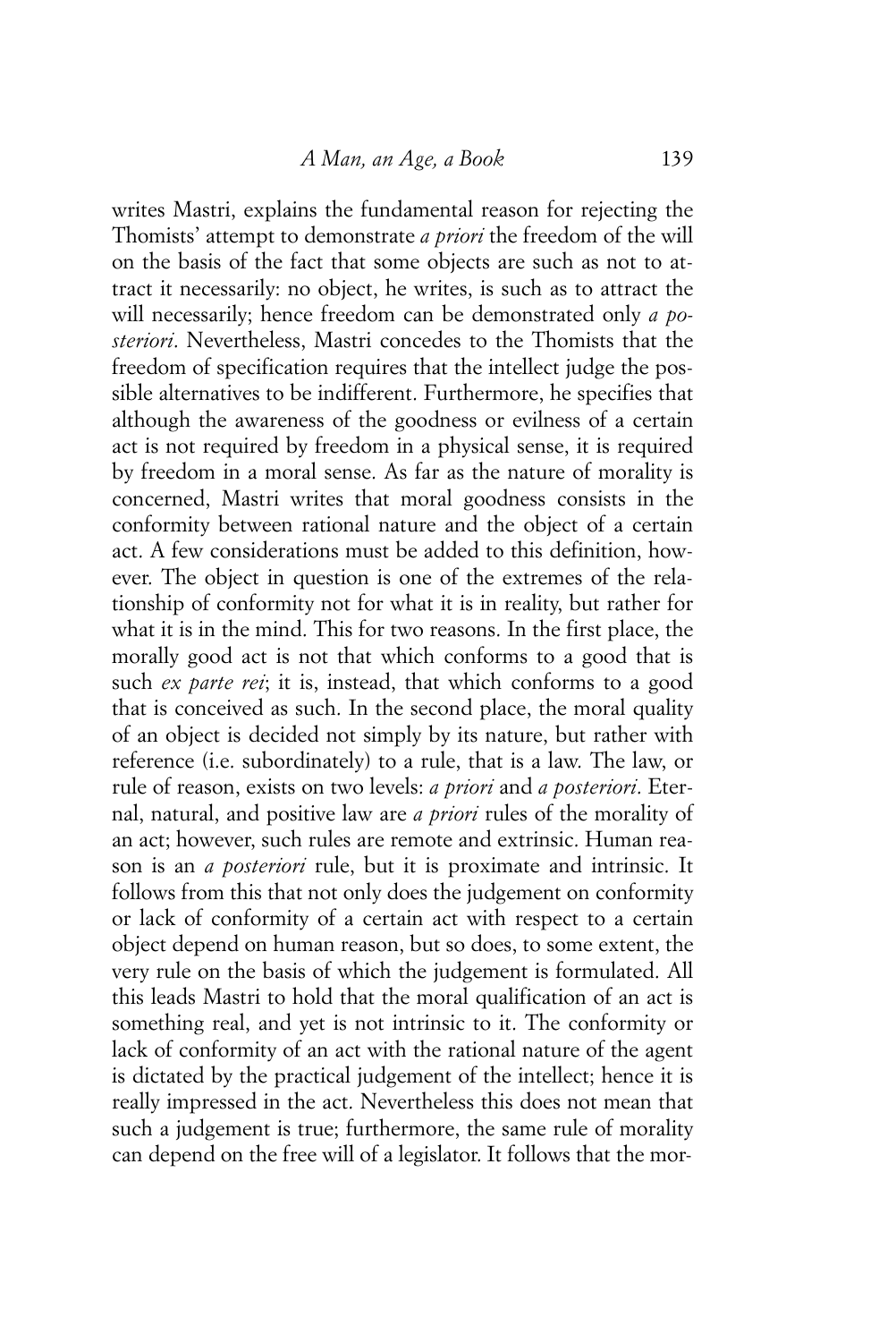al quality of an act is extrinsic to the act, that is to say, it has no "physical" consistency.<sup>152</sup>

Santo Burgio identifies one of the fundamental characteristics of Mastri's ethics in moderate probabilism. In the early 17th century, there was a clash in the catholic world between two conceptions of ethics: one rigorist and one probabilist, which its adversaries classed as laxist. The former was professed by those orthodox Thomists, in particular the French, who attempted to develop a rigorism distinct from Jansenism. The latter was upheld chiefly by Theatines and Jesuits. At the centre of this probabilist tendency was the theory that it is permissible to follow a simply

152. Poppi concludes his paper by judging this position negatively. He maintains that after having placed the essence of morality in its relationship with the rule of reason, Mastri equates this relationship with the conventionality of linguistic meanings or the arbitrariness of legal institutions. What is more, Mastri conceives moral goodness in terms of an obedience to the commandments of the law, to such an extent that even the moral goodness or evilness of objects that are good or bad by nature depends on a law. Poppi concludes that, from a historical point of view, Mastri forces Scotus' position in an extrinsicist direction, and moves towards Kant; from a theoretical point of view, he shifts the foundation of morality from the order of finality, i.e. of being, to that of the law, i.e. the legal code. I do not dispute the speculative value of these considerations, however, from a historical point of view, maybe they leave Mastri's fundamental preoccupations in the shade. Mastri attempts to take into account the multiple moments of moral activity which do not simply mirror real connections. According to Mastri, some norms at least (including some divine norms) are arbitrary or conventional. Furthermore, the object whose conformity to the norm must be judged is a conceptual content. Finally, the judgement on conformity between norm and object is the work of the mind, which when judging has to take into account a plurality of factors and the concrete possibility of making a mistake. To this it must be added that Mastri does not deny the existence of a connection between obligation, rational nature, and the nature of things, nevertheless he holds that "the end" is the foundation of morality only to the extent to which it becomes a "duty" before rational nature; a step, this, that requires the introduction of the figure of the "law". Nevertheless, he puts forward a refined conception of the connection in question: in so far as the formal cause, the goodness of objects that are good by conformity to natural law is based on the objects themselves; in so far as the efficient cause, and only in relation to it, such goodness is based on the judgement of divine law. Moreover, it could be noted that Mastri transposes to possible moral objects the scheme that he uses regarding the distinction between proximate and remote foundation of contingency and, more radically, regarding the two causes (on the logical plane) of possible beings: possibles themselves, in so far as the formal cause; the divine science of vision, in so far as the *quasi*-efficient cause.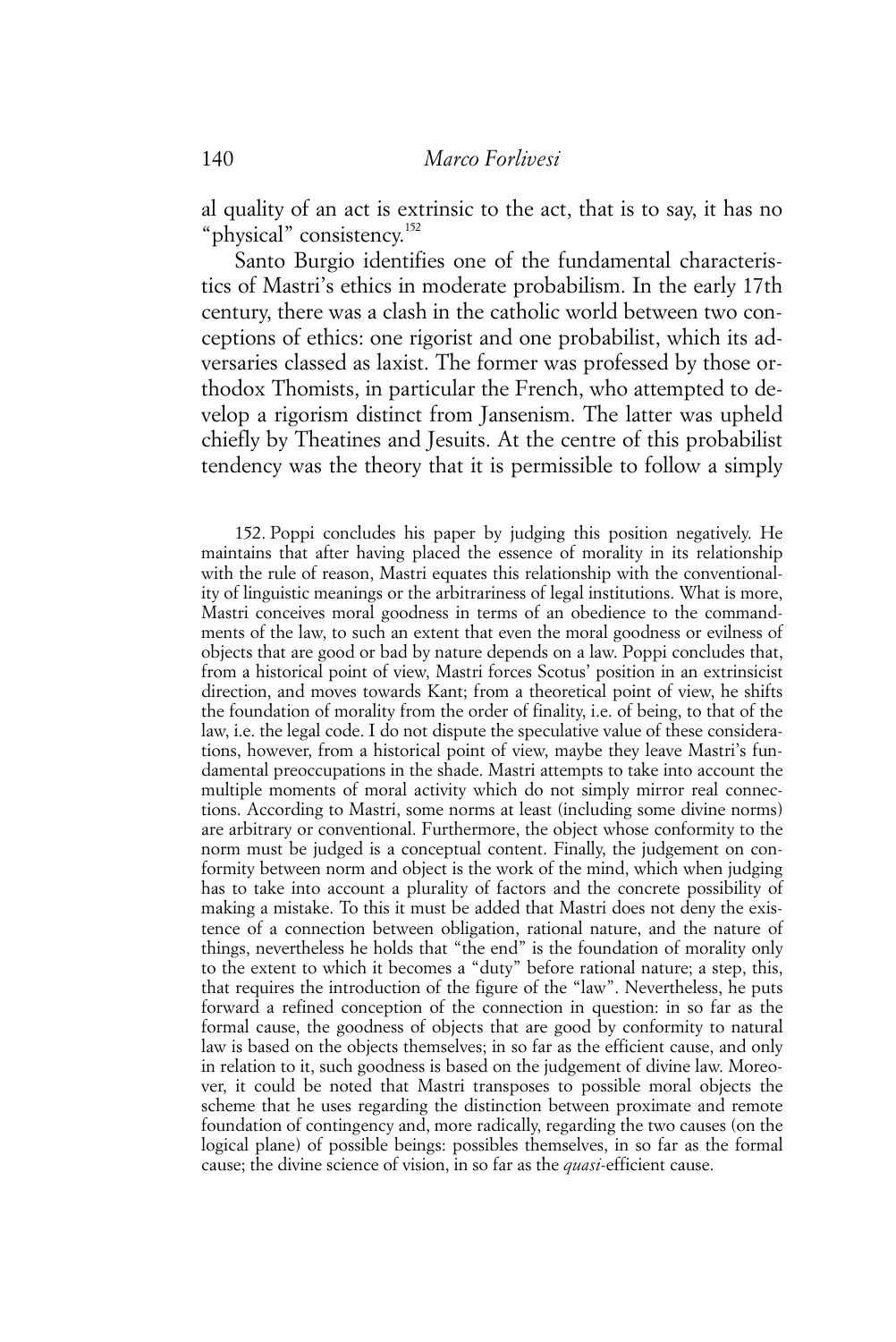probable solution. This tendency had other characteristics, however: the conviction that the ultimate criterion of judgement when two *auctoritates* diverge resides in the doctrine elaborated by modern authors; the idea that the moral theologian is a specialist and that his principal tool is casuistry; and an interest in themes of a political and economic nature. In the second half of the century the situation changed. Papal condemnations reduced the freedom of action of the "professionals" who directed consciences; casuistry declined; the solutions put forward by the "neoterics" were marginalized; probabilism was re-written in a more moderate form; economic and political themes were neglected. Mastri's ethical work fits into this new context. According to our author, the probable conscience is that which on one hand is supported by authorities or serious reasons, and which on the other hand does not invalidate the opposed solution. The solution it proposes is not evident or demonstrated; hence it is different from certain conscience. Nevertheless, such a solution is supported by authorities and reason; hence probable conscience is distinct from purely dubious conscience. Degrees of probability are also possible. Furthermore, one thing is the position furthest from danger, that is the safest; another is that whose truth is the most exhibited, i.e. the most probable. Given these considerations, Mastri holds that it is permissible to act on the basis of a merely probable conscience. He also observes that what we are held to do is not the best and perfect choice, but rather merely the correct and sure one. Furthermore, the greater probability of one solution does not mean that a less probable solution is not probable. Hence, Mastri concludes, there can be cases where, when faced with an alternative between a more probable and a less probable solution, it is permissible to choose the latter.

Mastri's work was read and meditated on even after its author's death.153 Two particularly interesting cases are the *Compendium* and the *Compilatio* of his *Theologia moralis* drawn up respectively by the Conventual Giacomo Garzi and the Obser-

<sup>153.</sup> I have tried to give an account of Mastri's posthumous fortune in *"Scotistarum princeps"...*, pp. 311-327.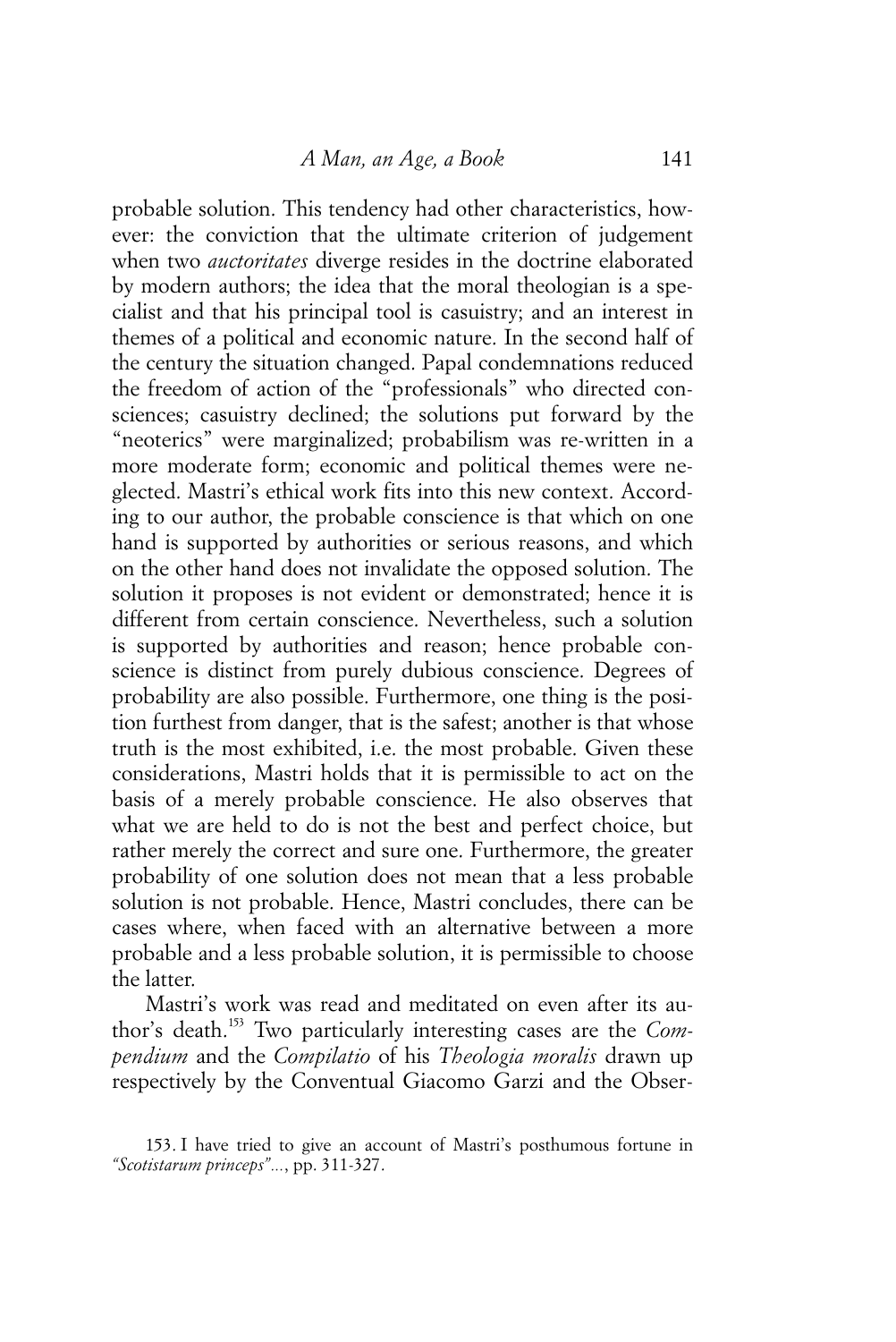vant Raphael Guitart.<sup>154</sup> I do not know of anyone having studied the work of the latter. From what little that I have seen of it, it is not a simple summary of Mastri's volume of moral theology; rather, it would seem to be a textbook freely inspired by our Scotist's text. The work by Garzi, on the other hand, is the object of the paper by Alessandro Ghisalberti. The *Compendium* is a true summary of Mastri's work. Structured by *dubia* and *casus*, it presents itself as a tool for education and consultation by the clergy engaged in the care of souls. Part of Ghisalberti's paper is devoted to an examination of Garzi's doctrines regarding erroneous and doubtful conscience. We thus see that Garzi believes that mistaken conscience must be followed, but he adds that it is less binding than the order of a superior. As far as doubtful conscience is concerned, it is necessary to add a number of distinctions. In the case of pure doubt, there is the obligation to choose the most certain alternative: this because we must avoid the possibility of sin. In the case of doubt between probable alternatives, it is necessary to add a further distinction. On a pastoral level the most probable alternative is always to be proposed. In the context of individual spiritual direction and in questions which do not concern salvation or the good of one's neighbour, on the other hand, it is also possible to follow the opinion which is least favourable to the law. Ghisalberti does not simply present some of Garzi's doctrines; he also outlines their historical place and significance. The cultural context which generates and receives them is characterized by two factors. On one hand, post-Tridentine ecclesiastical policy, which develops a rigid social control through spiritual direction and the practice of confession. On the other, the proliferation, in the field of moral theology, of texts and debates ever more mindful of the role of subjective judgement. Garzi's work, like post-Tridentine casuistry in general, certainly aimed at controlling meticulously individual consciences, by means of the control not only of the norm but also of its application. Nevertheless he obtained a two-faced result which her-

<sup>154.</sup> The reader will find a brief biography of the two authors and a bibliographical account of the editions of their works in *Id*., at pp. 321-322 and pp. 435-440 respectively.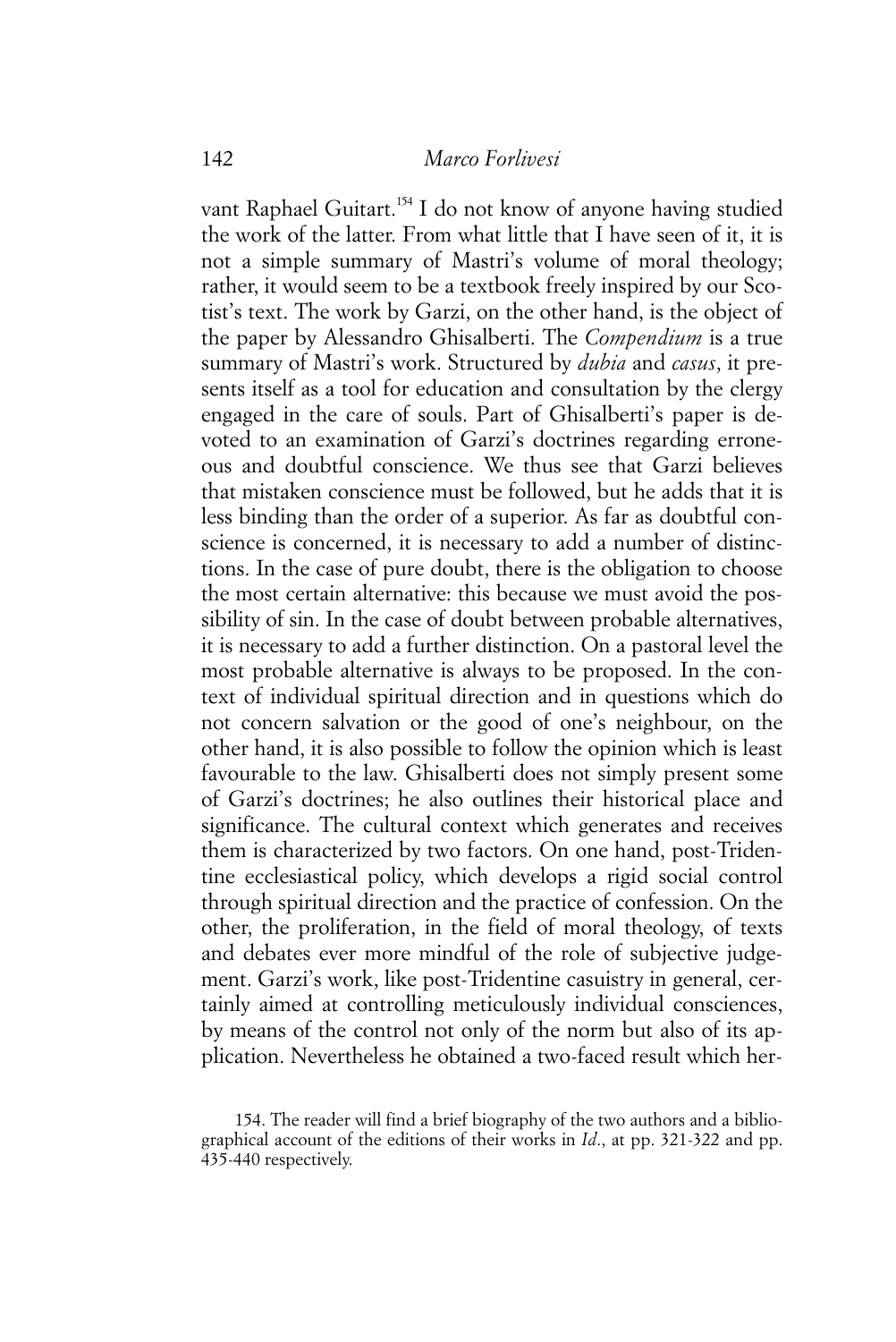alded future tensions: on one hand, the annulment of the subjectivity of the individuals liable to the care of souls; on the other, a stimulus to the growth of that same subjectivity, and not only in the theologian (as author of moral-theological speculation) but also in the simple faithfuls, who are now made conscious of the centrality of their own subjectivity and of the importance of its formation.

Ghisalberti concludes his article with some interesting considerations. He believes that Garzi's work, and Mastri's before it, has three characteristics worthy of special note. In the first place, it leads to a re-evaluation of the subject; a re-evaluation which not by chance is situated at the dawn of the Modern Age. In the second place, it expresses a probabiliorist tendency, which aimed at removing the application of ethical norms from the intellectualist pretences of the rigorists. Finally, it gives civil law a power, with respect to the conscience, that is certainly binding, but not more than probable. I agree with these observations, but they outline a situation which is perhaps more tortuous than that which emerges from the final pages of Ghisalberti's paper (though mitigated by his considerations on disciplining seen above). The "reevaluation" of the conscience proceeds at the same pace as the theorisation of its rigid disciplining. The probabiliorist tendency does not express a slackening of such disciplining, or a will to slacken its grip; rather, it implies a clash of theologians, religious orders, and individual confessors. I do not deny that such a clash was such as to erode the restraining power of the hierarchy, and in fact within a short space of time this conflict was also firmly disciplined. Nevertheless, this concerned not so much directly the individuals who lived in the age of Ancien Régime, but rather the theologians whose work during the 17th century brought forward, despite everything and against the very intentions of the individual thinkers, that process of the break-up of Christian ideology which had been developing since the Middle Ages. Finally, I do not believe that Mastri and Garzi's doctrine on the limit of the value of civil law is to be read as an intentional and simple defence of the freedom of conscience with respect to the State. Instead, it should be seen as a proclamation of the superiority of the Roman Catholic Church (conceived both as the pro